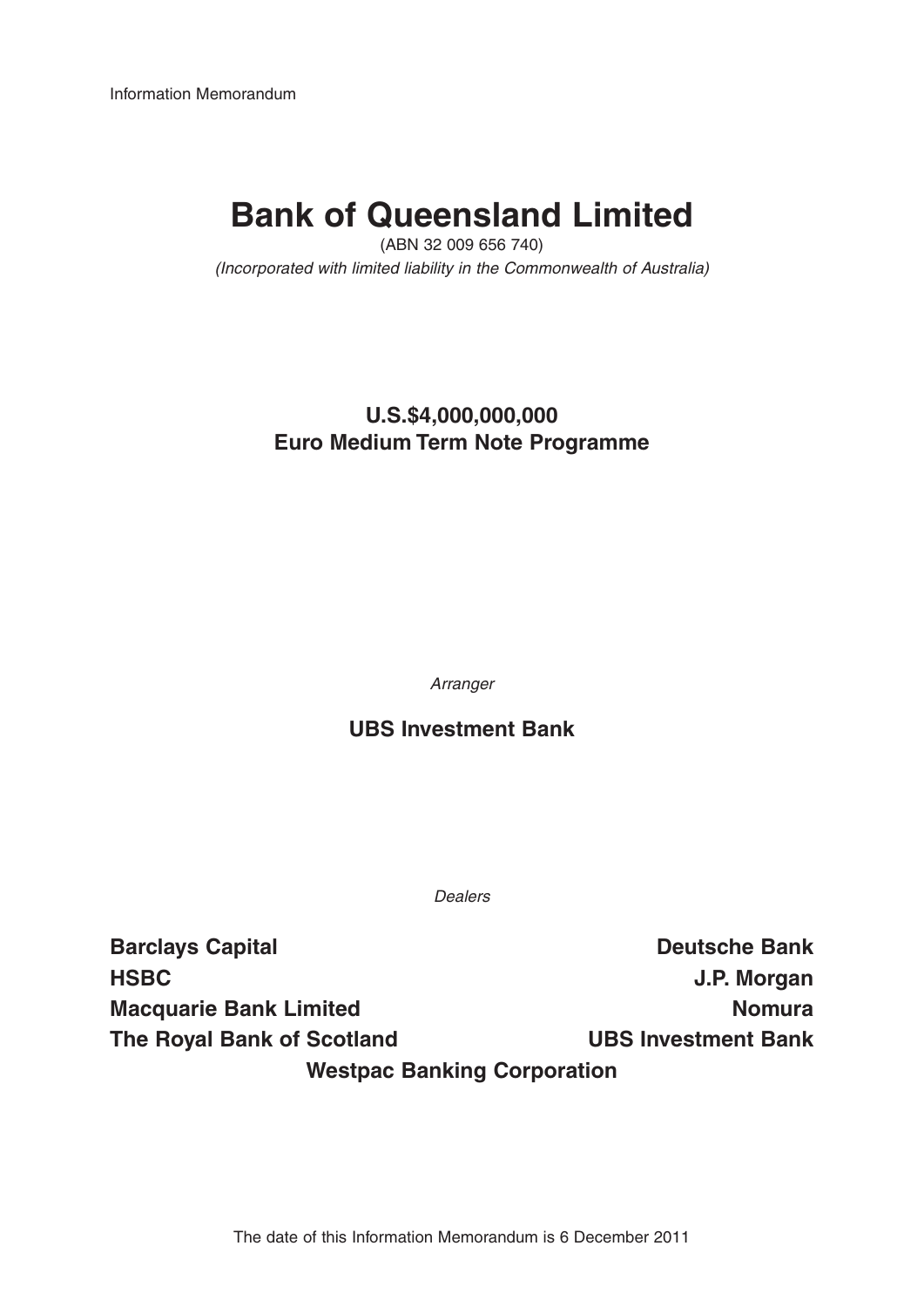This Information Memorandum comprises a base prospectus for the purpose of Article 5.4 of Directive 2003/71/EC (the "Prospectus Directive"), replaces and supersedes the Information Memorandum dated 17 December 2010 describing the Programme (as defined below). Any Notes (as defined below) issued under the Programme on or after the date of this Information Memorandum are issued subject to the provisions contained herein. This does not affect any Notes already issued.

Under the Euro Medium Term Note Programme described in this Information Memorandum (the "Programme"), Bank of Queensland Limited (ABN 32 009 656 740) (the "Issuer" or the "Bank"), subject to compliance with all relevant laws, regulations and directives, may from time to time issue Euro Medium Term Notes (the "Notes"). The aggregate nominal amount of Notes outstanding will not at any time exceed U.S.\$4,000,000,000 (or the equivalent in other currencies) or such higher amount as may be agreed by the Issuer and the Dealers (as defined in "Subscription and Sale").

Notes will be issued in one or more series (each a "Series"). Each Series shall be in bearer form and may be issued in one or more tranches (each a "Tranche") on different issue dates. Notes of each Series will have the same maturity date, bear interest on the same basis and at the same rate and be issued on terms otherwise identical (except in relation to interest commencement dates and matters related thereto).

Each Tranche of Notes will be represented on issue by a temporary global note (each a "Temporary Global Note") which may be deposited on the issue date with a common depositary on behalf of Euroclear Bank S.A./N.V. ("Euroclear") and Clearstream Banking, société anonyme ("Clearstream, Luxembourg") and/or any other agreed clearing system. The provisions governing the exchange of interests in Temporary Global Notes for permanent global notes (each a "Permanent Global Note") and Definitive Notes are described in Form of the Notes.

Application has been made to the Financial Services Authority in its capacity as competent authority under the Financial Services and Markets Act 2000 (the "UK Listing Authority") for Notes issued under the Programme during the period of 12 months from the date of this Information Memorandum to be admitted to the official list of the UK Listing Authority (the "Official List") and to the London Stock Exchange plc (the "London Stock Exchange") for such Notes to be admitted to trading on the London Stock Exchange's regulated market. References in this Information Memorandum to Notes being "listed" (and related references) on the London Stock Exchange shall mean that such Notes have been admitted to trading on the London Stock Exchange's regulated market and have been admitted to the Official List. The London Stock Exchange's regulated market is a regulated market for the purposes of Directive 2004/39/EC (the Markets in Financial Instruments Directive). Notice of the aggregate nominal amount of, interest (if any) payable in respect of, the issue price of, and any other terms and conditions not contained herein which are applicable to, the Notes of each Tranche will be set forth in the applicable Final Terms (the "Final Terms") which, with respect to Notes to be listed on the London Stock Exchange, will be delivered to the UK Listing Authority and the London Stock Exchange on or before the date of issue of the Notes of such Tranche.

The rating of certain series of Notes to be issued under the Programme may be specified in the applicable Final Terms. Whether or not each credit rating applied for in relation to the relevant series of Notes will be issued by a credit rating agency established in the European Union and registered under Regulation (EC) No 1060/2009 (as amended) (the "CRA Regulation") will be disclosed in the Final Terms. In general, European regulated investors are restricted from using a rating for regulatory purposes if such rating is not issued by a credit rating agency established in the European Union and registered under the CRA Regulation unless the rating is provided by a credit rating agency operating in the European Union before 7 June 2010 which has submitted an application for registration in accordance with the CRA Regulation and such registration is not refused.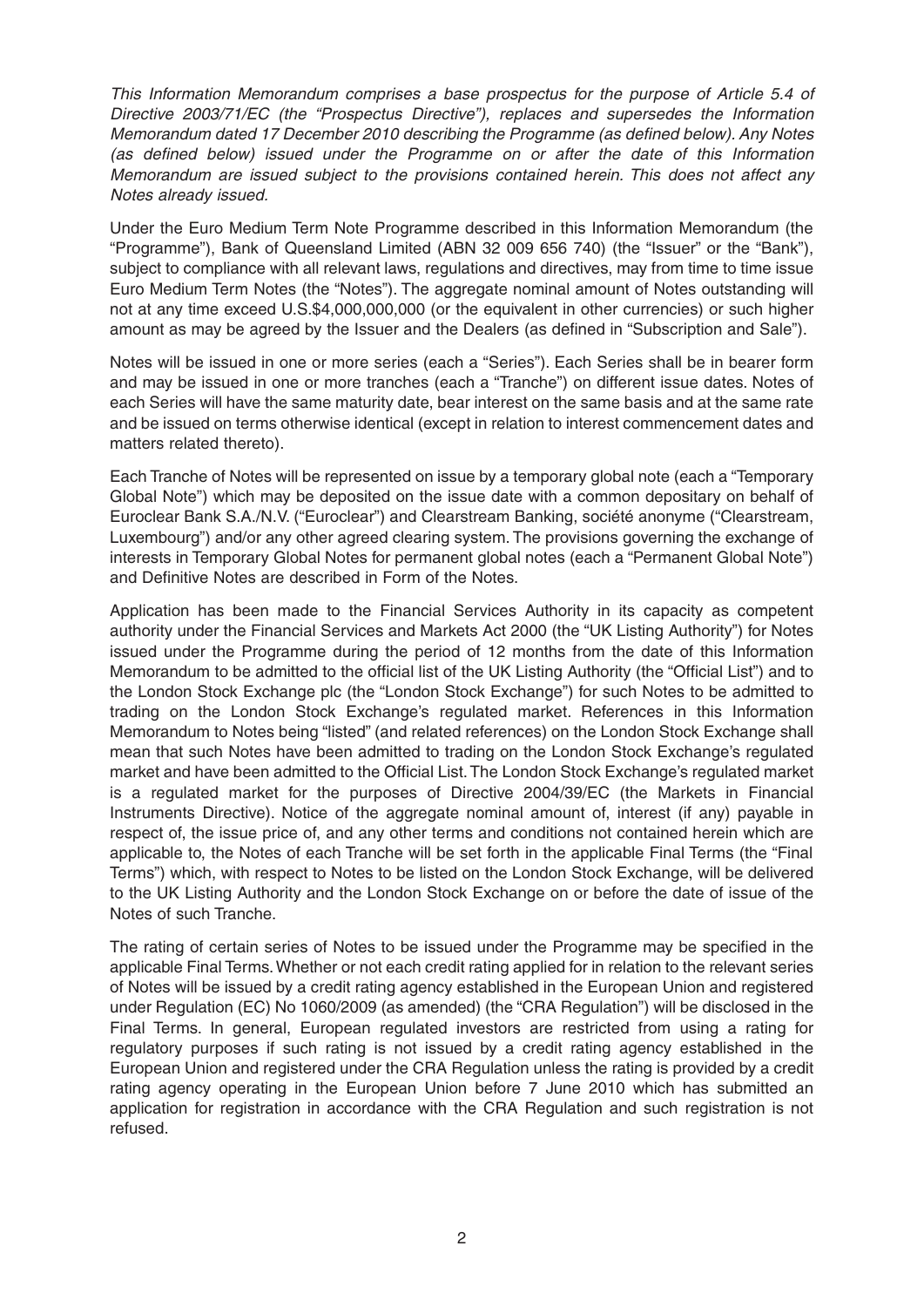Subject as provided in the applicable Final Terms, the only persons authorised to use this Information Memorandum in connection with an offer of Notes are the persons named in the applicable Final Terms as the relevant Dealer or the Managers, as the case may be.

Copies of each Final Terms will be available from FT Business Research Centre operated by FT Interactive Data at Fitzroy House, 13-17 Epworth Street, London EC2A 4DL (in the case of Notes admitted to the Official List and to trading by the London Stock Exchange only) and from the specified office of each of the Paying Agents (as defined below).

The Issuer (the "Responsible Person") accepts responsibility for the information contained in this Information Memorandum. To the best of the knowledge and belief of the Issuer (which has taken all reasonable care to ensure that such is the case), the information contained in this Information Memorandum is in accordance with the facts and does not omit anything likely to affect the import of such information.

No person is or has been authorised by the Issuer to give any information or to make any representation not contained in or not consistent with this Information Memorandum or any other information supplied in connection with the Programme or the Notes and, if given or made, such information or representation must not be relied upon as having been authorised by the Issuer, any of the Dealers or the Arranger (as defined in "Overview of the Programme"). Neither the delivery of this Information Memorandum nor any sale made in connection herewith shall, under any circumstances, create any implication that there has been no change in the affairs of the Issuer or its Subsidiaries (as defined below) taken as a whole (the "Group") since the date hereof or the date upon which this Information Memorandum has been most recently amended or supplemented or that there has been no adverse change in the financial position of the Issuer or the Group since the date hereof or the date upon which this Information Memorandum has been most recently amended or supplemented or that any other information supplied in connection with the Programme is correct as of any time subsequent to the date on which it is supplied or, if different, the date indicated in the document containing the same.

The distribution of this Information Memorandum and the offering or sale of the Notes in certain jurisdictions may be restricted by law. Persons into whose possession this Information Memorandum comes are required by the Issuer, the Dealers and the Arranger to inform themselves about and to observe any such restriction. The Notes have not been and will not be registered under the United States Securities Act of 1933, as amended (the "Securities Act") and are subject to U.S. tax law requirements. Subject to certain exceptions, Notes may not be offered, sold or delivered within the United States or to, or for the account or benefit of, U.S. persons. For a description of certain restrictions on offers and sales of Notes and on distribution of this Information Memorandum, see "Subscription and Sale".

This Information Memorandum does not constitute an offer of, or an invitation by or on behalf of the Issuer or the Dealers to subscribe for, or purchase, any Notes.

Neither the Arranger nor the Dealers have independently verified the information contained in this Information Memorandum. None of the Dealers or the Arranger makes any representation, express or implied, or accepts any responsibility or liability, with respect to the accuracy or completeness of any of the information contained or incorporated in this Information Memorandum or any other information provided by the Issuer in connection with the Programme. Neither this Information Memorandum nor any other financial statements are intended to provide the basis of any credit or other evaluation and should not be considered as a recommendation or a statement of opinion, or a report of either of those things, by any of the Issuer, the Arranger or the Dealers that any recipient of this Information Memorandum or any other financial statements should purchase any of the Notes. Each potential purchaser of Notes should determine for itself the relevance of the information contained in this Information Memorandum and its purchase of Notes should be based upon such investigation as it deems necessary. None of the Dealers or the Arranger undertakes to review the financial condition or affairs of the Issuer during the life of the arrangements contemplated by this Information Memorandum nor to advise any investor or potential investor in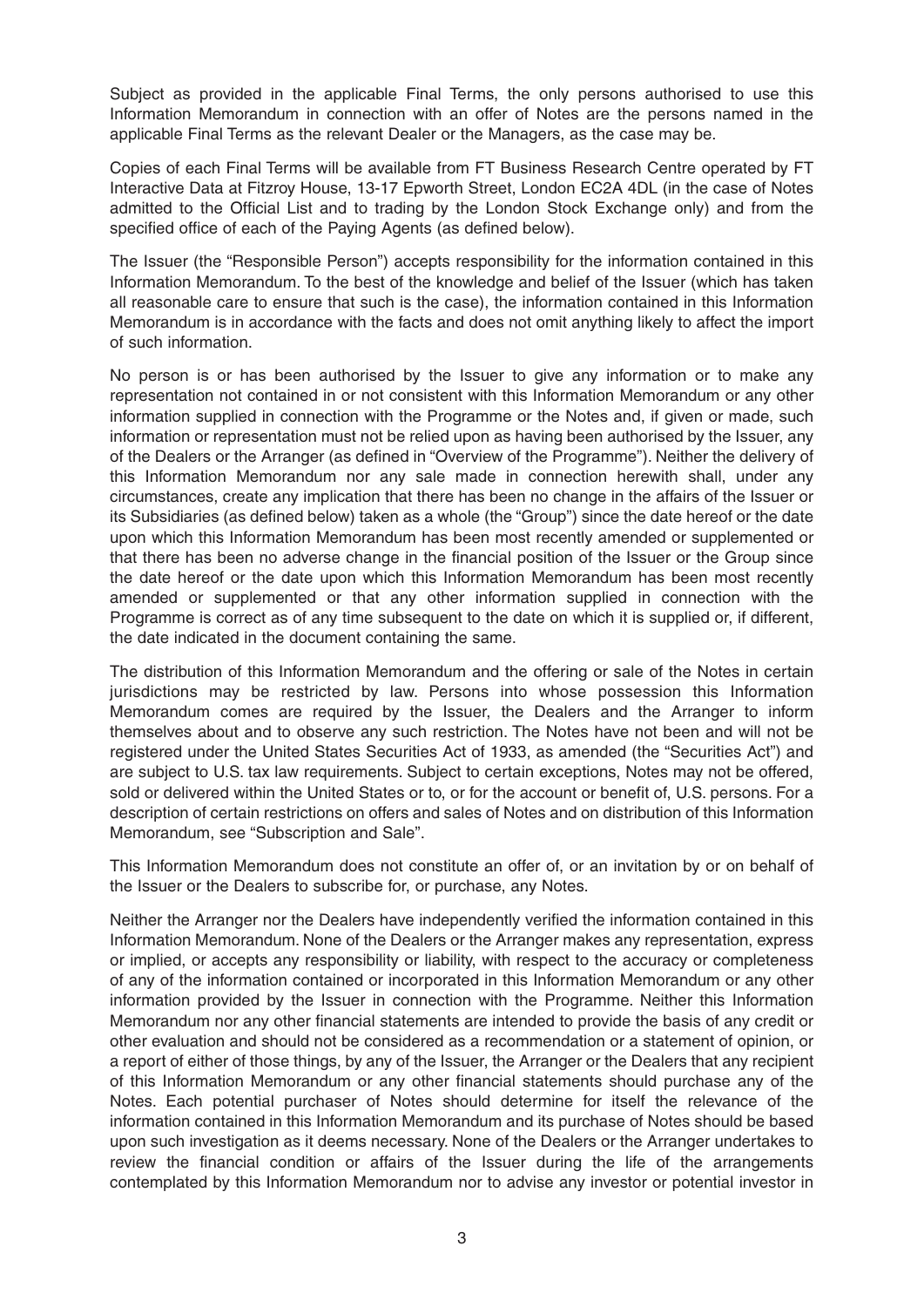any Notes of any information coming to the attention of any of the Dealers or the Arranger. None of the Dealers or the Arranger accepts any liability in relation to the information contained or incorporated by reference in this Information Memorandum or any other information provided by the Issuer in connection with the Programme.

This Information Memorandum has been prepared on the basis that any offer of Notes in any Member State of the European Economic Area which has implemented the Prospectus Directive (each, a "Relevant Member State") will be made pursuant to an exemption under the Prospectus Directive, as implemented in that Relevant Member State, from the requirement to publish a prospectus for offers of Notes. Accordingly any person making or intending to make an offer in that Relevant Member State of Notes which are the subject of an offering contemplated in this Information Memorandum as completed by final terms in relation to the offer of those Notes may only do so in circumstances in which no obligation arises for the Issuer or any Dealer to publish a prospectus pursuant to Article 3 of the Prospectus Directive or supplement a prospectus pursuant to Article 16 of the Prospectus Directive, in each case, in relation to such offer. Neither the Issuer nor any Dealer have authorised, nor do they authorise, the making of any offer of Notes in circumstances in which an obligation arises for the Issuer or any Dealer to publish or supplement a prospectus for such offer.

The Notes may not be a suitable investment for all investors. Each potential investor in the Notes must determine the suitability of that investment in light of its own circumstances. In particular, each potential investor should:

- (i) have sufficient knowledge and experience to make a meaningful evaluation of the Notes, the merits and risks of investing in the Notes and the information contained or incorporated by reference in this Information Memorandum or any applicable supplement;
- (ii) have access to, and knowledge of, appropriate analytical tools to evaluate, in the context of its particular financial situation, an investment in the Notes and the impact the Notes will have on its overall investment portfolio;
- (iii) have sufficient financial resources and liquidity to bear all of the risks of an investment in the Notes, including Notes with principal or interest payable in one or more currencies, or where the currency for principal or interest payments is different from the potential investor's currency;
- (iv) understand thoroughly the terms of the Notes and be familiar with the behaviour of any relevant indices and financial markets; and
- (v) be able to evaluate (either alone or with the help of a financial adviser) possible scenarios for economic, interest rate and other factors that may affect its investment and its ability to bear the applicable risks.

Some Notes are complex financial instruments. Sophisticated institutional investors generally do not purchase complex financial instruments as stand-alone investments. They purchase complex financial instruments as a way to reduce risk or enhance yield with an understood, measured, appropriate addition of risk to their overall portfolios. A potential investor should not invest in Notes which are complex financial instruments unless it has the expertise (either alone or with a financial adviser) to evaluate how the Notes will perform under changing conditions, the resulting effects on the value of the Notes and the impact this investment will have on the potential investor's overall investment portfolio.

Legal investment considerations may restrict certain investments as the investment activities of certain investors are subject to legal investment laws and regulations, or review or regulation by certain authorities. Each potential investor should consult its legal advisers to determine whether and to what extent (1) Notes are legal investments for it, (2) Notes can be used as collateral for various types of borrowing and (3) other restrictions apply to its purchase or pledge of any Notes. Financial institutions should consult their legal advisers or the appropriate regulators to determine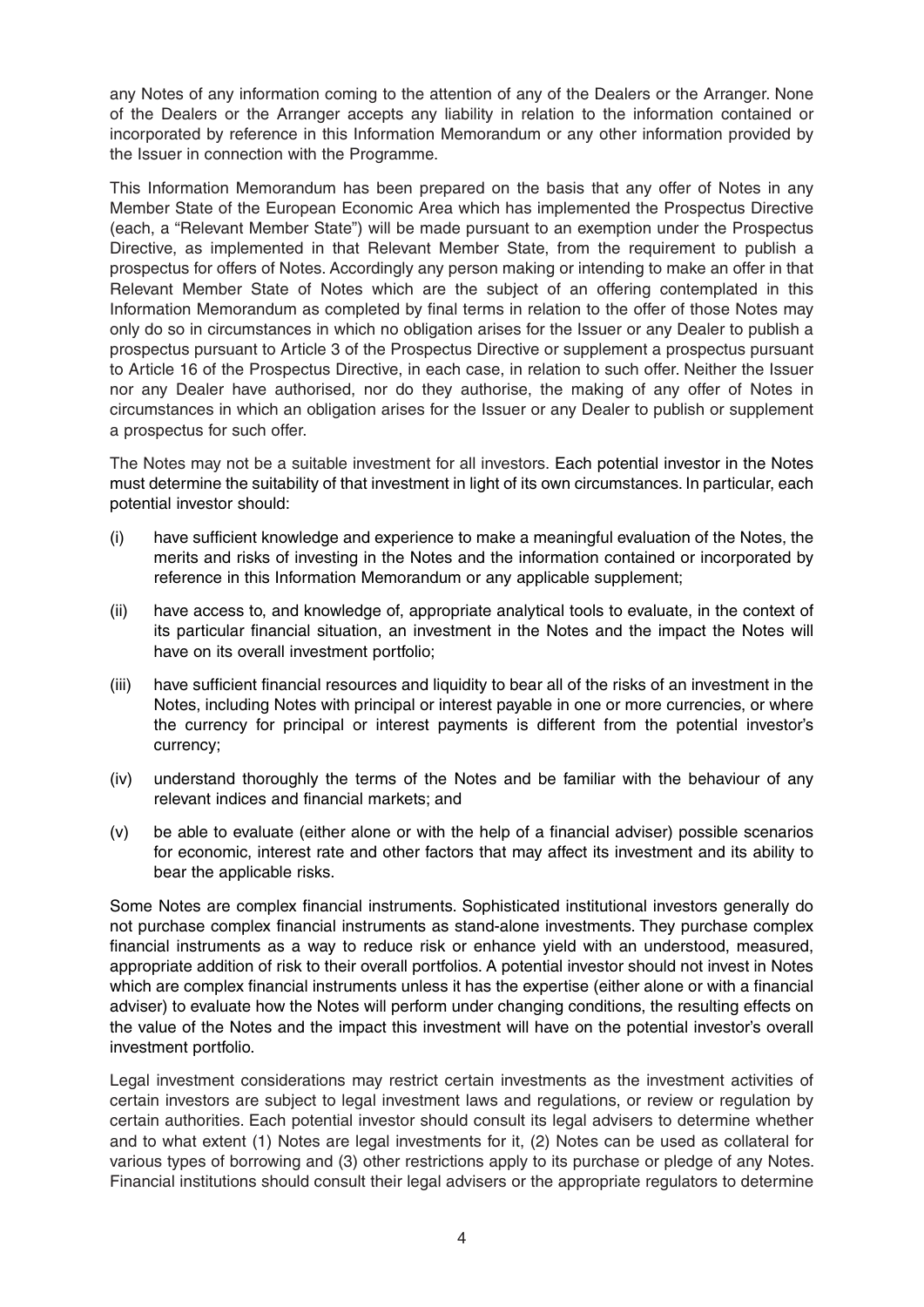the appropriate treatment of Notes under any applicable risk-based capital or similar rules.

In connection with any Tranche, one of the Dealers may act as a stabilising manager (the "Stabilising Manager"). The identity of the Stabilising Manager will be disclosed in the relevant Final Terms. References in the next paragraph to "the issue" are to each Tranche in relation to which a Stabilising Manager is appointed.

**In connection with the issue of any Tranche of Notes, the Dealer or Dealers (if any) named as the Stabilising Manager(s) (or persons acting on behalf of any Stabilising Manager(s)) in the applicable Final Terms may, outside Australia and on a financial market operated outside Australia, over-allot Notes or effect transactions with a view to supporting the market price of the Notes at a level higher than that which might otherwise prevail. However, there is no assurance that the Stabilising Manager(s) (or persons acting on behalf of any Stabilising Manager) will undertake stabilisation action. Any stabilisation action may begin on or after the date on which adequate public disclosure of the terms of the offer of the relevant Tranche of Notes is made and, if begun, may be ended at any time, but it must end no later than the earlier of 30 days after the issue date of the relevant Tranche of Notes and 60 days after the date of the allotment of the relevant Tranche of Notes. Any stabilisation action or over-allotment must be conducted by the relevant Stabilising Manager(s) (or persons acting on behalf of any Stabilising Manager(s)) in accordance with all applicable laws and rules.** 

The financial information included in this Information Memorandum has not been prepared in accordance with the international accounting standards (the "International Accounting Standards") adopted pursuant to the procedure of Article 3 of Regulation (EC) No 1606/2002 and there may be material differences in the financial information had Regulation (EC) No 1606/2002 been applied to the historical financial information.

In this Information Memorandum, unless otherwise specified or the context otherwise requires, references to "U.S. dollars", "U.S.\$" and to "cents" are to the currency of the United States of America, to "A\$", "\$" and "dollars" are to the currency of the Commonwealth of Australia, to "£" and "Sterling" are to the currency of the United Kingdom and to "euro" are to the currency introduced at the third stage of European economic and monetary union pursuant to the Treaty on the Functioning of the European Union, as amended.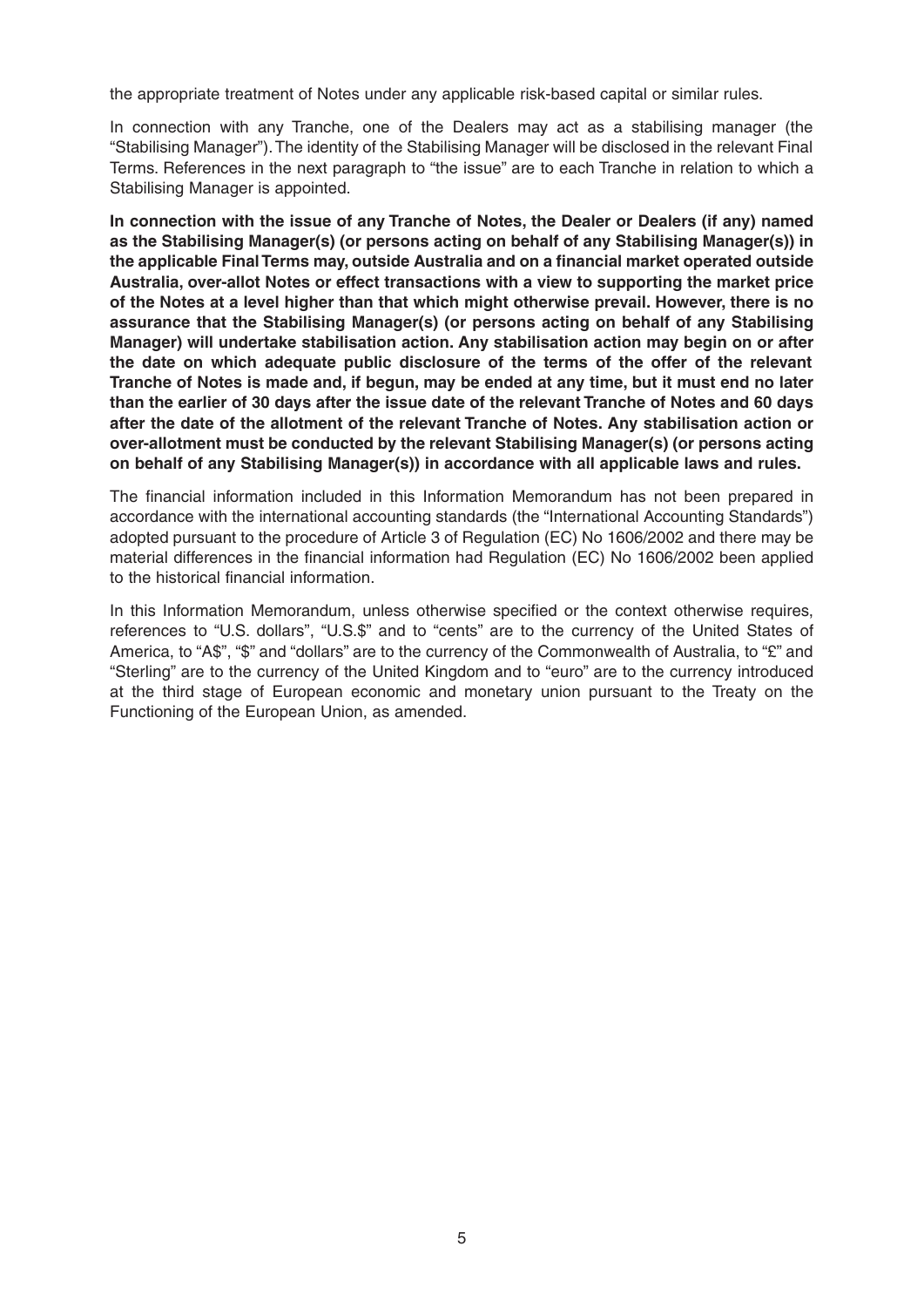### **Documents Incorporated by Reference**

The following documents which have previously been published shall be incorporated in, and form part of, this Information Memorandum:

- the Financial Accounts for the years ended 31 August 2010 and 31 August 2011 (including the auditors' report, the audited consolidated financial statements of the Issuer in respect of the years ended 31 August 2010 and 31 August 2011 and notes thereon) as set out from page 26 to page 129 of the 2010 Financial Report and from page 26 to page 129 of the 2011 Financial Report; and
- the Terms and Conditions of the Notes contained in the previous Information Memorandum dated 15 December 2006, pages 15 to 33 (inclusive), the previous Information Memorandum dated 18 December 2008, pages 21 to 40 (inclusive), in the previous Information Memorandum dated 21 December 2009, pages 23 to 42 (inclusive) and in the previous Information Memorandum dated 17 December 2010, pages 22 to 41 (inclusive) prepared by the Issuer in connection with the Programme.

Following the publication of this Information Memorandum a supplement may be prepared by the Issuer and approved by the UK Listing Authority in accordance with Article 16 of the Prospectus Directive. Statements contained in any such supplement (or contained in any document incorporated by reference therein) shall, to the extent applicable (whether expressly, by implication or otherwise), be deemed to modify or supersede statements contained in this Information Memorandum or in a document which is incorporated by reference in this Information Memorandum. Any statement so modified or superseded shall not be deemed, except as so modified or superseded, to constitute a part of this Information Memorandum.

Copies of documents incorporated by reference in this Information Memorandum can be obtained from the registered office of the Issuer and from the specified office of the Paying Agent for the time being in London, set out at the end of this Information Memorandum.

Any internet site addresses in this Information Memorandum are included for reference only and the contents of any such internet sites are not incorporated by reference into, and do not form part of, this Information Memorandum. Any document incorporated by reference in any of the documents described above does not form part of this Information Memorandum. Any nonincorporated parts of a document referred to herein are either deemed not relevant for an investor or are otherwise covered elsewhere in this Information Memorandum.

### **Supplemental Information Memorandum**

The Issuer will, in the event of any significant new factor, material mistake or inaccuracy relating to information included in this Information Memorandum which is capable of affecting the assessment of any Notes, prepare a supplement to this Information Memorandum or publish a new Information Memorandum for use in connection with any subsequent issue of Notes. The Issuer has undertaken to the Dealers in the Dealer Agreement (as defined in "Subscription and Sale") that it will comply with section 87G of the Financial Services and Markets Act 2000 ("FSMA").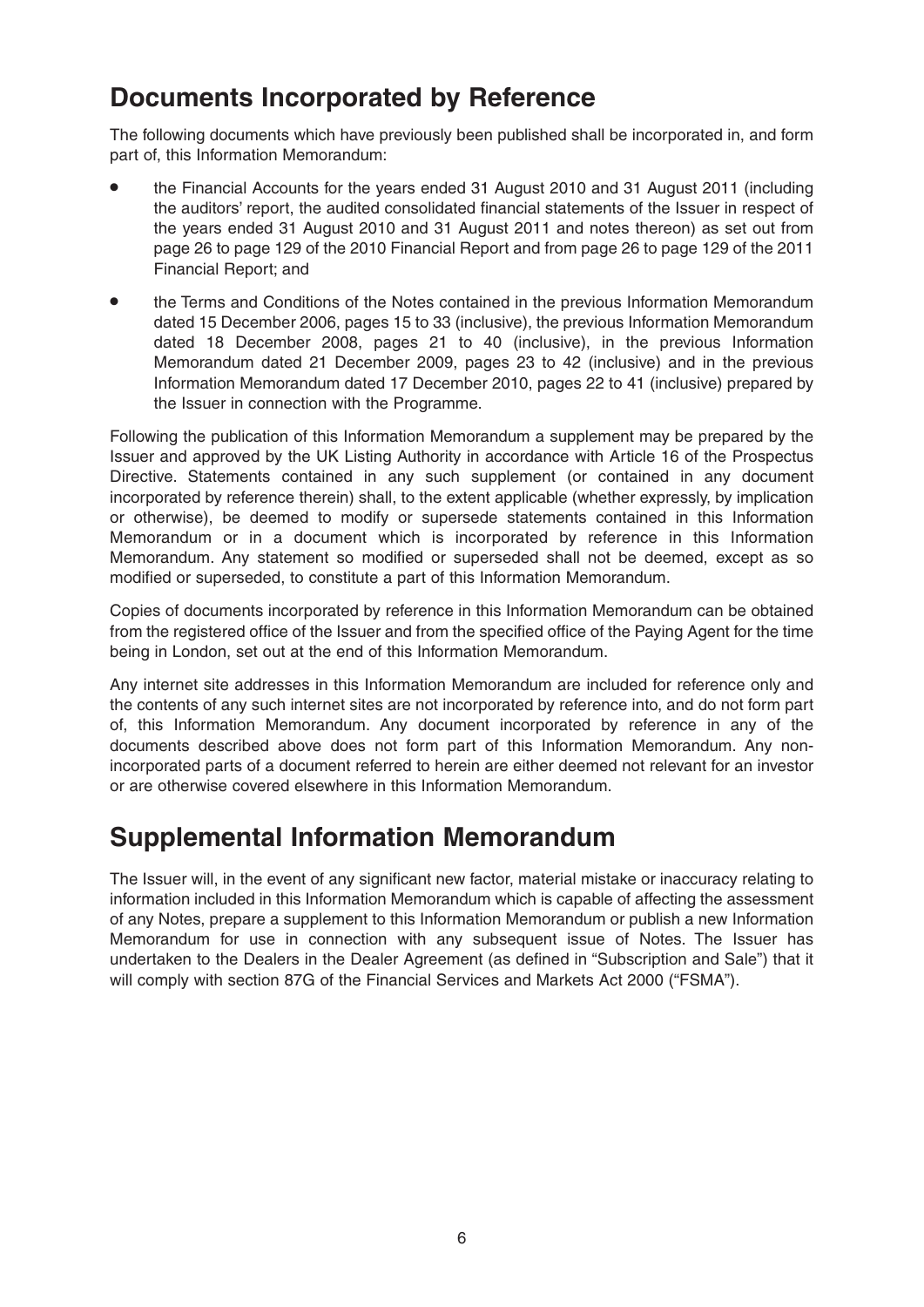## **Table of Contents**

|                                                         | Page |
|---------------------------------------------------------|------|
| <b>Overview of the Programme</b>                        | 8    |
| <b>Risk Factors</b>                                     | 14   |
| <b>Form of the Notes</b>                                | 23   |
| <b>Terms and Conditions of the Notes</b>                | 25   |
| <b>Use of Proceeds</b>                                  | 49   |
| <b>Bank of Queensland Limited</b>                       | 50   |
| <b>Australian Taxation</b>                              | 58   |
| <b>United Kingdom Taxation and EU Savings Directive</b> | 64   |
| <b>Subscription and Sale</b>                            | 65   |
| <b>Form of Final Terms</b>                              | 70   |
| <b>General Information</b>                              | 85   |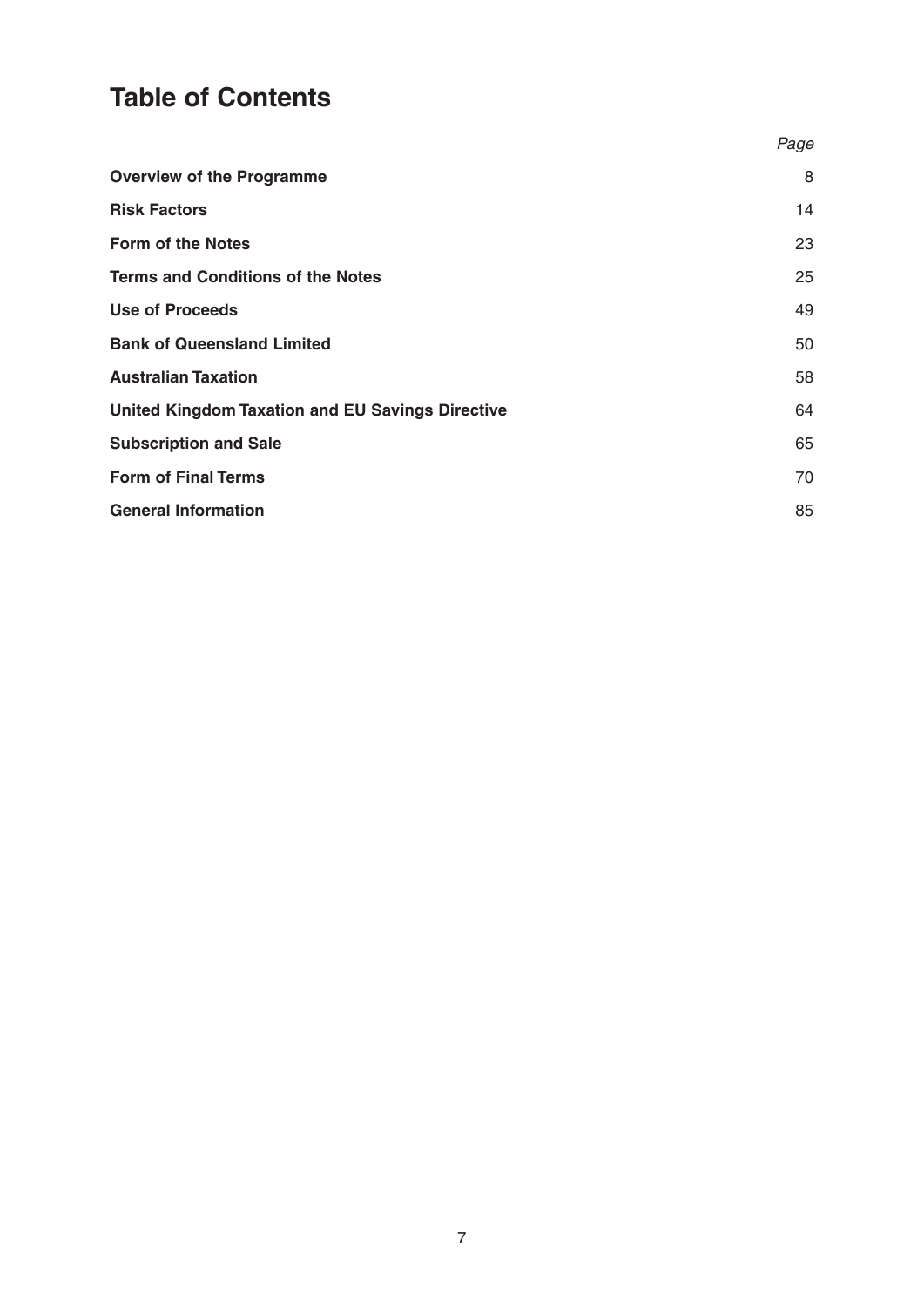## **Overview of the Programme**

The following overview is qualified in its entirety by the remainder of this Information Memorandum and, in relation to the terms and conditions of any Tranche, by the applicable Final Terms. Words and expressions defined in the "Terms and Conditions of the Notes" shall have the same meanings in this summary.

| <b>Issuer:</b>          | Bank of Queensland Limited (ABN 32 009 656 740)                                                                                                                                                                                                                                                                                                                                                                                                                                                                                                                                                                                                                                                                                                                                                                                      |
|-------------------------|--------------------------------------------------------------------------------------------------------------------------------------------------------------------------------------------------------------------------------------------------------------------------------------------------------------------------------------------------------------------------------------------------------------------------------------------------------------------------------------------------------------------------------------------------------------------------------------------------------------------------------------------------------------------------------------------------------------------------------------------------------------------------------------------------------------------------------------|
| <b>Description:</b>     | Euro Medium Term Note Programme                                                                                                                                                                                                                                                                                                                                                                                                                                                                                                                                                                                                                                                                                                                                                                                                      |
| Size:                   | Up to U.S.\$4,000,000,000 (or the equivalent in other<br>currencies at the date of issue) aggregate nominal amount of<br>Notes outstanding at any one time.                                                                                                                                                                                                                                                                                                                                                                                                                                                                                                                                                                                                                                                                          |
| Arranger:               | <b>UBS Limited.</b>                                                                                                                                                                                                                                                                                                                                                                                                                                                                                                                                                                                                                                                                                                                                                                                                                  |
| <b>Dealers:</b>         | <b>Barclays Bank PLC</b><br>Deutsche Bank AG, London Branch<br><b>HSBC Bank plc</b><br>J.P. Morgan Securities Ltd.<br>Macquarie Bank Limited (ABN 46 008 583 542)<br>Nomura International plc<br>The Royal Bank of Scotland plc<br><b>UBS Limited</b><br><b>Westpac Banking Corporation</b>                                                                                                                                                                                                                                                                                                                                                                                                                                                                                                                                          |
|                         | The Issuer may from time to time terminate the appointment<br>of any Dealer under the Programme or appoint additional<br>dealers either in respect of one or more Tranches or in respect<br>of the whole Programme.                                                                                                                                                                                                                                                                                                                                                                                                                                                                                                                                                                                                                  |
| Agent:                  | Citibank, N.A., London Branch                                                                                                                                                                                                                                                                                                                                                                                                                                                                                                                                                                                                                                                                                                                                                                                                        |
| <b>Method of Issue:</b> | The Notes will be issued on a syndicated or non-syndicated<br>basis. The Notes will be issued in Series having one or more<br>issue dates and on terms otherwise identical (or identical<br>other than in respect of the interest commencement date and<br>related matters), the Notes of each Series being intended to<br>be interchangeable with all other Notes of that Series. Each<br>Series may be issued in Tranches on the same or different<br>issue dates. The specific terms of each Tranche (which will be<br>supplemented, where necessary, with supplemental terms<br>and conditions and, save in respect of the issue date, issue<br>price, first payment of interest and nominal amount of the<br>Tranche, will be identical to the terms of other Tranches of the<br>same Series) will be set out in a Final Terms. |
| <b>Issue Price:</b>     | Notes may be issued at their nominal amount or at a discount<br>or premium to their nominal amount and may be issued on a<br>fully-paid or partly-paid basis.                                                                                                                                                                                                                                                                                                                                                                                                                                                                                                                                                                                                                                                                        |
| Form of Notes:          | The Notes will be issued in bearer form only. Each Tranche of<br>Notes will be represented on issue by a Temporary Global<br>Note which will be deposited on the issue date with a<br>common depositary on behalf of Euroclear and Clearstream,<br>Luxembourg and/or any other agreed clearing system and<br>which will be exchangeable, upon request, as described                                                                                                                                                                                                                                                                                                                                                                                                                                                                  |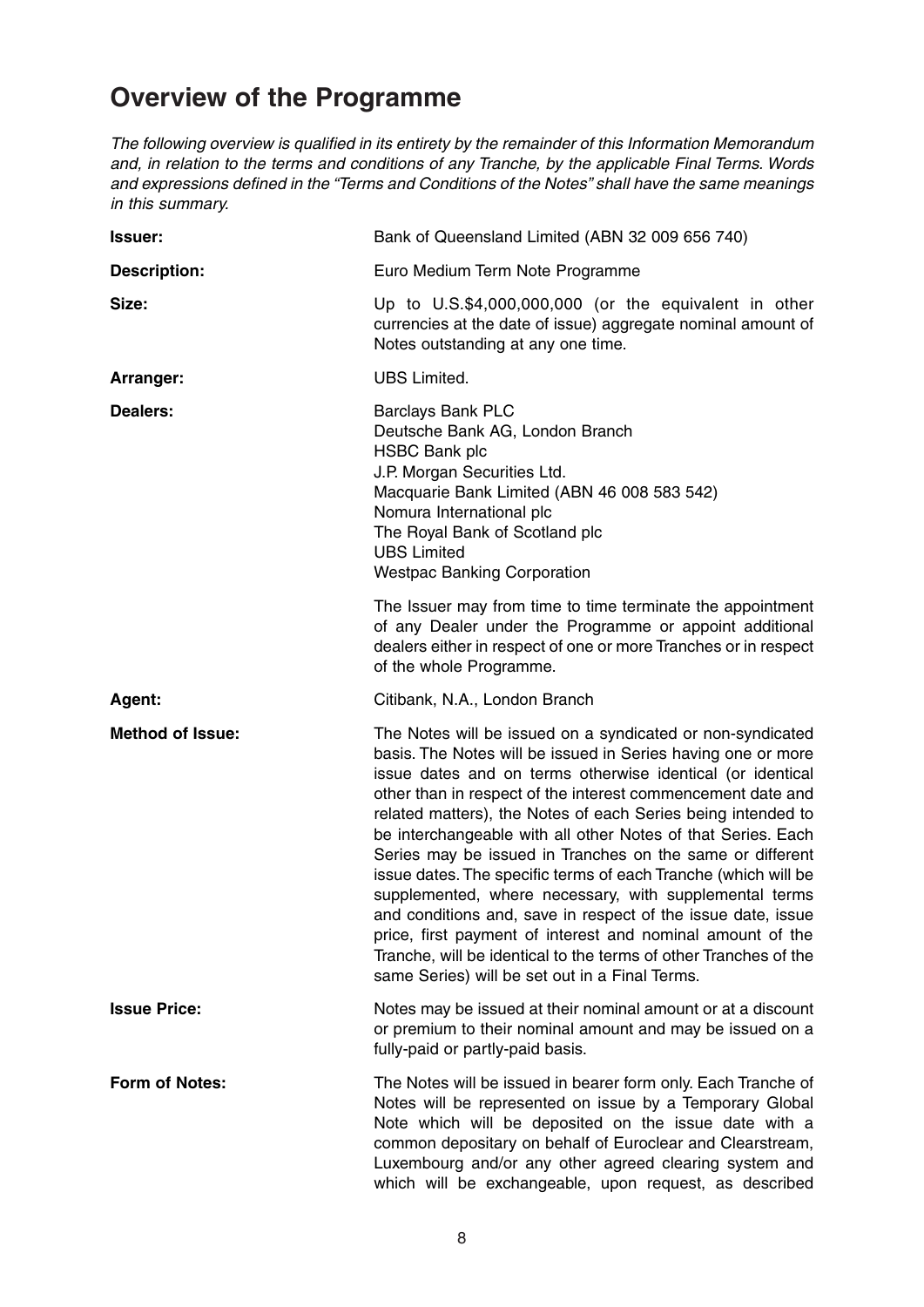|                                   | therein for either a Permanent Global Note or Definitive Notes<br>(as indicated in the applicable Final Terms and subject, in the<br>case of Definitive Notes, to such notice period as is specified<br>in the applicable Final Terms) in each case not earlier than 40<br>days after the issue date upon certification of non-U.S.<br>beneficial ownership as required by U.S. Treasury regulations.<br>A Permanent Global Note will be exchangeable for Definitive<br>Notes (as specified in the applicable Final Terms), either (i)<br>upon not less than 60 days' written notice from Euroclear<br>and/or Clearstream, Luxembourg (acting on the instructions<br>of any holder of an interest in such Permanent Global Note)<br>to the Agent as described therein <sup>1</sup> or (ii) upon the occurrence<br>of an Exchange Event (as defined in "Form of the Notes"<br>below). Any interest in a Global Note will be transferable only<br>in accordance with the rules and procedures for the time<br>being of Euroclear and/or Clearstream, Luxembourg and/or<br>any other agreed clearing system, as appropriate. |
|-----------------------------------|---------------------------------------------------------------------------------------------------------------------------------------------------------------------------------------------------------------------------------------------------------------------------------------------------------------------------------------------------------------------------------------------------------------------------------------------------------------------------------------------------------------------------------------------------------------------------------------------------------------------------------------------------------------------------------------------------------------------------------------------------------------------------------------------------------------------------------------------------------------------------------------------------------------------------------------------------------------------------------------------------------------------------------------------------------------------------------------------------------------------------|
| <b>Clearing Systems:</b>          | Euroclear, Clearstream, Luxembourg and, in relation to any<br>Tranche, such other clearing system as may be agreed<br>between the Issuer, the relevant Dealer(s) and the Agent.                                                                                                                                                                                                                                                                                                                                                                                                                                                                                                                                                                                                                                                                                                                                                                                                                                                                                                                                           |
| <b>Initial Delivery of Notes:</b> | Temporary Global Notes may be deposited with Euroclear<br>and/or Clearstream, Luxembourg or any other clearing<br>system or may be delivered outside any clearing system<br>provided that the method of such delivery has been agreed in<br>advance by the Issuer, the relevant Dealer(s) and the Agent.                                                                                                                                                                                                                                                                                                                                                                                                                                                                                                                                                                                                                                                                                                                                                                                                                  |
| <b>Currencies:</b>                | Subject to compliance with all relevant laws, regulations and<br>directives, Notes may be issued in Australian dollars,<br>Canadian dollars, Danish kroner, euro, Hong Kong dollars,<br>New Zealand dollars, Sterling, Swedish kronor, Swiss francs<br>or U.S. dollars or in other currencies if the Issuer and the<br>relevant Dealer(s) so agree.                                                                                                                                                                                                                                                                                                                                                                                                                                                                                                                                                                                                                                                                                                                                                                       |
| Redenomination:                   | The applicable Final Terms may provide that certain Notes<br>may be redenominated in euro.                                                                                                                                                                                                                                                                                                                                                                                                                                                                                                                                                                                                                                                                                                                                                                                                                                                                                                                                                                                                                                |
| <b>Maturities:</b>                | Such maturities as may be agreed between the Issuer and<br>the relevant Dealer(s) and as indicated in the applicable Final<br>Terms, subject to such minimum or maximum maturities as<br>may be allowed or required from time to time by the relevant<br>central bank (or equivalent body) or any laws or regulations<br>applicable to the Issuer or the relevant currency.                                                                                                                                                                                                                                                                                                                                                                                                                                                                                                                                                                                                                                                                                                                                               |
|                                   | At the date of this Information Memorandum, the minimum<br>maturity of all Notes is one month.                                                                                                                                                                                                                                                                                                                                                                                                                                                                                                                                                                                                                                                                                                                                                                                                                                                                                                                                                                                                                            |
|                                   | Notes having a maturity of less than one year will, if the<br>proceeds of the issue are accepted in the United Kingdom,<br>constitute deposits for the purposes of the prohibition on<br>accepting deposits contained in section 19 of the FSMA<br>unless they are issued to a limited class of professional<br>investors and have a denomination of at least £100,000 or its<br>equivalent, see "Subscription and Sale".                                                                                                                                                                                                                                                                                                                                                                                                                                                                                                                                                                                                                                                                                                 |

<sup>1</sup> The exchange upon notice option should not be expressed to be applicable if the Notes have a denomination consisting of the minimum Specified Denomination plus a higher integral multiple of another smaller amount.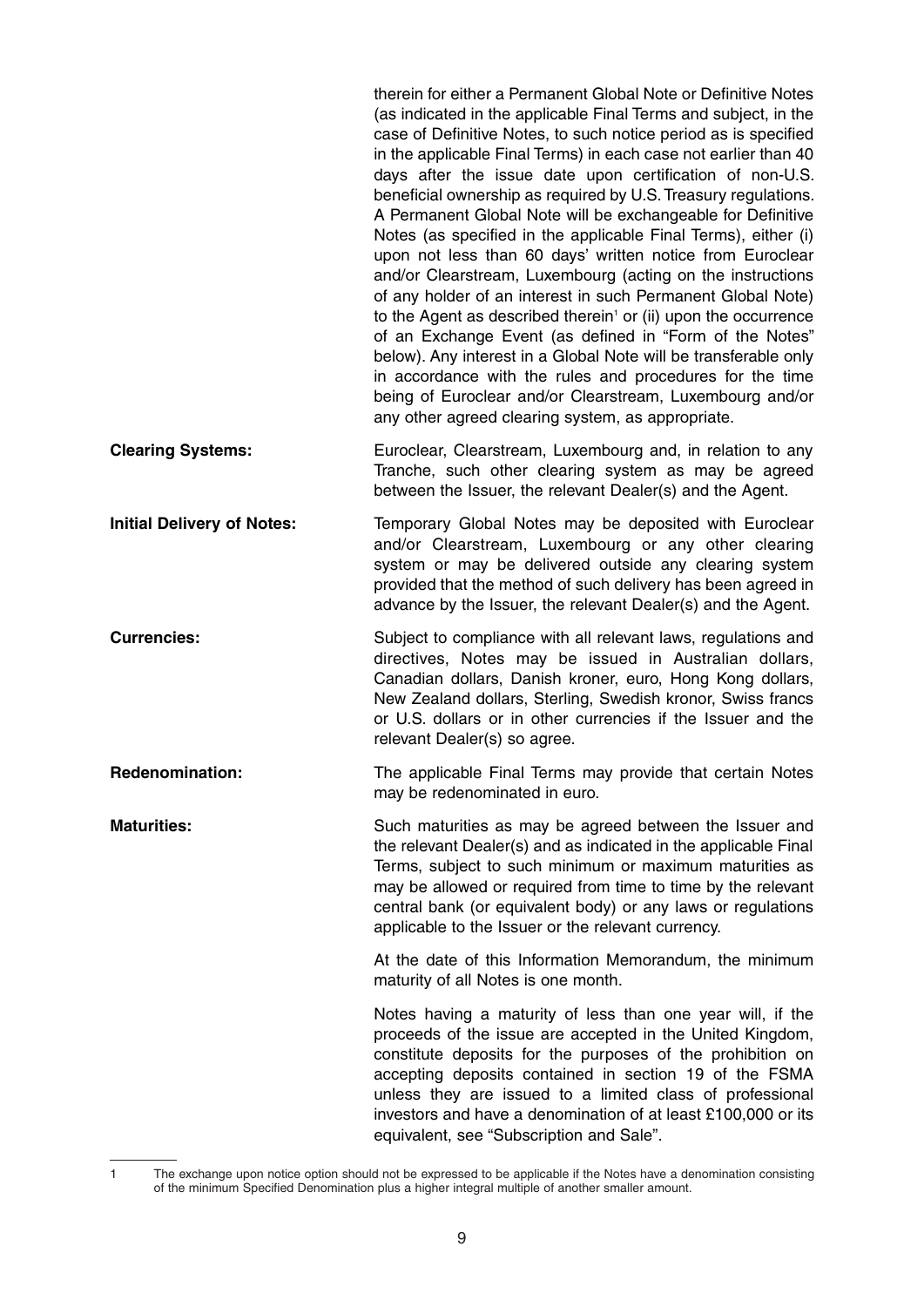| Denomination:                                                                                            |                                                                                                                                                                                                                                                                                                                                                                                        | Notes will be issued in such denominations as may be agreed<br>between the Issuer and the relevant Dealer and as indicated<br>in the applicable Final Terms save that the minimum<br>denomination of each Note will be such as may be allowed or<br>required from time to time by the relevant central bank (or<br>equivalent body) or any laws or regulations applicable to the<br>relevant Specified Currency (see also "Currencies" above)<br>and save that the minimum denomination of each Note<br>admitted to trading on a regulated market within the European<br>Economic Area or offered to the public in a Member State of<br>the European Economic Area in circumstances which<br>otherwise require the publication of a prospectus under the<br>Prospectus Directive will be €100,000 (or, if the Notes are<br>denominated in a currency other than euro, the equivalent<br>amount in such currency). |  |
|----------------------------------------------------------------------------------------------------------|----------------------------------------------------------------------------------------------------------------------------------------------------------------------------------------------------------------------------------------------------------------------------------------------------------------------------------------------------------------------------------------|-------------------------------------------------------------------------------------------------------------------------------------------------------------------------------------------------------------------------------------------------------------------------------------------------------------------------------------------------------------------------------------------------------------------------------------------------------------------------------------------------------------------------------------------------------------------------------------------------------------------------------------------------------------------------------------------------------------------------------------------------------------------------------------------------------------------------------------------------------------------------------------------------------------------|--|
| <b>Fixed Rate Notes:</b>                                                                                 | Fixed interest will be payable in arrear on such date or dates<br>in each year as may be agreed between the Issuer and the<br>relevant Dealer(s) and on redemption and will be calculated<br>on the basis of such Day Count Fraction as may be agreed<br>between the Issuer and the relevant Dealer(s).                                                                                |                                                                                                                                                                                                                                                                                                                                                                                                                                                                                                                                                                                                                                                                                                                                                                                                                                                                                                                   |  |
| <b>Floating Rate Notes:</b>                                                                              | Floating Rate Notes will bear interest at a rate determined:                                                                                                                                                                                                                                                                                                                           |                                                                                                                                                                                                                                                                                                                                                                                                                                                                                                                                                                                                                                                                                                                                                                                                                                                                                                                   |  |
|                                                                                                          | (i)                                                                                                                                                                                                                                                                                                                                                                                    | on the same basis as the floating rate under a notional<br>interest-rate swap transaction in the relevant currency<br>governed by an agreement incorporating the 2006<br>ISDA Definitions (as published by the International<br>Swaps and Derivatives Association, Inc., and as<br>amended and updated as at the issue date of the first<br>Tranche of the Notes of the relevant Series); or                                                                                                                                                                                                                                                                                                                                                                                                                                                                                                                      |  |
|                                                                                                          | (ii)                                                                                                                                                                                                                                                                                                                                                                                   | on the basis of a reference rate appearing on the<br>agreed screen page of a commercial quotation service;<br>or                                                                                                                                                                                                                                                                                                                                                                                                                                                                                                                                                                                                                                                                                                                                                                                                  |  |
|                                                                                                          | (iii)                                                                                                                                                                                                                                                                                                                                                                                  | on such other basis as may be agreed between the<br>Issuer and the relevant Dealer(s), as indicated in the<br>applicable Final Terms.                                                                                                                                                                                                                                                                                                                                                                                                                                                                                                                                                                                                                                                                                                                                                                             |  |
|                                                                                                          | as indicated in the applicable Final Terms.                                                                                                                                                                                                                                                                                                                                            |                                                                                                                                                                                                                                                                                                                                                                                                                                                                                                                                                                                                                                                                                                                                                                                                                                                                                                                   |  |
|                                                                                                          | The margin (if any) relating to such floating rate will be agreed<br>between the Issuer and the relevant Dealer(s) for each Series<br>of Floating Rate Notes.                                                                                                                                                                                                                          |                                                                                                                                                                                                                                                                                                                                                                                                                                                                                                                                                                                                                                                                                                                                                                                                                                                                                                                   |  |
| <b>Index Linked Notes:</b>                                                                               | Payments of principal in respect of Index Linked Redemption<br>Notes or of interest in respect of Index Linked Interest Notes<br>will be calculated by reference to such index and/or formula or<br>changes in the prices of securities or commodities or to such<br>other factors as the Issuer and the relevant Dealer(s) may<br>agree (as indicated in the applicable Final Terms). |                                                                                                                                                                                                                                                                                                                                                                                                                                                                                                                                                                                                                                                                                                                                                                                                                                                                                                                   |  |
| Other provisions in relation to<br><b>Floating Rate Notes and Index</b><br><b>Linked Interest Notes:</b> | Floating Rate Notes and Index Linked Interest Notes may<br>also have a maximum interest rate, a minimum interest rate or<br>both.                                                                                                                                                                                                                                                      |                                                                                                                                                                                                                                                                                                                                                                                                                                                                                                                                                                                                                                                                                                                                                                                                                                                                                                                   |  |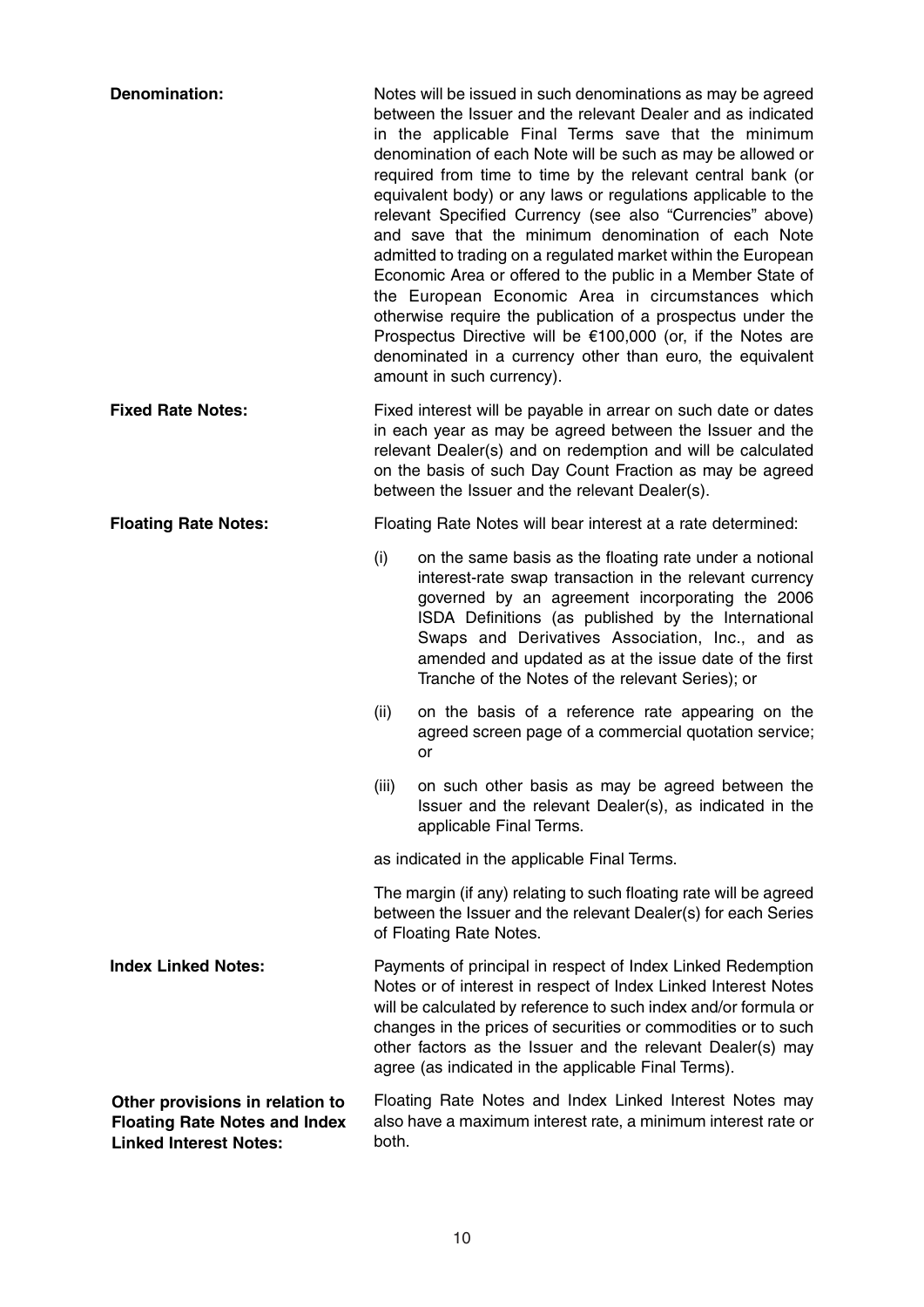|                             | Interest on Floating Rate Notes and Index Linked Interest<br>Notes in respect of each Interest Period, as selected prior to<br>issue by the Issuer and the relevant Dealer(s), will be payable<br>on such Interest Payment Dates as are specified in, or<br>determined pursuant to, the applicable Final Terms and will be<br>calculated on the basis of such Day Count Fraction as may be<br>agreed by the Issuer and the relevant Dealer(s).                                                                                                                                                                                                                                                                                                                                       |
|-----------------------------|--------------------------------------------------------------------------------------------------------------------------------------------------------------------------------------------------------------------------------------------------------------------------------------------------------------------------------------------------------------------------------------------------------------------------------------------------------------------------------------------------------------------------------------------------------------------------------------------------------------------------------------------------------------------------------------------------------------------------------------------------------------------------------------|
| <b>Dual Currency Notes:</b> | Payments (whether in respect of principal or interest and<br>whether at maturity or otherwise) in respect of Dual Currency<br>Notes will be made in such currencies, and based on such<br>rates of exchange, as the Issuer and the relevant Dealer(s)<br>may agree (as indicated in the applicable Final Terms).                                                                                                                                                                                                                                                                                                                                                                                                                                                                     |
| <b>Zero Coupon Notes:</b>   | Zero Coupon Notes will not bear interest and will be offered<br>and sold at a discount to their nominal amount unless<br>otherwise specified in the applicable Final Terms.                                                                                                                                                                                                                                                                                                                                                                                                                                                                                                                                                                                                          |
| <b>Redemption:</b>          | The Final Terms relating to each Tranche of Notes will indicate<br>either that the Notes of such Tranche cannot be redeemed<br>prior to their stated maturity (other than in specified<br>instalments (see below), if applicable, or for taxation reasons<br>or following an Event of Default) or that such Notes will be<br>redeemable at the option of the Issuer and/or the Noteholders<br>upon giving not less than 15 nor more than 30 days'<br>irrevocable notice (or such other notice period (if any) as is<br>indicated in the applicable Final Terms) to the Noteholders or<br>the Issuer, as the case may be, on a date or dates specified<br>prior to such stated maturity and at a price or prices and on<br>such terms as are indicated in the applicable Final Terms. |
|                             | The Final Terms may provide that Notes may be redeemable<br>in two or more instalments of such amounts and on such<br>dates as are indicated in the applicable Final Terms.                                                                                                                                                                                                                                                                                                                                                                                                                                                                                                                                                                                                          |
| <b>Status of the Notes:</b> | Notes and any relative Receipts and/or Coupons will be<br>direct, unconditional, unsubordinated and (subject to<br>Condition 3) unsecured obligations of the Issuer and (subject<br>as provided above) will rank pari passu, without any<br>preference among themselves, with all other outstanding<br>unsecured and unsubordinated obligations of the Issuer,<br>present and future (other than obligations preferred by<br>mandatory provisions of law) - see Condition 2.                                                                                                                                                                                                                                                                                                         |
|                             | The Issuer is an "authorised deposit-taking institution" ("ADI")<br>as that term is defined under the Banking Act 1959 of<br>Australia ("Banking Act").                                                                                                                                                                                                                                                                                                                                                                                                                                                                                                                                                                                                                              |
|                             | Section 13A(3) of the Banking Act provides that the assets of<br>an ADI in Australia would, in the event of the ADI becoming<br>unable to meet its obligations or suspending payment, be<br>available to meet certain liabilities in priority to all other<br>liabilities of that ADI. The liabilities which have priority, by<br>virtue of section 13A(3) of the Banking Act, to the claims of<br>holders in respect of the Notes will be substantial, as such<br>liabilities include (but are not limited to) liabilities owed to the<br>Australian Prudential Regulation Authority ("APRA") in                                                                                                                                                                                    |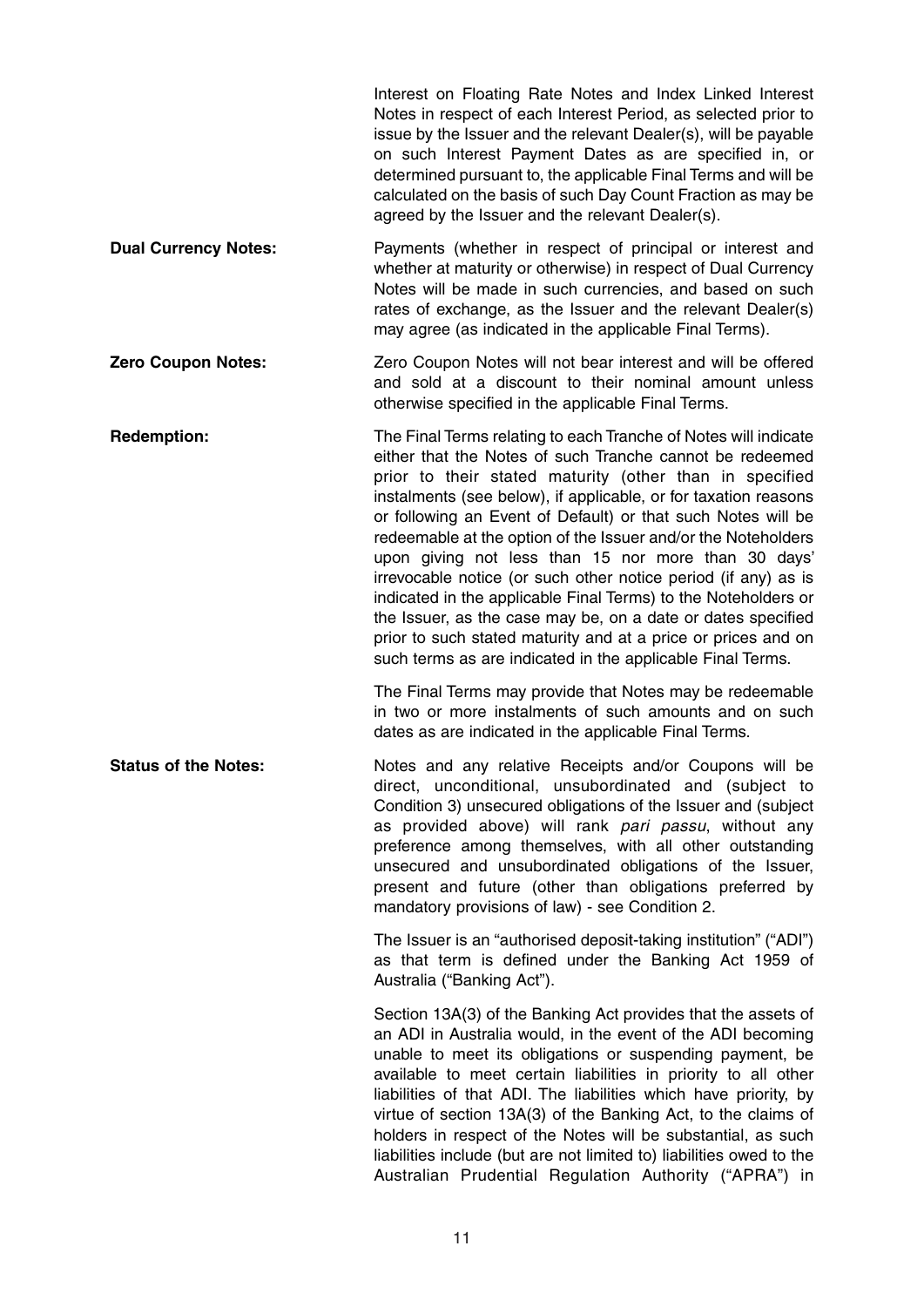|                                             |          | respect of any payments by APRA to holders of protected<br>accounts under the Banking Act, the costs of APRA in certain<br>circumstances, liabilities owed to holders of protected<br>accounts, liabilities under certified industry support contracts<br>and debts due to the Reserve Bank of Australia ("RBA"). A<br>"protected account" is either:                                                                                                                                                                                                                                                                                                                                 |
|---------------------------------------------|----------|---------------------------------------------------------------------------------------------------------------------------------------------------------------------------------------------------------------------------------------------------------------------------------------------------------------------------------------------------------------------------------------------------------------------------------------------------------------------------------------------------------------------------------------------------------------------------------------------------------------------------------------------------------------------------------------|
|                                             | (i)      | an account where the Issuer is required to pay the<br>account-holder, on demand or at an agreed time, the<br>net credit balance of the account; or                                                                                                                                                                                                                                                                                                                                                                                                                                                                                                                                    |
|                                             | (ii)     | another account or financial product prescribed by<br>regulation.                                                                                                                                                                                                                                                                                                                                                                                                                                                                                                                                                                                                                     |
|                                             |          | Under Section 16(2) of the Banking Act, certain other debts<br>due to APRA shall in a winding-up of an ADI have, subject to<br>section 13A(3) of the Banking Act, priority over all other<br>unsecured debts of that ADI. Further, under section 86 of the<br>Reserve Bank Act 1959 of Australia, debts due by a bank<br>(which includes the Issuer) to the RBA shall, in a winding-up<br>of that bank, have, subject to section 13A(3) of the Banking<br>Act, priority over all other debts of that bank.                                                                                                                                                                            |
|                                             |          | The Notes would not constitute a protected account under<br>such statutory provisions.                                                                                                                                                                                                                                                                                                                                                                                                                                                                                                                                                                                                |
| <b>Negative Pledge:</b>                     |          | The terms of the Notes will contain a negative pledge<br>provision as further described in Condition 3.                                                                                                                                                                                                                                                                                                                                                                                                                                                                                                                                                                               |
| <b>Cross Default:</b>                       |          | The terms of the Notes will contain a cross-default provision<br>as further described in Condition 9.                                                                                                                                                                                                                                                                                                                                                                                                                                                                                                                                                                                 |
| <b>Withholding Tax:</b>                     |          | All payments in respect of the Notes, Receipts and Coupons<br>by the Issuer will be made without withholding or deduction<br>for or on account of withholding taxes of the Commonwealth<br>of Australia or the State of Queensland unless the withholding<br>or deduction of such taxes is required by law. In that event, the<br>Issuer will (subject to certain exceptions) pay such additional<br>amounts as will result in the holders of Notes, Receipts or<br>Coupons receiving such amounts as they would have<br>received in respect of such Notes, Receipts or Coupons had<br>no such withholding or deduction been required, all as more<br>fully described in Condition 7. |
| <b>Governing Law:</b>                       | English. |                                                                                                                                                                                                                                                                                                                                                                                                                                                                                                                                                                                                                                                                                       |
| Rating:                                     | Terms.   | The Rating of the Notes to be issued under the Programme<br>will be specified in the applicable Final Terms. Whether or not<br>each credit rating applied for in relation to the relevant Series<br>of Notes will be issued by a credit rating agency established<br>in the European Union and registered under Regulation (EC)<br>No. 1060/2009 (as amended) will be disclosed in the Final                                                                                                                                                                                                                                                                                          |
| <b>Listing and Admission to</b><br>Trading: |          | Application has been made to the United Kingdom Listing<br>Authority for Notes issued under the Programme to be<br>admitted to the Official List and to admit them to trading on<br>the London Stock Exchange's regulated market. The Notes                                                                                                                                                                                                                                                                                                                                                                                                                                           |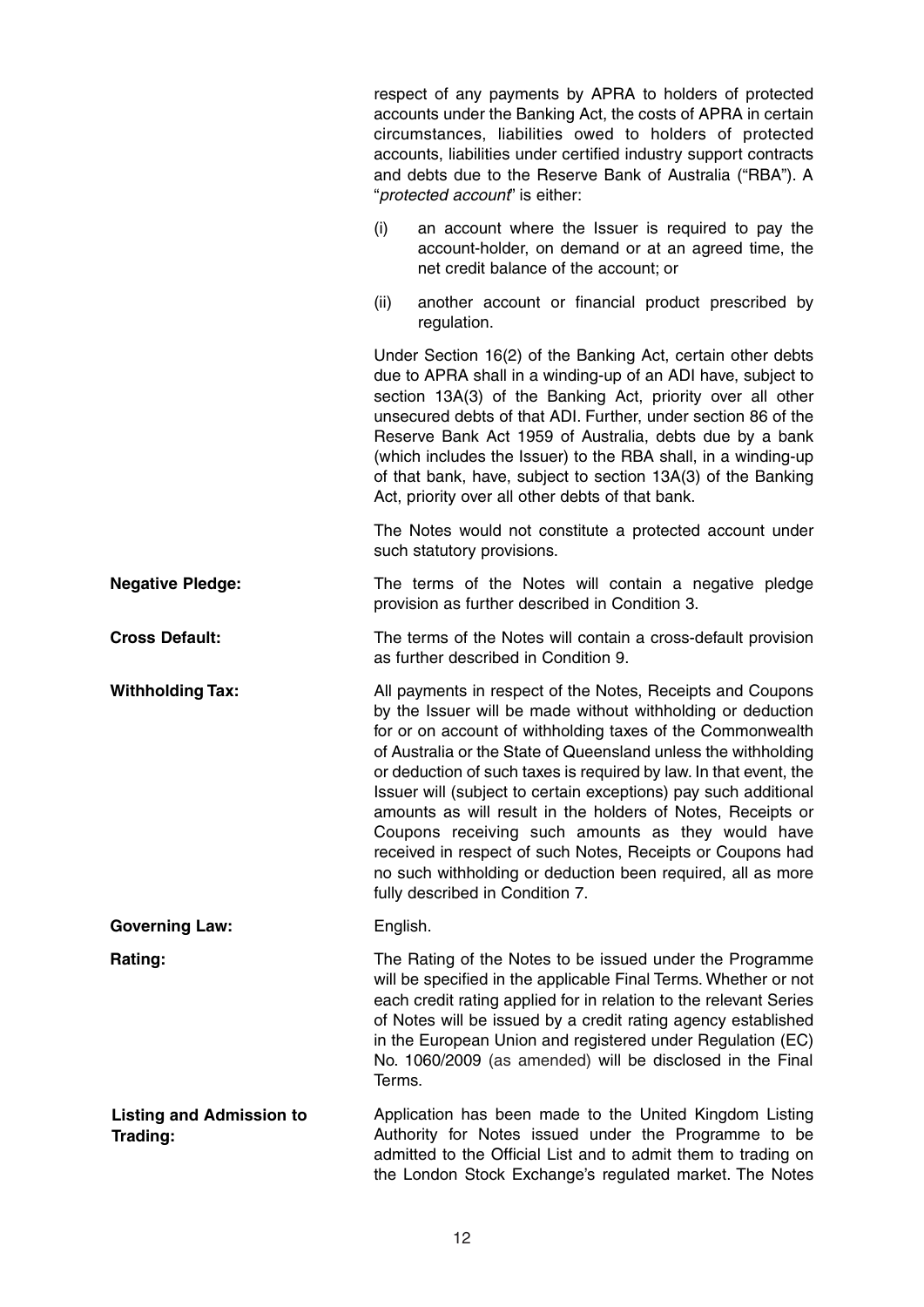may also be listed on such other or further stock exchange(s) as may be agreed between the Issuer and the relevant Dealer in relation to each Series.

Unlisted Notes may also be issued.

The Final Terms relating to each Tranche of Notes will state whether or not and, if so, on which stock exchange(s) the Notes are to be listed.

The Dealer Agreement provides that, if the maintenance of the listing of any Notes has, in the opinion of the Issuer, become unduly onerous for any reason whatsoever, the Issuer shall be entitled to terminate such listing subject to its using its best endeavours promptly to list or admit to trading the Notes on an alternative stock exchange, within or outside the European Union, to be agreed between the Issuer and the relevant Dealer.

**Selling Restrictions:** United States, European Economic Area, (including the United Kingdom and the Netherlands), the Commonwealth of Australia, Switzerland, Hong Kong and Singapore and such other jurisdictions as may be required in connection with the offering and sale of a particular Tranche of Notes. See "Subscription and Sale".

> The Issuer is Category 2 for the purposes of Regulation S under the Securities Act. TEFRA D will apply.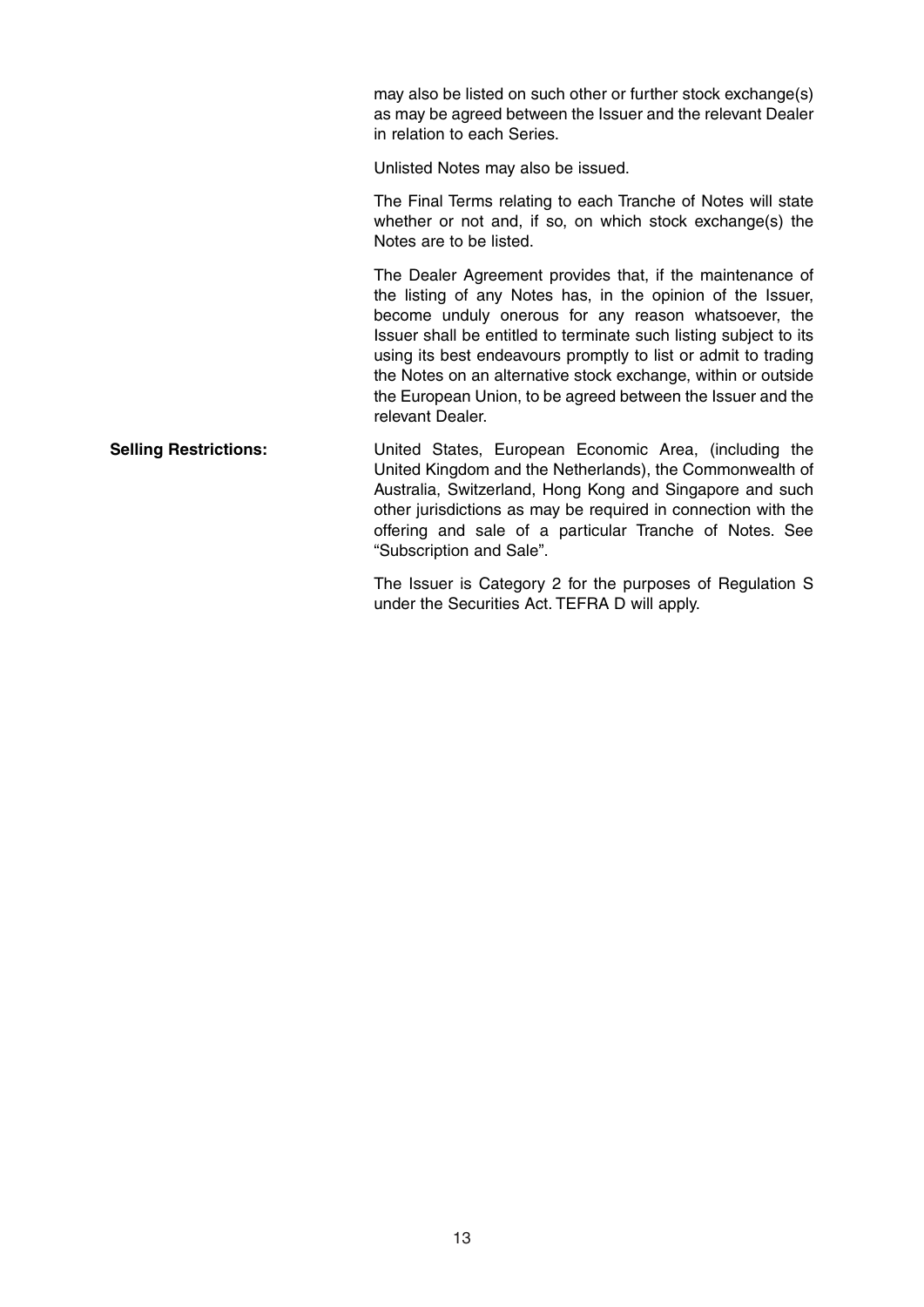### **Risk Factors**

The Issuer believes that the following factors may affect its ability to fulfill its obligations under Notes issued under the Programme. These factors are contingencies which may or may not occur and the Issuer is not in a position to express a view on the likelihood of any such contingency occurring.

In addition, factors which are material for the purpose of assessing the market risks associated with Notes issued under the Programme are also described below.

The Issuer believes that the factors described below represent the principal risks inherent in investing in Notes issued under the Programme, but the inability of the Issuer to pay interest, principal or other amounts on or in connection with any Notes may occur for other reasons which may not be considered significant risks by the Issuer. Prospective investors should also read the detailed information set out elsewhere in this Information Memorandum and reach their own views prior to making any investment decision.

#### **Factors that may affect the Issuer's ability to fulfil its obligations under Notes issued under the Programme**

#### Changes in Economic Conditions

The financial performance of the Issuer could be affected by changes in economic conditions in Australia and overseas. Such changes include:

- changes in economic growth, unemployment levels and consumer confidence which may lead to a general fall in the demand for the Issuer's products and services and a rise in delinquency rates which may result in higher default levels;
- changes in underlying cost structures for labour and service charges;
- changes in fiscal and monetary policy, including inflation and interest rates, which may impact the profitability of the Issuer or a general fall in the demand for the Issuer's products and services;
- declines in aggregate investment and economic output in Australia or in key offshore regions;
- declines in asset prices, in particular housing prices, which could cause loan losses on defaulted loans; and
- national or international political and economic instability or the instability of national or international financial markets including as a result of terrorist acts or war.

Although the Issuer will have in place a number of strategies to minimise the exposure to economic risk and will engage in prudent management practices to minimise its exposure to risk in the future, such factors may nonetheless have an adverse impact on the Issuer's financial performance and position.

#### Industry Competition

There is substantial competition for the provision of financial services in the markets in which the Issuer operates. The effect of competitive market conditions may adversely impact the earnings and assets of the Issuer. These competitive pressures may occur at other levels, such as the competition for acceptable wholesale funding.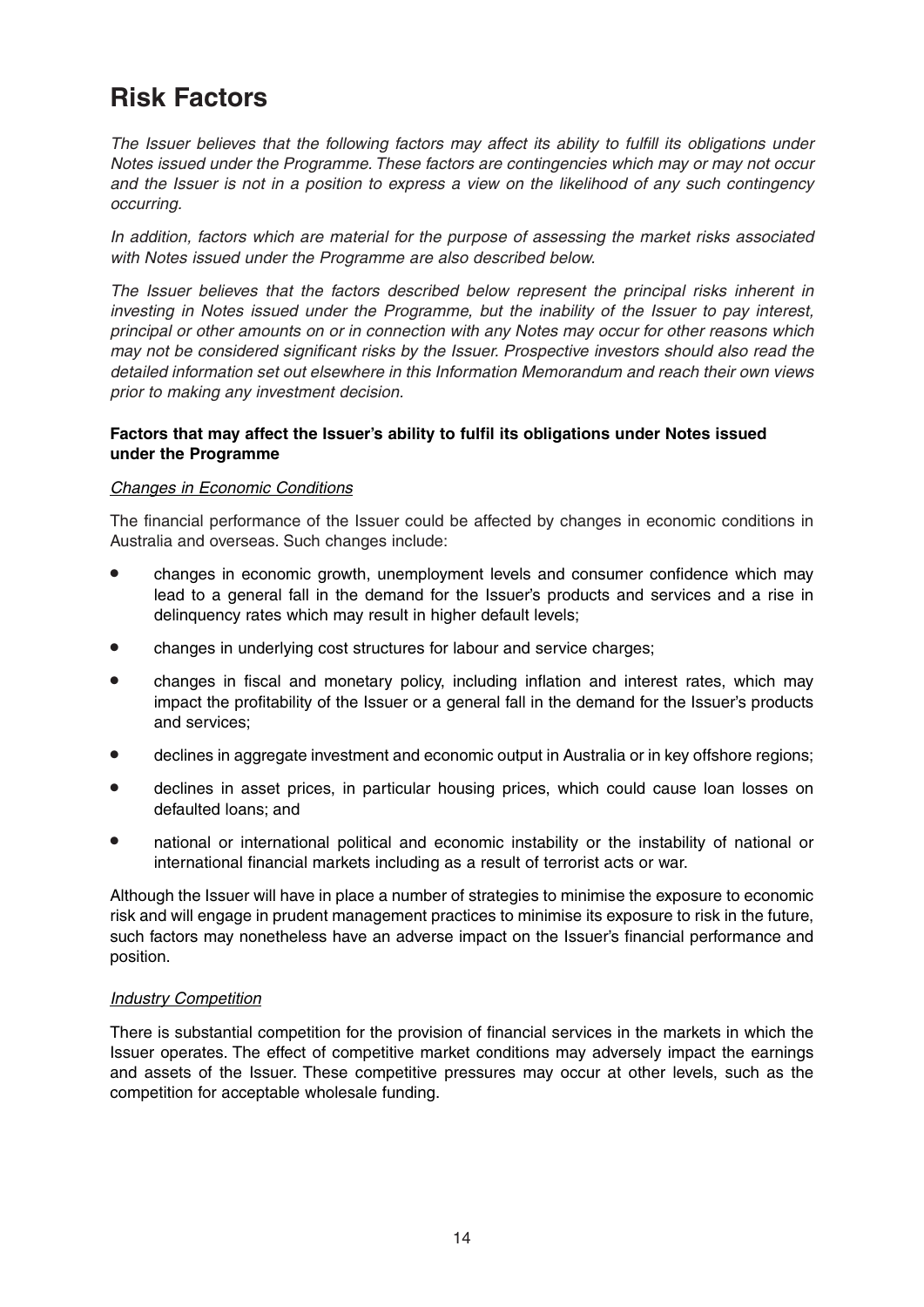#### Credit and Impairment risk

As a financial institution, the Issuer is exposed to the risks associated with extending credit to other parties. Credit risk is the risk of financial loss arising from a debtor or counterparty failing to meet their contractual debts and obligations or the failure to recover the recorded value of secured assets. The Issuer's lending activities cover a broad range of sectors, customers and products, including mortgages, consumer loans, and commercial loans (including commercial property). Less favourable economic or business conditions, whether generally or in a specific industry sector or geographic region, could cause customers to experience an adverse financial situation, thereby exposing the Issuer to the increased risk that those customers will fail to meet their obligations in accordance with agreed terms. Recent market and economic conditions have led to increased impairment charges, and if these conditions deteriorate further, some customers and counterparties may experience higher levels of financial stress. As a result, the Issuer has experienced, and may continue to experience, an increase in defaults and write-offs and may be required to further increase its bad and doubtful debt provisioning. These may negatively impact the Issuer's financial performance and financial position.

Credit risk is a significant risk for the Issuer and arises primarily from its lending activities. The Issuer uses two methods for calculating impairment:

(i) Specific impairment provisions

Impairment losses on individually assessed loans and advances are determined on a caseby-case basis. If there is objective evidence that an individual loan or advance is impaired, then a specific provision for impairment is raised. The amount of the specific provision is based on the carrying amount of the loan or advance, including the security held against the loan or advance and the present value of expected future cash flows. Any subsequent writeoffs are then made against the specific provision for impairment.

(ii) Collective impairment provisions

Where no evidence of impairment has been identified for loans and advances, these loans and advances are grouped together on the basis of similar credit characteristics for the purpose of calculating a collective impairment loss. Collective impairment provisions are based on historical loss experience adjusted for current observable data. The amount required to bring the collective provision for impairment to its required level is charged to the income statement.

If these provisions prove inadequate, either because of an economic downturn or a significant breakdown in its credit disciplines, then this could have a material adverse effect on its business.

#### Market risk

Market risk is the risk that movements in market rates, prices and credit spreads will result in losses to the Issuer.

Funding risk is the risk of over-reliance on a particular funding source, including securitisation, affecting the volatility in the cost or availability to the Issuer of funds.

In the second half of 2007, disruption in the global credit markets, coupled with the re-pricing of credit risk and the deterioration of the housing markets in the United States and elsewhere, created increasingly difficult conditions in the financial markets. Among the sectors of the global credit markets that experienced particular difficulty due to the current crisis are the markets associated with sub-prime mortgage backed securities, asset backed securities, collateralized debt obligations, leveraged finance and complex structured securities. These conditions resulted in historic volatility, less liquidity or no liquidity, widening of credit spreads and a lack of price transparency in certain markets. These conditions also resulted in the failures of a number of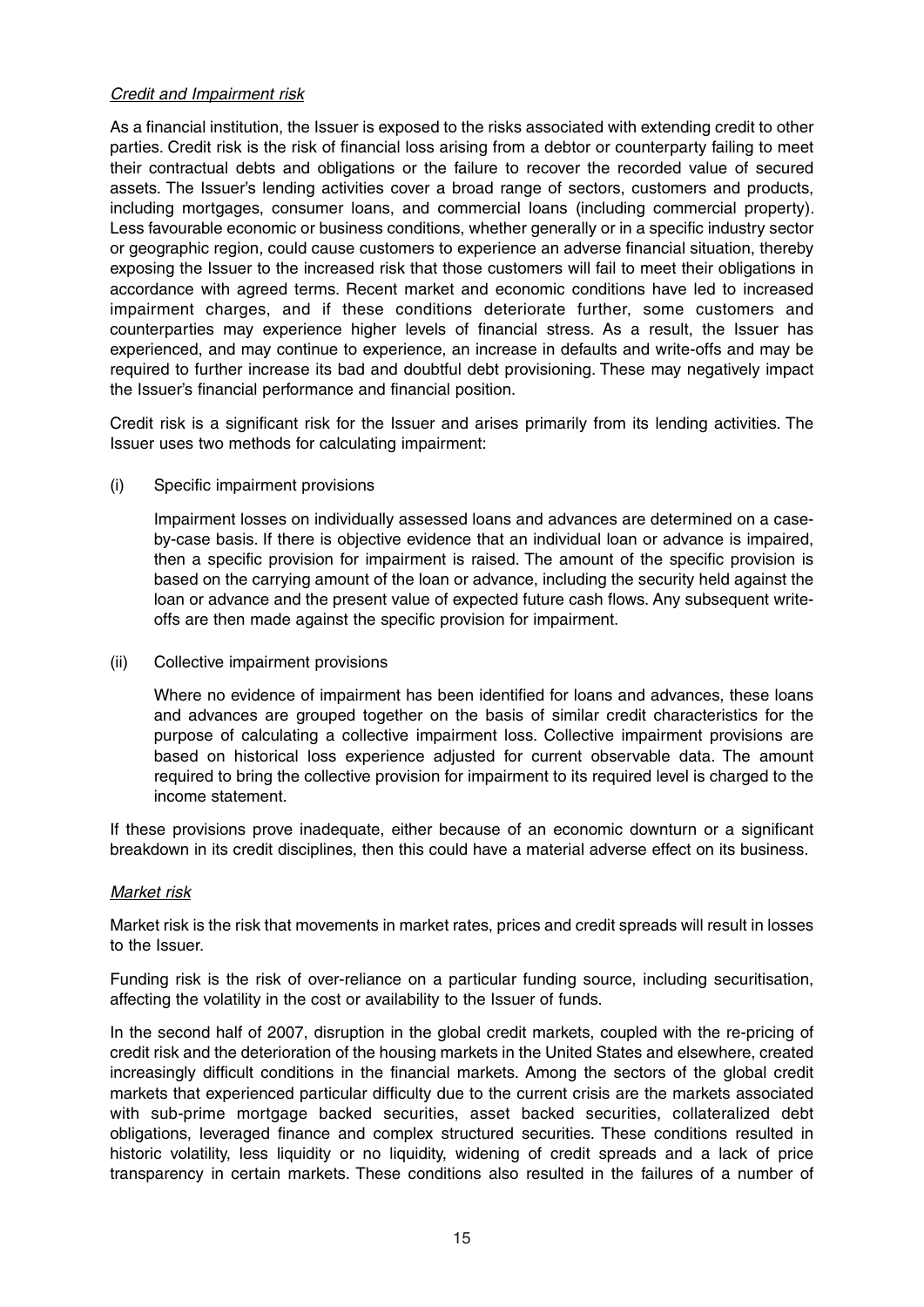financial institutions in the United States and Europe and unprecedented action by governmental authorities, regulators and central banks around the world, including Australia.

It remains difficult to determine whether market conditions may deteriorate and whether the Issuer's investments and markets may be adversely affected. Recent disruption in global credit markets have been contributed to by the poor performance of European sovereigns, coupled with volatile market conditions in the United States. The Issuer has no direct exposure to European sovereigns however, further deterioration of market conditions may be exacerbated by persisting volatility in the financial sector and the capital markets, or concerns about, or a default by, one or more sovereigns or institutions. Such deterioration could lead to significant market-wide liquidity problems, losses or defaults by other institutions. Accordingly, such conditions could adversely affect the Issuer's investments, consolidated financial condition, or results of operations in future periods.

Interest rate risk arises from a variety of sources, including mismatches between the repricing periods of assets and liabilities. As a result of these mismatches, movements in interest rates may affect earnings or the value of the Issuer.

Currency risk is the risk of loss of earnings due to adverse movements in foreign exchange rates. The Issuer's foreign exchange rate exposures are managed through detailed policies set by the Board and monitored by the Asset and Liability Committee and the Bank's Treasury Department.

The Issuer has reviewed and will continue to review its pricing model and funding mix in light of market conditions to ensure products are appropriately priced.

#### Counterparty risk

The Issuer faces the possibility that a counterparty will be unable to honour its contractual obligations. These counterparties may default on their obligations due to bankruptcy, lack of liquidity, operational failure or other reasons. This risk may arise, for example, from entering into swap contracts under which counterparties have obligations to make payments to the Issuer executing trades that fail to settle at the required time due to non-delivery by the counterparty or systems failure by clearing agents, exchanges, clearing houses or other financial intermediaries. Such counterparty risk is more acute in difficult market conditions where the risk of failure of counterparties is higher.

#### Liquidity risk

Liquidity risk arises from the possibility that the Issuer is unable to meet its financial obligations as they fall due as a result of mismatches in its cash flows from financial transactions. Liquidity risk is managed through a series of detailed policies, including the management of cash flow mismatches, the maintenance of a stable, core retail deposits base, the diversification of the funding base and the retention of adequate levels of high quality liquid assets. In accordance with global regulatory reviews of liquidity, the Australian Prudential Regulation Authority ("APRA") is currently reviewing its regulation of liquidity under Australian Prudential Standard APS 210 - Liquidity, which may require the Issuer to alter its liquidity management framework. The Issuer's liquidity risk management framework models its ability to fund under both normal conditions and during a crisis situation. This approach is designed to ensure that the Issuer's funding framework is sufficiently flexible to ensure liquidity under a wide range of market conditions. The availability of funding from uncertain financial markets may increase liquidity risks to financial institutions generally, as discussed above under "Market risk".

#### Regulatory and Legal risk

The Issuer's business is subject to substantial legal and regulatory oversight. In particular the Issuer is subject to prudential supervision by APRA. The Issuer is required, amongst other things, to meet minimum capital and liquidity requirements within its operations. The Issuer has adopted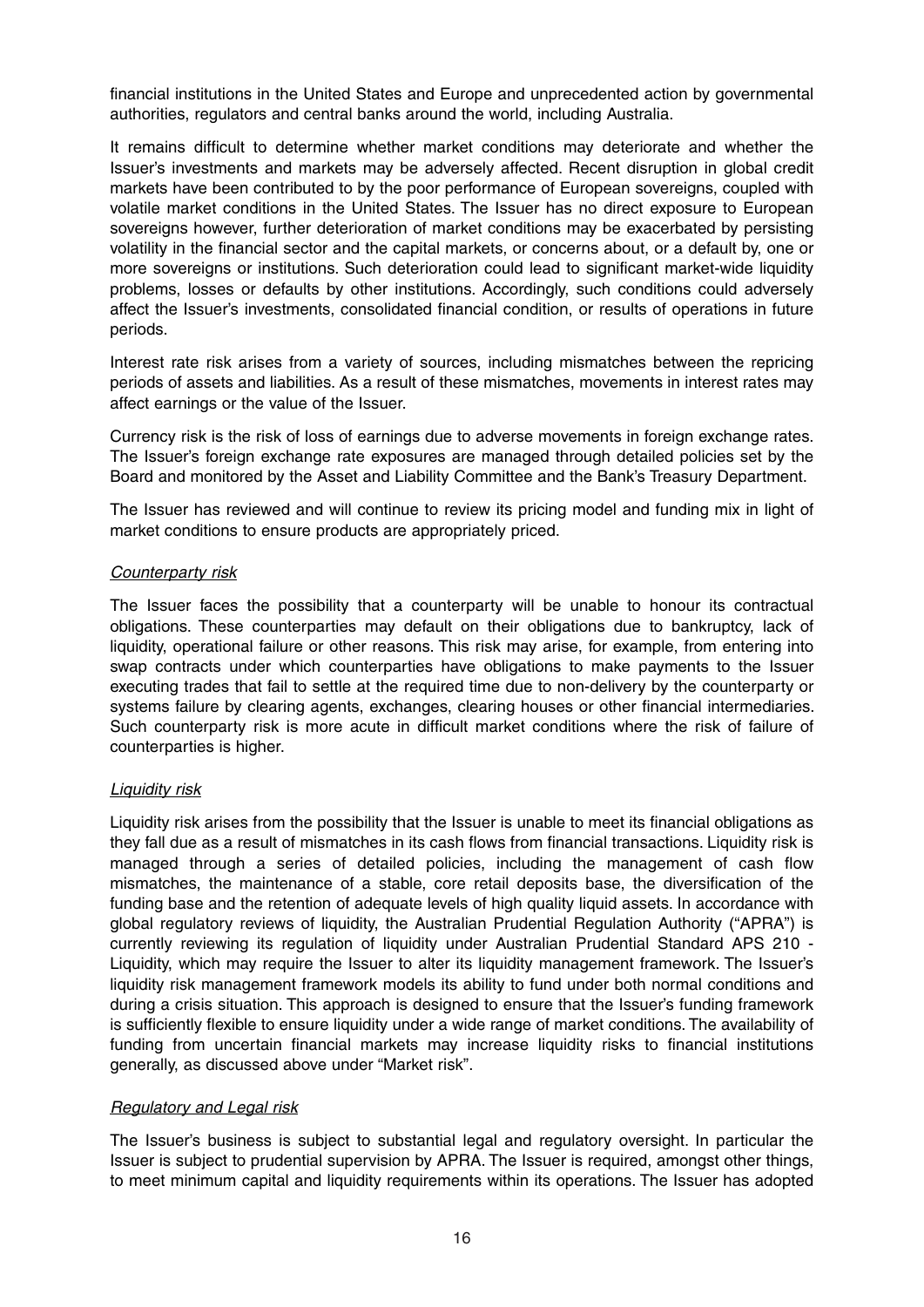the Basel II Standard Method approach to measure risk for the purpose of calculating capital adequacy. Any significant regulatory developments, including the introduction of the Basel III Standard Method approach or changes to capital adequacy, liquidity and accounting standards, could have an adverse effect on how the Issuer conducts its business and on the Issuer's financial condition and results of operations.

The Issuer's business and earnings are also affected by the fiscal or other policies that are adopted by various regulatory authorities of the Australian government, foreign governments and international agencies.

In the course of its operations, the Issuer may be involved in disputes and possible litigation. The extent of such disputes and litigation cannot be ascertained at this time. However, there is a risk that any material or costly dispute or litigation could adversely affect the value of the assets or future financial performance of the Issuer.

#### Reputation risk

Reputation risk may arise through the actions of the Issuer and adversely affect perceptions of the Issuer held by the public, shareholders, regulators or rating agencies. Damage to the Issuer's reputation may have an adverse impact on the Issuer's financial performance, capacity to source funding and liquidity, cost of sourcing funding and liquidity and by constraining business opportunities.

#### Operational risk

Operational risk is the risk of loss, other than that captured in the credit and market risk categories, resulting from inadequate or failed internal processes, people or systems, or from external events. The Issuer is exposed to a variety of risks including those arising from process error, fraud, technology failure, security and physical protection, franchise agreements entered into with owners of Owner Managed Branches, customer services, staff skills and performance, and product development and maintenance.

Operational risk is managed by the Issuer through appropriate reporting lines, defined responsibilities, policies and procedures and an operational risk program incorporating regular risk monitoring and reporting by each business unit. Operational risks are documented in risk databases which provide the basis for the business unit and Issuer-wide risk profiles, the latter being reported to the Board on a regular basis. Although these steps are in place, there is no guarantee that the Issuer will not suffer loss as a result of these risks.

Notwithstanding anything in this risk factor, this risk factor should not be taken as implying that either the Issuer or the Group will be unable to comply with its obligations as a bank with securities admitted to the Official List of the UK Listing Authority.

#### Owner Managed Branch ("OMB") Model

Under its OMB model, the Issuer operates OMBs in every state and territory of Australia. The OMBs are operated by franchisees who have entered into franchise agreements with the Issuer to manage and operate an OMB. While the Issuer considers carefully the suitability of potential franchisees, and has a rigorous accreditation program, there can be no guarantee of the success of an individual OMB. The success or otherwise of OMBs depends largely on personal attributes of the franchisee in addition to external market factors. As a growing network, a material proportion of the Issuer's retail branch network is relatively new, and there are risks that may develop over time. Poor performance by OMBs, or the termination of franchise agreements may impact revenue and the Issuer's brand.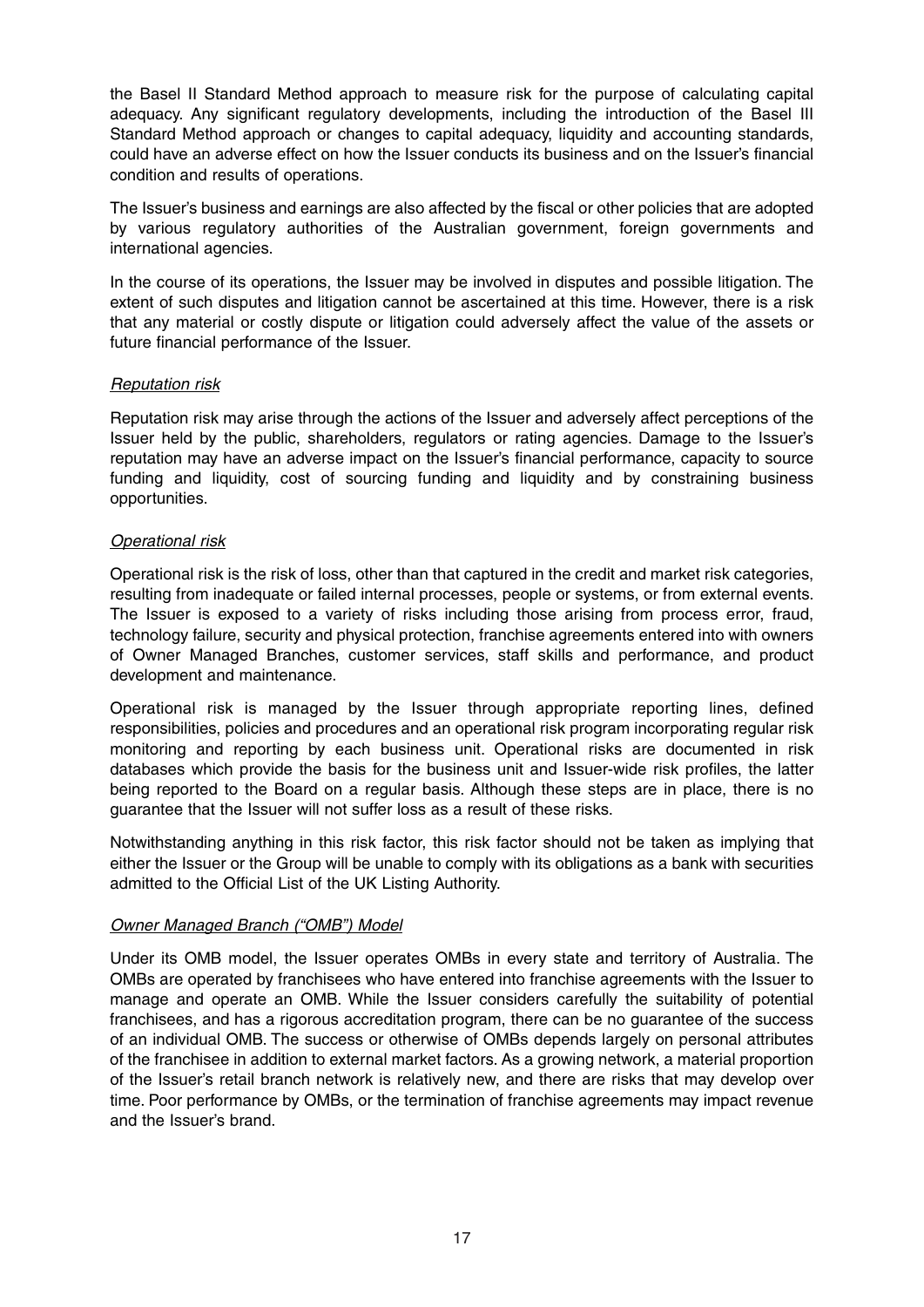#### Reliance on external parties

The Issuer outsources a number of operational services such as information technology, loan processing and banking platforms, retail collection activities, and a number of customer facing products such as ATMs, credit cards, insurance products and wealth management services. Although the Issuer has taken steps to protect it from the effects of defaults under these arrangements, such defaults may have an adverse effect on the Issuer's business and financial performance.

#### Changes in Technology

Technology plays an increasingly important role in the delivery of financial services to customers in a cost effective manner. The Issuer's ability to compete effectively in the future will, in part, be driven by its ability to maintain appropriate technology platforms for the efficient delivery of its products and services.

#### Risks to the Issuer's growth strategy

Risks that relate to the Issuer's growth strategy are interrelated and include risk of local market saturation, concentration risk, and risks associated with geographical diversification.

(i) Risk of local market saturation

Despite the size of the Queensland market, the Issuer faces the challenge of maintaining a high penetration rate in that market in order to achieve continued growth.

(ii) Geographic concentration risk

The Issuer has a high concentration risk to Queensland and is therefore exposed to fluctuations in the Queensland economy.

(iii) Risk of geographical diversification

Through the mergers with Pioneer Permanent Building Society in 2006, Home Building Society in 2007, CIT Group (Australia) Limited and CIT Group (New Zealand) Limited in 2010, and St Andrew's Insurance (Australia) Pty Ltd and St Andrew's Life Insurance Pty Ltd in 2010, the Issuer has expanded its geographical presence and distribution in Australia.This brings challenges to the Issuer's management and control systems as it becomes a more geographically diverse organisation.

#### **Risks related to the structure of a particular issue of Notes**

A wide range of Notes may be issued under the Programme. A number of these Notes may have features which contain particular risks for potential investors. Set out below is a description of the most common such features:

#### Notes subject to optional redemption by the Issuer

An optional redemption feature of Notes is likely to limit their market value. During any period when the Issuer may elect to redeem Notes, the market value of those Notes generally will not rise substantially above the price at which they can be redeemed. This also may be true prior to any redemption period.

The Issuer may be expected to redeem Notes when its cost of borrowing is lower than the interest rate on the Notes. At those times, an investor generally would not be able to reinvest the redemption proceeds at an effective interest rate as high as the interest rate on the Notes being redeemed and may only be able to do so at a significantly lower rate. Potential investors should consider reinvestment risk in light of other investments available at that time.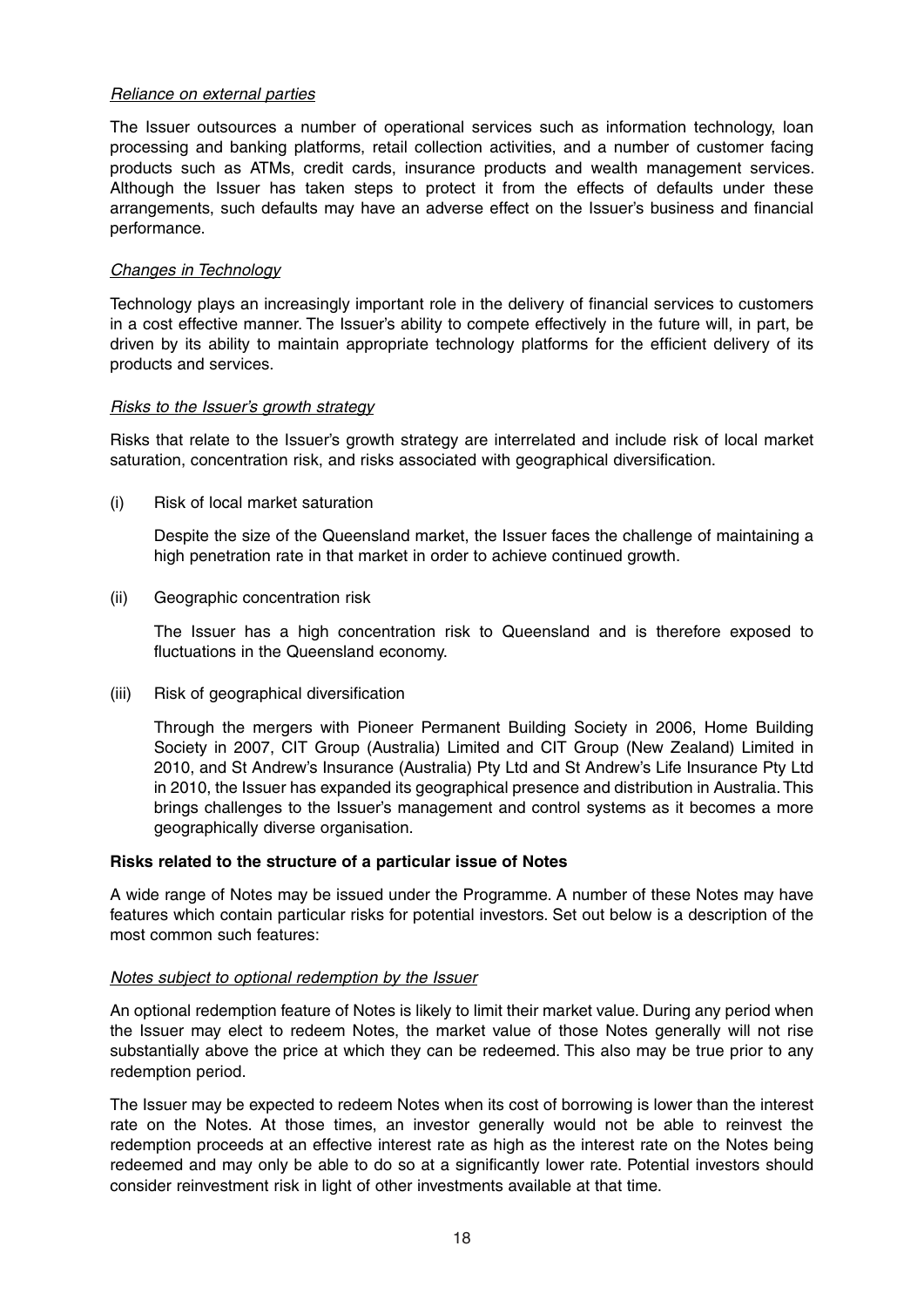#### Index Linked Notes and Dual Currency Notes

The Issuer may issue Notes with principal or interest determined by reference to an index or formula, to changes in the prices of securities or commodities, to movements in currency exchange rates or other factors (each, a "Relevant Factor"). In addition, the Issuer may issue Notes with principal or interest payable in one or more currencies which may be different from the currency in which the Notes are denominated. Potential investors should be aware that:

- (i) the market price of such Notes may be volatile;
- (ii) they may receive no interest;
- (iii) payment of principal or interest may occur at a different time or in a different currency than expected;
- (iv) they may lose all or a substantial portion of their principal;
- (v) a Relevant Factor may be subject to significant fluctuations that may not correlate with changes in interest rates, currencies or other indices;
- (vi) if a Relevant Factor is applied to Notes in conjunction with a multiplier greater than one or contains some other leverage factor, the effect of changes in the Relevant Factor on principal or interest payable likely will be magnified; and
- (vii) the timing of changes in a Relevant Factor may affect the actual yield to investors, even if the average level is consistent with their expectations. In general, the earlier the change in the Relevant Factor, the greater the effect on yield.

The historical experience of an index should not be viewed as an indication of the future performance of such index during the term of any Index Linked Notes. Accordingly, potential investors should consult their own financial and legal advisers about the risk entailed by an investment in any Index Linked Notes and the suitability of such Notes in light of their particular circumstances.

#### Partly-paid Notes

The Issuer may issue Notes where the issue price is payable in more than one instalment. Failure to pay any subsequent instalment could result in an investor losing all of his investment.

#### Variable rate Notes with a multiplier or other leverage factor

Notes with variable interest rates can be volatile investments. If they are structured to include multipliers or other leverage factors, or caps or floors, or any combination of those features or other similar related features, their market values may be even more volatile than those for securities that do not include those features.

#### Fixed/Floating Rate Notes

Fixed/Floating Rate Notes may bear interest at a rate that the Issuer may elect to convert from a fixed rate to a floating rate, or from a floating rate to a fixed rate. Where the Issuer has the right to effect such a conversion, this will affect the secondary market and the market value of the Notes since the Issuer may be expected to convert the rate when it is likely to produce a lower overall cost of borrowing. If the Issuer converts from a fixed rate to a floating rate in such circumstances, the spread on the Fixed/Floating Rate Notes may be less favourable than then prevailing spreads on comparable Floating Rate Notes tied to the same reference rate. In addition, the new floating rate at any time may be lower than the rates on other Notes. If the Issuer converts from a floating rate to a fixed rate in such circumstances, the fixed rate may be lower than then prevailing rates on its Notes.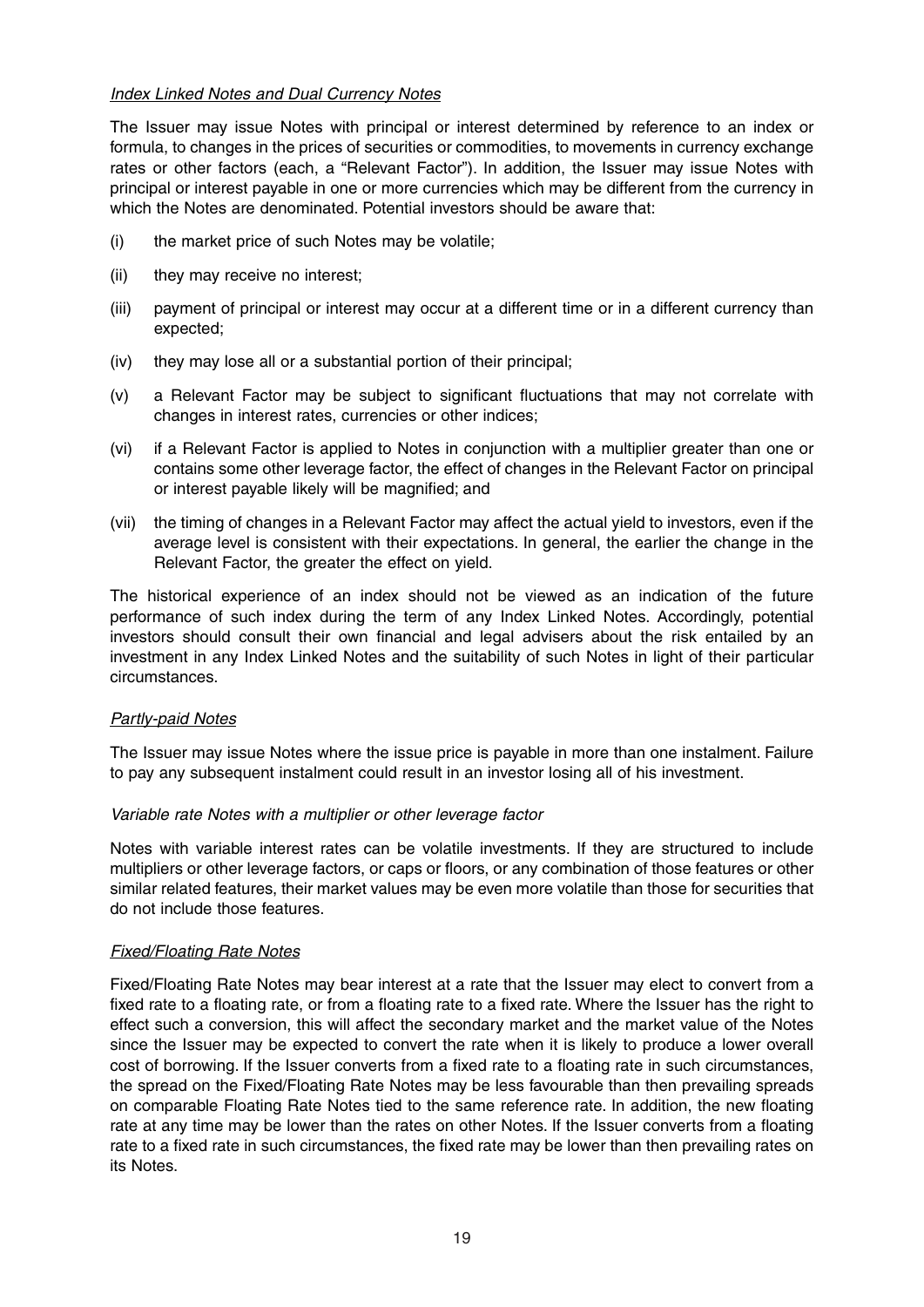#### Notes issued at a substantial discount or premium

The market values of securities issued at a substantial discount or premium from their principal amount tend to fluctuate more in relation to general changes in interest rates than do prices for conventional interest-bearing securities. Generally, the longer the remaining term of the securities, the greater the price volatility as compared to conventional interest-bearing securities with comparable maturities.

#### **Risks related to Notes generally**

Set out below is a brief description of certain risks relating to the Notes generally:

#### Modification and waiver

The conditions of the Notes contain provisions for calling meetings of Noteholders to consider matters affecting their interests generally. These provisions permit defined majorities to bind all Noteholders including Noteholders who did not attend and vote at the relevant meeting and Noteholders who voted in a manner contrary to the majority.

The conditions of the Notes also provide that the Principal Paying Agent and the Issuer may, without the consent of Noteholders, agree to (i) any modification of the Notes, the Coupons, the Receipts or the Agency Agreement which is not prejudicial to the interests of the Noteholders or (ii) any modification of the Notes, the Coupons, or the Agency Agreement which is of a formal, minor or technical nature or is made to correct a manifest error or to comply with a mandatory provision of law.

#### EU Savings Directive

Under EC Council Directive 2003/48/EC on the taxation of savings income Member States are required to provide to the tax authorities of another Member State details of payments of interest (or similar income) paid by a person within its jurisdiction to an individual resident in that other Member State or to certain limited types of entities established in that other Member State. However, for a transitional period, Luxembourg and Austria are instead required (unless during that period they elect otherwise) to operate a withholding system in relation to such payments (the ending of such transitional period being dependent upon the conclusion of certain other agreements relating to information exchange with certain other countries). A number of non-EU countries and territories including Switzerland have adopted similar measures (a withholding system in the case of Switzerland).

The European Commission has proposed certain amendments to the Directive, which may, if implemented amend or broaden the scope of the requirements described above.

If a payment were to be made or collected through a Member State which has opted for a withholding system and an amount of, or in respect of, tax were to be withheld from that payment, neither the Issuer nor any Paying Agent nor any other person would be obliged to pay additional amounts with respect to any Note as a result of the imposition of such withholding tax. The Issuer is required to maintain a Paying Agent in a Member State that will not be obliged to withhold or deduct tax pursuant to the Directive.

#### Change of law

The conditions of the Notes are based on English law in effect as at the date of this Information Memorandum. No assurance can be given as to the impact of any possible judicial decision or change to English law or administrative practice after the date of this Information Memorandum.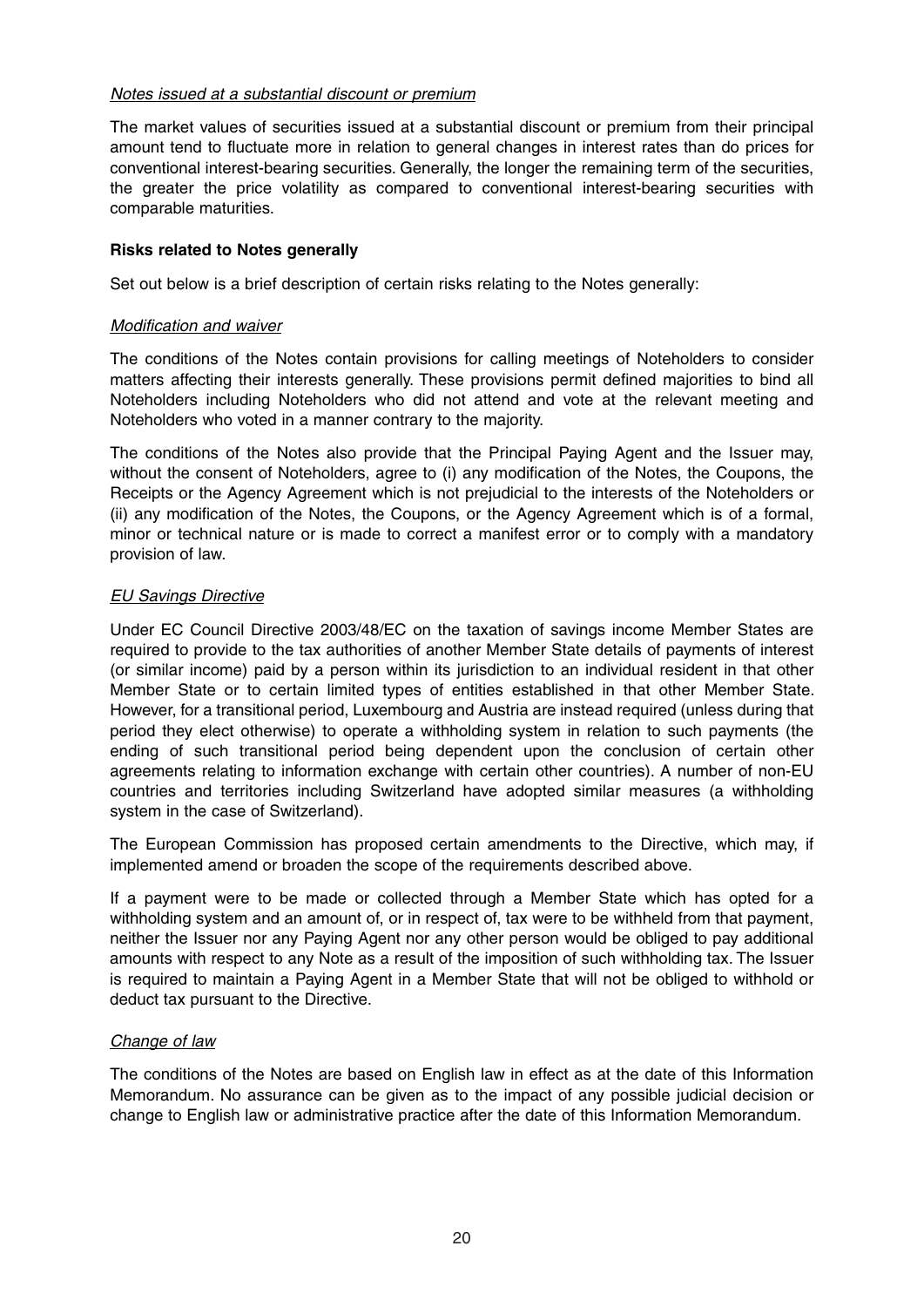#### Notes where denominations involve integral multiples: Definitive Notes

In relation to any issue of Notes which have a denomination consisting of the minimum Specified Denomination plus a higher integral multiple of another smaller amount, it is possible that such Notes may be traded in amounts in excess of such minimum Specified Denomination that are not integral multiples of such minimum Specified Denomination. In such a case a Noteholder who, as a result of trading such amounts, holds a principal amount which is less than the minimum Specified Denomination in his account with the relevant clearing system at the relevant time may not receive a Definitive Note in respect of such holding (should Definitive Notes be printed) and would need to purchase a principal amount of Notes such that its holding amounts to a Specified **Denomination** 

If Definitive Notes are issued, Noteholders should be aware that Definitive Notes which have a denomination that is not an integral multiple of the minimum Specified Denomination may be illiquid and difficult to trade.

#### **Risks related to the market generally**

Set out below is a brief description of the principal market risks, including liquidity risk, exchange rate risk, interest rate risk and credit risk:

#### The secondary market generally

Notes may have no established trading market when issued, and one may never develop. If a market does develop, it may not be very liquid. Therefore, investors may not be able to sell their Notes easily or at prices that will provide them with a yield comparable to similar investments that have a developed secondary market. This is particularly the case for Notes that are especially sensitive to interest rate, currency or market risks, are designed for specific investment objectives or strategies or have been structured to meet the investment requirements of limited categories of investors. These types of Notes generally would have a more limited secondary market and more price volatility than conventional debt securities. Illiquidity may have a severely adverse effect on the market value of Notes.

#### Exchange rate risks and exchange controls

The Issuer will pay principal and interest on the Notes in the Specified Currency. This presents certain risks relating to currency conversions if an investor's financial activities are denominated principally in a currency or currency unit (the "Investor's Currency") other than the Specified Currency. These include the risk that exchange rates may significantly change (including changes due to devaluation of the Specified Currency or revaluation of the Investor's Currency) and the risk that authorities with jurisdiction over the Investor's Currency may impose or modify exchange controls. An appreciation in the value of the Investor's Currency relative to the Specified Currency would decrease (1) the Investor's Currency-equivalent yield on the Notes, (2) the Investor's Currency-equivalent value of the principal payable on the Notes and (3) the Investor's Currencyequivalent market value of the Notes.

Government and monetary authorities may impose (as some have done in the past) exchange controls that could adversely affect an applicable exchange rate. As a result, investors may receive less interest or principal than expected, or no interest or principal.

#### Interest rate risks

Investment in Fixed Rate Notes involves the risk that subsequent changes in market interest rates may adversely affect the value of the Fixed Rate Notes.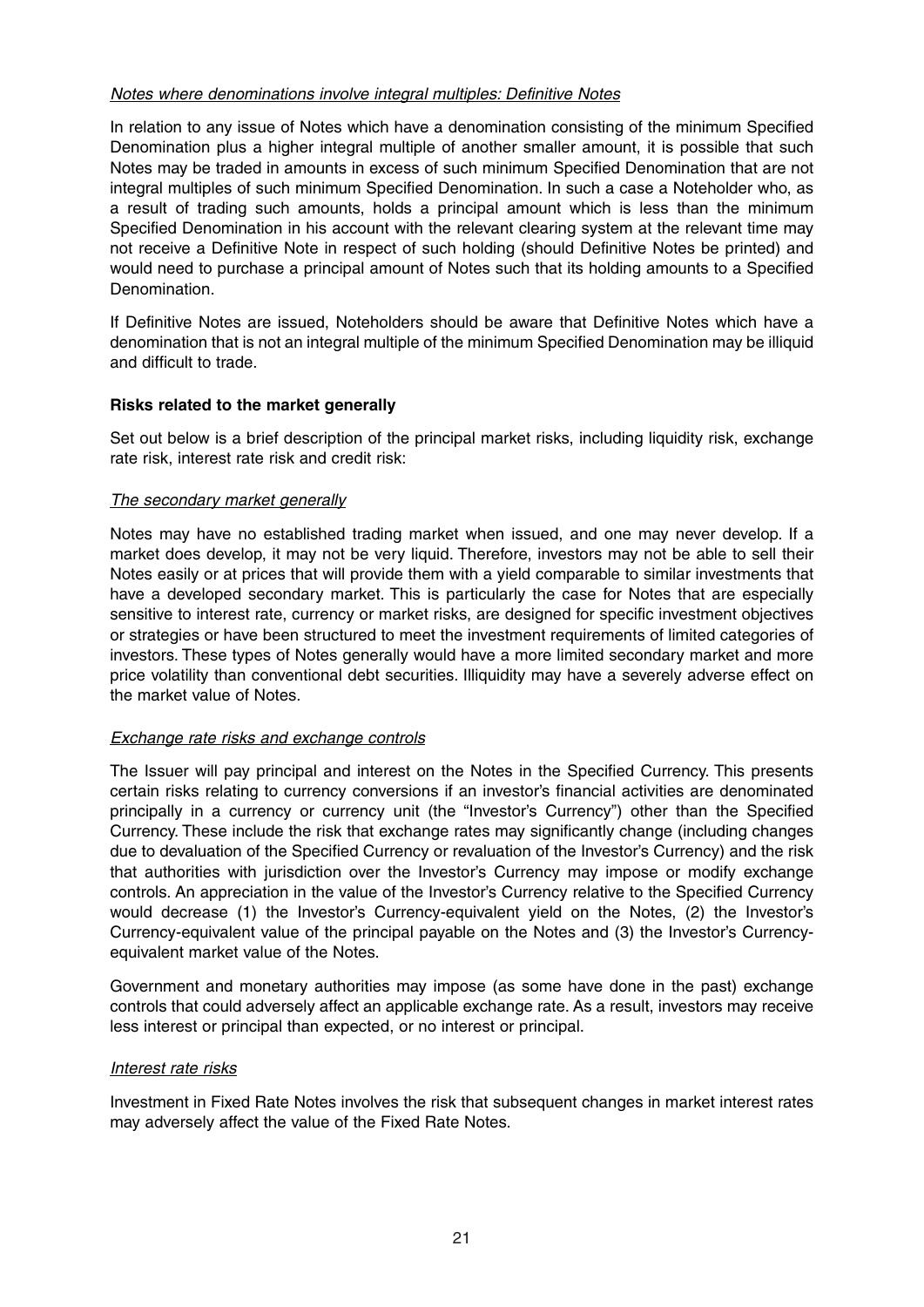#### Credit ratings may not reflect all risks

One or more independent credit rating agencies may assign credit ratings to the Notes.The ratings may not reflect the potential impact of all risks related to structure, market, additional factors discussed above, and other factors that may affect the value of the Notes. A credit rating is not a recommendation to buy, sell or hold securities and may be revised or withdrawn by the rating agency at any time.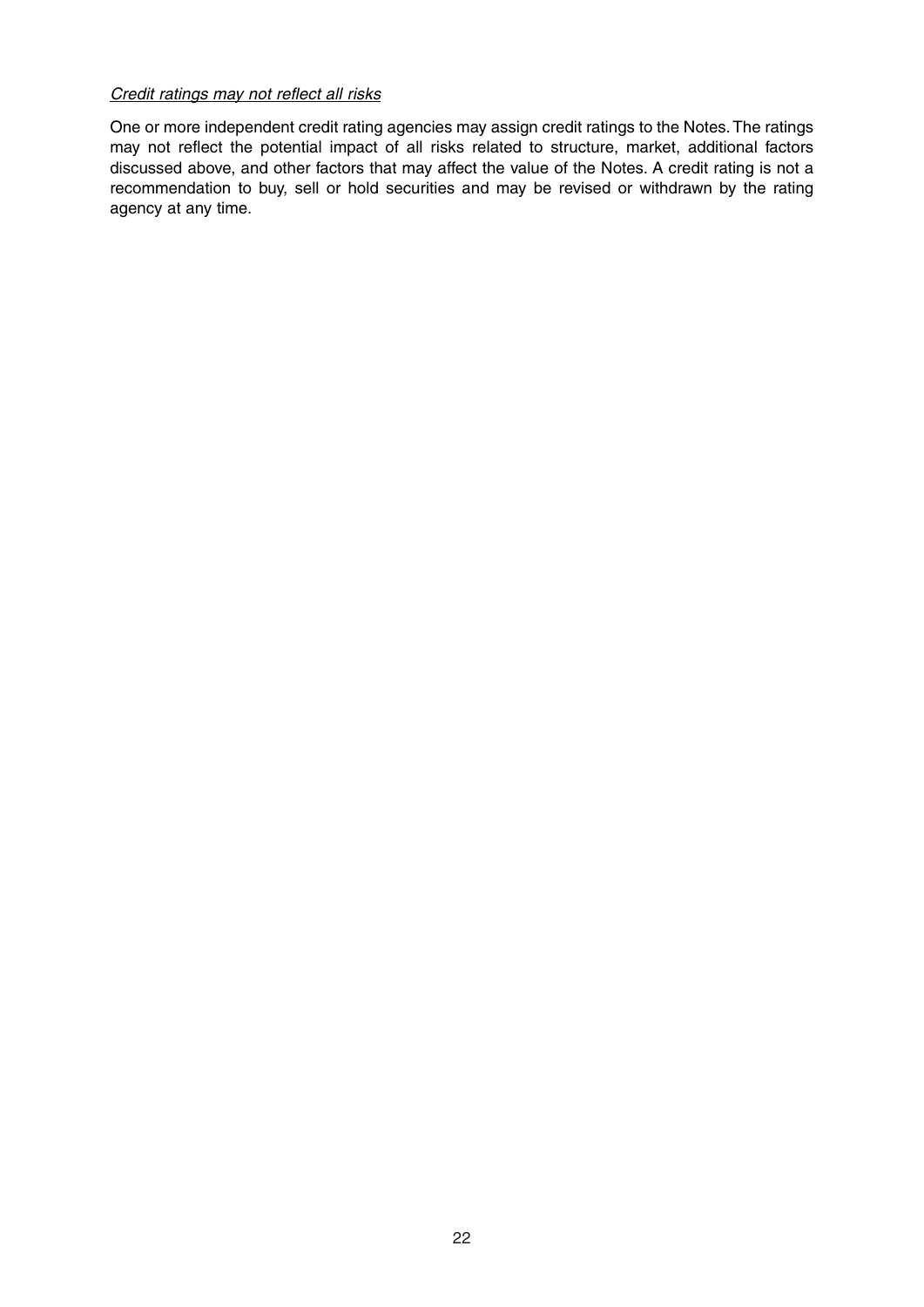## **Form of the Notes**

#### **Initial Issue of Notes**

Each Tranche of Notes will initially be represented by either a Temporary Global Note or a Permanent Global Note, which on issue, in either case, will be delivered to a common depositary outside the United States for Euroclear and Clearstream, Luxembourg (the "Common Depositary"). Upon such delivery, Euroclear or Clearstream, Luxembourg will credit each subscriber with a nominal amount of Notes equal to the nominal amount thereof for which it has subscribed and paid.

Notes that are initially deposited with the Common Depositary may also be credited to the accounts of subscribers with other clearing systems through direct or indirect accounts with Euroclear and Clearstream, Luxembourg held by other clearing systems. Conversely, Notes that are initially deposited with any other clearing system may similarly be credited to the accounts of subscribers with Euroclear, Clearstream, Luxembourg or other clearing systems.

#### **Relationship of Accountholders with Clearing Systems**

Each of the persons shown in the records of Euroclear, Clearstream, Luxembourg or any other clearing system as the holder of a Note represented by a Temporary Global Note or a Permanent Global Note (each a "Global Note") must look solely to Euroclear, Clearstream, Luxembourg or such other clearing system (as the case may be) for his share of each payment made by the Issuer to the bearer of such Global Note, and in relation to all other rights arising under the Global Notes, subject to and in accordance with the respective rules and procedures of Euroclear, Clearstream, Luxembourg or such other clearing system (as the case may be). Subject to the Terms and Conditions such person shall have no claim directly against the Issuer in respect of payments due on the Notes for so long as the Notes are represented by such Global Note and such obligations of the Issuer will be discharged by payment to the bearer of such Global Note in respect of each amount so paid.

#### **Exchange**

1. **Temporary Global Notes.** On and after the date (the "Exchange Date") which is 40 days after a Temporary Global Note is issued, interests in a Temporary Global Note will be exchangeable (free of charge) upon a request as described therein either for (i) interests in a Permanent Global Note of the same Series or (ii) for Definitive Notes of the same Series (as indicated in the applicable Final Terms and subject, in the case of Definitive Notes, to such notice period as is specified in the applicable Final Terms), in each case against certification of beneficial ownership as described below unless such certification has already been given. The holder of a Temporary Global Note will not be entitled to collect any payment of interest, principal or other amount due on or after the Exchange Date unless, upon due certification, exchange of the Temporary Global Note for an interest in a Permanent Global Note or for Definitive Notes is improperly withheld or refused.

2. **Permanent Global Notes.** The applicable Final Terms will specify that a Permanent Global Note will be exchangeable (free of charge), in whole but not in part, for Definitive Notes upon either (i) not less than 60 days' written notice from Euroclear and/or Clearstream, Luxembourg (acting on the instructions of any holder of an interest in such Permanent Global Note) to the Agent as described therein<sup>1</sup> or (ii) only upon the occurrence of an Exchange Event. For these purposes, "Exchange Event" means that (i) an Event of Default (as defined in Condition 9) has occurred and is continuing, (ii) the Issuer has been notified that both Euroclear and Clearstream, Luxembourg have been closed for business for a continuous period of 14 days (other than by reason of holiday, statutory or otherwise) or have announced an intention permanently to cease business or have in

<sup>1</sup> The exchange upon notice option should not be expressed to be applicable if the Notes have a denomination consisting of the minimum Specified Denomination plus a higher integral multiple of another smaller amount.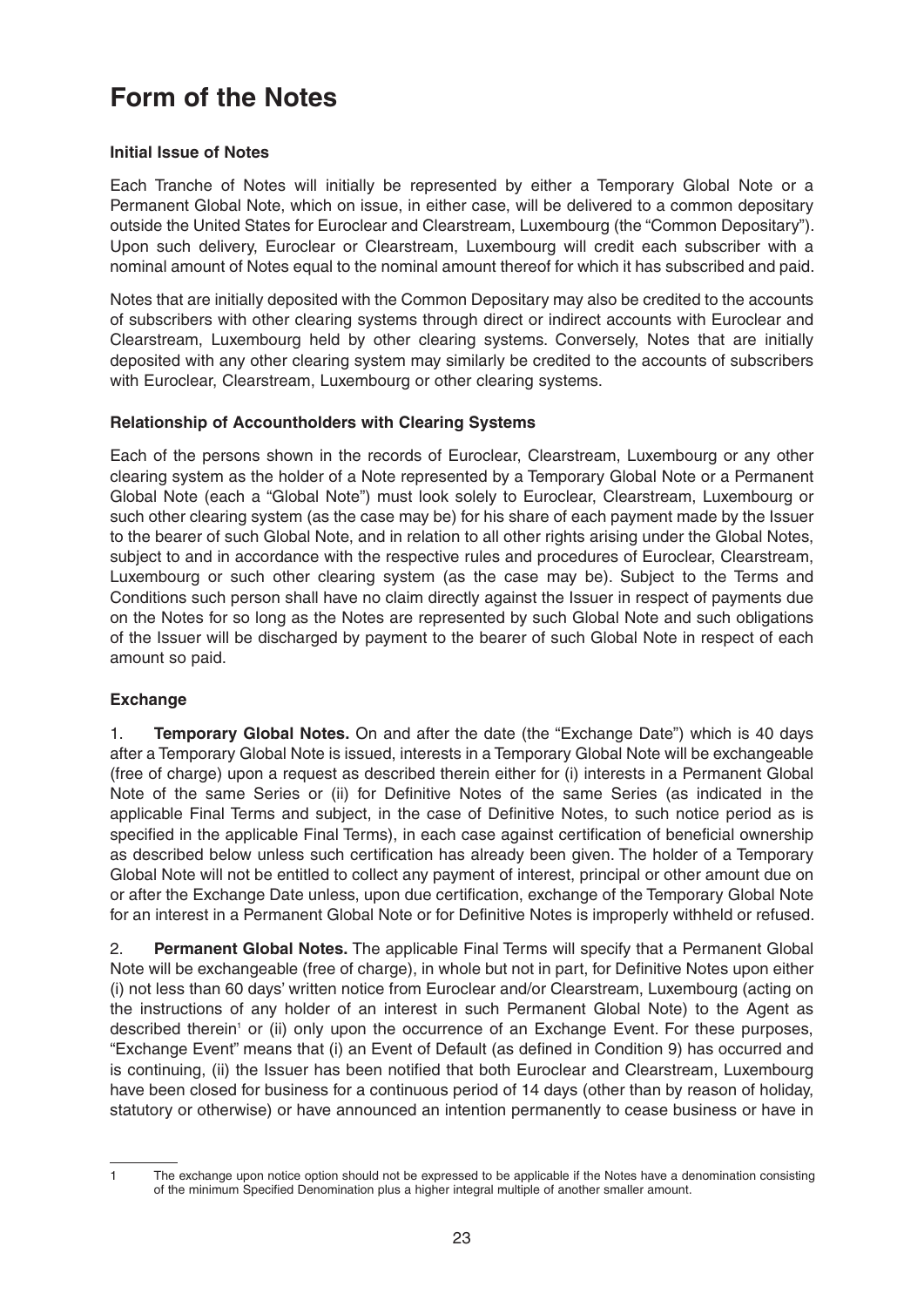fact done so and no successor clearing system is available or (iii) the Issuer has or will become subject to adverse tax consequences which would not be suffered were the Notes represented by the Permanent Global Note in definitive form. The Issuer will promptly give notice to Noteholders in accordance with Condition 13 if an Exchange Event occurs. In the event of the occurrence of an Exchange Event, Euroclear and/or Clearstream, Luxembourg (acting on the instructions of any holder of an interest in such Permanent Global Note) may give notice to the Agent requesting exchange and, in the event of the occurrence of an Exchange Event as described in (iii) above, the Issuer may also give notice to the Agent requesting exchange. Any such exchange shall occur not later than 45 days after the date of receipt of the first relevant notice by the Agent.

In this Information Memorandum, "Definitive Notes" means, in relation to any Global Note, the Definitive Notes for which such Global Note may be exchanged (if appropriate, having attached to them all Receipts, Coupons in respect of interest that has not already been paid on the Global Note and a Talon). Definitive Notes will be security printed in accordance with any applicable legal and stock exchange requirements in or substantially in the form set out in the Agency Agreement. On exchange in full of each Global Note, the Issuer will, if the holder so requests, procure that it is cancelled and returned to the holder together with the relevant Definitive Notes.

3. **Payments.** Whilst any Note is represented by a Temporary Global Note, payments of principal, interest (if any) and any other amount payable in respect of the Notes due prior to the Exchange Date will be made against presentation of the Temporary Global Note only to the extent that certification (in a form to be provided) to the effect that the beneficial owners of interests in such Note are not U.S. persons or persons who have purchased for resale to any U.S. person, as required by U.S. Treasury regulations, has been received by Euroclear and/or Clearstream, Luxembourg and Euroclear and/or Clearstream, Luxembourg, as applicable, has given a like certification (based on the certifications it has received) to the Agent.

Payments of principal, interest (if any) or any other amounts on a Permanent Global Note will be made through Euroclear and/or Clearstream, Luxembourg against presentation or surrender (as the case may be) of the Permanent Global Note without any requirement for certification.

4. **Legend.** The following legend will appear on all Global Notes, Definitive Notes, Receipts, Coupons and Talons:

"Any United States person who holds this obligation will be subject to limitations under the United States income tax laws, including the limitations provided in sections 165(j) and 1287(a) of the Internal Revenue Code."

The sections referred to provide that United States holders, with certain exceptions, will not be entitled to deduct any loss on Notes, Receipts or Coupons and will not be entitled to capital gains treatment of any gain on any sale, disposition, redemption or payment of principal in respect of Notes, Receipts or Coupons.

#### **Deed of Covenant**

A Note may be accelerated by the holder thereof in certain circumstances described in "Terms and Conditions of the Notes – Events of Default". In such circumstances, where any Note is still represented by a Global Note and a holder of such Note so represented and credited to his securities account with Euroclear or Clearstream, Luxembourg gives notice that it wishes to accelerate such Note, unless within a period of 7 days from the giving of such notice payment has been made in full of the amount due in accordance with the terms of such Global Note, such Global Note will become void. At the same time, holders of interests in such Global Note credited to their accounts with Euroclear or Clearstream, Luxembourg will become entitled to proceed directly against the Issuer on the basis of statements of account provided by Euroclear and Clearstream, Luxembourg, on and subject to the terms of the Deed of Covenant.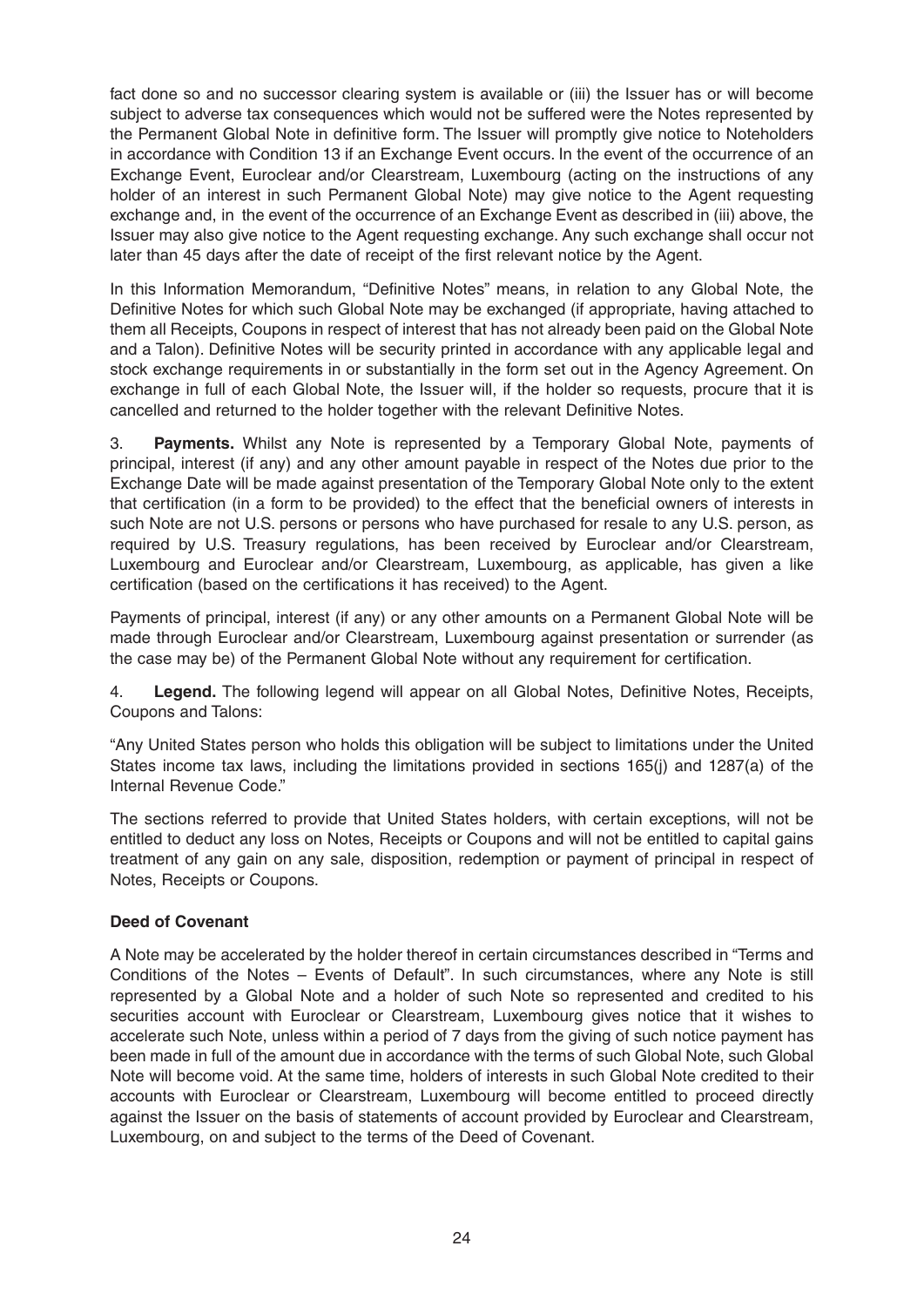### **Terms and Conditions of the Notes**

The following are the Terms and Conditions of the Notes which will be incorporated by reference into each Global Note and each Definitive Note, in the latter case only if permitted by the relevant stock exchange (if any) or other relevant listing authority (if any) and agreed by the Issuer and the relevant Dealer(s) at the time of issue but, if not so permitted and agreed, such Definitive Note will have endorsed thereon or attached thereto such Terms and Conditions (excluding the italicised paragraphs). The applicable Final Terms in relation to any Tranche of Notes may specify other terms and conditions which shall, to the extent so specified or to the extent inconsistent with the following Terms and Conditions, replace or modify the following Terms and Conditions for the purpose of such Notes. The applicable Final Terms (or the relevant provisions thereof) will be endorsed upon, or attached to, each Temporary Global Note, Permanent Global Note and Definitive Note. Reference should be made to "Form of Final Terms" below. The applicable Final Terms will include the definitions of certain terms used in the following Terms and Conditions or specify which of such terms are to apply in relation to the relevant Notes.

This Note is one of a Series (as defined below) of Notes issued by Bank of Queensland Limited (ABN 32 009 656 740) (the "Issuer") pursuant to the Agency Agreement (as defined below). References herein to the "Notes" shall be references to the Notes of this Series and shall mean:

- (i) in relation to any Notes represented by a Global Note, units of the lowest Specified Denomination in the Specified Currency;
- (ii) Definitive Notes issued in exchange for a Global Note; and
- (iii) any Global Note.

The Notes, the Receipts (as defined below) and the Coupons (as defined below) have the benefit of an amended and restated agency agreement dated 17 December 2010 (as amended, supplemented or restated from time to time, the "Agency Agreement") and made between the Issuer, Citibank, N.A., London Branch as issuing and principal paying agent and agent bank (the "Agent", which expression shall include any successor as agent) and Citigroup Global Markets Deutschland AG (together with the Agent, the "Paying Agents", which expression shall include any additional or successor paying agents).

Interest bearing Definitive Notes (unless otherwise indicated in the applicable Final Terms) have interest coupons ("Coupons") and, if indicated in the applicable Final Terms, talons for further Coupons ("Talons") attached on issue. Any reference herein to Coupons or coupons shall, unless the context otherwise requires, be deemed to include a reference to Talons or talons. Definitive Notes repayable in instalments have receipts ("Receipts") for the payment of the instalments of principal (other than the final instalment) attached on issue.

The Final Terms for this Note (or the relevant provisions thereof) is attached to or endorsed on this Note and supplements these Terms and Conditions and may specify other terms and conditions which shall, to the extent so specified or to the extent inconsistent with these Terms and Conditions, replace or modify these Terms and Conditions for the purposes of this Note. References herein to the "applicable Final Terms" are to the Final Terms (or the relevant provisions thereof) attached to or endorsed on this Note.

Any reference herein to "Noteholders" shall mean the holders of the Notes, and shall, in relation to any Notes represented by a Global Note, be construed as provided below. Any reference herein to "Receiptholders" shall mean the holders of the Receipts and any reference herein to "Couponholders" shall mean the holders of the Coupons, and shall, unless the context otherwise requires, include the holders of the Talons.

As used herein, "Tranche" means Notes which are identical in all respects (including as to listing) and "Series" means a Tranche of Notes together with any further Tranche or Tranches of Notes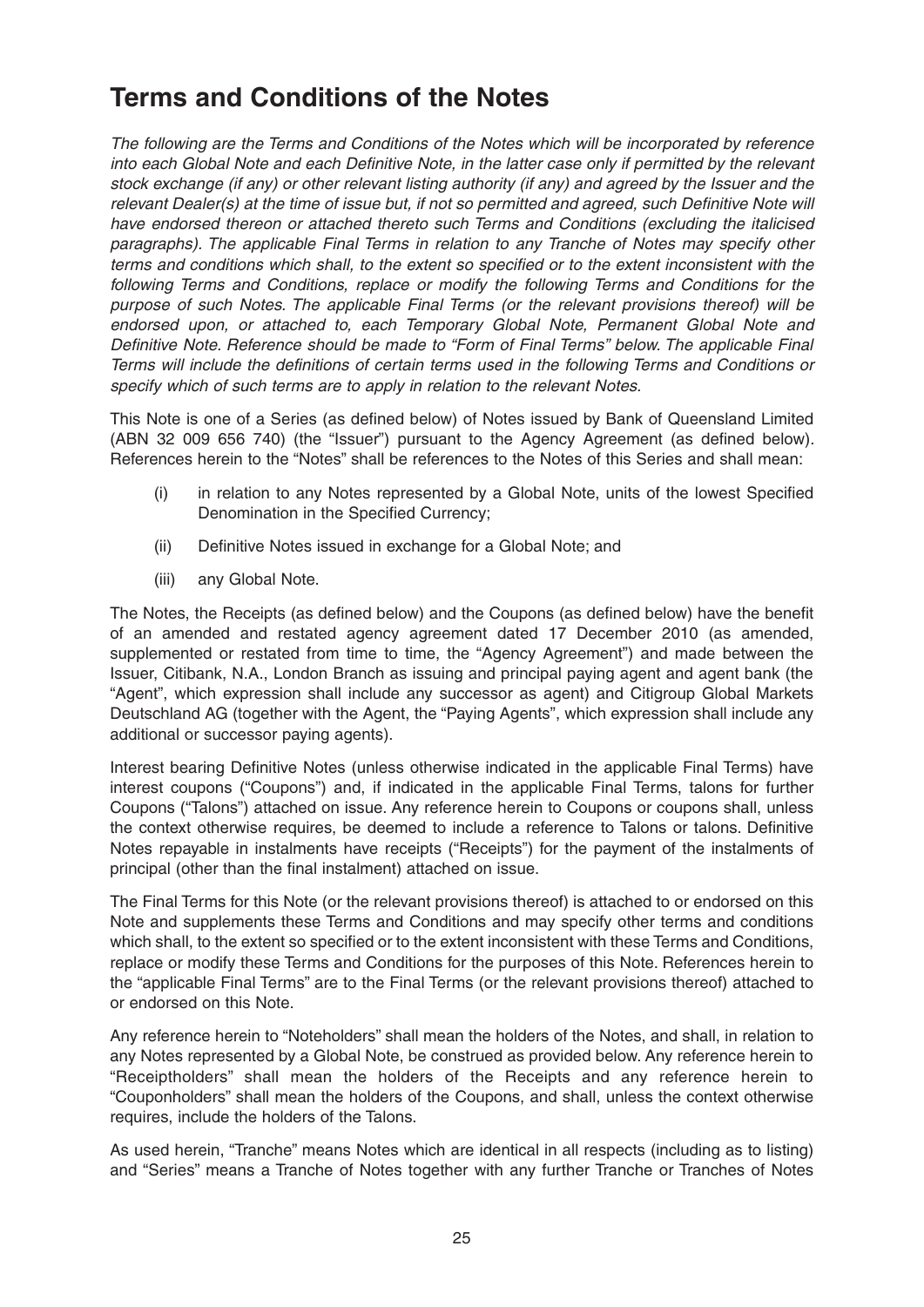which are (i) expressed to be consolidated and form a single series and (ii) identical in all respects (including as to listing) except for their respective Issue Dates, Interest Commencement Dates and/or Issue Prices (as indicated in the applicable Final Terms).

The Noteholders, the Receiptholders and the Couponholders are entitled to the benefit of a Deed of Covenant (the "Deed of Covenant") dated 17 December 2010, and made by the Issuer. The original of the Deed of Covenant is held by a common depositary on behalf of Euroclear and Clearstream, Luxembourg (both as defined below).

Copies of the Agency Agreement, the Final Terms applicable to this Note and the Deed of Covenant are available for inspection during normal business hours at the specified office of each of the Agent and the other Paying Agents save that, if this Note is an unlisted Note of any Series, the applicable Final Terms will only be available for inspection by a Noteholder holding one or more unlisted Notes of that Series and such Noteholder must produce evidence satisfactory to the relevant Paying Agent as to its holding of such Notes and identity. The Noteholders, the Receiptholders and the Couponholders are deemed to have notice of, and are entitled to the benefit of, all the provisions of the Agency Agreement, the Deed of Covenant and the applicable Final Terms which are applicable to them.

Words and expressions defined in the Agency Agreement or used in the applicable Final Terms shall have the same meanings where used in these Terms and Conditions unless the context otherwise requires or unless otherwise stated and provided that, in the event of inconsistency between the Agency Agreement and the applicable Final Terms, the applicable Final Terms will prevail.

#### **1. Form, Denomination and Title**

The Notes are in bearer form and, in the case of Definitive Notes, serially numbered, in the Specified Currency and the Specified Denomination(s). Notes of one Specified Denomination may not be exchanged for Notes of another Specified Denomination.

This Note may be a Fixed Rate Note, a Floating Rate Note, a Zero Coupon Note, an Index Linked Interest Note, or a combination of any of the foregoing, depending upon the Interest Basis shown in the applicable Final Terms.

This Note may be an Index Linked Redemption Note, an Instalment Note, a Dual Currency Note, a Partly Paid Note or a combination of any of the foregoing, depending upon the Redemption/Payment Basis shown in the applicable Final Terms.

Definitive Notes are issued with Coupons attached, unless they are Zero Coupon Notes in which case references to Coupons and Couponholders in these Terms and Conditions are not applicable.

Subject as set out below, title to the Notes, Receipts and Coupons will pass by delivery. The Issuer and any Paying Agent may deem and treat the bearer of any Note, Receipt or Coupon as the absolute owner thereof (whether or not overdue and notwithstanding any notice of ownership or writing thereon or notice of any previous loss or theft thereof) for all purposes but, in the case of any Global Note, without prejudice to the provisions set out in the next succeeding paragraph.

For so long as any of the Notes is represented by a Global Note held on behalf of Euroclear Bank S.A./N.V. ("Euroclear") and/or Clearstream Banking, société anonyme ("Clearstream, Luxembourg", formerly Cedelbank), each person (other than Euroclear or Clearstream, Luxembourg) who is for the time being shown in the records of Euroclear or of Clearstream, Luxembourg as the holder of a particular nominal amount of such Notes (in which regard any certificate or other document issued by Euroclear or Clearstream, Luxembourg as to the nominal amount of such Notes standing to the account of any person shall be conclusive and binding for all purposes save in the case of manifest error) shall be treated by the Issuer, the Agent and any other Paying Agent as the holder of such nominal amount of such Notes for all purposes other than with respect to the payment of principal or interest on the Notes, for which purpose the bearer of the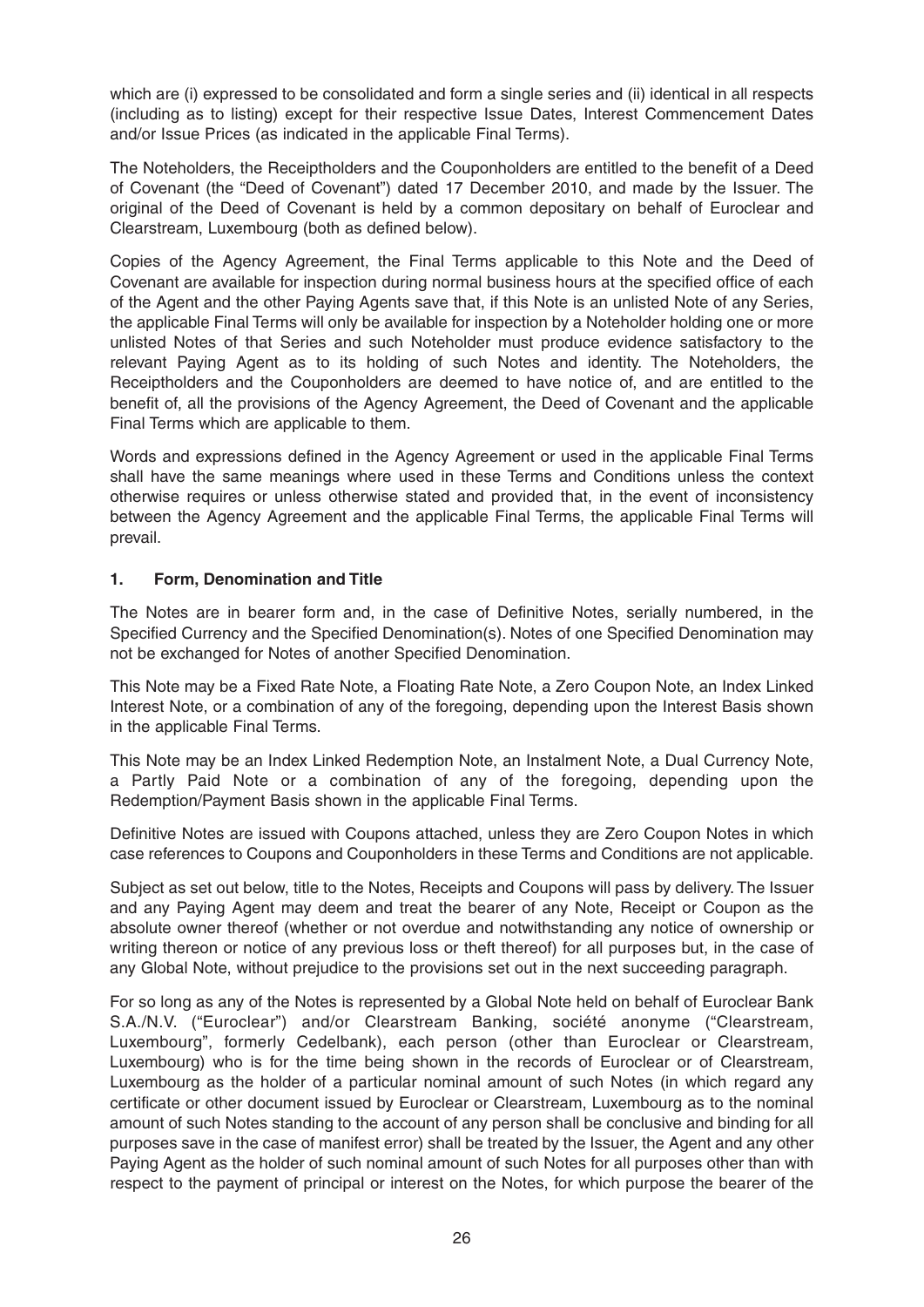relevant Global Note shall be treated by the Issuer, the Agent and any other Paying Agent as the holder of such nominal amount of such Notes in accordance with and subject to the terms of the relevant Global Note and the expressions "Noteholder" and "holder of Notes" and related expressions shall be construed accordingly. Notes which are represented by a Global Note will be transferable only in accordance with the rules and procedures for the time being of Euroclear or of Clearstream, Luxembourg, as the case may be.

References to Euroclear and/or Clearstream, Luxembourg shall, whenever the context so permits, be deemed to include a reference to any additional or alternative clearing system approved by the Issuer and the Agent.

#### **2. Status of the Notes**

The Notes and any relative Receipts and/or Coupons are direct, unconditional, unsubordinated and (subject to the provisions of Condition 3) unsecured obligations of the Issuer and (subject as provided above) rank and will rank pari passu, without any preference among themselves, with all other outstanding unsecured and unsubordinated obligations of the Issuer, present and future (other than obligations preferred by mandatory provisions of law).

The Issuer is an "authorised deposit-taking institution" ("ADI") as that term is defined under the Banking Act 1959 of Australia ("Australian Banking Act").

Section 13A(3) of the Australian Banking Act provides that the assets of an ADI in Australia would, in the event of the ADI becoming unable to meet its obligations or suspending payment, be available to meet certain liabilities in priority to all other liabilities of that ADI. The liabilities which have priority, by virtue of section 13A(3) of the Australian Banking Act, to the claims of holders in respect of the Notes will be substantial, as such liabilities include (but are not limited to) liabilities owed to Australian Prudential Regulation Authority ("APRA") in respect of any payments by APRA to holders of protected accounts under the Australian Banking Act, the costs of APRA in certain circumstances, liabilities owed to holders of protected accounts, liabilities under certified industry support contracts and debts due to the Reserve Bank of Australia ("RBA"). A "protected account" is either

- (a) an account where the Issuer is required to pay the account-holder, on demand or at an agreed time, the net credit balance of the account; or
- (b) another account or financial product prescribed by regulation.

Under Section 16(2) of the Australian Banking Act, certain other debts due to APRA shall in a winding-up of an ADI have, subject to section 13A(3) of the Australian Banking Act, priority over all other unsecured debts of that ADI. Further, under section 86 of the Reserve Bank Act 1959 of Australia, debts due by a bank (which includes the Issuer) to the RBA shall, in a winding-up of that bank, have, subject to sections 13A(3) of the Australian Banking Act, priority over all other debts of that bank.

The Notes do not constitute protected accounts of the Issuer in Australia under such statutory provisions.

#### **3. Negative Pledge**

So long as any of the Notes remain outstanding (as defined in the Agency Agreement), the Issuer will not create or permit to subsist any Security Interest (as defined in Condition 9(b)) upon the whole or any part of its present or future assets or revenues or those of any of its Subsidiaries (as defined below) as security for any Debt Instruments (as defined below) or any Guarantee (as defined in Condition 9(b)) given in respect of any Debt Instruments unless, in the case of the creation of a Security Interest, prior to or simultaneously therewith, and in any other case, promptly, the Issuer either: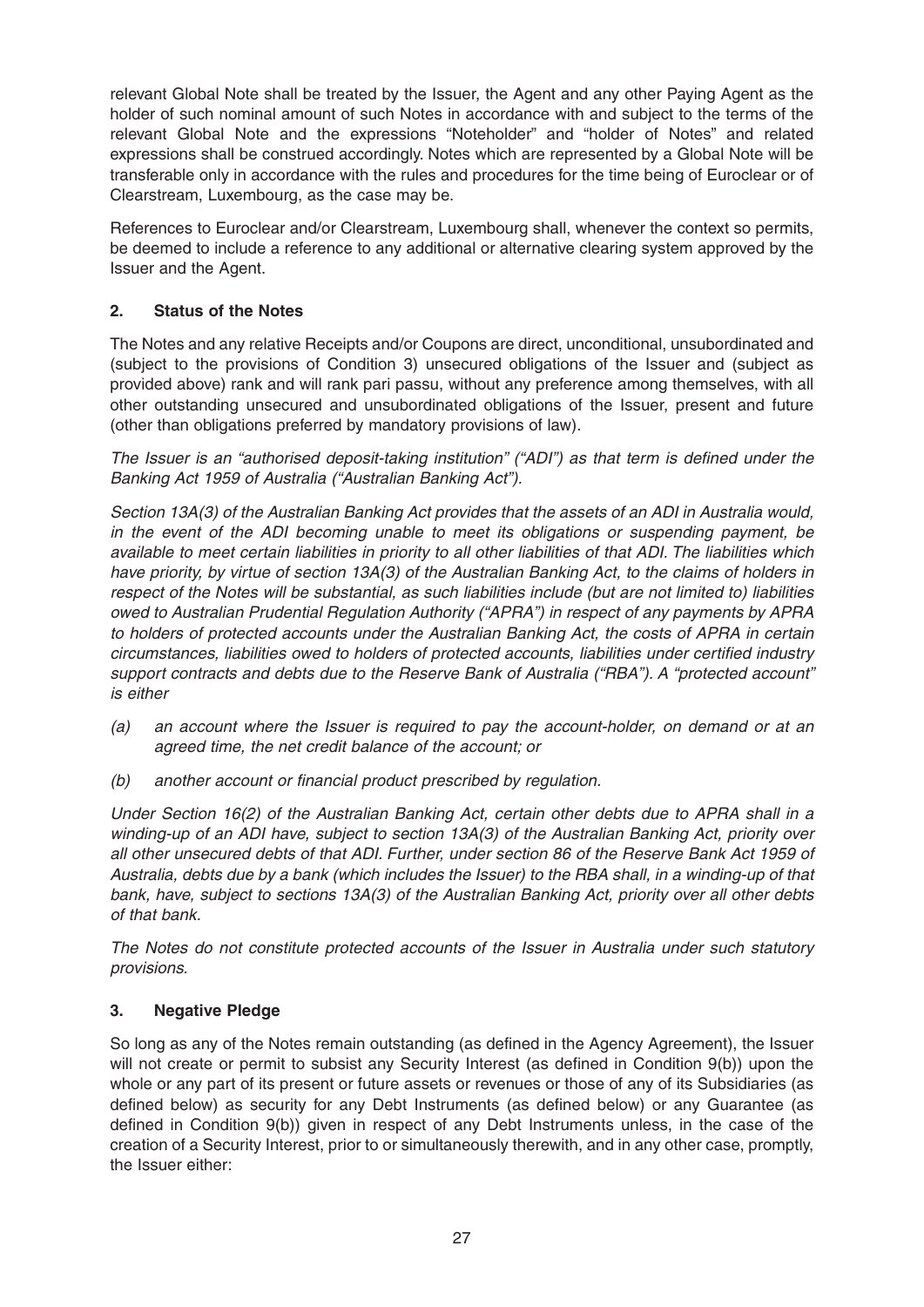- (i) grants or procures to be granted a Security Interest or Security Interests securing its obligations under the Notes and the relative Receipts and Coupons which will result in such obligations being secured equally and rateably in all respects so as to rank pari passu with the relevant Debt Instruments or Guarantee; or
- (ii) grants or procures to be granted such other Security Interest or Security Interests in respect of its obligations under the Notes and the relative Receipts and Coupons as shall be approved by an Extraordinary Resolution (as defined in the Agency Agreement) of the Noteholders.

For the purposes of these Conditions, "Debt Instruments" means any notes, bonds, certificates of deposit, loan stock, debentures, bills of exchange, transferable loan certificates or other similar instruments of indebtedness issued by, or the obligations under which have been assumed by, the Issuer or a Subsidiary of the Issuer.

In these Conditions, "Subsidiary" has the same meaning as that provided in Section 9 of the Corporations Act 2001 of Australia (as amended) (the "Corporations Act").

#### **4. Interest**

#### (a) Interest on Fixed Rate Notes

Each Fixed Rate Note bears interest on its outstanding nominal amount (or, if it is a Partly Paid Note, the amount paid up) from (and including) the Interest Commencement Date at the rate(s) per annum equal to the Rate(s) of Interest. Interest will be payable in arrear on the Interest Payment Date(s) in each year up to and including the Maturity Date.

If the Notes are in definitive form, except as provided in the applicable Final Terms, the amount of interest payable on each Interest Payment Date in respect of the Fixed Interest Period ending on (but excluding) such date will amount to the Fixed Coupon Amount. Payments of interest on any Interest Payment Date will, if so specified in the applicable Final Terms, amount to the Broken Amount so specified.

As used in these Conditions, "Fixed Interest Period" means the period from (and including) an Interest Payment Date (or the Interest Commencement Date) to (but excluding) the next (or first) Interest Payment Date.

Except in the case of Notes in definitive form where an applicable Fixed Coupon Amount or Broken Amount is specified in the applicable Final Terms, interest shall be calculated in respect of any period by applying the Rate of Interest to:

- (A) in the case of Fixed Rate Notes which are represented by a Global Note, the aggregate outstanding nominal amount of the Fixed Rate Notes represented by such Global Note (or, if they are Partly Paid Notes, the aggregate amount paid up); or
- (B) in the case of Fixed Rate Notes in definitive form, the Calculation Amount;

and, in each case, multiplying such sum by the applicable Day Count Fraction, and rounding the resultant figure to the nearest sub-unit of the relevant Specified Currency, half of any such sub-unit being rounded upwards or otherwise in accordance with applicable market convention. Where the Specified Denomination of a Fixed Rate Note in definitive form is a multiple of the Calculation Amount, the amount of interest payable in respect of such Fixed Rate Note shall be the product of the amount (determined in the manner provided above) for the Calculation Amount and the amount by which the Calculation Amount is multiplied to reach the Specified Denomination without any further rounding.

"Day Count Fraction" means, in respect of the calculation of an amount of interest in accordance with this Condition 4(a):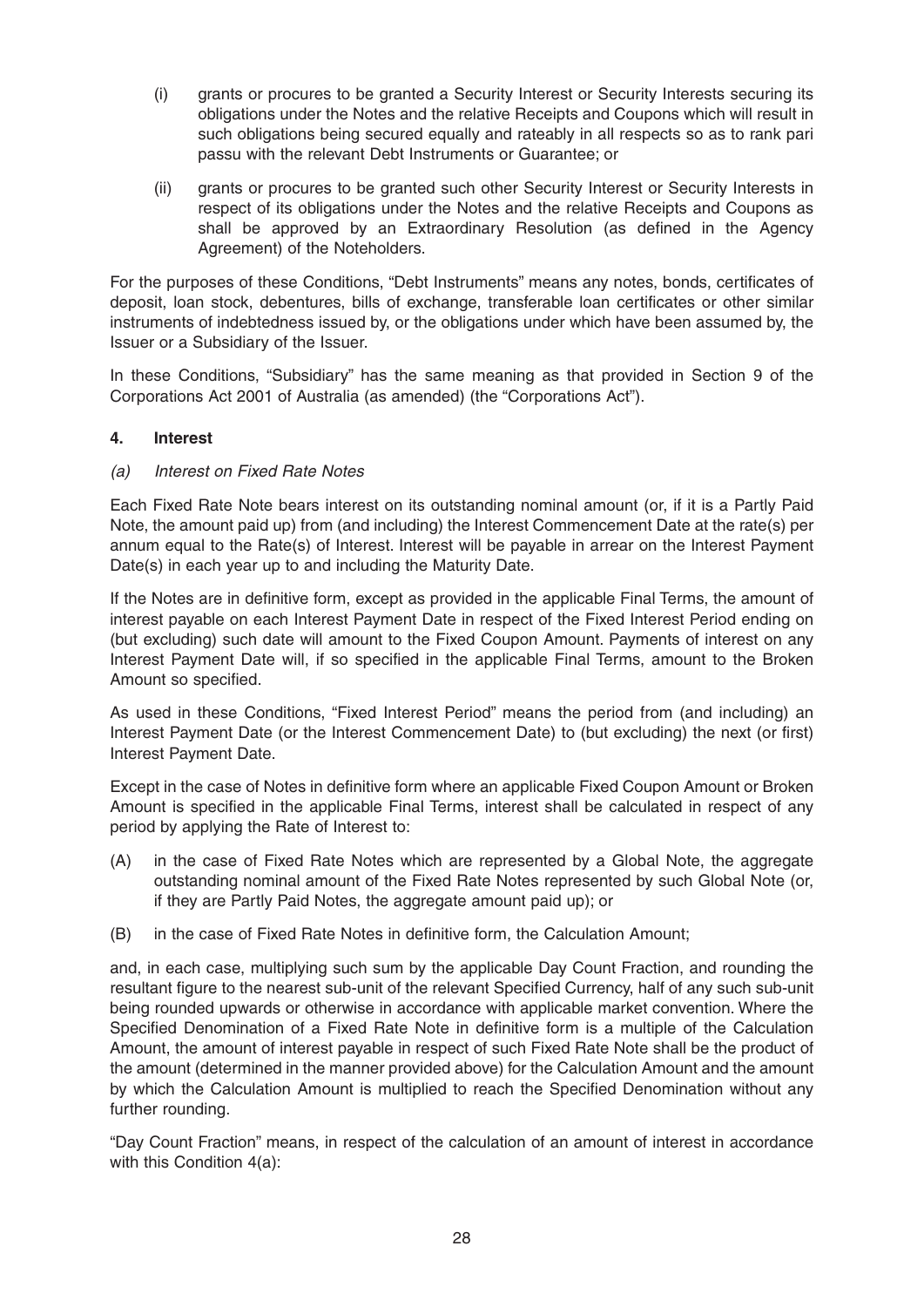- (i) if "Actual/Actual (ICMA)" is specified in the applicable Final Terms:
	- (A) in the case of Notes where the number of days in the relevant period from (and including) the most recent Interest Payment Date (or, if none, the Interest Commencement Date) to (but excluding) the relevant payment date (the "Accrual Period") is equal to or shorter than the Determination Period during which the Accrual Period ends, the number of days in such Accrual Period divided by the product of (1) the number of days in such Determination Period and (2) the number of Determination Dates (as specified in the applicable Final Terms) that would occur in one calendar year; or
	- (B) in the case of Notes where the Accrual Period is longer than the Determination Period during which the Accrual Period ends, the sum of:
		- (1) the number of days in such Accrual Period falling in the Determination Period in which the Accrual Period begins divided by the product of (x) the number of days in such Determination Period and (y) the number of Determination Dates (as specified in the applicable Final Terms) that would occur in one calendar year; and
		- (2) the number of days in such Accrual Period falling in the next Determination Period divided by the product of (x) the number of days in such Determination Period and (y) the number of Determination Dates that would occur in one calendar year; and
- (ii) If "30/360" is specified in the applicable Final Terms, the number of days in the period from (and including) the most recent Interest Payment Date (or, if none, the Interest Commencement Date) to (but excluding) the relevant payment date (such number of days being calculated on the basis of a year of 360 days with 12 30-day months) divided by 360.

In these Conditions:

"Determination Period" means the period from (and including) a Determination Date to (but excluding) the next Determination Date (including, where either the Interest Commencement Date or the final Interest Payment Date is not a Determination Date, the period commencing on the first Determination Date prior to, and ending on the first Determination Date falling after, such date); and

"sub-unit" means, with respect to any currency other than euro, the lowest amount of such currency that is available as legal tender in the country of such currency and, with respect to euro, means one cent.

- (b) Interest on Floating Rate Notes and Index Linked Interest Notes
	- (i) Interest Payment Dates

Each Floating Rate Note and Index Linked Interest Note bears interest on its nominal amount (or, if it is a Partly Paid Note, the amount paid up) from (and including) the Interest Commencement Date and such interest will be payable in arrear on either:

- (A) the Specified Interest Payment Date(s) (each an "Interest Payment Date") in each year specified in the applicable Final Terms; or
- (B) if no Specified Interest Payment Date(s) is/are specified in the applicable Final Terms, each date (each an "Interest Payment Date") which falls the number of months or other period specified as the Specified Period in the applicable Final Terms after the preceding Interest Payment Date or, in the case of the first Interest Payment Date, after the Interest Commencement Date.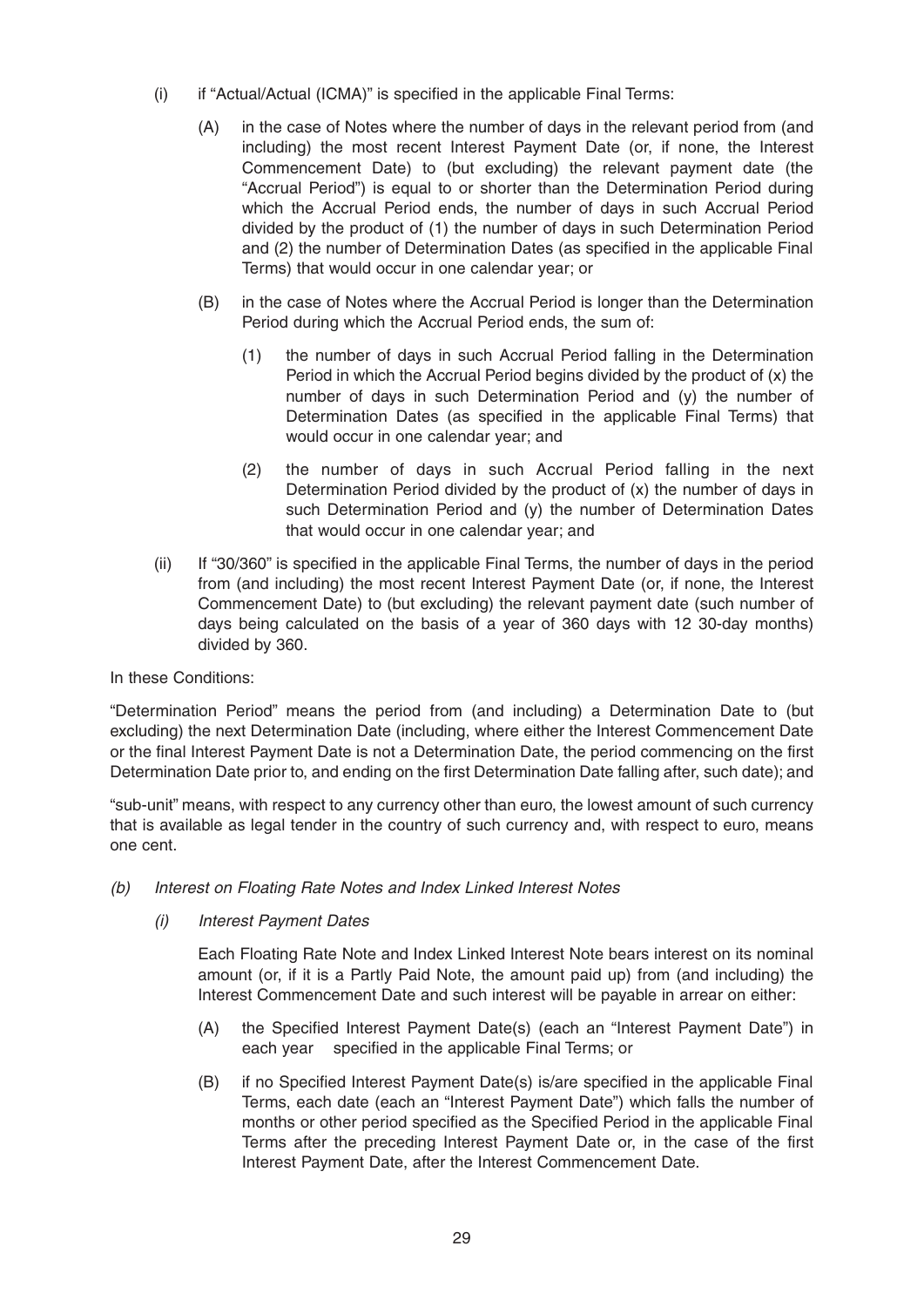Such interest will be payable in respect of each Interest Period (which expression shall, in these Conditions, mean the period from (and including) an Interest Payment Date (or the Interest Commencement Date) to (but excluding) the next (or first) Interest Payment Date).

Unless otherwise stated in the applicable Final Terms the Minimum Rate of Interest shall be deemed to be zero.

If a business day convention is specified in the applicable Final Terms and (x) if there is no numerically corresponding day on the calendar month in which an Interest Payment Date should occur or (y) if any Interest Payment Date would otherwise fall on a day which is not a Business Day, then, if the business day convention specified is:

- (1) in any case where Specified Periods are specified in accordance with Condition 4(b)(i)(B) above, the Floating Rate Convention, such Interest Payment Date (i) in the case of (x) above, shall be the last day that is a Business Day in the relevant month and the provisions of (B) below shall apply mutatis mutandis or (ii) in the case of (y) above, shall be postponed to the next day which is a Business Day unless it would thereby fall into the next calendar month, in which event (A) such Interest Payment Date shall be brought forward to the immediately preceding Business Day and (B) each subsequent Interest Payment Date shall be the last Business Day in the month which falls within the Specified Period after the preceding applicable Interest Payment Date occurred; or
- (2) the Following Business Day Convention, such Interest Payment Date shall be postponed to the next day which is a Business Day; or
- (3) the Modified Following Business Day Convention, such Interest Payment Date shall be postponed to the next day which is a Business Day unless it would thereby fall into the next calendar month, in which event such Interest Payment Date shall be brought forward to the immediately preceding Business Day; or
- (4) the Preceding Business Day Convention, such Interest Payment Date shall be brought forward to the immediately preceding Business Day.

In this Condition, "Business Day" means a day which is both:

- (A) a day on which commercial banks and foreign exchange markets settle payments in London and any Additional Business Centre specified in the applicable Final Terms; and
- (B) either (1) in relation to interest payable in a Specified Currency other than euro, a day on which commercial banks and foreign exchange markets settle payments and are open for general business (including dealing in foreign exchange and foreign currency deposits) in the principal financial centre of the country of the relevant Specified Currency (which if the Specified Currency is Australian dollars shall be Sydney) or (2) in relation to any sum payable in euro, a day on which the Trans European Automated Real-Time Gross Settlement Express Transfer (TARGET2) System (the "TARGET2 System") is open.
- (ii) Rate of Interest

The Rate of Interest payable from time to time in respect of Floating Rate Notes and Index Linked Interest Notes will be determined in the manner specified in the applicable Final Terms.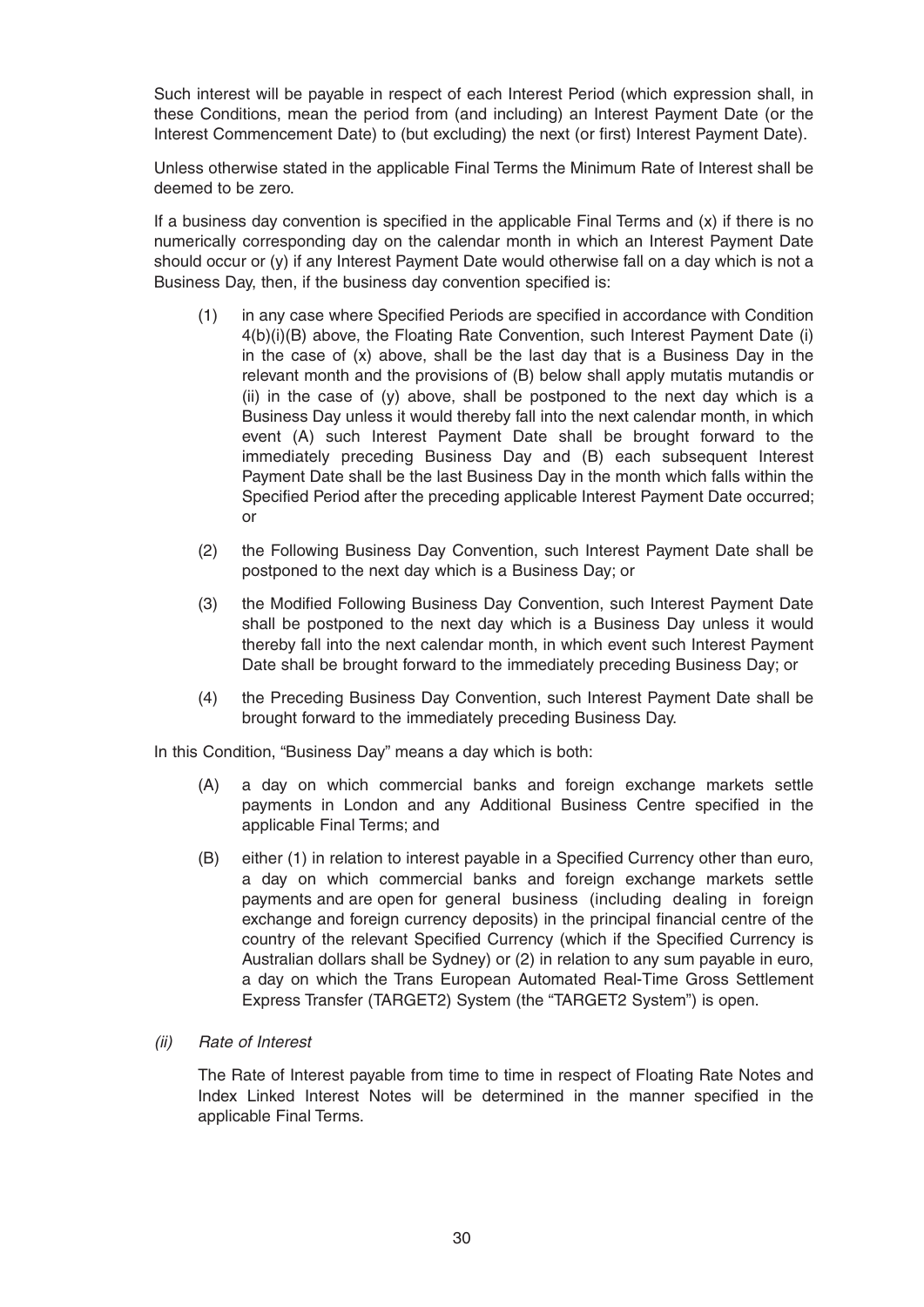#### (A) ISDA Determination for Floating Rate Notes

Where ISDA Determination is specified in the applicable Final Terms as the manner in which the Rate of Interest is to be determined, the Rate of Interest for each Interest Period will be the relevant ISDA Rate plus or minus (as indicated in the applicable Final Terms) the Margin (if any). For the purposes of this subparagraph (A), "ISDA Rate" for an Interest Period means a rate equal to the Floating Rate that would be determined by the Agent under an interest rate swap transaction if the Agent were acting as Calculation Agent for that swap transaction under the terms of an agreement incorporating the 2006 ISDA Definitions (as published by the International Swaps and Derivatives Association, Inc. (the "ISDA Definitions")) and under which:

- (1) the Floating Rate Option is as specified in the applicable Final Terms;
- (2) the Designated Maturity is a period specified in the applicable Final Terms; and
- (3) the relevant Reset Date is either (i) if the applicable Floating Rate Option is based on the London inter-bank offered rate ("LIBOR") or on the Eurozone inter-bank offered rate ("EURIBOR") for a currency, the first day of that Interest Period or (ii) in any other case, as specified in the applicable Final Terms.

For the purposes of this sub-paragraph (A), "Floating Rate", "Calculation Agent", "Floating Rate Option", "Designated Maturity" and "Reset Date" have the meanings given to those terms in the ISDA Definitions.

- (B) Screen Rate Determination for Floating Rate Notes
	- (1) Where Screen Rate Determination is specified in the applicable Final Terms as the manner in which the Rate of Interest is to be determined, the Rate of Interest for each Interest Period will, subject as provided below, be either:
		- (A) the offered quotation; or
		- (B) the arithmetic mean (rounded if necessary to the fifth decimal place, with 0.000005 being rounded upwards) of the offered quotations,

(expressed as a percentage rate per annum) for the Reference Rate which appears or appear, as the case may be, on the Relevant Screen Page as at 11.00 a.m. (London time, in the case of LIBOR, or Brussels time, in the case of EURIBOR) on the Interest Determination Date in question plus or minus (as indicated in the applicable Final Terms) the Margin (if any), all as determined by the Agent. If five or more of such offered quotations are available on the Relevant Screen Page, the highest (or, if there is more than one such highest quotation, one only of such quotations) and the lowest (or, if there is more than one such lowest quotation, one only of such quotations) shall be disregarded by the Agent for the purpose of determining the arithmetic mean (rounded as provided above) of such offered quotations.

(2) If the Relevant Screen Page is not available or, if in the case of Condition  $4(b)(ii)(B)(1)(A)$  above, no such offered quotation appears or, in the case of Condition 4(b)(ii)(B)(1)(B) above, fewer than three such offered quotations appear, in each case as at the time specified in the preceding paragraph the Agent shall request each of the Reference Banks (as defined below) to provide the Agent with its offered quotation (expressed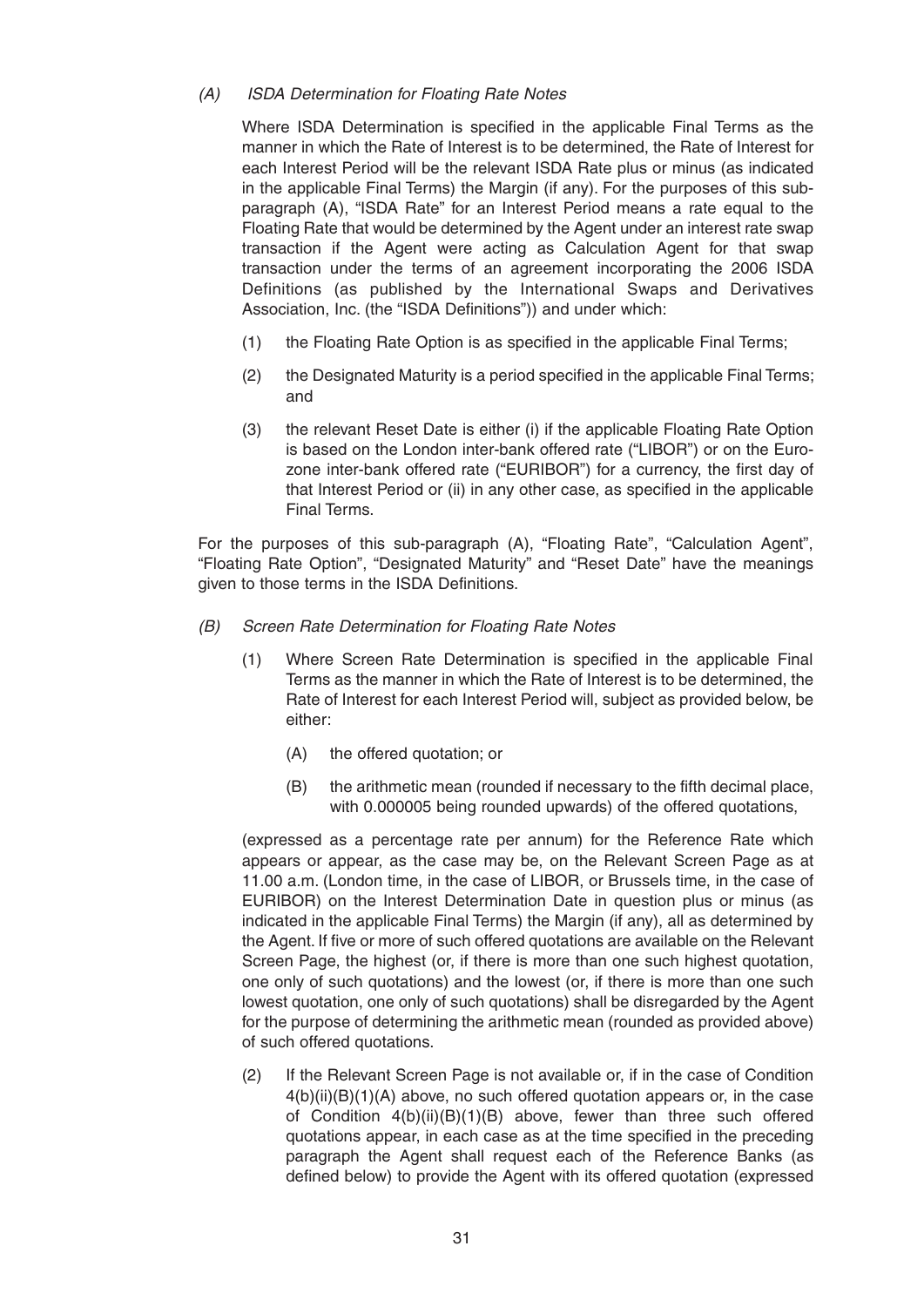as a percentage rate per annum) for the Reference Rate at approximately 11.00 a.m. (London time, in the case of LIBOR, or Brussels time, in the case of EURIBOR) on the Interest Determination Date in question. If two or more of the Reference Banks provide the Principal Paying Agent with such offered quotations, the Rate of Interest for such Interest Period shall be the arithmetic mean (rounded if necessary to the fifth decimal place with 0.000005 being rounded upwards) of such offered quotations plus or minus (as appropriate) the Margin (if any), all as determined by the Agent.

- (3) If on any Interest Determination Date one only or none of the Reference Banks provides the Agent with such offered quotations as provided in the preceding paragraph, the Rate of Interest for the relevant Interest Period shall be the rate per annum which the Agent determines as being the arithmetic mean (rounded if necessary to the fifth decimal place, with 0.000005 being rounded upwards) of the rates, as communicated to (and at the request of) the Agent by the Reference Banks or any two or more of them, at which such banks were offered, at approximately 11.00 a.m. (London time, in the case of LIBOR, or Brussels time, in the case of EURIBOR) on the relevant Interest Determination Date, deposits in the Specified Currency for a period equal to that which would have been used for the Reference Rate by leading banks in the London inter-bank market plus or minus (as appropriate) the Margin (if any) or, if fewer than two of the Reference Banks provide the Agent with such offered rates, the offered rate for deposits in the Specified Currency for a period equal to that which would have been used for the Reference Rate, or the arithmetic mean (rounded as provided above) of the offered rates for deposits in the Specified Currency for a period equal to that which would have been used for the Reference Rate, at which, at approximately 11.00 a.m. (London time, in the case of LIBOR, or Brussels time, in the case of EURIBOR) on the relevant Interest Determination Date, any one or more banks (which bank or banks is or are in the opinion of the Issuer suitable for such purpose) informs the Agent it is quoting to leading banks in the London interbank market plus or minus (as appropriate) the Margin (if any), provided that, if the Rate of Interest cannot be determined in accordance with the foregoing provisions of this paragraph, the Rate of Interest shall be determined as at the last preceding Interest Determination Date (though substituting, where a different Margin is to be applied to the relevant Interest Period from that which applied to the last preceding Interest Period, the Margin relating to the relevant Interest Period, in place of the Margin relating to that last preceding Interest Period).
- (4) "Reference Banks" means, in the case of Condition  $4(b)(ii)(B)(1)(A)$  above, those banks whose offered rates were used to determine such quotation when such quotation last appeared on the Relevant Screen Page and, in the case of Condition 4(b)(ii)(B)(1)(B) above, those banks whose offered quotations last appeared on the Relevant Screen Page when no fewer than three such offered quotations appeared.
- (5) If the Reference Rate from time to time in respect of Floating Rate Notes is specified in the applicable Final Terms as being other than LIBOR or EURIBOR, the Rate of Interest in respect of such Notes will be determined as provided in the applicable Final Terms.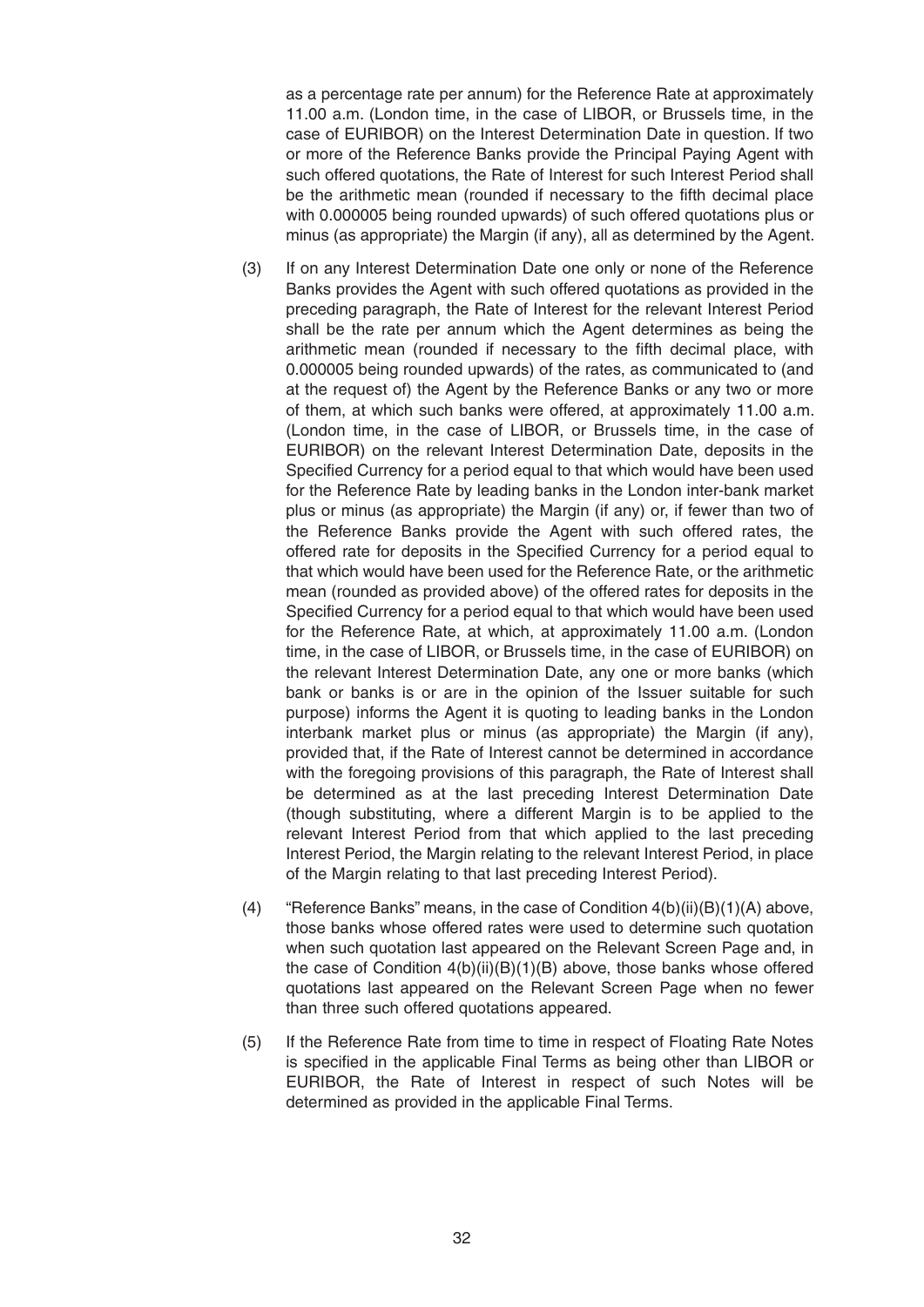#### (iii) Minimum and/or Maximum Interest Rate

If the applicable Final Terms specifies a Minimum Rate of Interest for any Interest Period, then, in the event that the Rate of Interest in respect of such Interest Period determined in accordance with the provisions of paragraph (ii) above is less than such Minimum Rate of Interest, the Rate of Interest for such Interest Period shall be such Minimum Rate of Interest.

If the applicable Final Terms specifies a Maximum Rate of Interest for any Interest Period, then, in the event that the Rate of Interest in respect of such Interest Period determined in accordance with the provisions of paragraph (ii) above is greater than such Maximum Rate of Interest, the Rate of Interest for such Interest Period shall be such Maximum Rate of Interest.

(iv) Determination of Rate of Interest and Calculation of Interest Amounts

The Agent, in the case of Floating Rate Notes, and the Calculation Agent, in the case of Index Linked Interest Notes, will at or as soon as practicable after each time at which the Rate of Interest is to be determined, determine the Rate of Interest for the relevant Interest Period. In the case of Index Linked Interest Notes, the Calculation Agent will notify the Agent of the Rate of Interest for the relevant Interest Period as soon as practicable after calculating the same.

The Agent will calculate the amount of interest (the "Interest Amount") payable on the Floating Rate Notes or Index Linked Interest Notes for the relevant Interest Period by applying the Rate of Interest to:

- (A) in the case of Floating Rate Notes or Index Linked Interest Notes which are represented by a Global Note, the aggregate outstanding nominal amount of the Notes represented by such Global Note (or, if they are Partly Paid Notes, the aggregate amount paid up); or
- (B) in the case of Floating Rate Notes or Index Linked Interest Notes in definitive form, the Calculation Amount;

and, in each case, multiplying such sum by the applicable Day Count Fraction, and rounding the resultant figure to the nearest sub-unit of the relevant Specified Currency, half of any such subunit being rounded upwards or otherwise in accordance with applicable market convention. Where the Specified Denomination of a Floating Rate Note or an Index Linked Interest Note in definitive form is a multiple of the Calculation Amount, the Interest Amount payable in respect of such Note shall be the product of the amount (determined in the manner provided above) for the Calculation Amount and the amount by which the Calculation Amount is multiplied to reach the Specified Denomination without any further rounding.

"Day Count Fraction" means, in respect of the calculation of an amount of interest for any Interest Period:

- (A) if "Actual/Actual (ISDA)" or "Actual/Actual" is specified in the applicable Final Terms, the actual number of days in the Interest Period divided by 365 (or, if any portion of that Interest Period falls in a leap year, the sum of (1) the actual number of days in that portion of the Interest Period falling in a leap year divided by 366 and (2) the actual number of days in that portion of the Interest Period falling in a non-leap year divided by 365);
- (B) if "Actual/365 (Fixed)" is specified in the applicable Final Terms, the actual number of days in the Interest Period divided by 365;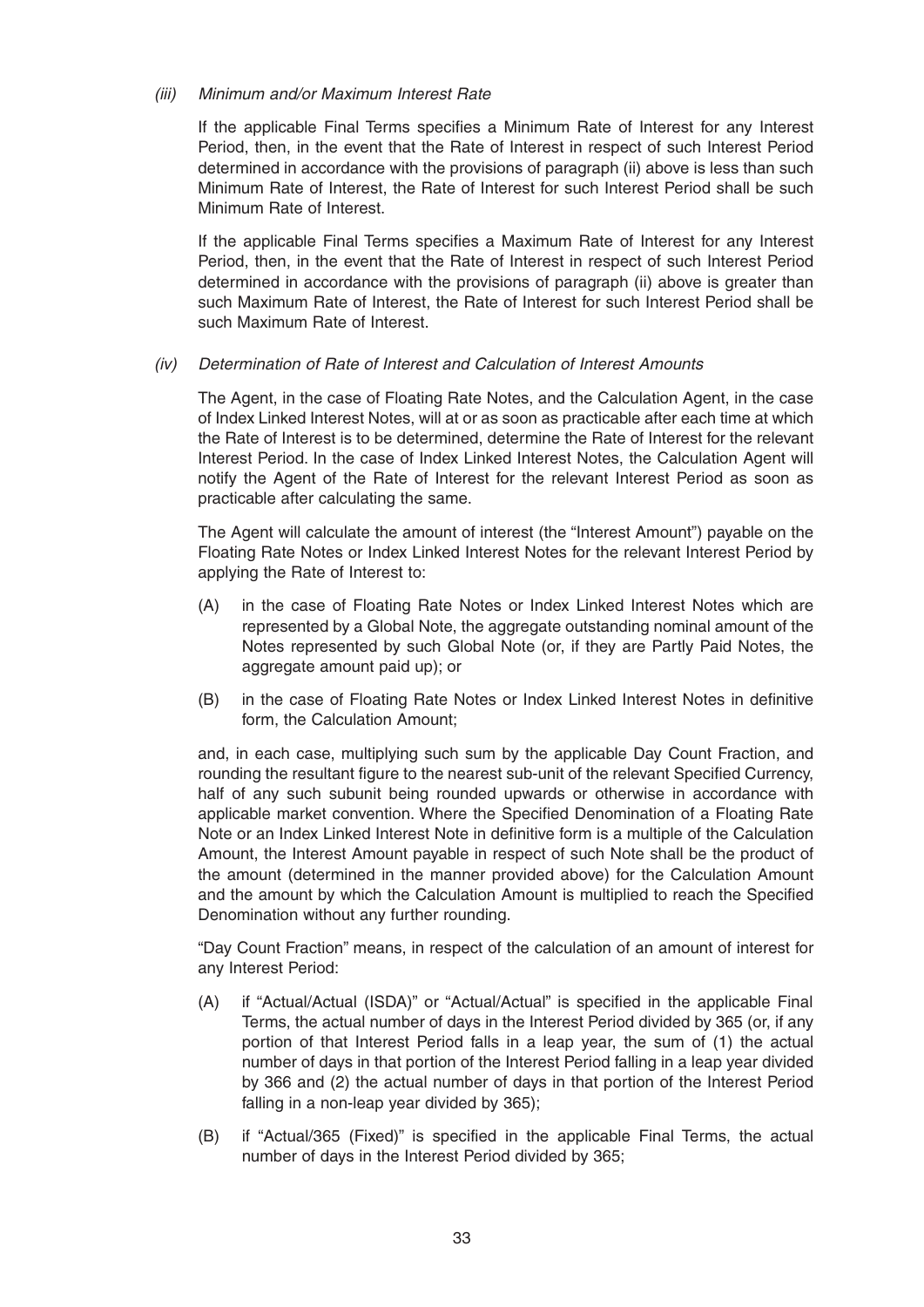- (C) if "Actual/365 (Sterling)" is specified in the applicable Final Terms, the actual number of days in the Interest Period divided by 365 or, in the case of an Interest Payment Date falling in a leap year, 366;
- (D) if "Actual/360" is specified in the applicable Final Terms, the actual number of days in the Interest Period divided by 360;
- (E) if "30/360", "360/360" or "Bond Basis" is specified in the applicable Final Terms, the number of days in the Interest Period divided by 360, calculated on a formula basis as follows:

$$
[360 \times (Y_2 - Y_1)] + [30 \times (M_2 - M_1)] + (D_2 - D_1)
$$
  
Day Count Fraction = \_\_\_\_\_\_\_ 360

where:

" $Y_1$ " is the year, expressed as a number, in which the first day of the Interest Period falls;

"Y<sub>2</sub>" is the year, expressed as a number, in which the day immediately following the last day of the Interest Period falls;

" $M_1$ " is the calendar month, expressed as a number, in which the first day of the Interest Period falls;

"M<sub>2</sub>" is the calendar month, expressed as a number, in which the day immediately following the last day of the Interest Period falls;

" $D_1$ " is the first calendar day, expressed as a number, of the Interest Period, unless such number is 31, in which case  $D_1$  will be 30; and

" $D<sub>2</sub>$ " is the calendar day, expressed as a number, immediately following the last day included in the Interest Period, unless such number would be 31 and  $D_1$  is greater than 29, in which case  $D<sub>2</sub>$  will be 30;

(F) if "30E/360" or "Eurobond basis" is specified in the applicable Final Terms, the number of days in the Interest Period divided by 360, calculated on a formula basis as follows:

$$
[360 \times (Y_2 - Y_1)] + [30 \times (M_2 - M_1)] + (D_2 - D_1)
$$
  
Day Count Fraction = 
$$
\frac{360}{}
$$

where:

" $Y_1$ " is the year, expressed as a number, in which the first day of the Interest Period falls;

" $Y_2$ " is the year, expressed as a number, in which the day immediately following the last day of the Interest Period falls;

"M1" is the calendar month, expressed as a number, in which the first day of the Interest Period falls;

"M<sub>2</sub>" is the calendar month, expressed as a number, in which the day immediately following the last day of the Interest Period falls;

"D<sub>1</sub>" is the first calendar day, expressed as a number, of the Interest Period, unless such number would be 31, in which case  $D_1$  will be 30; and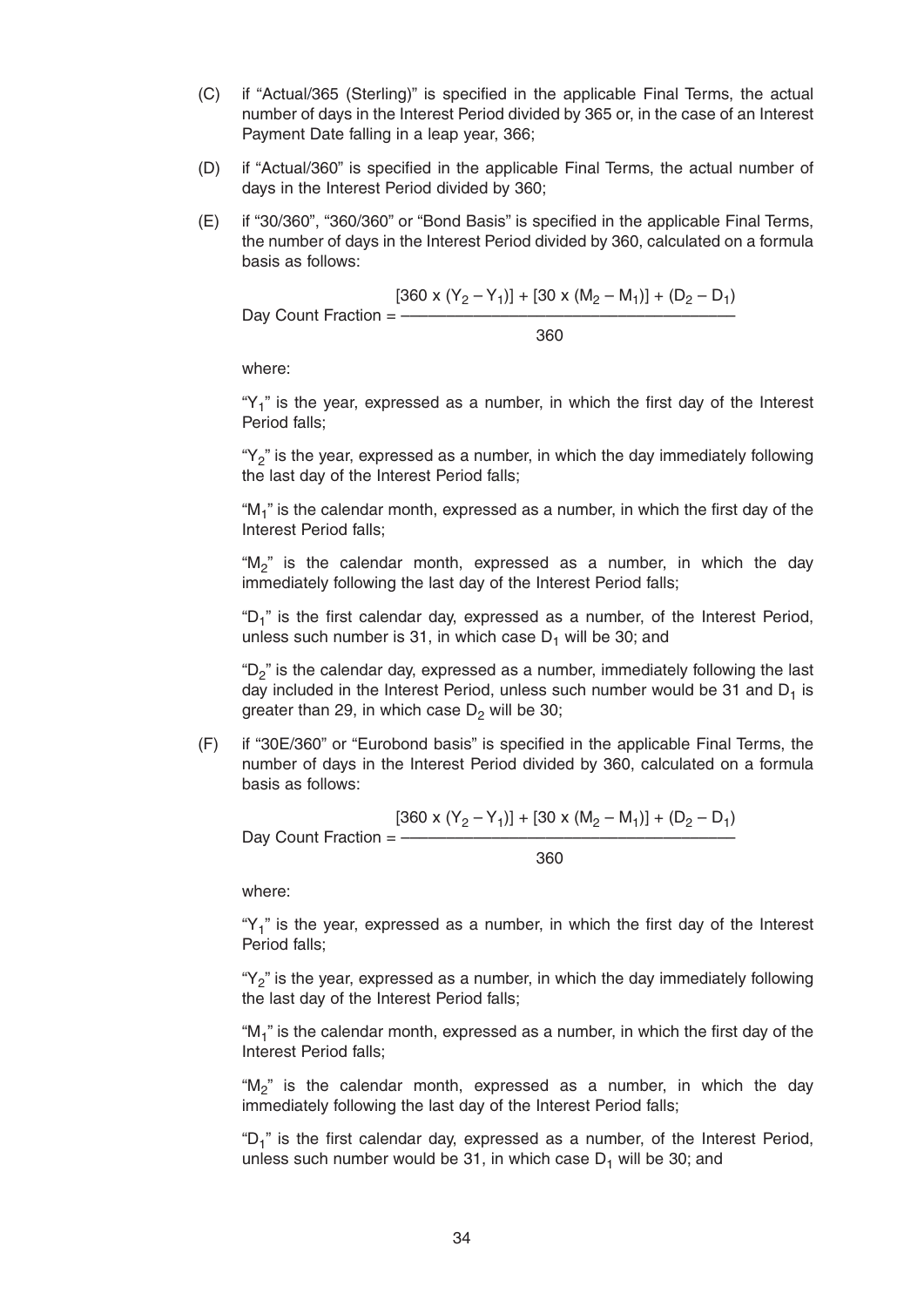" $D_2$ " is the calendar day, expressed as a number, immediately following the last day included in the Interest Period, unless such number would be 31, in which case  $D_2$  will be 30; or

(G) if "30E/360 (ISDA)" is specified in the applicable Pricing Supplement, the number of days in the Interest Period divided by 360, calculated on a formula basis as follows:

$$
[360 \times (Y_2 - Y_1)] + [30 \times (M_2 - M_1)] + (D_2 - D_1)
$$
  
Day Count Fraction = 
$$
\frac{360}{}
$$

where:

" $Y_1$ " is the year, expressed as a number, in which the first day of the Interest Period falls;

"Y<sub>2</sub>" is the year, expressed as a number, in which the day immediately following the last day of the Interest Period falls;

" $M_1$ " is the calendar month, expressed as a number, in which the first day of the Interest Period falls;

"M<sub>2</sub>" is the calendar month, expressed as a number, in which the day immediately following the last day of the Interest Period falls;

" $D_1$ " is the first calendar day, expressed as a number, of the Interest Period, unless (i) that day is the last day of February or (ii) such number would be 31, in which case  $D_1$  will be 30; and

"D<sub>2</sub>" is the calendar day, expressed as a number, immediately following the last day included in the Interest Period, unless (i) that day is the last day of February but not the Maturity Date or (ii) such number would be 31, in which case  $D_2$  will be 30.

#### (v) Notification of Rate of Interest and Interest Amounts

The Agent will cause the Rate of Interest and each Interest Amount for each Interest Period and the relevant Interest Payment Date to be notified to the Issuer and any stock exchange on which the relevant Floating Rate Notes or Index Linked Interest Notes are for the time being listed and notice thereof to be published in accordance with Condition 13 as soon as possible after their determination but in no event later than the fourth London Business Day thereafter. Each Interest Amount and Interest Payment Date so notified may subsequently be amended (or appropriate alternative arrangements made by way of adjustment) without prior notice in the event of an extension or shortening of the Interest Period. Any such amendment will be promptly notified to each stock exchange on which the relevant Floating Rate Notes or Index Linked Interest Notes are for the time being listed and to the Noteholders in accordance with Condition 13. For the purposes of this paragraph, the expression "London Business Day" means a day (other than a Saturday or a Sunday) on which banks and foreign exchange markets are open for business in London.

(vi) Certificates to be Final

All certificates, communications, opinions, determinations, calculations, quotations and decisions given, expressed, made or obtained for the purposes of the provisions of this Condition 4(b), whether by the Agent or, if applicable, the Calculation Agent, shall (in the absence of wilful default, bad faith or manifest error by them or any of their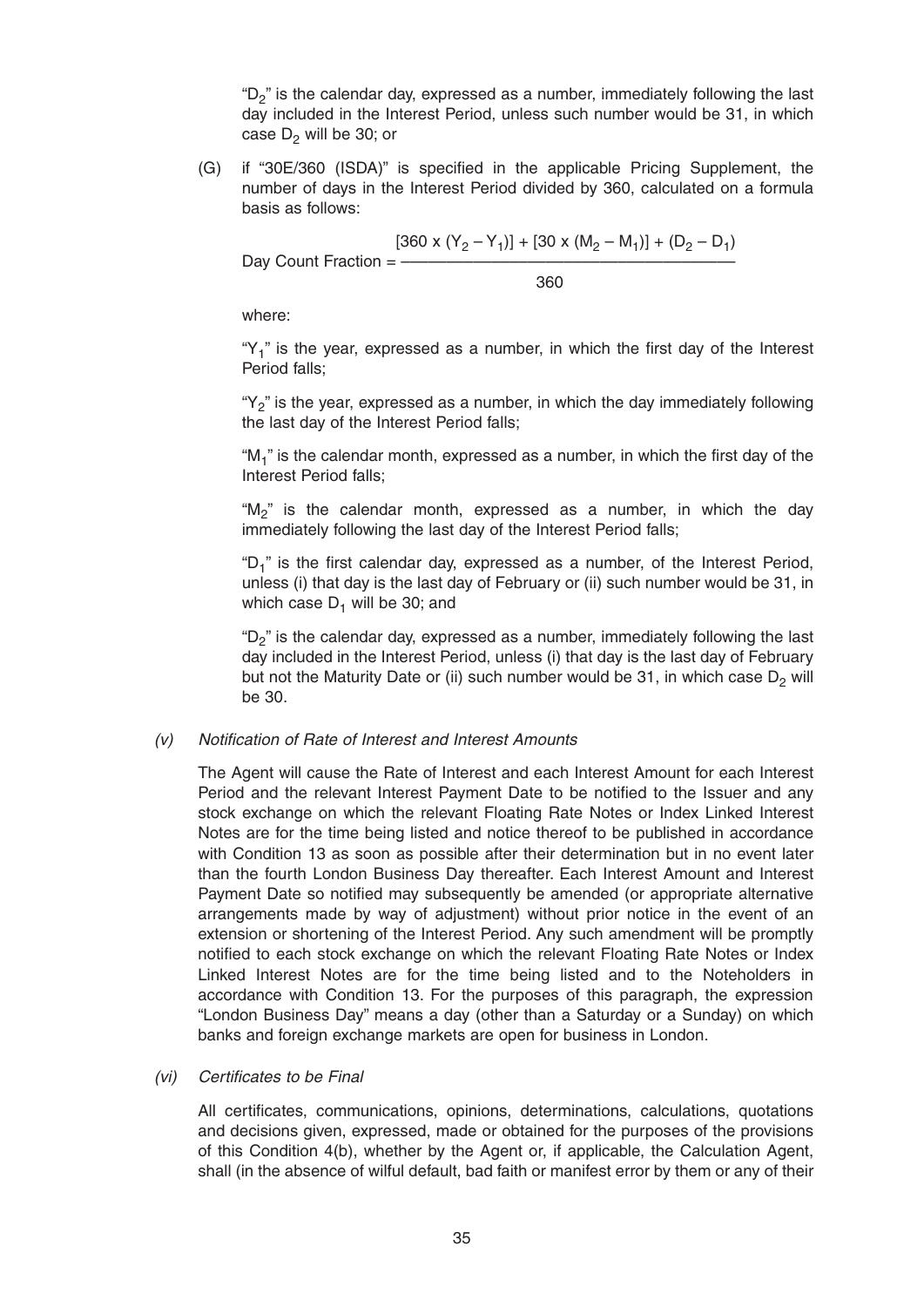directors, officers, employees or agents) be binding on the Issuer, the Agent, the Calculation Agent (if applicable), the other Paying Agents and all Noteholders, Receiptholders and Couponholders and (in the absence of the above) no liability to the Issuer, the Noteholders, the Receiptholders or the Couponholders shall attach to the Agent or (if applicable) the Calculation Agent in connection with the exercise or nonexercise by it of its powers, duties and discretions under this Condition.

#### (c) Interest on Dual Currency Notes

In the case of Dual Currency Notes, if the rate or amount of interest falls to be determined by reference to an exchange rate, the rate or amount of interest payable shall be determined in the manner specified in the applicable Final Terms.

#### (d) Interest on Partly Paid Notes

In the case of Partly Paid Notes (other than Partly Paid Notes which are Zero Coupon Notes), interest will accrue as aforesaid on the paid-up nominal amount of such Notes and otherwise as specified in the applicable Final Terms.

#### (e) Accrual of Interest

Each Note (or, in the case of the redemption of part only of a Note, that part only of such Note) will cease to bear interest (if any) from the date for its redemption unless, upon due presentation thereof, payment of principal is improperly withheld or refused. In such event, interest will continue to accrue until whichever is the earlier of:

- (i) the date on which all amounts due in respect of such Note have been paid; and
- (ii) five days after the date on which the full amount of the moneys payable in respect of such Note has been received by the Agent and notice to that effect has been given to the Noteholders in accordance with Condition 13.

#### **5. Payments**

#### (a) Method of Payment

Subject as provided below:

- (i) payments in a Specified Currency other than euro will be made by credit or transfer to an account in the relevant Specified Currency (which, in the case of a payment in Japanese yen to a non-resident of Japan, shall be a non-resident account) maintained by the payee with, or, at the option of the Payee, by a cheque in such Specified Currency drawn on, a bank in the principal financial centre of the country of such Specified Currency; and
- (ii) payments in euro will be made by credit or transfer to a euro account (or any other account to which euro may be credited or transferred) specified by the payee or, at the option of the payee, by a euro cheque.

Payments will be subject in all cases to any fiscal or other laws and regulations applicable thereto in the place of payment, but without prejudice to the provisions of Condition 7. Reference in these Conditions to "Specified Currency" will include any successor currency under applicable law.

#### (b) Presentation of Definitive Notes, Receipts and Coupons

Payments of principal in respect of Definitive Notes will (subject as provided below) be made in the manner provided in paragraph (a) above only against presentation and surrender (or, in the case of part payment of any sum due, endorsement) of Definitive Notes, and payments of interest in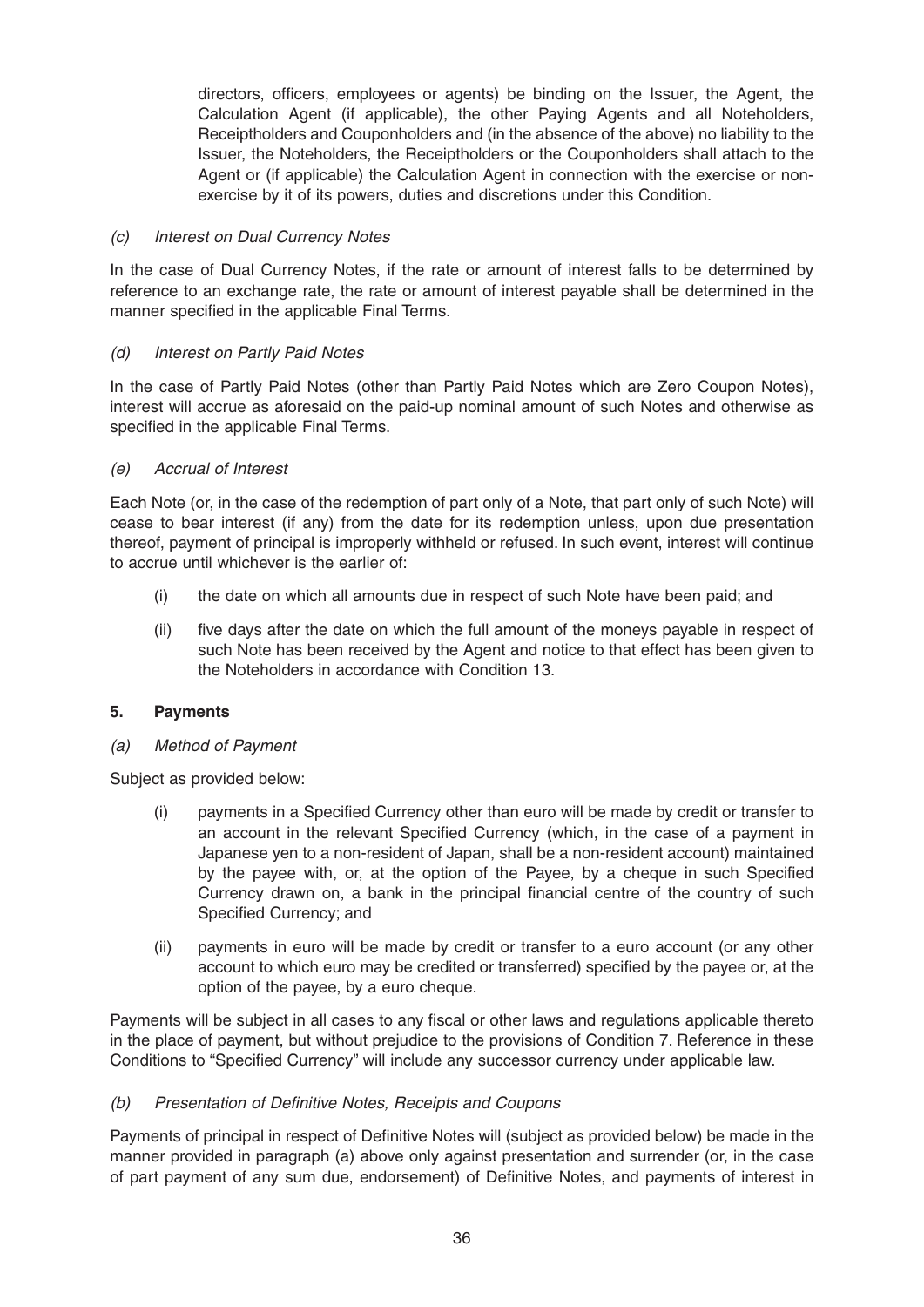respect of Definitive Notes will (subject as provided below) be made as aforesaid only against presentation and surrender (or, in the case of part payment of any sum due, endorsement) of Coupons, in each case at the specified office of any Paying Agent outside the United States (which expression, as used herein, means the United States of America (including the States and the District of Columbia and its possessions)).

Payments of instalments of principal (if any), in respect of Definitive Notes, other than the final instalment, will (subject as provided below) be made in the manner provided in paragraph (a) above against presentation and surrender (or, in the case of part payment of any sum due, endorsement) of the relevant Receipt in accordance with the preceding paragraph. Payment of the final instalment will be made in the manner provided in paragraph (a) above only against presentation and surrender (or, in the case of part payment of any sum due, endorsement) of the relevant Note in accordance with the preceding paragraph. Each Receipt must be presented for payment of the relevant instalment together with the Definitive Note to which it appertains. Receipts presented without the Definitive Note to which they appertain do not constitute valid obligations of the Issuer. Upon the date on which any Definitive Note becomes due and repayable, unmatured Receipts (if any) relating thereto (whether or not attached) shall become void and no payment shall be made in respect thereof.

Fixed Rate Notes in definitive form (other than Dual Currency Notes, Index Linked Notes or Long Maturity Notes (as defined below) should be presented for payment together with all unmatured Coupons appertaining thereto (which expression shall for this purpose include Coupons falling to be issued on exchange of matured Talons), failing which the amount of any missing unmatured Coupon (or, in the case of payment not being made in full, the same proportion of the amount of such missing unmatured Coupon as the sum so paid bears to the sum due) will be deducted from the sum due for payment. Each amount of principal so deducted will be paid in the manner mentioned above against surrender of the relative missing Coupon at any time before the expiry of 10 years after the Relevant Date (as defined in Condition 7) in respect of such principal (whether or not such Coupon would otherwise have become void under Condition 8) or, if later, 5 years from the date on which such Coupon would otherwise have become due, but in no event thereafter.

Upon any Fixed Rate Note in definitive form becoming due and repayable prior to its Maturity Date, all unmatured Talons (if any) appertaining thereto will become void and no further Coupons will be issued in respect thereof.

Upon the date on which any Floating Rate Note, Dual Currency Note, Index Linked Note or Long Maturity Note in definitive form becomes due and repayable, unmatured Coupons and Talons (if any) relating thereto (whether or not attached) shall become void and no payment or, as the case may be, exchange for further Coupons shall be made in respect thereof. A "Long Maturity Note" is a Fixed Rate Note (other than a Fixed Rate Note which on issue had a Talon attached) whose nominal amount on issue is less than the aggregate interest payable thereon provided that such Note shall cease to be a Long Maturity Note on the Interest Payment Date on which the aggregate amount of interest remaining to be paid after that date is less than the nominal amount of such Note.

If the due date for redemption of any Definitive Note is not an Interest Payment Date, interest (if any) accrued in respect of such Note from (and including) the preceding Interest Payment Date or, as the case may be, the Interest Commencement Date shall be payable only against surrender of the relevant Definitive Note.

## (c) Payments in respect of Global Notes

Payments of principal and interest (if any) in respect of Notes represented by any Global Note will (subject as provided below) be made in the manner specified above in relation to Definitive Notes and otherwise in the manner specified in the relevant Global Note against presentation or surrender, as the case may be, of such Global Note at the specified office of any Paying Agent outside the United States. A record of each payment made against presentation or surrender of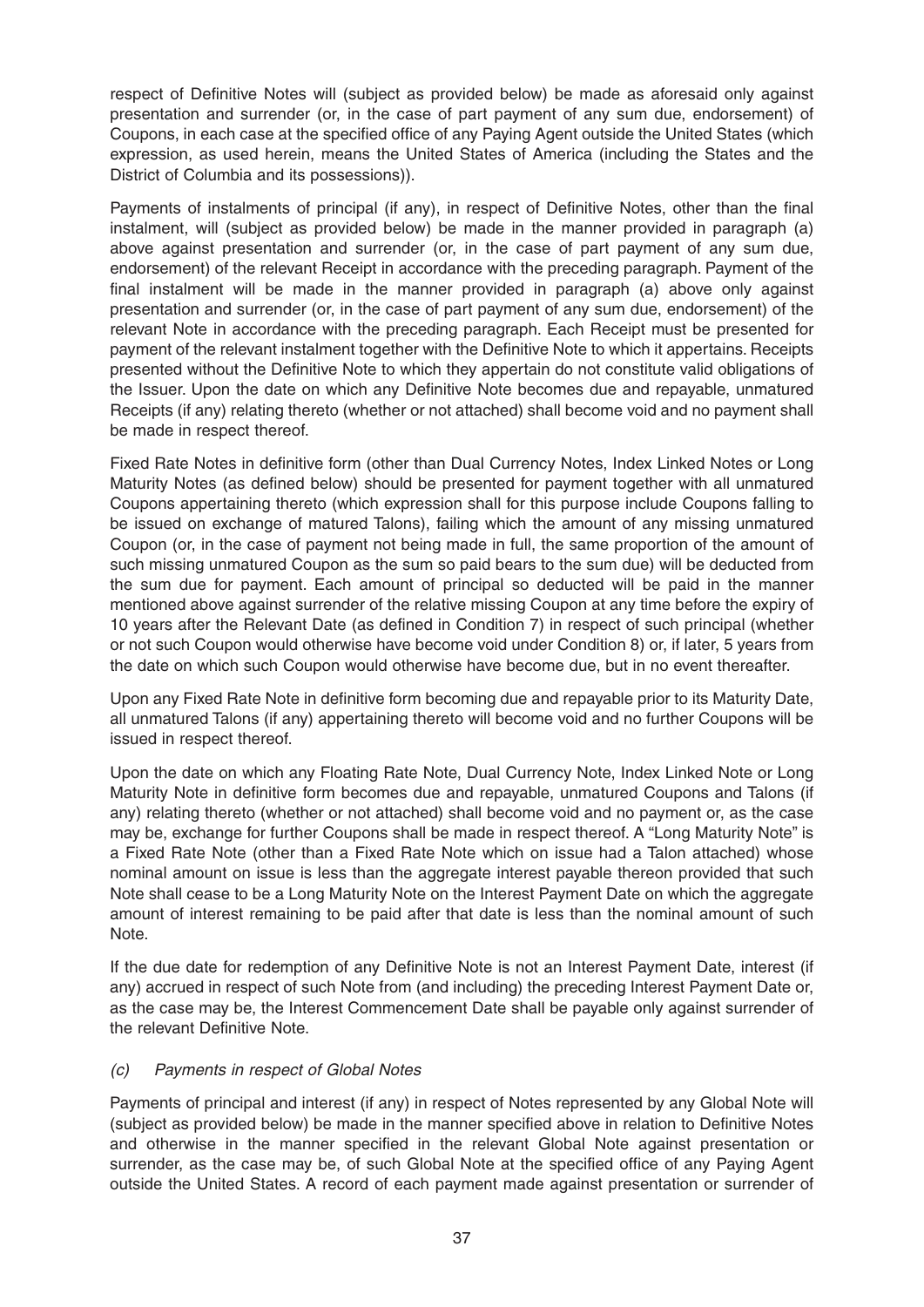any Global Note, distinguishing between any payment of principal and any payment of interest, will be made on such Global Note either by the Paying Agent to which it was presented or in the records of Euroclear and Clearstream, Luxembourg, as applicable.

## (d) General provisions applicable to payments

The holder of a Global Note shall be the only person entitled to receive payments in respect of Notes represented by such Global Note and the Issuer will be discharged by payment to, or to the order of, the holder of such Global Note in respect of each amount so paid. Each of the persons shown in the records of Euroclear or Clearstream, Luxembourg as the beneficial holder of a particular nominal amount of Notes represented by such Global Note must look solely to Euroclear or Clearstream, Luxembourg, as the case may be, for his share of each payment so made by the Issuer to, or to the order of, the holder of such Global Note.

Notwithstanding the foregoing provisions of this condition, if any amount of principal and/or interest in respect of Notes is payable in U.S. dollars, such U.S. dollar payments of principal and/or interest in respect of such Notes will be made at the specified office of a Paying Agent in the United States if:

- (i) the Issuer has appointed Paying Agents with specified offices outside the United States with the reasonable expectation that such Paying Agents would be able to make payment in U.S. dollars at such specified offices outside the United States of the full amount of principal and interest on the Notes in the manner provided above when due;
- (ii) payment of the full amount of such principal and interest at all such specified offices outside the United States is illegal or effectively precluded by exchange controls or other similar restrictions on the full payment or receipt of principal and interest in U.S. dollars; and
- (iii) such payment is then permitted under United States law without involving, in the opinion of the Issuer, adverse tax consequences to the Issuer.

## (e) Payment Day

If the date for payment of any amount in respect of any Note, Receipt or Coupon is not a Payment Day, the holder thereof shall not be entitled to payment until the next following Payment Day in the relevant place and shall not be entitled to further interest or other payment in respect of such delay. For these purposes, "Payment Day" means any day which (subject to Condition 8) is:

- (i) a day on which commercial banks and foreign exchange markets settle payments and are open for general business (including dealing in foreign exchange and foreign currency deposits) in:
	- (A) in the case of Notes in definitive form only, the relevant place of presentation; and
	- (B) any Additional Financial Centre specified in the applicable Final Terms; and
- (ii) either (1) in relation to any sum payable in a Specified Currency other than euro, a day on which commercial banks and foreign exchange markets settle payments and are open for general business (including dealing in foreign exchange and foreign currency deposits) in the principal financial centre of the country of the relevant Specified Currency (which if the Specified Currency is Australian dollars shall be Sydney) or (2) in relation to any sum payable in euro, a day on which the TARGET2 System is open.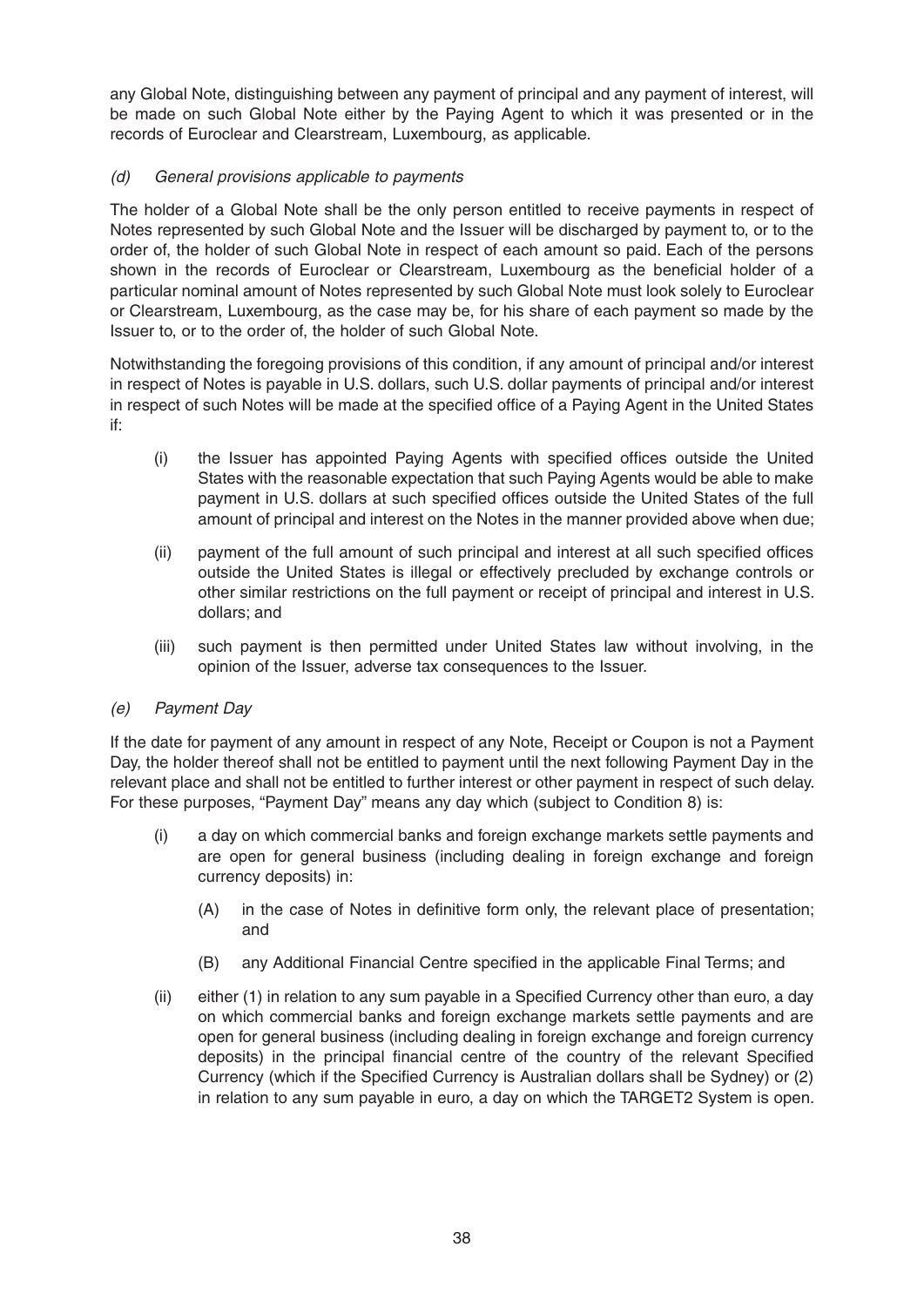## (f) Interpretation of Principal and Interest

Any reference in these Terms and Conditions to principal in respect of the Notes shall be deemed to include, as applicable:

- (i) any Additional Amounts which may be payable with respect to principal under Condition 7;
- (ii) the Final Redemption Amount of the Notes;
- (iii) the Early Redemption Amount of the Notes;
- (iv) the Optional Redemption Amount(s) (if any) of the Notes;
- (v) in relation to Notes redeemable in instalments, the Instalment Amounts;
- (vi) in relation to Zero Coupon Notes, the Amortised Face Amount (as defined in Condition 6(e)); and
- (vii) any premium and any other amounts which may be payable by the Issuer under or in respect of the Notes.

Any reference in these Terms and Conditions to interest in respect of the Notes shall be deemed to include, as applicable, any Additional Amounts which may be payable with respect to interest under Condition 7.

## **6. Redemption and Purchase**

## (a) Redemption at Maturity

Unless previously redeemed or purchased and cancelled as specified below, each Note will be redeemed by the Issuer at its Final Redemption Amount specified in, or determined in the manner specified in, the applicable Final Terms in the relevant Specified Currency on the Maturity Date.

## (b) Redemption for Tax Reasons

If (i) as a result of any change in, or amendment to, the laws or regulations of the Commonwealth of Australia or the State of Queensland or any political sub-division of, or any authority in, or of, the Commonwealth of Australia or the State of Queensland having power to tax, or any change in the application or official interpretation of the laws or regulations, which change or amendment becomes effective after the Issue Date of the first Tranche of the Notes, on the occasion of the next payment due in respect of the Notes the Issuer would be required to pay Additional Amounts as provided or referred to in Condition 7, and (ii) the requirement cannot be avoided by the Issuer taking reasonable measures available to it, the Issuer may at its option, having given not less than 30 nor more than 60 days' notice to the Noteholders in accordance with Condition 13 (which notice shall be irrevocable), redeem all the Notes, but not some only, at any time (if this Note is neither a Floating Rate Note nor an Index Linked Interest Note) or on any Interest Payment Date (if this Note is either a Floating Rate Note or an Index Linked Interest Note) provided that no such notice of redemption shall be given earlier than 90 days prior to the earliest date on which the Issuer would be obliged to pay such additional amounts were a payment in respect of the Notes then due. Prior to the publication of any notice of redemption pursuant to this paragraph, the Issuer shall deliver to the Agent a certificate signed by two Directors of the Issuer stating that the Issuer is entitled to effect such redemption and setting forth a statement of facts showing that the conditions precedent to the right of the Issuer so to redeem have occurred, and an opinion of independent legal advisers of recognised standing to the effect that the Issuer has or will become obliged to pay such additional amounts as a result of such change or amendment. Upon the expiry of any notice as is referred to in this paragraph the Issuer shall be bound to redeem the Notes to which the notice refers in accordance with the provisions of this paragraph.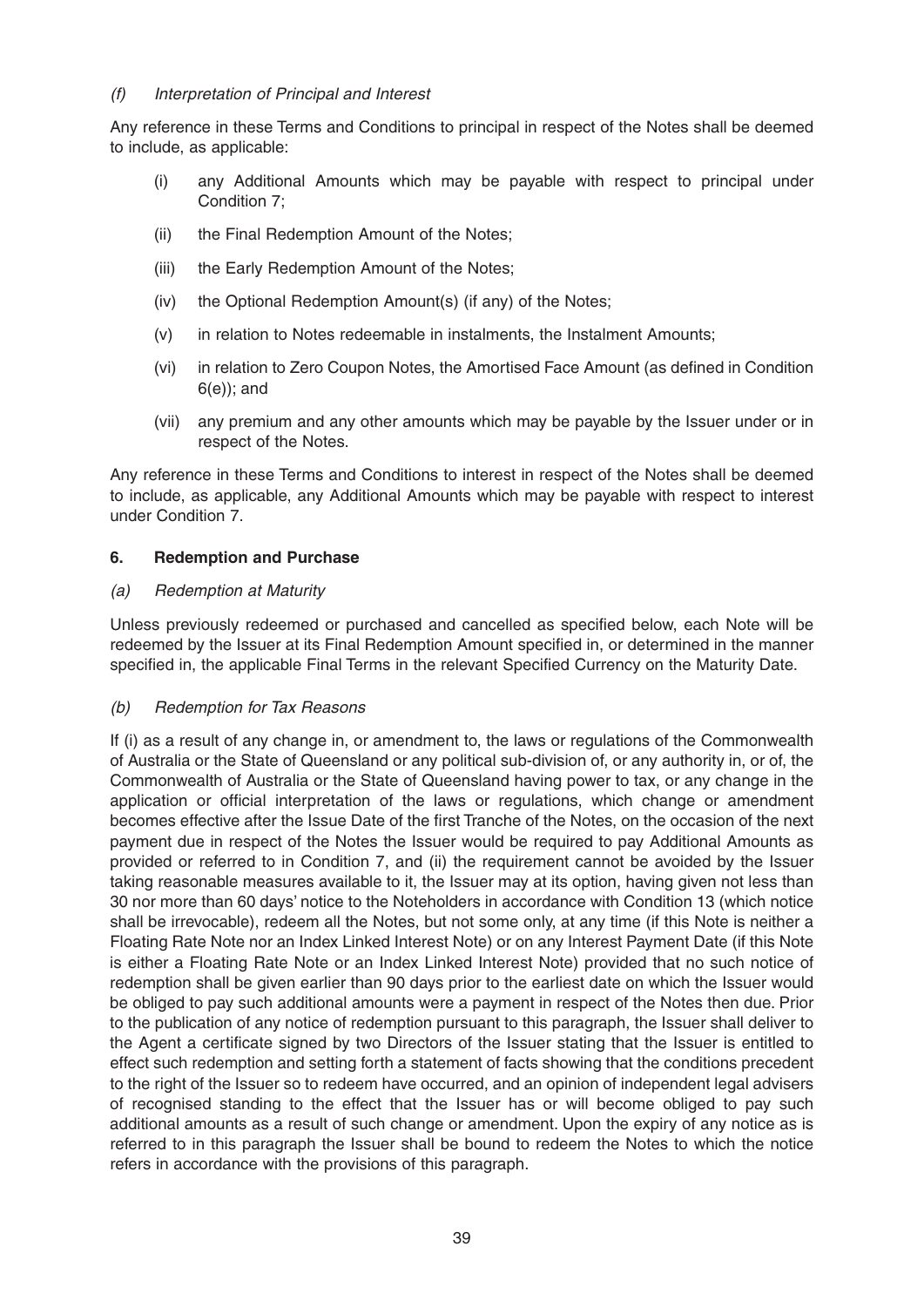Notes redeemed pursuant to this Condition 6(b) will be redeemed at their Early Redemption Amount referred to in paragraph  $(e)$  below together (if appropriate) with interest accrued to (but excluding) the date of redemption.

## (c) Redemption at the Option of the Issuer (Issuer Call)

If Issuer Call is specified in the applicable Final Terms, the Issuer may, having given:

- (i) not less than 15 nor more than 30 days' notice to the Noteholders in accordance with Condition 13; and
- (ii) not less than 15 days before the giving of the notice referred to in (i) above, notice in writing to the Agent;

(which notices shall be irrevocable and shall specify the date fixed for redemption), redeem all or some only of the Notes then outstanding on any Optional Redemption Date and at the Optional Redemption Amount(s) specified in, or determined in the manner specified in, the applicable Final Terms together, if appropriate, with interest accrued to (but excluding) the relevant Optional Redemption Date. Any such redemption must be of a nominal amount equal to the Minimum Redemption Amount or a Higher Redemption Amount. In the case of a partial redemption of Notes, the Notes to be redeemed ("Redeemed Notes") will be selected individually by lot, in the case of Redeemed Notes represented by Definitive Notes, and in accordance with the rules of Euroclear and/or Clearstream, Luxembourg, in the case of Redeemed Notes represented by a Global Note, not more than 30 days prior to the date fixed for redemption (such date of selection being hereinafter called the "Selection Date"). In the case of Redeemed Notes represented by Definitive Notes, a list of the serial numbers of such Redeemed Notes will be published in accordance with Condition 13 not less than 15 days prior to the date fixed for redemption. The aggregate nominal amount of Redeemed Notes represented by Definitive Notes shall bear the same proportion to the aggregate nominal amount of all Redeemed Notes as the aggregate nominal amount of Definitive Notes outstanding bears to the aggregate nominal amount of the Notes outstanding, in each case on the Selection Date, provided that such first-mentioned nominal amount shall, if necessary, be rounded downwards to the nearest integral multiple of the Specified Denomination, and the aggregate nominal amount of Redeemed Notes represented by a Global Note shall be equal to the balance of the Redeemed Notes. No exchange of the relevant Global Note will be permitted during the period from (and including) the Selection Date to (and including) the date fixed for redemption pursuant to this paragraph (c) and notice to that effect shall be given by the Issuer to the Noteholders in accordance with Condition 13 at least 5 days prior to the Selection Date.

## (d) Redemption at the Option of the Noteholders (Investor Put)

If Investor Put is specified in the applicable Final Terms, upon the holder of any Note giving to the Issuer in accordance with Condition 13 not less than 15 nor more than 30 days' notice or such other period of notice as is specified in the applicable Final Terms the Issuer will, upon the expiry of such notice, redeem, subject to, and in accordance with, the terms specified in the applicable Final Terms, in whole (but not in part), such Note on the Optional Redemption Date and at the Optional Redemption Amount specified in, or determined in the manner specified in, the applicable Final Terms together, if appropriate, with interest accrued to (but excluding) the Optional Redemption Date.

If this Note is in definitive form, to exercise the right to require redemption of this Note the holder of this Note must deliver such Note at the specified office of any Paying Agent at any time during normal business hours of such Paying Agent falling within the notice period, accompanied by a duly completed and signed notice of exercise in the form (for the time being current) obtainable from any specified office of any Paying Agent (a "Put Notice") and in which the holder must specify a bank account or, if payment is by cheque, an address to which payment is to be made under this Condition. If this Note is represented by a Global Note, to exercise the right to require redemption of this Note the holder of this Note must, within the notice period, give notice of such exercise in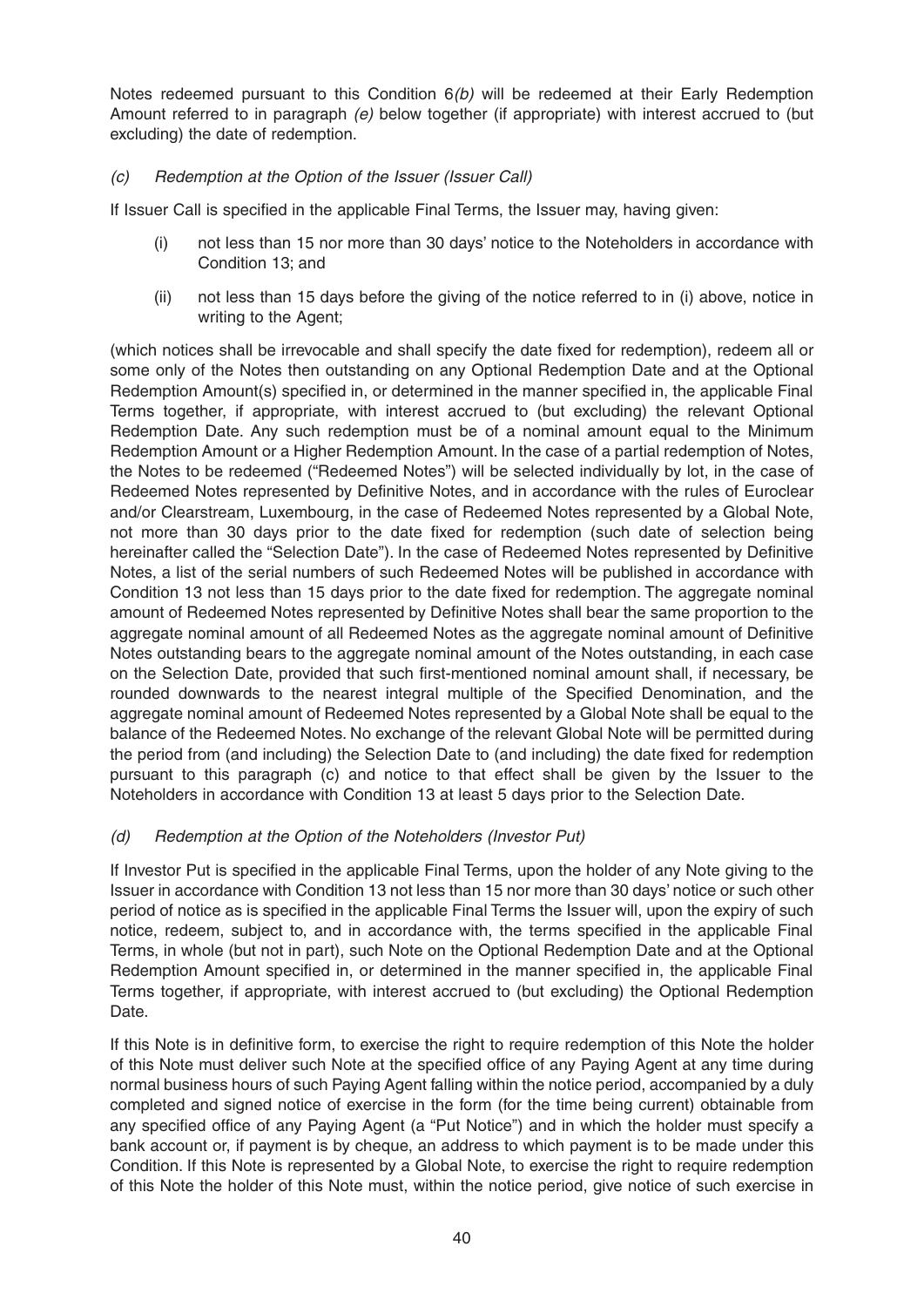accordance with the standard procedures of Euroclear and Clearstream, Luxembourg (which may include notice being given on his instruction by Euroclear or Clearstream, Luxembourg or any common depositary for them to the Agent by electronic means) in a form acceptable to Euroclear and Clearstream, Luxembourg from time to time.

Any Put Notice given by a holder of any Note pursuant to this paragraph shall be irrevocable except where prior to the due date of redemption an Event of Default shall have occurred and be continuing in which event such holder, at its option, may elect by notice to the Issuer to withdraw the notice given pursuant to this paragraph and instead to declare such Note forthwith due and payable pursuant to Condition 9.

## (e) Early Redemption Amounts

For the purpose of paragraph (b) above and Condition 9, each Note will be redeemed at the Early Redemption Amount calculated as follows:

- (i) in the case of a Note with a Final Redemption Amount equal to the Issue Price, at the Final Redemption Amount thereof;
- (ii) in the case of a Note (other than a Zero Coupon Note but including an Instalment Note and Partly Paid Note) with a Final Redemption Amount which is or may be less or greater than the Issue Price or which is payable in a Specified Currency other than that in which the Note is denominated, at the amount specified in, or determined in the manner specified in, the applicable Final Terms or, if no such amount or manner is so specified in the applicable Final Terms, at their nominal amount; or
- (iii) in the case of a Zero Coupon Note, at an amount (the "Amortised Face Amount") equal to the product of:
	- (A) the Reference Price; and
	- (B) the sum of the figure 1 and the Accrual Yield, raised to the power of x, where " $x$ " is a fraction the numerator of which is equal to the number of days (calculated on the basis of a 360 day year consisting of 12 months of 30 days each) from (and including) the Issue Date of the first Tranche of the Notes to (but excluding) the date fixed for redemption or (as the case may be) the date upon which such Note becomes due and repayable and the denominator of which is 360,

or on such other calculation basis as may be specified in the applicable Final Terms.

## (f) Instalments

Instalment Notes will be redeemed in the Instalment Amounts and on the Instalment Dates. In the case of early redemption, the Early Redemption Amount will be determined pursuant to paragraph (e) above.

## (g) Partly Paid Notes

Partly Paid Notes will be redeemed, whether at maturity, early redemption or otherwise, in accordance with the provisions of this Condition and the applicable Final Terms.

#### (h) Purchases

The Issuer or any of its Related Entities (as defined below) may at any time purchase Notes (provided that, in the case of Definitive Notes, all unmatured Receipts, Coupons and Talons appertaining thereto are purchased therewith) at any price in the open market or otherwise. If purchases are made by tender, tenders must be available to all Noteholders alike. Such Notes may be held, reissued, resold or, at the option of the Issuer, surrendered to any Paying Agent for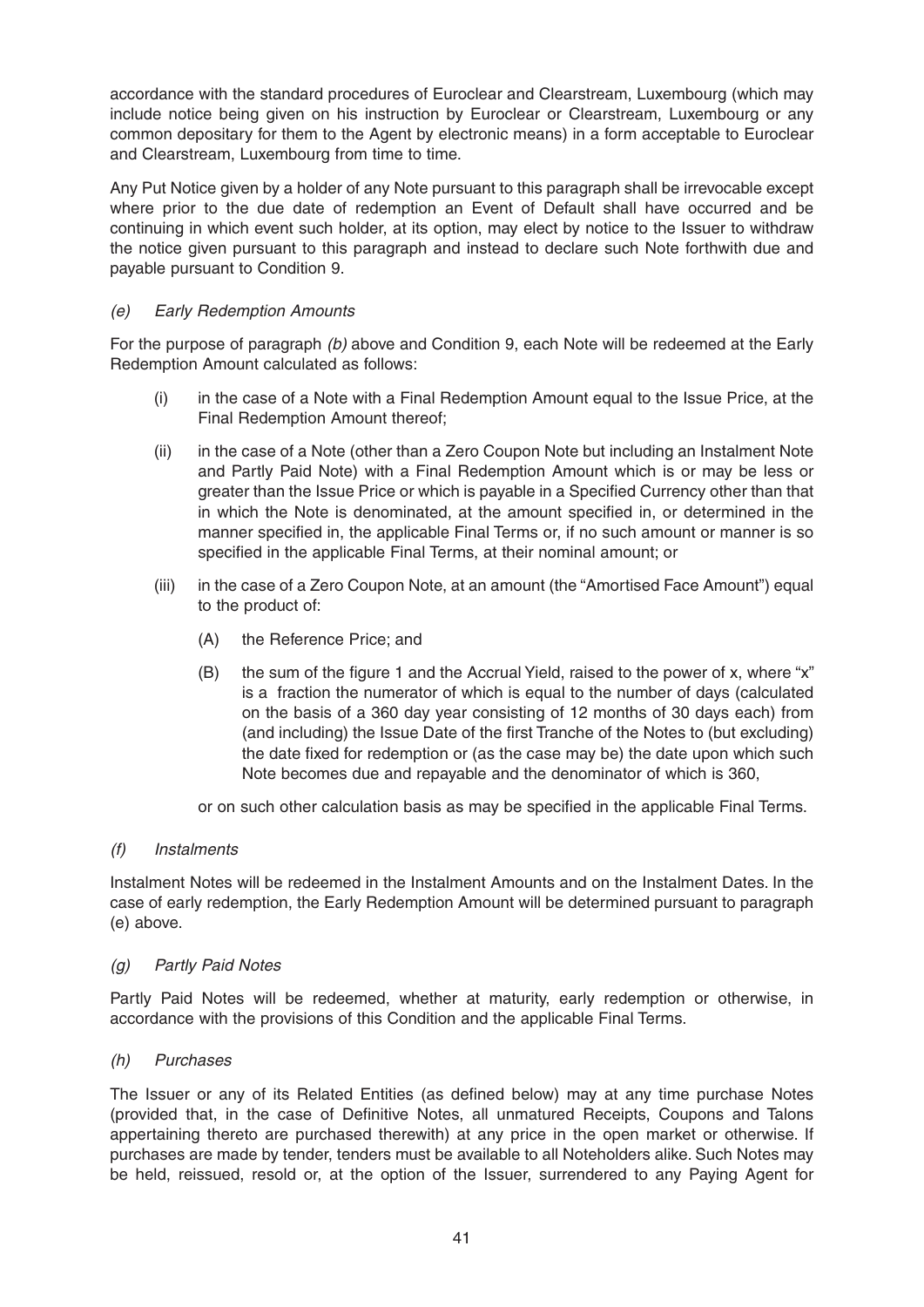cancellation. In this Condition 6(h), "Related Entities" has the meaning given to that term in the Corporations Act.

# (i) Cancellation

All Notes which are (i) redeemed or (ii) purchased for cancellation pursuant to paragraph (h) above, will forthwith be cancelled (together with all unmatured Receipts, Coupons and Talons attached thereto or surrendered therewith at the time of redemption), and shall be forwarded to the Agent and cannot be reissued or resold.

# (j) Late payment on Zero Coupon Notes

If the amount payable in respect of any Zero Coupon Note upon redemption of such Zero Coupon Note pursuant to paragraph (a), (b), (c) or (d) above or upon its becoming due and repayable as provided in Condition 9 is improperly withheld or refused, the amount due and repayable in respect of such Zero Coupon Note shall be the amount calculated as provided in paragraph  $(e)$  (iii) above as though the references therein to the date fixed for the redemption or the date upon which such Zero Coupon Note becomes due and payable were replaced by references to the date which is the earlier of:

- (i) the date on which all amounts due in respect of such Zero Coupon Note have been paid; and
- (ii) five days after the date on which the full amount of the moneys payable in respect of such Zero Coupon Notes has been received by the Agent and notice to that effect has been given to the Noteholders in accordance with Condition 13.

## **7. Taxation**

All payments in respect of the Notes, Receipts and Coupons by the Issuer shall be made without withholding or deduction for, or on account of, any present or future taxes, duties, assessments or governmental charges of whatever nature ("Taxes") imposed or levied by or on behalf of the Commonwealth of Australia or the State of Queensland, or any political sub-division of, or any authority in, or of, the Commonwealth of Australia or the State of Queensland having power to tax, unless the withholding or deduction of the Taxes is required by law. In that event, the Issuer will pay such additional amounts ("Additional Amounts") as may be necessary in order that the net amounts received by the Noteholders, Receiptholders and Couponholders after such withholding or deduction shall equal the respective amounts which would otherwise have been receivable in respect of the Notes or, as the case may be, Receipts or Coupons, in the absence of such withholding or deduction; except that no such Additional Amounts shall be payable in relation to any payment in respect of any Note, Receipt or Coupon:

- (a) to, or to a third party on behalf of, a holder who is liable to such Taxes in respect of such Note, Receipt or Coupon by reason of his having some connection with the Commonwealth of Australia or the State of Queensland other than the mere holding of such Note, Receipt or Coupon or receipt of principal or interest in respect thereof provided that such a holder shall not be regarded as being connected with the Commonwealth of Australia for the reason that such a holder is a resident of the Commonwealth of Australia within the meaning of the Income Tax Assessment Act 1936 (the "Tax Act") where, and to the extent that, such tax is payable by reason of section 128B (2A) of the Tax Act;
- (b) presented for payment more than 30 days after the Relevant Date except to the extent that a holder would have been entitled to Additional Amounts on presenting the same for payment on the last day of the period of 30 days assuming, whether or not such is in fact the case, that day to have been a Payment Date;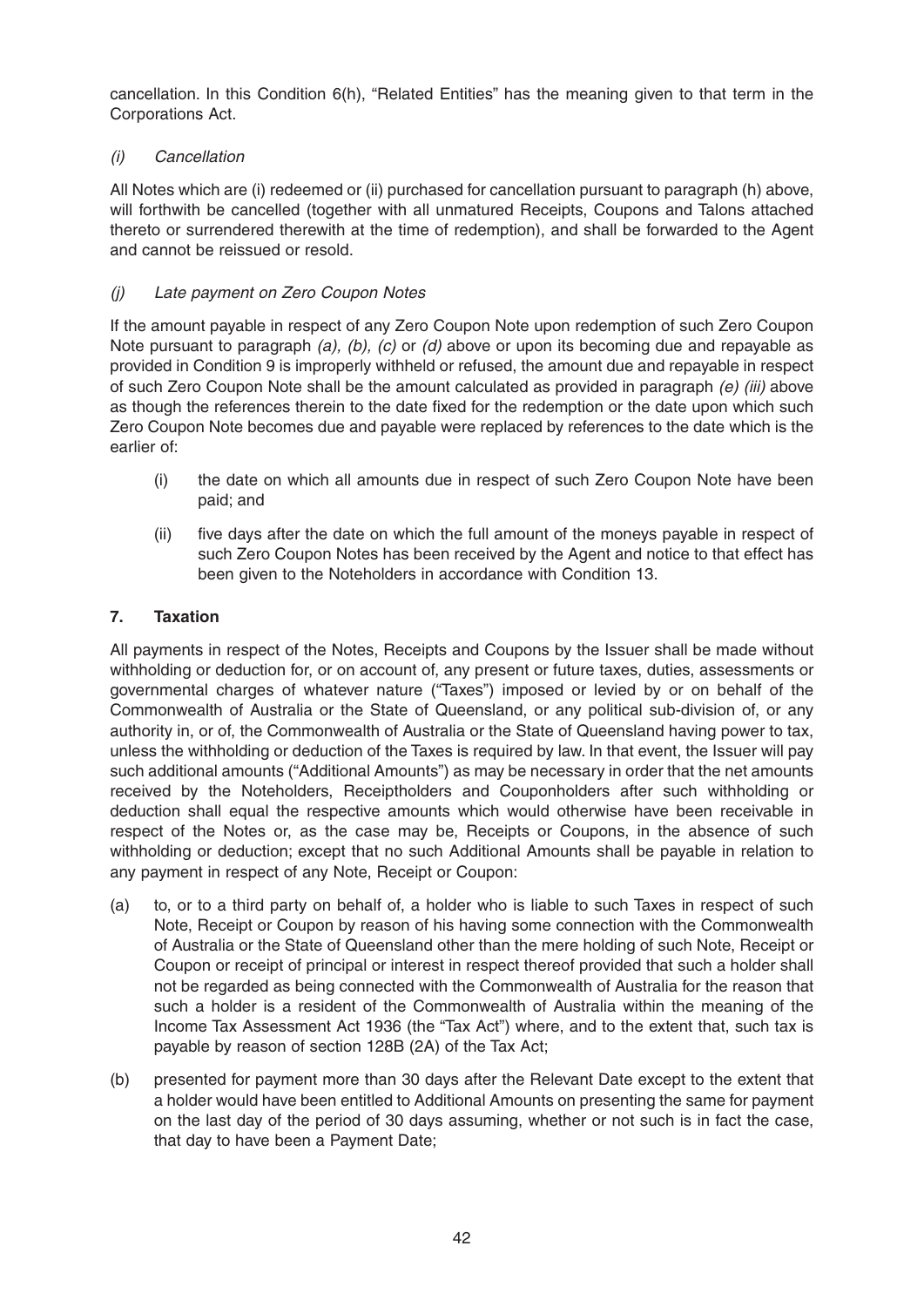- (c) to, or to a third party on behalf of, a holder who is liable to the Taxes in respect of the Note, Receipt or Coupon by reason of his being an associate of the Issuer for the purposes and within the meaning of sections 128F(5), 128F(6) and 128F(9) of the Tax Act;
- (d) where such withholding or deduction is imposed on a payment to an individual and is required to be made pursuant to European Council Directive 2003/48/EC or any law implementing or complying with, or introduced in order to conform to, such Directive; or
- (e) presented for payment by or on behalf of a holder who would have been able to avoid such withholding or deduction by presenting the relevant Note, Receipt or Coupon to another Paying Agent in a Member State of the EU.

As used herein, the "Relevant Date" means the date on which such payment first becomes due, except that, if the full amount of the moneys payable has not been duly received by the Agent on or before the due date, it means the date on which, the full amount of such moneys having been so received, notice to that effect is duly given to the Noteholders in accordance with Condition 13.

## **8. Prescription**

The Notes, Receipts and Coupons will become void unless presented for payment within a period of 10 years (in the case of principal) and 5 years (in the case of interest) after the Relevant Date (as defined in Condition 7) therefor, subject as provided in Condition 5(b).

There shall not be included in any Coupon sheet issued on exchange of a Talon any Coupon the claim for payment in respect of which would be void pursuant to this Condition or Condition 5(b) or any Talon which would be void pursuant to Condition 5(b).

## **9. Events of Default**

- (a) If any one or more of the following events (each an "Event of Default") shall occur:
	- (i) if the Issuer fails to pay any principal or any interest in respect of the Notes within seven days of the relevant due date;
	- (ii) if the Issuer is in default in the performance, or is otherwise in breach, of any covenant or undertaking or other agreement of the Issuer in respect of the Notes (other than any obligation for the payment of any amount due in respect of any of the Notes) and such default or breach continues for a period of 14 days after notice thereof has been given to the Issuer;
	- (iii) if it is or will become unlawful for the Issuer to perform or comply with any one or more of its obligations under the Notes or the Agency Agreement;
	- (iv) if the Issuer (A) becomes insolvent, is unable to pay its debts as they fall due or fails to comply with a statutory demand (which is still in effect) under section 459F of the Corporations Act, or (B) stops or suspends or threatens to stop or suspend payment of all or a material part of its debts or appoints an administrator under section 436A of the Corporations Act, or (C) begins negotiations or takes any proceeding or other step with a view to re-adjustment, rescheduling or deferral of all its indebtedness (or any part of its indebtedness which it will or might otherwise be unable to pay when due) or proposes or makes a general assignment or an arrangement or composition with or for the benefit of its creditors, or a moratorium is agreed or declared in respect of or affecting indebtedness of the Issuer, except in any case referred to in (C) above for the purposes of a solvent reconstruction or amalgamation the terms of which have previously been approved by an Extraordinary Resolution of the Noteholders;
	- (v) if an order is made or an effective resolution is passed for the winding-up of the Issuer (except in any such case for the purposes of a solvent reconstruction or amalgamation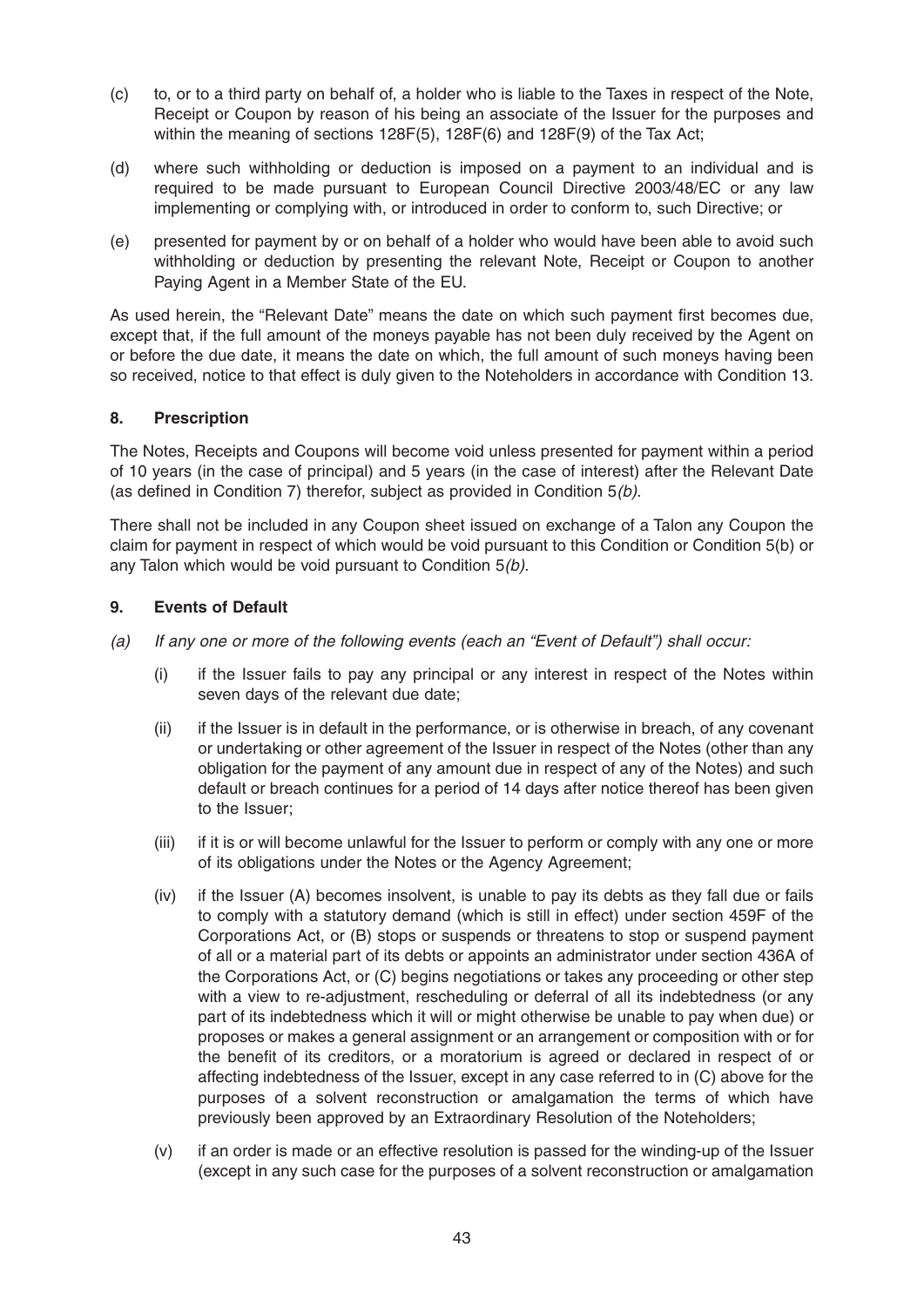the terms of which have previously been approved by an Extraordinary Resolution of the Noteholders) or an administrator is appointed to the Issuer by a provisional liquidator of the Issuer under section 436B of the Corporations Act;

- (vi) if a distress, attachment, execution or other legal process is levied, enforced or sued out against or on the Issuer or against all or a material part of the assets of the Issuer and is not stayed, satisfied or discharged within 21 days;
- (vii) if any present or future Security Interest on or over the assets of the Issuer becomes enforceable and any step (including the taking of possession or the appointment of a receiver, manager or similar officer which is not vacated or discharged within 14 days) is taken to enforce that Security Interest by reason of a default or event of default (howsoever described) having occurred;
- (viii) if any event occurs which, under the laws of any relevant jurisdiction, has an analogous or equivalent effect to any of the events mentioned in this Condition; or
- (ix) if any Financial Indebtedness of the Issuer which in aggregate exceeds A\$2,500,000 (or itsequivalent in any other currency or currencies):
	- (A) is not paid when due or within any applicable grace period as originally provided (or, if payable or to be discharged or honoured on demand, when demanded); or
	- (B) becomes due and repayable before its scheduled maturity by reason of a default or event of default (howsoever described),

then any Noteholder may, by written notice to the Issuer at the specified office of the Agent, effective upon the date of receipt thereof by the Agent, declare the Note held by the holder to be forthwith due and payable whereupon the same shall become forthwith due and payable at the Early Redemption Amount (as described in Condition 6(e)), together with accrued interest (if any) to the date of repayment, without presentment, demand, protest or other notice of any kind.

- (b) For the purposes of these Conditions:
	- (i) "Corporations Act" means the Corporations Act 2001 of Australia;
	- (ii) "Financial Arrangement" includes a futures contract or futures option, a currency swap, an interest rate swap, a forward exchange agreement or any other option agreement or combination of the above or any similar arrangement;
	- (iii) "Financial Indebtedness" means, in respect of any person, any indebtedness, present or future, actual or contingent of that person in respect of moneys borrowed or raised or any financial accommodation or Financial Arrangement whatsoever including (without limiting the generality of the foregoing):
		- (A) under or in respect of any Guarantee, bill, acceptance or endorsement or any discounting arrangement;
		- (B) in respect of any obligation to pay par value, premium and dividend (whether or not declared, and whether or not there are sufficient profits or other moneys for payment) of any redeemable share or stock issued by that person or to purchase any share or stock issued by that person which is the subject of a put option against that person;
		- (C) in respect of any Lease which under current accounting practice would be required to be capitalised on the balance sheet of the lessee;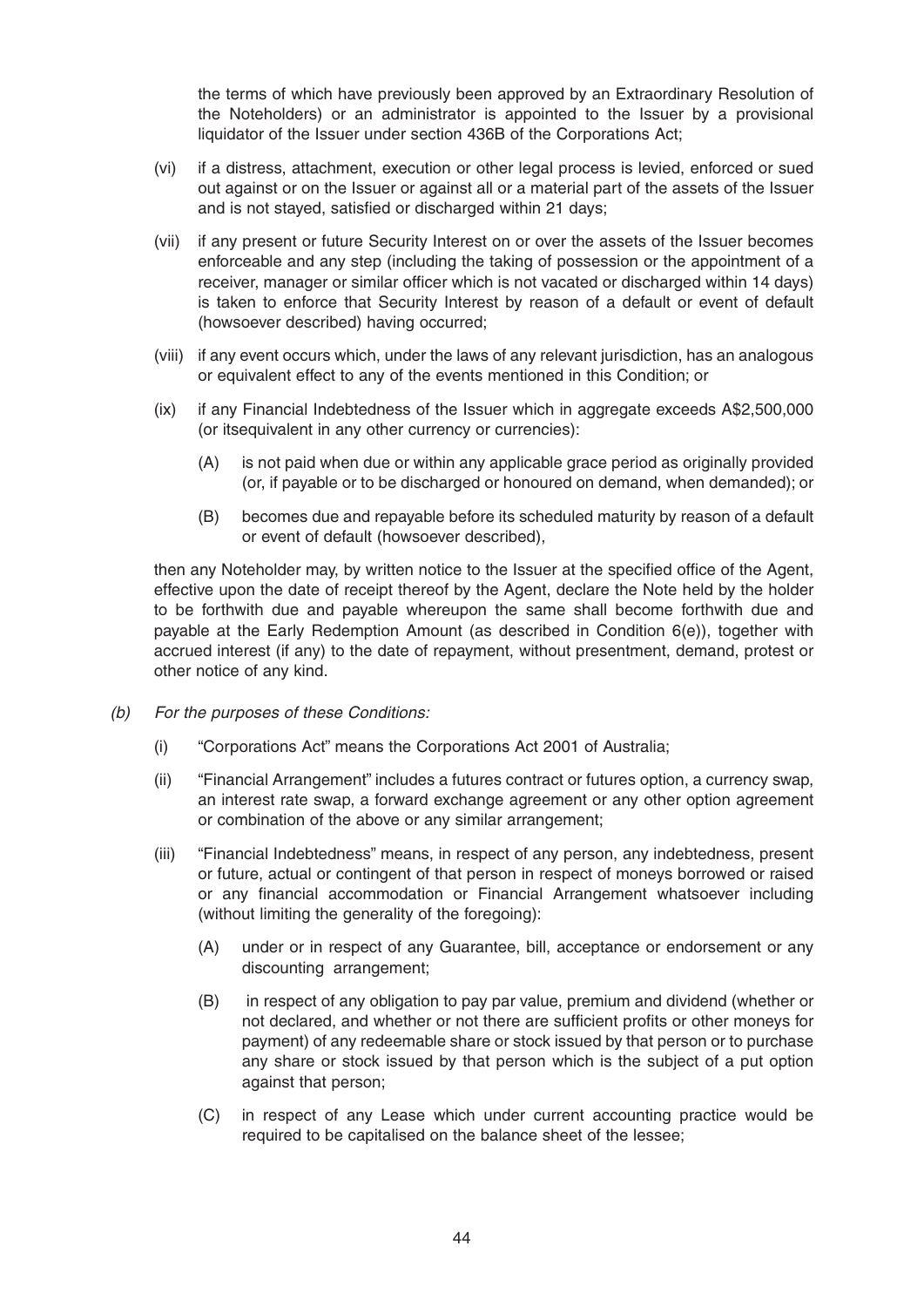- (D) the deferred purchase price (for more than 90 days) of any asset or service and any related obligation; and
- (E) in respect of any obligation to deliver goods or services which are paid for in advance by a financier or which are paid for in advance in relation to any financing transaction;
- (iv) "Government Agency" means any government or any governmental, semigovernmental or judicial entity or authority;
- (v) "Guarantee" means any guarantee, indemnity, letter of credit, suretyship or any other obligation (whatever called and of whatever nature):
	- (A) to pay or to purchase; or
	- (B) to provide funds (whether by the advance of money, the purchase of or subscription for share or other securities, the purchase of assets, rights or services, or otherwise) for the payment or discharge of; or
	- (C) to indemnify against the consequences of default in the payment of; or
	- (D) otherwise to be responsible for:

any obligation or indebtedness, any dividend, capital or premium on shares or stock or the insolvency or the financial condition of any other person;

- (vi) "Lease" means:
	- (A) any lease, charter or hiring arrangement of any property;
	- (B) any other agreement under which any property is or may be used or operated by a person other than the owner; and
	- (C) any agreement under which any property is or may be managed or operated for or on behalf of the owner or another person by a person other than the owner, and the operator or manager or its related body corporate (as defined in section 9 of the Corporations Act) (whether in the same or another agreement) is required to make or assure minimum, fixed and/or floating rate payments of a periodic nature;

(other than agreements under which the manager of a joint venture uses assets owned by the joint venture on behalf of the joint venture); and

(vii) "Security Interest" includes any mortgage, pledge, lien or charge or any security or preferential interest or arrangement of any kind (including, without limitation, retention of title and any deposit of money by way of security), but excluding (A) any charge or lien arising in favour of any Government Agency by operation of law (provided there is no default in payment of moneys owing under such charge or lien), (B) a right of title retention in connection with the acquisition of goods in the ordinary course of business on the terms of sale of the supplier (provided there is no default in connection with the relevant acquisition) and (C) any security or preferential interest or arrangement arising under or created pursuant to any right of set-off.

## **10. Replacement of Notes, Receipts, Coupons and Talons**

Should any Note, Receipt, Coupon or Talon be lost, stolen, mutilated, defaced or destroyed, it may be replaced at the specified office of the Agent upon payment by the claimant of such costs and expenses as may be incurred in connection therewith and on such terms as to evidence and indemnity as the Issuer may reasonably require. Mutilated or defaced Notes, Receipts, Coupons or Talons must be surrendered before replacements will be issued.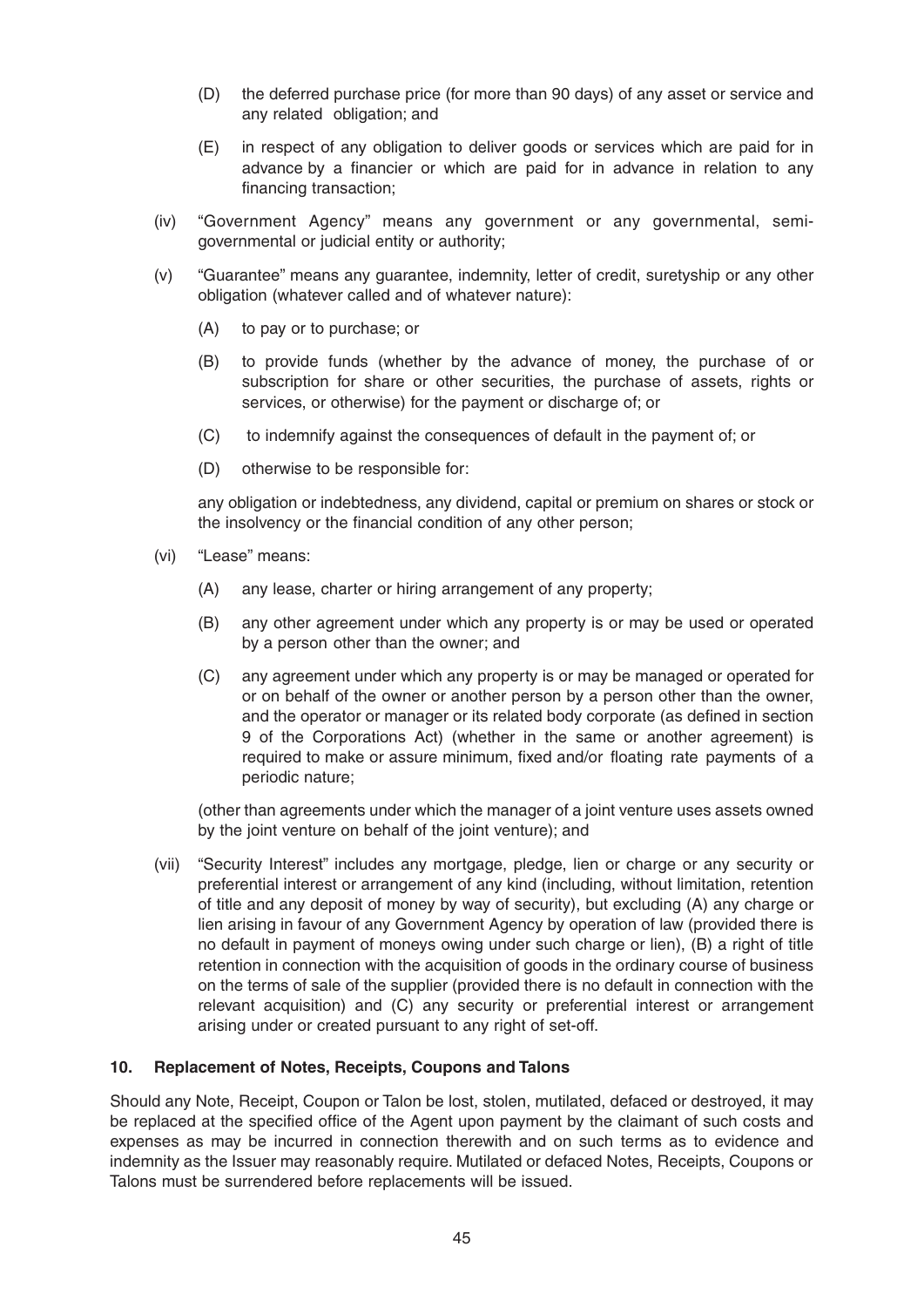## **11. Agent and Paying Agents**

The names of the initial Agent and the other initial Paying Agents and their initial specified offices are set out below.

The Issuer is entitled to vary or terminate the appointment of any Paying Agent and/or appoint additional or other Paying Agents and/or approve any change in the specified office through which any Paying Agent acts, provided that:

- (i) so long as the Notes are listed on or admitted to trading by any stock exchange or admitted to listing by any other relevant authority, there will at all times be a Paying Agent with a specified office in such place as may be required by the rules and regulations of the relevant stock exchange or any other relevant authority;
- (ii) there will at all times be a Paying Agent with a specified office in a city in Europe;
- (iii) there will at all times be an Agent; and
- (iv) the Issuer undertakes that it will ensure that it maintains a paying agent in a Member State of the European Union that is not obliged to withhold or deduct tax pursuant to European Council Directive 2003/48/EC or any law implementing or complying with, or introduced in order to conform to, such Directive.

In addition, the Issuer shall forthwith appoint a Paying Agent having a specified office in New York City in the circumstances described in Condition 5(d). Any variation, termination, appointment or change shall only take effect (other than in the case of insolvency, when it shall be of immediate effect) after not less than 30 nor more than 45 days' prior notice thereof shall have been given to the Noteholders in accordance with Condition 13.

In acting under the Agency Agreement, the Paying Agents act solely as agents of the Issuer and do not assume any obligation to, or relationship of agency or trust with, any Noteholders, Receiptholders or Couponholders. The Agency Agreement contains provisions permitting any entity into which any Paying Agent is merged or converted or with which it is consolidated or to which it transfers all or substantially all of its assets to become the successor paying agent.

## **12. Exchange of Talons**

On and after the Interest Payment Date, on which the final Coupon comprised in any Coupon sheet matures, the Talon (if any) forming part of such Coupon sheet may be surrendered at the specified office of the Agent or any other Paying Agent in exchange for a further Coupon sheet including (if such further Coupon sheet does not include Coupons to (and including) the final date for the payment of interest due in respect of the Note to which it appertains) a further Talon, subject to the provisions of Condition 8. Each Talon shall, for the purposes of these Terms and Conditions, be deemed to mature on the Interest Payment Date on which the final Coupon comprised in the Coupon Sheet in which that Talon was included on issue matures.

## **13. Notices**

All notices regarding the Notes will be deemed to be validly given if published in a leading English language daily newspaper of general circulation in London. It is expected that such publication will be made in the *Financial Times* in London. The Issuer shall also ensure that notices are duly published in a manner which complies with the rules and regulations of any stock exchange or other relevant authority on which the Notes are for the time being listed or by which they have been admitted to listing. Any such notice will be deemed to have been given on the date of the first publication.

Until such time as any Definitive Notes are issued, there may, so long as any Global Note(s) representing the Notes is or are held in its/their entirety on behalf of Euroclear and Clearstream,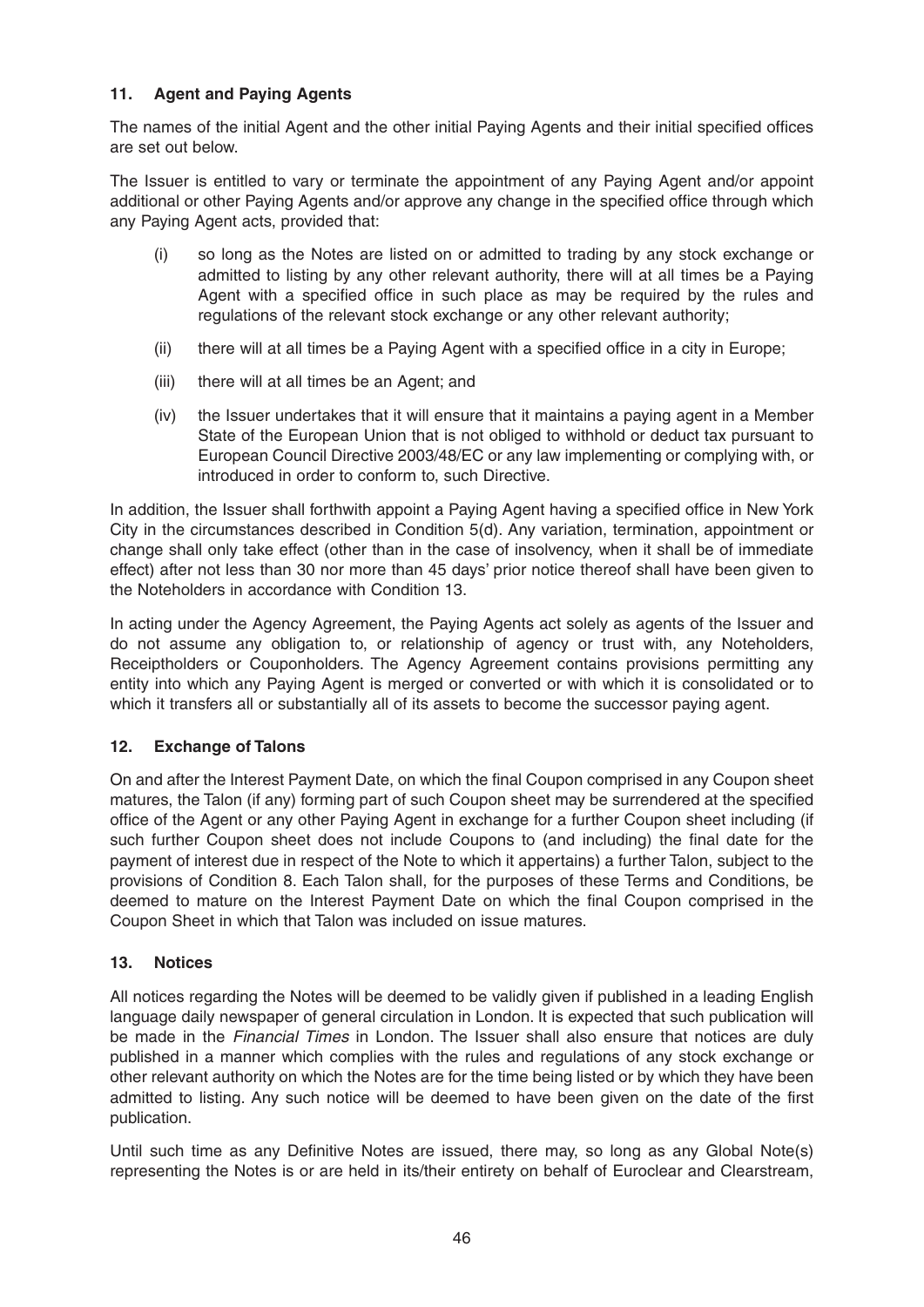Luxembourg, be substituted for such publication in such newspaper(s) the delivery of the relevant notice to Euroclear and Clearstream, Luxembourg for communication by them to the holders of the Notes and, in addition, for so long as any Notes are listed or admitted to trading on a stock exchange or are admitted to listing by other relevant authority and the rules of that stock exchange or other relevant authority so require, such notice will be published in a daily newspaper of general circulation in the place or places required by that stock exchange or other relevant authority. Any such notice shall be deemed to have been given to the holders of the Notes on the seventh day after the day on which the said notice was given to Euroclear and Clearstream, Luxembourg.

Notices to be given by any Noteholder shall be in writing and given by lodging the same, together (in the case of any Note in definitive form) with the relative Note or Notes, with the Agent. Whilst any of the Notes are represented by a Global Note, such notice may be given by any holder of a Note to the Agent via Euroclear and/or Clearstream, Luxembourg, as the case may be, in such manner as the Agent and Euroclear and/or Clearstream, Luxembourg, as the case may be, may approve for this purpose.

## **14. Meetings of Noteholders and Modification**

The Agency Agreement contains provisions for convening meetings of the Noteholders to consider any matter affecting their interests, including the modification by Extraordinary Resolution of any of the Notes, the Receipts, the Coupons or any of the provisions of the Agency Agreement. Such a meeting may be convened by the Issuer or Noteholders holding not less than 5 per cent. in nominal amount of the Notes for the time being outstanding. The quorum at any meeting for passing an Extraordinary Resolution will be one or more persons present holding or representing a clear majority in nominal amount of the Notes for the time being outstanding, or at any adjourned meeting one or more persons present whatever the nominal amount of the Notes held or represented by him or them, except that at any adjourned meeting, the business of which includes the modification of certain provisions of the Notes, Receipts or Coupons (including modifying the date of maturity of the Notes or any date for payment of interest thereof, reducing or cancelling the amount of principal or the rate of interest payable in respect of the Notes or altering the currency of payment of the Notes, Receipts or Coupons), the quorum shall be one or more persons holding or representing not less than 75 per cent. in nominal amount of the Notes for the time being outstanding, or at any adjourned such meeting one or more persons holding or representing a clear majority, in nominal amount of the Notes for the time being outstanding. An Extraordinary Resolution passed at any meeting of the Noteholders shall be binding on all the Noteholders, whether or not they are present at the meeting, and on all Receiptholders and Couponholders.

The Agent and the Issuer may agree, without the consent of the Noteholders, Receiptholders or Couponholders to:

- (i) any modification (except as mentioned above) of the Agency Agreement which is not prejudicial to the interests of the Noteholders; or
- (ii) any modification of the Notes, the Receipts, the Coupons or the Agency Agreement which is of a formal, minor or technical nature or is made to correct a manifest error or to comply with mandatory provisions of the law of the jurisdiction in which the Issuer is incorporated.

Any such modification shall be binding on the Noteholders, the Receiptholders and the Couponholders and any such modification shall be notified to the Noteholders in accordance with Condition 13 as soon as practicable thereafter.

## **15. Further Issues**

The Issuer is at liberty from time to time without the consent of the Noteholders, the Receiptholders or the Couponholders to create and issue further notes having terms and conditions the same as the Notes or the same in all respects save for the amount and date of the first payment of interest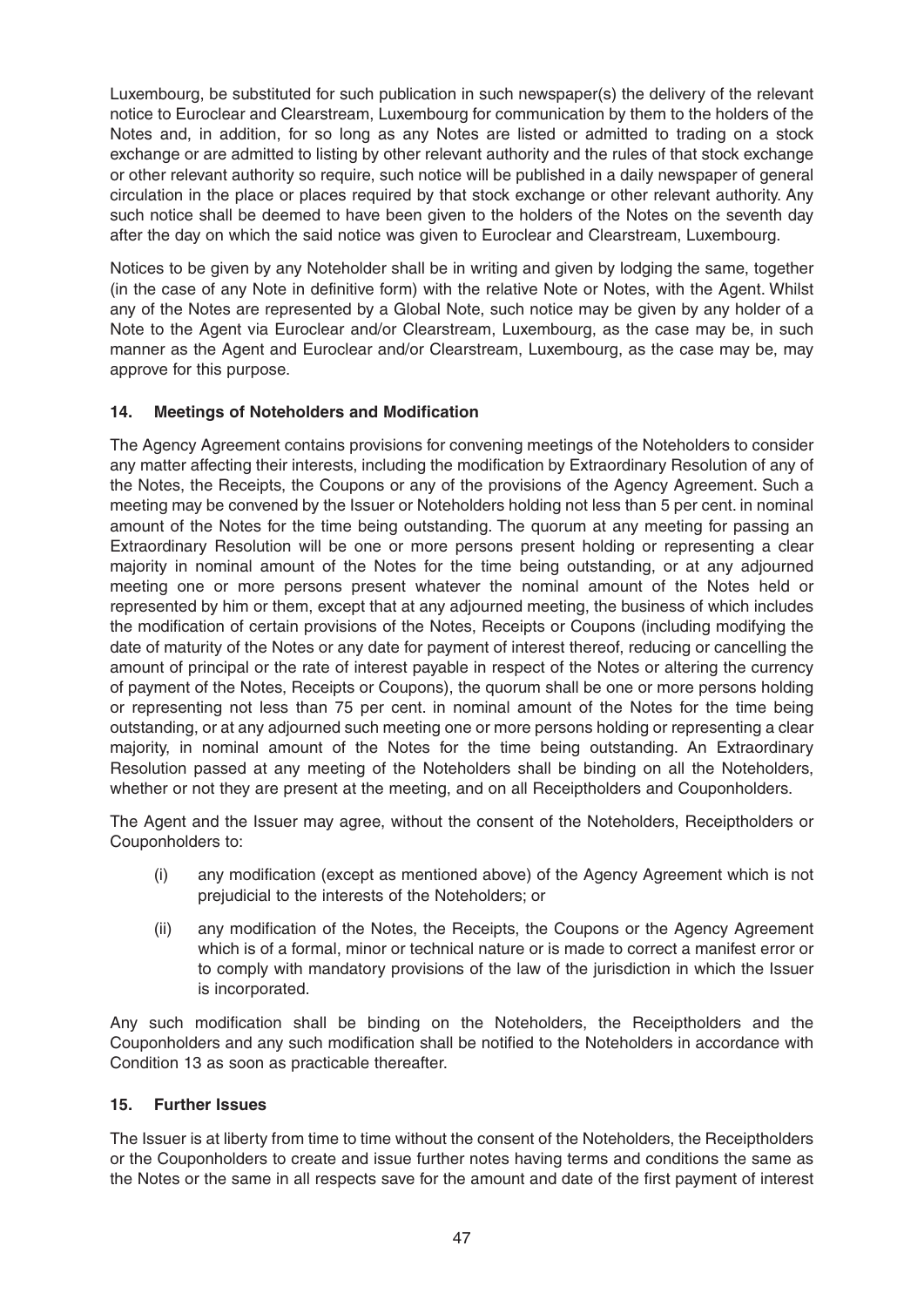thereon and so that the same shall be consolidated and form a single Series with the outstanding **Notes** 

## **16. Contracts (Rights of Third Parties) Act 1999**

No rights are conferred on any person under the Contracts (Rights of Third Parties) Act 1999 to enforce any term of this Note, but this does not affect any right or remedy of any person which exists or is available apart from that Act.

## **17. Governing law and submission to jurisdiction**

## (a) Governing Law

The Agency Agreement, the Notes, the Receipts and the Coupons and any non-contractual obligations arising out of or in connection with any of the foregoing and every other agreement for the issue of Notes are governed by, and will be construed in accordance with English law.

## (b) Jurisdiction

The Issuer agrees for the benefit of the Paying Agents, the Noteholders, the Receiptholders and the Couponholders that the courts of England are to have jurisdiction to settle any disputes which may arise out of or in connection with the Agency Agreement, the Notes, the Receipts or the Coupons (including a dispute relating to any non-contractual obligations arising out of or in connection with any of the foregoing) and that accordingly any suit, action or proceedings arising out of or in connection therewith (together referred to as "Proceedings") may be brought in the courts of England.

The Issuer hereby irrevocably and unconditionally waives and agrees not to raise any objection which it may have now or subsequently to the laying of the venue of any Proceedings in the courts of England and any claim that any such Proceedings have been brought in an inconvenient forum and further irrevocably and unconditionally agrees that a judgment in any Proceedings brought in the courts of England shall be conclusive and binding upon it and may be enforced in the courts of any other jurisdiction. Nothing in this Condition shall limit any right to take Proceedings against the Issuer in any other court of competent jurisdiction, nor shall the taking of Proceedings in one or more jurisdictions preclude the taking of Proceedings in any other jurisdiction, whether concurrently or not.

## (c) Agent for service of process

The Issuer irrevocably and unconditionally appoints Law Debenture Corporate Services Limited at its office in London (currently at Fifth Floor, 100 Wood Street, London EC2V 7EX) as its agent for service of process in England in respect of any Proceedings and undertakes that in the event of Law Debenture Corporate Services Limited ceasing so to act it will appoint such other person as its agent for that purpose.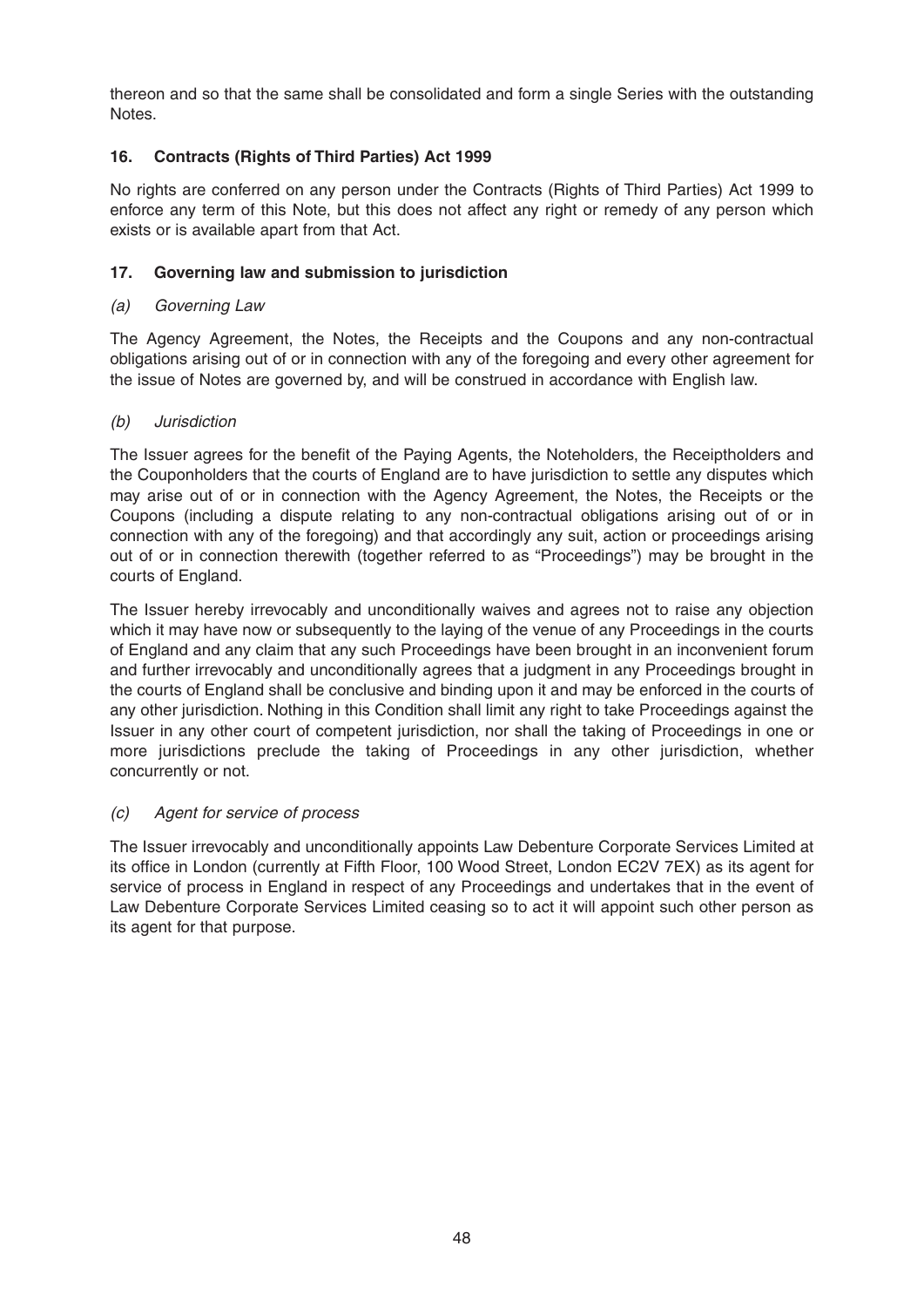# **Use of Proceeds**

The net proceeds of issue of each Tranche will be used by the Issuer to maintain a prudential level of liquidity and to finance the Australian commercial business operations of the Issuer. If, in respect of any particular issue of Notes which are derivative securities for the purposes of Article 15 of the Commission Regulation No. 809/2004 implementing the Prospectus Directive, there is a particular identified use of proceeds, this will be stated in the applicable Final Terms.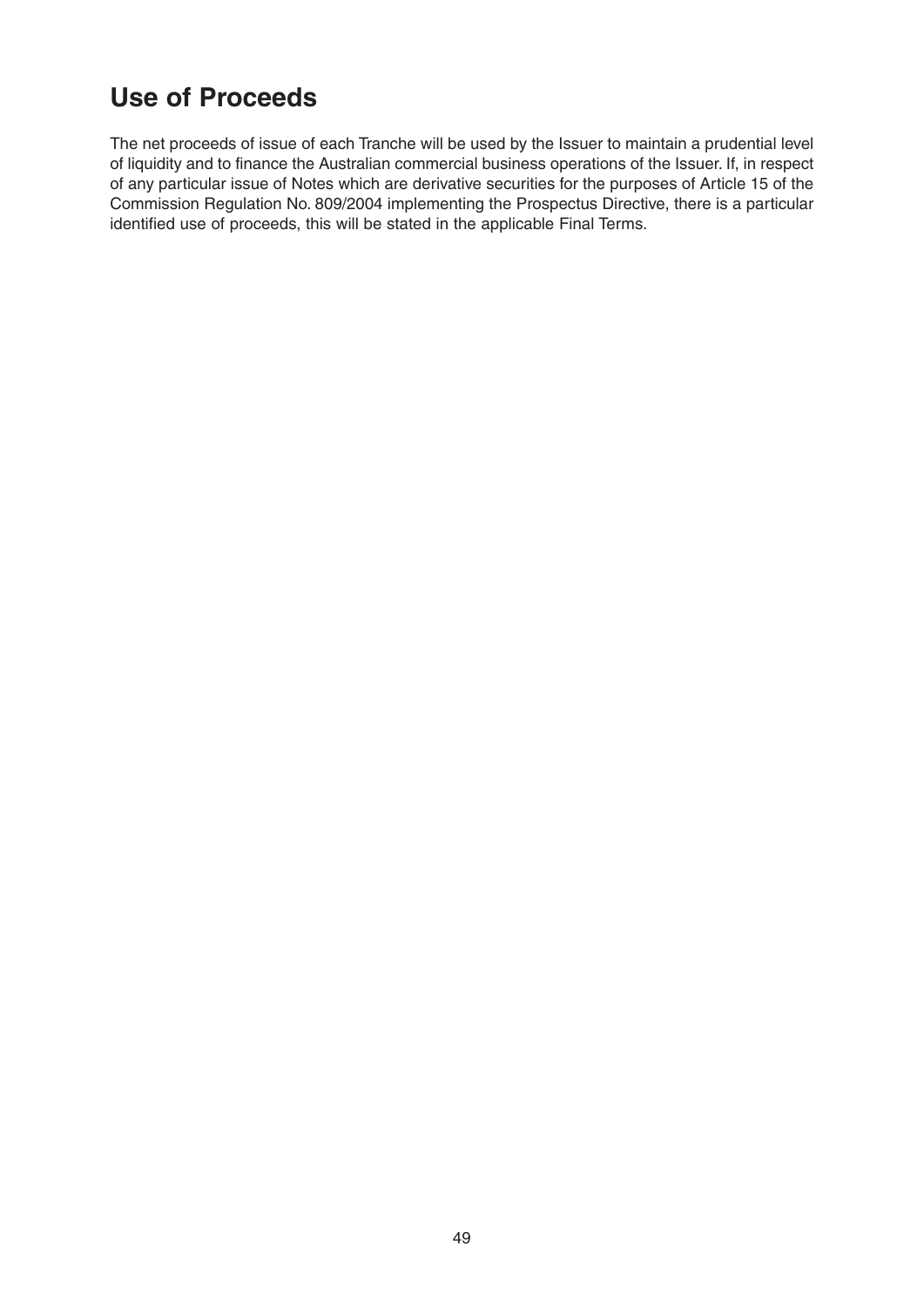# **Bank of Queensland Limited**

# **History**

The Bank of Queensland Limited ("the Bank") is a public company incorporated with limited liability under the laws of Australia. The Bank is domiciled in Australia, listed on the Australian Securities Exchange and is regulated by the Australian Prudential Regulation Authority as an authorised deposit-taking institution. The Bank's principal office is located at Level 17, BOQ Centre, 259 Queen Street, Brisbane, 4000 Queensland and its telephone number is +61 7 3212 3333.

The Bank has its origins in the Brisbane Permanent Benefit Building and Investment Society which was formed in 1874. Brisbane Permanent converted from a building society into a bank in 1887. Following various mergers and acquisitions the Bank was granted a formal commercial banking licence in 1941 and changed its name to Bank of Queensland Limited in 1970.

## **Profile**

With total assets under management of A\$39.9 billion as at 31 August 2011 the Bank operates a widespread network of 259 retail branches throughout Australia (as at 31 August 2011). Of these 259 branches, 106 are located outside Queensland, 51 branches are owned and operated by the Bank, while 208 are manager-owned using the Bank's innovative Owner-Managed Branch™ ("**OMB®**") model (as at 31 August 2011).

As at 31 August 2011, the Bank's loans under management totalled A\$33.4 billion, of which residential property loans accounted for A\$24.2 billion or approximately 72 per cent, commercial loans accounted for A\$5.3 billion or approximately 16 per cent, BOQ Finance (as defined below) leases accounted for A\$3.6 billion or approximately 11 per cent and consumer loans accounted for A\$0.3 billion or approximately 1 per cent.

#### **BUSINESS OVERVIEW**

The Bank's operating model incorporates three business lines; Banking, BOQ Finance and St Andrew's Insurance.

## **BANKING**

## **(i) Retail Banking**

The Bank has a comprehensive product offering which encompasses transactional and saving accounts, mortgage and personal lending, and numerous credit card products. Whilst the Bank historically operated exclusively in Queensland, the Bank has diversified its operations and has branches in each State and Territory in Australia. To support this interstate network, customers have access to Bank-branded ATMs across Australia. The Bank has also formed an alliance with Cuscal Limited to allow the Bank's customers to access rediATMs, one of the largest ATM networks in Australia, providing customers with greater access to ATMs which are free of direct charges.

The majority of branches are manager-owned using the Bank's innovative OMB model. The OMB model involves sharing revenues generated through upfront commissions, trail commissions, net interest income and fee income which provide an incentive for the OMB to write profitable business. Unlike brokers, OMBs are also provided incentives to bring in deposits. While the Bank tightly controls brand, credit policy, pricing, compliance and procedures, OMBs are encouraged to build their own business and manage their local market and are full service branches.

## **(ii) Commercial Banking**

Unlike other Australian regional banks which have their recent origins in building societies, the Bank, with its long history as a fully licensed commercial bank, has for some time had a significant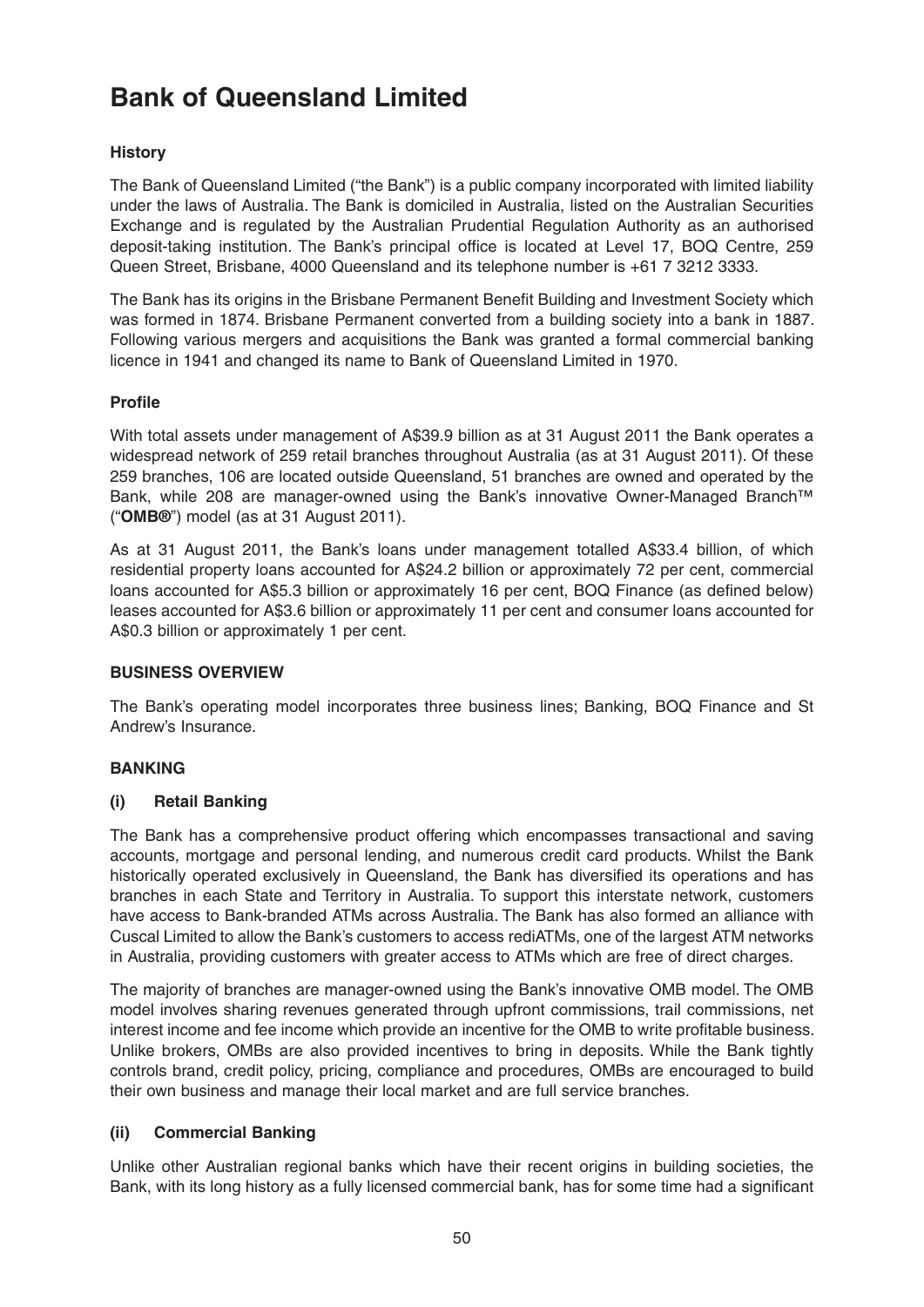proportion of its lending portfolio in the small to medium business sector. The Bank's history of exposure to this sector has offered it some protection against an over-reliance on residential lending, and provided the Bank with experience in the on-going management required when lending to the small business sector. An extensive suite of products is offered to business customers and includes transactional accounts, foreign exchange hedging, merchant services and lending products such as overdrafts, commercial loans and trade finance facilities.

## **BOQ FINANCE**

On 30 June 2010, the Bank acquired CIT Group (Australia) Limited and CIT Group (New Zealand) Limited, now renamed to BOQ Finance (Aust) Limited and BOQ Finance (NZ) Limited (collectively, "BOQ Finance"). These businesses provide vendor based equipment finance and leasing in Australia and New Zealand. It is intended that these businesses will allow the Bank to enhance and grow its motor vehicle finance portfolio, in both wholesale and retail segments. The integration of the CIT business with the Bank's existing equipment finance and debtor finance businesses creates the BOQ Finance division, and provides the Bank with the opportunity to sell new products into the existing branch and equipment finance channels and also to sell equipment finance and receivables finance products into ex-CIT vendor channels, effectively widening the Bank's national presence.

### **ST ANDREW'S INSURANCE**

On 1 July 2010, the Bank acquired St Andrew's Insurance (Australia) Pty Ltd and St Andrew's Life Insurance Pty Ltd. St Andrew's Insurance provides consumer credit insurance and life insurance. Prior to its acquisition, the Bank was an existing customer of St Andrew's, and had experience in selling St Andrew's products. St Andrew's acquisition allows the Bank to expand its non-interest income sources. St Andrew's is being operated as an independent entity, in much the same way as it was profitably operating prior to acquisition by the Bank.

#### **Organisational Structure**

The Bank's controlled entities are set out in Note 33 to the 2011 consolidated financial statements, which are incorporated by reference and form part of this Information Memorandum.

#### **Shareholding Details**

As at 25 November 2011 the following shareholding details applied:

#### **Eight largest ordinary shareholders:**

|                                           | No. of ordinary |        |
|-------------------------------------------|-----------------|--------|
| Shareholder                               | shares          | $\%$   |
| <b>National Nominees Limited</b>          | 35,833,923      | 15.90% |
| HSBC Custody Nominees (Australia) Limited | 35,003,733      | 15.53% |
| J P Morgan Nominees Australia Limited     | 14,717,146      | 6.53%  |
| <b>Milton Corporation Limited</b>         | 5,850,276       | 2.60%  |
| <b>Citicorp Nominees Pty Limited</b>      | 3,283,862       | 1.46%  |
| <b>Cogent Nominees Pty Limited</b>        | 3,273,000       | 1.45%  |
| <b>Cogent Nominees Pty Limited</b>        | 2,662,928       | 1.18%  |
| JP Morgan Nominees Australia Limited      | 1,621,165       | 0.72%  |
| Total                                     | 102,246,033     | 45.37  |
|                                           |                 |        |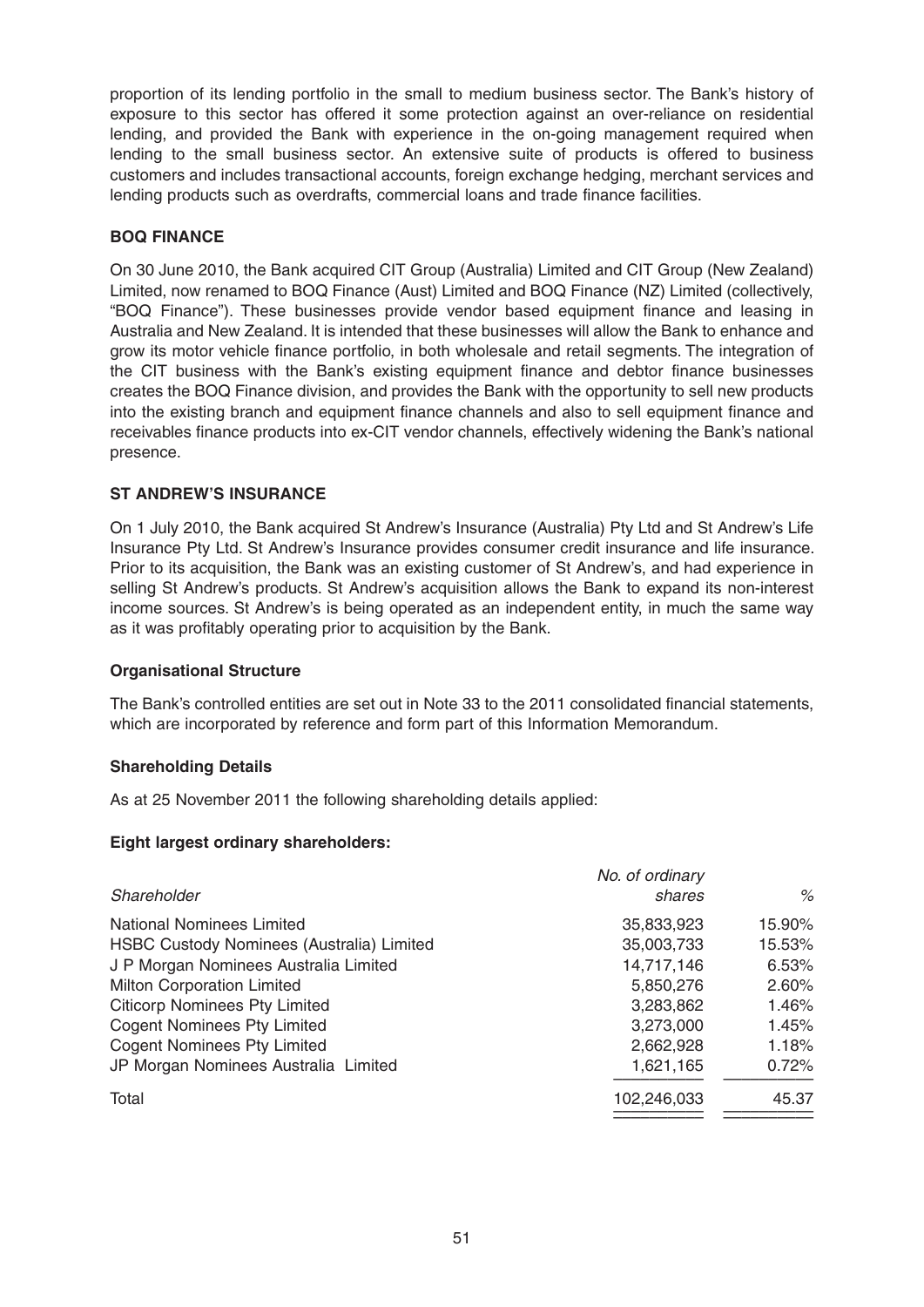#### **Board of Directors**

The Board currently has nine Directors (including the Chairman), of whom eight are non-executive Directors.The Bank's previous Managing Director, David Liddy, retired on 31 August 2011 and was replaced on 1 November 2011 by Stuart Grimshaw who, like his predecessor, is an executive Director. The skills and experience of the Directors and their length of service, membership of Board committees and record of attendance at meetings, are set out in the annual report 2011.

The Nomination Committee monitors the skills and experience of existing Directors and the balance between experience and new skills, which may lead to consideration of appointments of new Directors.The names and qualifications of those appointed to the Nomination Committee, and number of meetings of the Nomination Committee, during the financial year are set out in the annual report 2011.

All new and existing Directors are subject to assessment of their fitness and propriety to hold that office under the Bank's fit and proper policy established under Australian Prudential Standard 520 ("APS 520").

This involves an assessment of the Director's qualifications and experience against documented criteria for the competencies required for the office. The assessment includes checks on the Director's propriety such as police checks and insolvency checks. Every Director and Committee of the Board has the right to seek independent professional advice in connection with carrying out their duties at the expense of the Bank. Prior written approval of the Chairman is required.

The Board has assessed that all of the current non-executive Directors are "independent". Mr David Graham, who retired from the Board on 8 October 2010, was assessed not to be independent during the year, as he is an Executive Chairman of DDH Graham Limited which has a commercial relationship with the Bank.

The Board Charter requires that all Directors bring an independent mind to bear on all matters coming before the Board for consideration.

The basis of the Board's assessment is its independence policy which takes into account whether Directors have relationships with the Bank, its shareholders or advisers which are likely to materially interfere with the exercise of the Director's unfettered and independent judgment, having regard to all the circumstances.

The Bank does not consider that the length of service on the Board of any of the independent Directors is currently a factor affecting the Director's ability to act independently and in the best interests of the Bank. The Board generally judges independence against the ability, integrity and willingness of the Director to act, and places less emphasis on length of service as a matter which impairs independence.

As at the date of this Information Memorandum there are no existing or potential conflicts of interests between any duties owed to the Bank by its Directors and the private interests or external duties of those Directors. Note 32 to the 2011 consolidated financial statements sets out key management personnel disclosures, which are incorporated by reference and form part of this Information Memorandum.

The Directors of the Bank, the business address of each of whom should be regarded for the purposes of this Information Memorandum as Level 17, 259 Queen Street, Brisbane 4000 Queensland, and their respective principal outside activities, where significant, are at the date of this Information Memorandum as follows: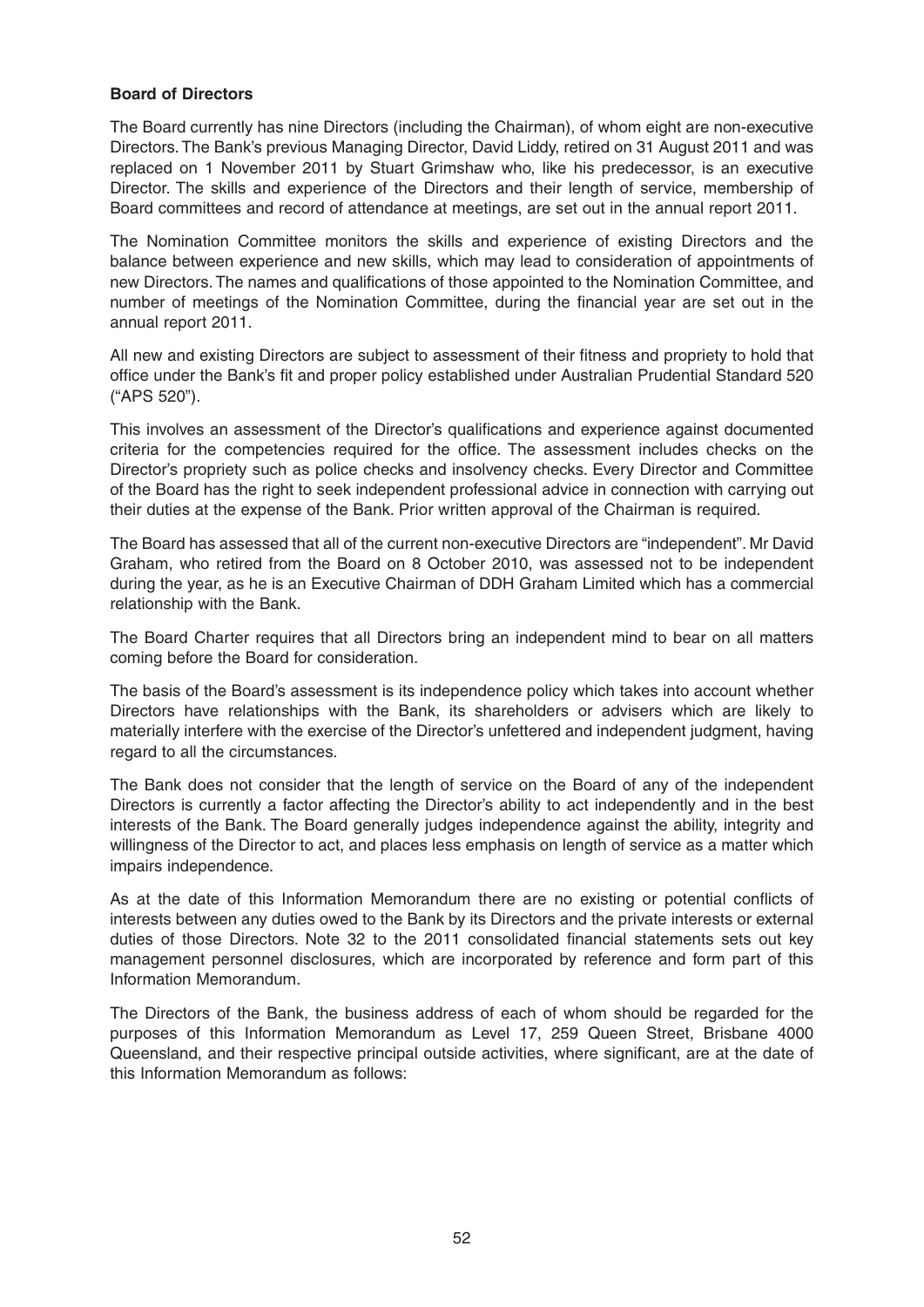# **Directors**

The directors of the Bank at any time during or since the end of the financial year are\*:

| Name, qualifications and<br>independence status                                                                                                                             | Age | Experience, special responsibilities and other<br>directorships                                                                                                                                                                                                                                                                                                                                                                                                                                                                                                                                                                                                                                                                                                                                                                                              |
|-----------------------------------------------------------------------------------------------------------------------------------------------------------------------------|-----|--------------------------------------------------------------------------------------------------------------------------------------------------------------------------------------------------------------------------------------------------------------------------------------------------------------------------------------------------------------------------------------------------------------------------------------------------------------------------------------------------------------------------------------------------------------------------------------------------------------------------------------------------------------------------------------------------------------------------------------------------------------------------------------------------------------------------------------------------------------|
| <b>Neil Summerson</b><br>B Com, FCA, FAICD, FAIM<br>Chairman<br>Non-Executive Independent Director                                                                          | 63  | Neil Summerson is a Chartered Accountant with<br>more than 40 years' experience and is a past<br>Chairman of the Queensland branch of the<br>Institute of Chartered Accountants. He was<br>formerly the Queensland Managing Partner at<br>Ernst & Young. He is a Director of Natural<br>Resources USA Corporation, Australian Made<br>Campaign Limited, Australian Property Growth<br>Limited and Property Funds Australia Limited. He<br>is a former Chairman of the Brisbane Water<br>Board and is currently Chairman of Motorama<br>Holdings Pty Ltd, IDEC Pty Ltd and Australian<br>Property Growth Fund. Mr Summerson has been<br>a Director of the Bank since December 1996 and<br>was appointed Chairman on 20 August 2008. Mr<br>Summerson is Chair of the Bank's Nomination<br>Committee and a member of the Budget and<br><b>Audit Committees.</b> |
| David Liddy <sup>(1)</sup><br>MBA, FAICD, SF Fin<br>Managing Director & Chief Executive<br>Officer<br><b>Executive Non-Independent Director</b><br>(Retired 31 August 2011) | 61  | David Liddy has over 40 years' experience in<br>banking, including international postings in<br>London and Hong Kong. He was appointed<br>Managing Director of the Bank in April 2001. He<br>has a Masters in Business Administration, is<br>Deputy Chairman of the Australian Bankers'<br>Association Council and Chairman of the<br>Queensland Museum Foundation. He is also a<br>member of the Federal Treasurer's Financial<br>Sector Advisory Council and the Queensland<br>Government's Smart State Council. Mr Liddy is a<br>Senior Fellow of the Financial Services Institute<br>of Australasia and a Fellow of the Australian                                                                                                                                                                                                                       |

Institute of Company Directors.

53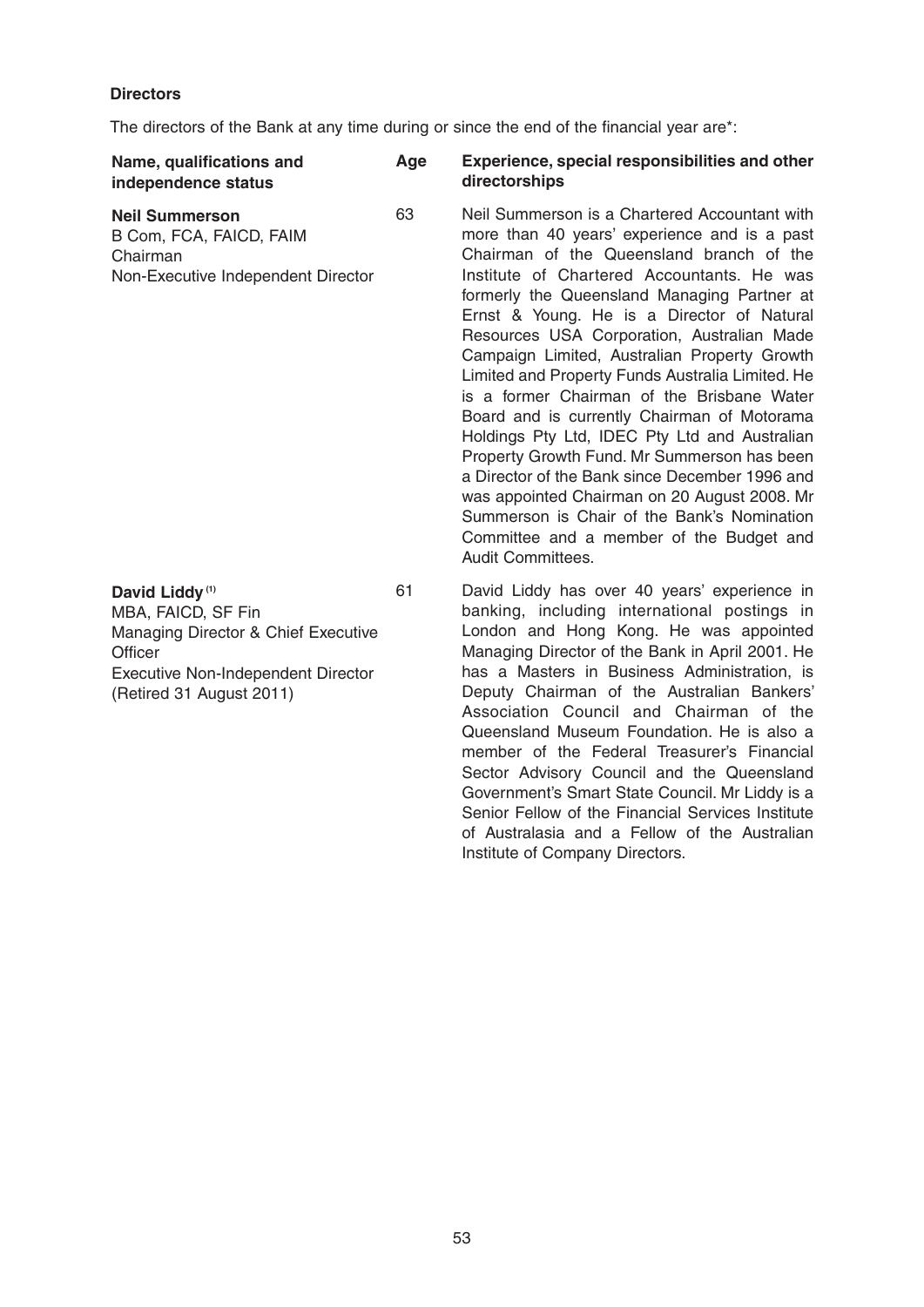**Name, qualifications and independence status**

| <b>Steve Crane</b>                 | 5 |
|------------------------------------|---|
| B Com, SF Fin, FAICD,              |   |
| Non-Executive Independent Director |   |

#### **Roger Davis**

B.Econ. (Hons), Master of Philosophy Non-Executive Independent Director

#### **Age Experience, special responsibilities and other directorships**

59 Steve Crane was appointed a Director of the Bank at the Annual General Meeting on 11 December 2008. He has over 40 years' experience in financial markets in Australia, including experience at both AMP and BZW Australia, where he was promoted to Managing Director – Financial Markets in 1995 and became Chief Executive in 1996. In 1998, when ABN AMRO Australia Pty Limited acquired BZW Australia and New Zealand, Steve became Chief Executive and remained in this role until his retirement in June 2003. Steve is now a member of the Advisory Council of RBS Group (Australia) and a Director of Transfield Services, APA Pipeline Limited, Taronga Conservation Society Australia, and Chairman of Global Valve Technology Limited and nib holdings limited. Mr Crane is a member of the Bank's Risk Committee and Corporate Governance Committee and Chair of the Budget Committee.

59 Roger Davis was appointed a Director of the Bank on 20 August 2008. He has 32 years' experience in banking and investment banking in Australia, the US and Japan. He is currently a consulting Director at Rothschild Australia Limited. He was previously a Managing Director at Citigroup where he worked for over 20 years and more recently was a Group Managing Director at ANZ Bank. He is a Director of Chartis Australia Ltd, Charter Hall Office Management Ltd, Ardent Leisure Management Ltd and Ardent Leisure Ltd, Aristocrat Leisure Ltd, Territory Insurance Office and Trust Ltd. He was formerly Chair of Pengana Hedgefunds Ltd and Esanda, and a Director of ANZ (New Zealand) Limited, CitiTrust in Japan and Citicorp Securities Inc. in the USA. He has a Bachelor of Economics (Hons) degree from the University of Sydney, a Master of Philosophy degree from Oxford and is a Rhodes Scholar. Mr Davis is a member of the Risk Committee, Nomination Committee and Information Technology Committee.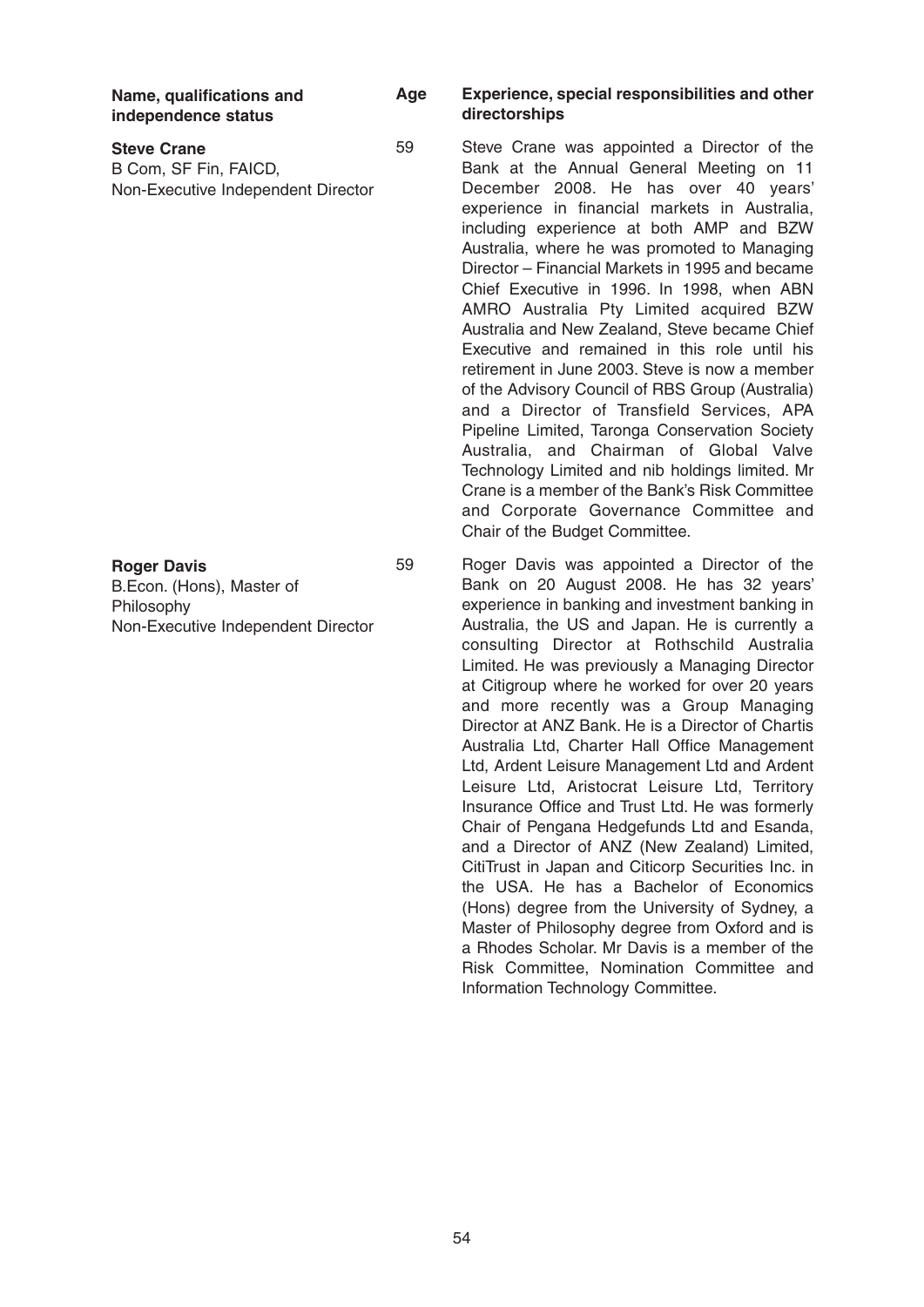| Name, qualifications and<br>independence status                                                | Age | Experience, special responsibilities and other<br>directorships                                                                                                                                                                                                                                                                                                                                                                                                                                                                                                                                                                                                                                                                     |
|------------------------------------------------------------------------------------------------|-----|-------------------------------------------------------------------------------------------------------------------------------------------------------------------------------------------------------------------------------------------------------------------------------------------------------------------------------------------------------------------------------------------------------------------------------------------------------------------------------------------------------------------------------------------------------------------------------------------------------------------------------------------------------------------------------------------------------------------------------------|
| <b>Carmel Gray</b><br><b>B</b> Bus<br>Non-Executive Independent Director                       | 62  | Carmel Gray was appointed a Director of the<br>Bank on 6 April 2006. Ms Gray has had an<br>extensive career in IT and Banking. Ms Gray was<br>Group Executive Information Technology at<br>Suncorp from 1999 to 2004. Prior to her Suncorp<br>appointment she was General Manager of<br>Energy Information Solutions Pty Ltd and<br>Managing Director of Logica Pty Ltd. She is Chair<br>of Bridge Point Communications Pty Ltd's Board<br>of Directors. Ms Gray is a member of the Bank's<br>Risk and Budget Committees and the Chair of<br>the Audit Committee.                                                                                                                                                                   |
| <b>Bill Kelty, AC</b><br><b>B</b> Econ<br>Non-Executive Independent Director                   | 63  | Bill Kelty has over 34 years' experience in<br>industrial relations. He was appointed a Director<br>of the Bank in August 2001 and is currently a<br>Director of the Linfox Group and a Commissioner<br>of the Australian Football League. He is also<br>involved in the Foundation for Rural and Regional<br>Taskforce, Chairman of the Ministerial Regional<br>Commission and was previously Chairman of the<br>Federal Government's Regional Development<br>Taskforce. Mr Kelty was Secretary of the<br>Australian Council of Trade Unions from 1983 to<br>2000 and a member of the Reserve Bank Board<br>from 1988 to 1996. He is Chair of the Bank's<br>Corporate Governance Committee and a<br>member of the Audit Committee. |
| <b>John Reynolds</b><br>B Sc (Hons), Dip Ed, FAICD, FAIM<br>Non-Executive Independent Director | 68  | John Reynolds was appointed a Director of the<br>Bank in April 2003. He has had extensive CEO-<br>level experience at top 100 media and resource<br>companies in Australia and overseas. He was<br>formerly Chairman of Arrow Energy Limited. He<br>is a Director of Mater Health Services Brisbane<br>Limited, Chair of Mater Education Limited and an<br>advisor to various private companies and<br>professional organisations. Mr Reynolds is<br>Chairman of the Bank's Risk Committee and a                                                                                                                                                                                                                                    |

55

Committee.

member of the Audit Committee, Remuneration Committee and Nomination Committee. He is Chair of the St Andrew's Remuneration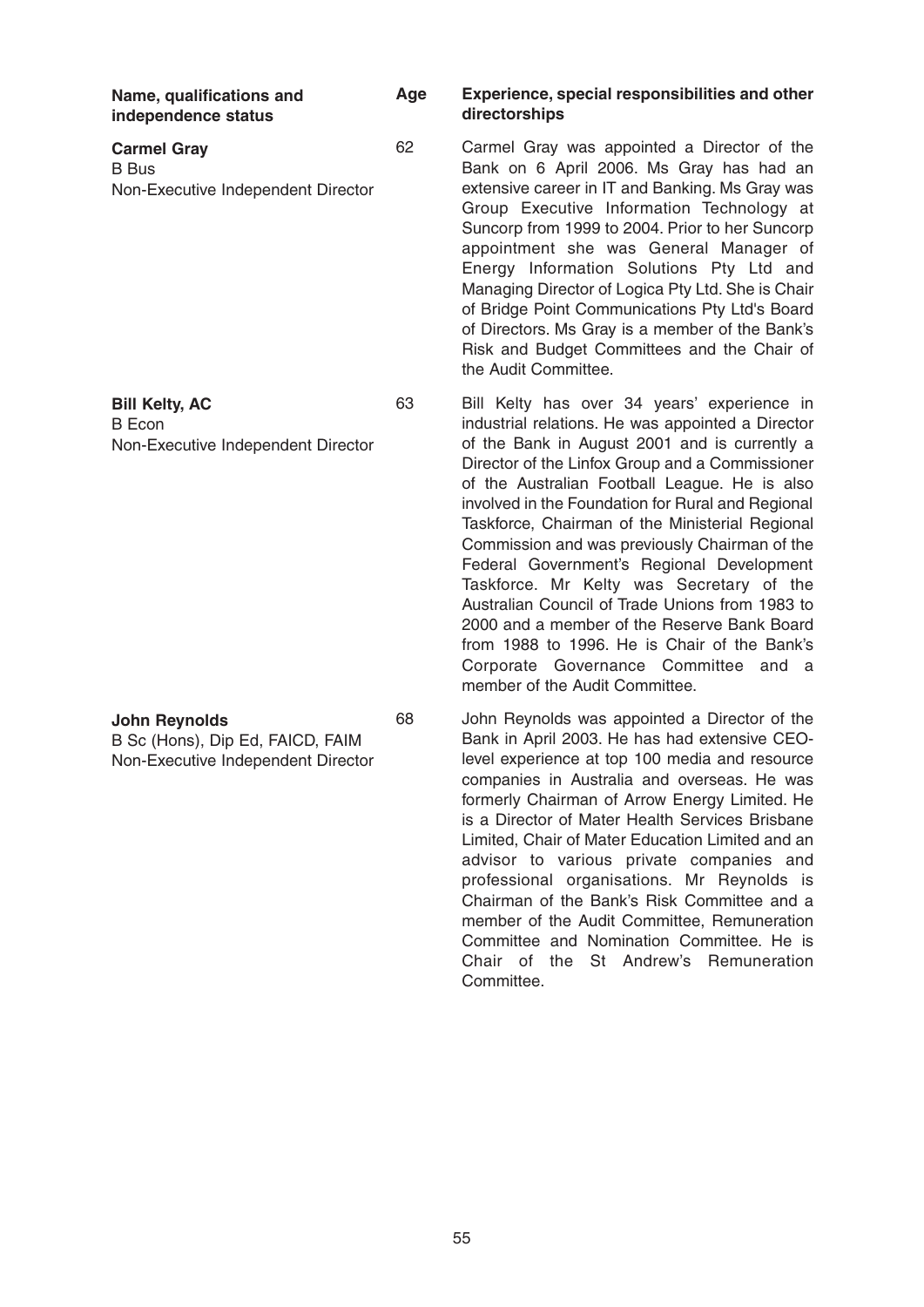**Name, qualifications and independence status**

**Michelle Tredenick** B Sc Non-Executive Independent Director

**David Willis**

B Com, ACA, ICA Non-Executive Independent Director

#### **Age Experience, special responsibilities and other directorships**

50 Michelle Tredenick was appointed a Director of the Bank in February 2011. She has more than 25 years' experience in the banking, insurance and wealth management industries across Australia and New Zealand. Michelle has held senior executive roles and been a member of the Executive Committee for National Australia Bank, MLC and Suncorp as well as serving as an Executive Director for NAB and MLC companies. During her career, she has held various roles as chief information officer, head of strategy as well as line responsibility for corporate superannuation, insurance and wealth management businesses. Michelle is a member of the Australia Post E-Services Advisory Committee and she is Chair of Comparehealth Pty Ltd. She is Chair of the Bank's Information Technology Committee and a member of the Bank's Remuneration Committee and the St Andrew's Remuneration Committee.

55 David Willis has over 33 years' experience in financial services in the Asia Pacific, the UK and the US. He is a qualified Accountant in Australia and New Zealand and has had some 17 years' experience working with Australian and foreign banks. David is a Director of New Zealand Post and Kiwi Bank, a Director of CBH (A Grain Cooperative in Western Australia) and Interflour Holdings, a Singapore based flour Milling company. He is also a director of Parcel Direct Group based in Sydney. David chairs a Sydney based Charity "The Horizons Program". He was appointed a Director of the Bank in February 2010 and is Chair of the Remuneration Committee, a member of the Corporate Governance Committee and a member of the St Andrew's Remuneration Committee.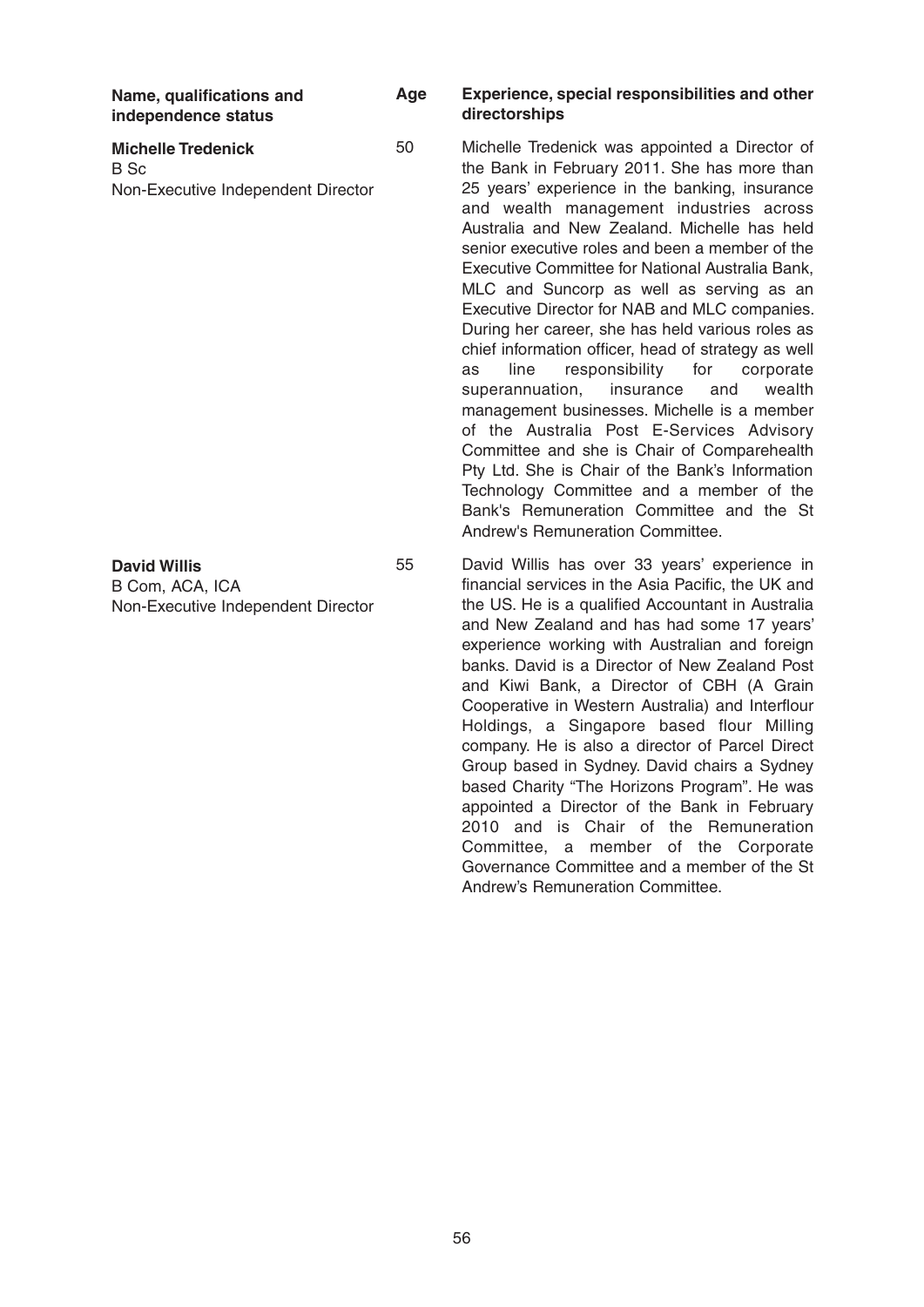| Name, qualifications and<br>independence status                                                                                                                  | Age | <b>Experience, special responsibilities and other</b><br>directorships                                                                                                                                                                                                                                                                                                                                                                                                                                                                                     |
|------------------------------------------------------------------------------------------------------------------------------------------------------------------|-----|------------------------------------------------------------------------------------------------------------------------------------------------------------------------------------------------------------------------------------------------------------------------------------------------------------------------------------------------------------------------------------------------------------------------------------------------------------------------------------------------------------------------------------------------------------|
| <b>Stuart Grimshaw</b><br>B Com, LLB, MBA<br>Managing Director & Chief Executive<br>Officer<br>Executive Non-Independent Director<br>(Commenced 1 November 2011) | 51  | Stuart Grimshaw has held a wide variety of roles<br>across many functions of banking and finance in<br>a career spanning almost 30 years in Australian<br>financial services. Prior to joining BOQ Stuart<br>was a Non-Executive Director of Suncorp Group<br>Ltd and Chief Executive Officer of Caledonia<br>Investments Pty Ltd; an investment house which<br>manages approximately A\$2 billion of funds<br>under management. Before joining Caledonia,<br>Stuart spent seven years leading a variety of<br>functions at Commonwealth Bank of Australia |

a wide variety of roles banking and finance in 30 years in Australian to joining BOQ Stuart ctor of Suncorp Group Officer of Caledonia **Vestment house which** A\$2 billion of funds ore joining Caledonia, s leading a variety of functions at Commonwealth Bank of Australia, including Chief Financial Officer and Group Executive, Wealth Management; and a decade at National Australia Bank Limited in a variety of roles, culminating in the position of Chief Executive Officer – Great Britain.

(1) David Liddy retired as a director on 31 August 2011.

David Graham resigned as a director on 8 October 2010.

#### **Company Secretary**

Ms Stacey Hester LLB (Hons), LLM, was appointed to the position of Company Secretary on 26 August 2009. Prior to her appointment as company secretary, Ms Hester held various roles within the Bank, including Assistant Company Secretary, Head of Legal and Corporate Solicitor.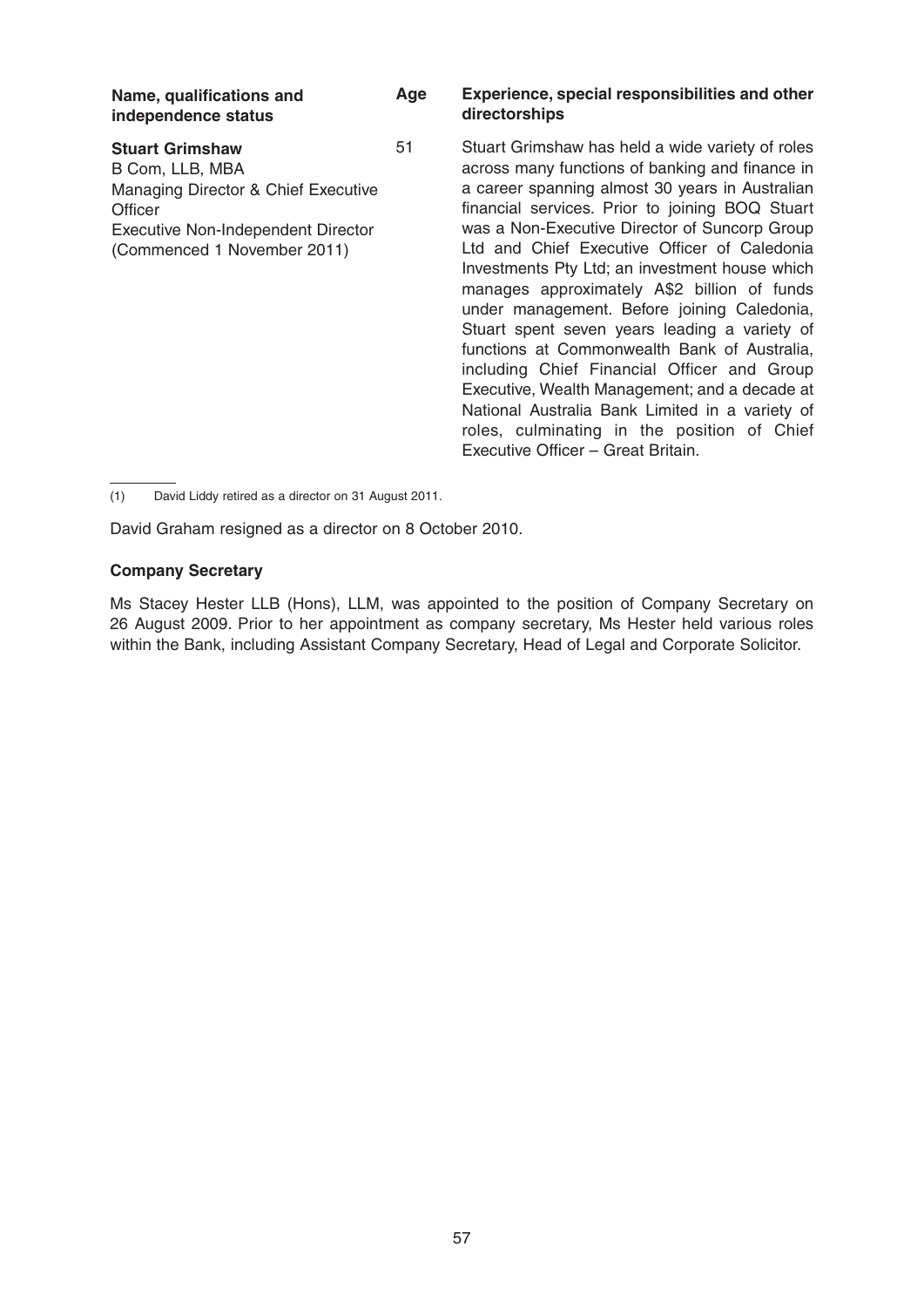# **Australian Taxation**

**The following is a summary of the Australian taxation treatment under the Income Tax Assessment Act of 1936 of Australia (the "Tax Act") and the Income Tax Assessment Act of 1997 of Australia (the "1997 Tax Act") as at the date of this Information Memorandum of payments of interest (as defined in the Tax Act) on the Notes to be issued by the Issuer under the Programme and certain other matters. It is not exhaustive, and in particular, does not deal with the position of certain classes of Noteholders (including, without limitation, dealers in securities, custodians or other third parties who hold Notes on behalf of other persons).**

**Prospective Noteholders should be aware that particular terms of issue of any Series of Notes may affect the tax treatment of that and other Series of Notes.**

**The following is a general guide and should be treated with appropriate caution. Information regarding taxes in respect of Notes may also be set out in the relevant Final Terms.**

**Prospective Noteholders are urged to satisfy themselves as to the overall tax consequences of purchasing, holding and/or selling Notes and should consult their professional advisers on the tax implications of an investment in the Notes for their particular circumstances.**

### **Interest Withholding Tax**

An exemption from Australian interest withholding tax imposed under Division 11A of Part III of the Tax Act ("**IWT**") is available in respect of Notes issued by the Issuer under section 128F of the Tax Act if the following conditions are met:

- (a) the Issuer is a company (as defined in Section 128F(9) of the Tax Act) and a resident of Australia when it issues the Notes and when interest is paid. "Interest" is defined in section 128A(1AB) of the Tax Act to include amounts in the nature of, or in substitution for, interest and certain other amounts;
- (b) the Notes are issued in a manner which satisfies the public offer test. There are five principal methods of satisfying the public offer test the purpose of which is to ensure that lenders in overseas capital markets are aware that the Issuer is offering Notes for issue. In summary, the five methods are:
	- (i) offers for sale to at least 10 persons, each of which is carrying on a business of providing finance, or investing or dealing in securities, in the course of operating in financial markets and none of which is known to be or suspected by the Issuer to be, an associate of any of the others;
	- (ii) offers for sale to at least 100 persons whom it was reasonable for the Issuer to have regarded as either having acquired Notes in the past or being likely to be interested in acquiring Notes;
	- (iii) offers as result of the Notes being accepted for listing on a stock exchange, where the Issuer has previously entered into an agreement with a dealer, manager or underwriter, in relation to the placement of debentures, requiring the Issuer to seek such listing;
	- (iv) offers via publicly available information sources; and
	- (v) offers to the Dealers who offer to sell the Notes within 30 days by one of the preceding methods.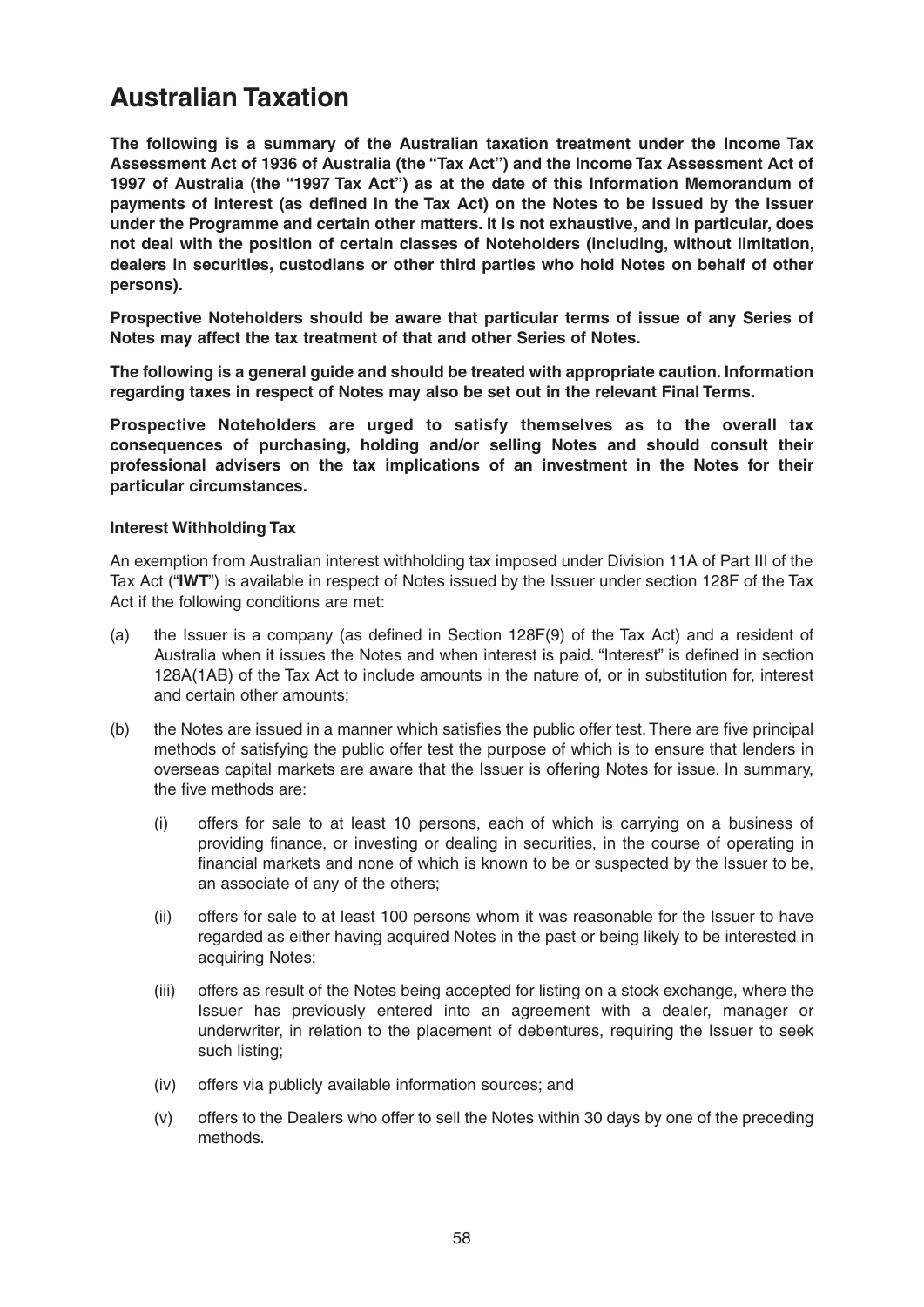In addition, the issue of the Notes either in the form of a Temporary Global Note, a Permanent Global Note or a Definitive Note, by the Issuer and the offering of interests in the Notes by one of these methods should satisfy the public offer test;

- (c) the Issuer does not know, or have reasonable grounds to suspect, at the time of issue, that the Notes were being, or would later be, acquired (directly or indirectly) by an "associate" of the Issuer except as permitted by section 128F(5) of the Tax Act; and
- (d) at the time of the payment of interest, the Issuer does not know, or have reasonable grounds to suspect, that the payee is an associate of the Issuer, except as permitted by section 128F(6) of the Tax Act.

#### Associates

An "associate" of the Issuer for the purposes of section 128F of the Tax Act (when the Issuer is not a trustee) includes (i) a person or entity which holds more than 50 per cent. of the voting shares of, or otherwise controls, the Issuer, (ii) an entity in which more than 50 per cent. of the voting shares are held by, or which is otherwise controlled by, the Issuer, (iii) a trustee of a trust where the Issuer is capable of benefiting (whether directly or indirectly) under that trust, and (iv) a person or entity who is an "associate" of another person or entity which is an "associate" of the Issuer under any of the foregoing.

However, "associate" does not include:

- (A) Australian resident associates who do not hold the Notes in the course of carrying on business at or through a permanent establishment outside Australia and non-resident associates who hold the Notes in the course of carrying on business at or through a permanent establishment in Australia; or
- (B) Australian resident associates that hold the Notes in the course of carrying on business at or through a permanent establishment outside Australia and non-resident associates who do not hold the Notes in the course of carrying on business through a permanent establishment in Australia who are acting in the capacity of:
	- (i) in the case of section 128F(5), a dealer, manager or underwriter in relation to the placement of the relevant Notes or a clearing house, custodian, funds manager or responsible entity of a registered managed investment scheme; or
	- (ii) in the case of section 128F(6), a clearing house, paying agent, custodian, funds manager or responsible entity of a registered managed investment scheme.

#### Compliance with Section 128F of the Tax Act

Unless otherwise specified in any relevant Final Terms (or another relevant supplement to this Information Memorandum), the Issuer proposes to issue Notes in a manner which will satisfy the requirements of section 128F of the Tax Act.

#### Exemptions under recent tax treaties

The Australian government has signed new or amended double tax conventions ("New Treaties") with a number of countries (each a "Specified Country").

In broad terms, the New Treaties effectively prevent the country in which the interest is sourced taxing that interest where it is derived by:

• the government of the relevant Specified Country and certain governmental authorities and agencies in the Specified Country; or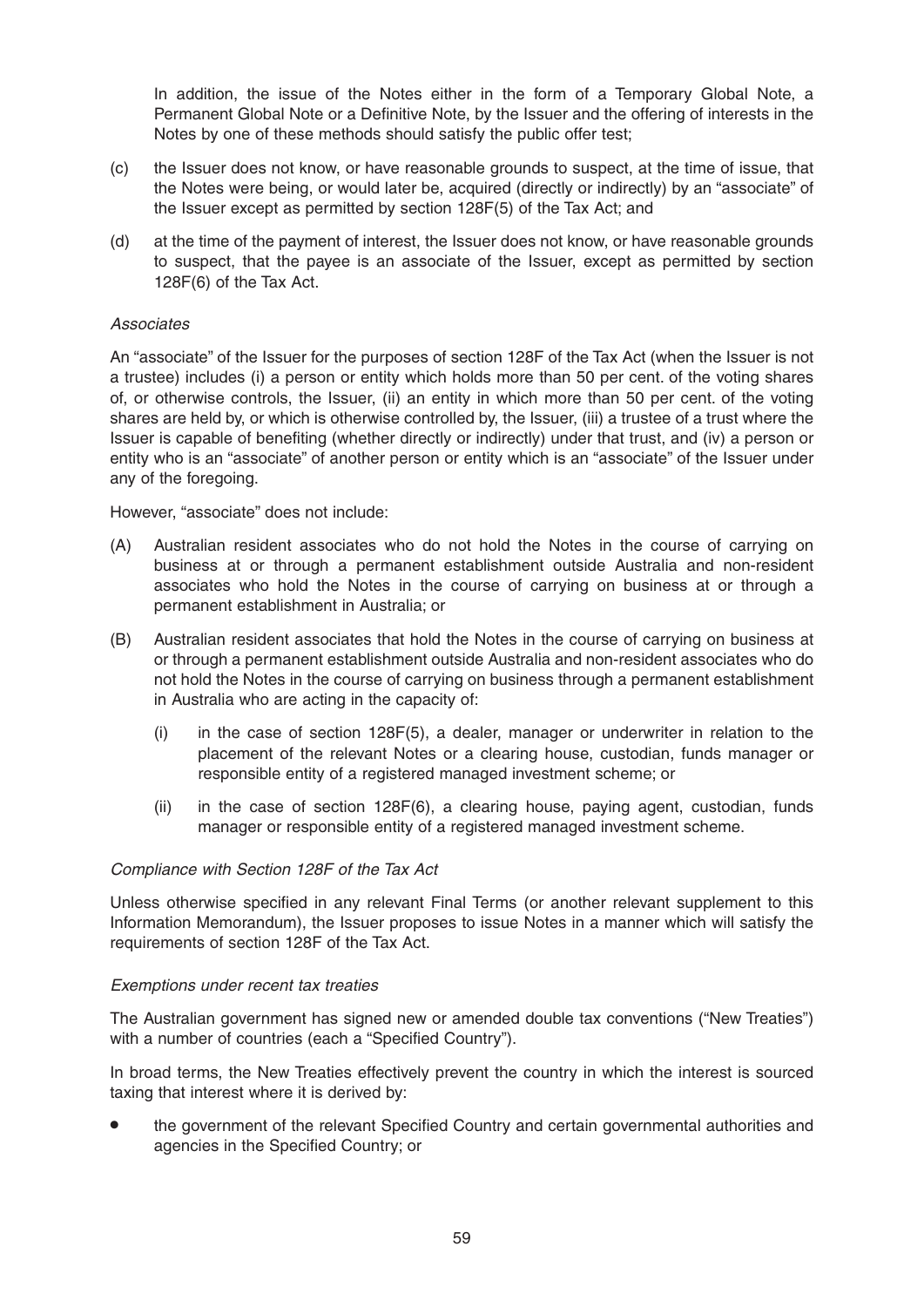• <sup>a</sup> "financial institution" which is <sup>a</sup> resident of <sup>a</sup> "Specified Country" and which is unrelated to and dealing wholly independently with the Issuer. The term "financial institution" refers to either a bank or any other form of enterprise which substantially derives its profits by carrying on a business of raising and providing finance. (However, interest under a back-to-back loan or an economically equivalent arrangement will not qualify for this exemption.)

The Australian Federal Treasury maintains a listing of Australia's double tax conventions which provides details of country, status, withholding tax rate limits and Australian domestic implementation which is available to the public at the Federal Treasury Department's website: www.treasury.gov.au/ contentitem.asp?pageId=&ContentID=625.

## Section 126 of the Tax Act

Section 126 of the Tax Act imposes a type of withholding tax at the rate of 45 per cent. on the payment or credit of interest on certain bearer debt securities (other than certain promissory notes) including Notes issued in bearer form if the Issuer fails to disclose the names and addresses of the holders to the Australian Taxation Office. Section 126 does not apply to the payment of interest on Notes in bearer form held by non-residents who do not carry on business at or through a permanent establishment in Australia where the issue of those Notes satisfied the requirements of section 128F of the Tax Act or IWT is payable.

In addition, the Australian Taxation Office has confirmed that for the purpose of section 126 of the Tax Act, the holder of debentures (such as the Notes in bearer form) means the person in possession of the debentures. Section 126 is therefore limited in its application to persons in possession of the Notes in bearer form who are residents in Australia or non-residents who are engaged in carrying on business in Australia at or through a permanent establishment in Australia. Where interests in Notes in bearer form are held through Euroclear or Clearstream, Luxembourg, the Issuer intends to treat the operators of those clearing systems as the holders of those Notes for the purposes of section 126 of the Tax Act.

## Payment of additional amounts

As set out in more detail in the Terms and Conditions of the Notes, unless expressly provided to the contrary in the relevant Final Terms (or another relevant supplement to this Information Memorandum), if the Issuer should at any time be compelled by law to deduct or withhold an amount in respect of any withholding taxes imposed or levied by the Commonwealth of Australia, the Issuer shall, subject to certain exceptions, pay such additional amounts as may be necessary in order to ensure that the net amounts received by the Noteholders after such deduction or withholding shall equal the respective amounts which would have been received had no such deduction or withholding been required. If the Issuer is compelled by law in relation to any Notes to deduct or withhold an amount in respect of any withholding taxes, the Issuer will have the option to redeem those Notes in accordance with the relevant Terms and Conditions.

## **General Tax**

Under Australian law as presently in effect:

- (A) assuming the requirements of section 128F of the Tax Act are satisfied with respect to the Notes, payment of principal and interest (as defined in section 128A(1AB) of the Tax Act) to a Noteholder, who is a non-resident of Australia and who, during the taxable year, does not hold the Notes in the course of carrying on business at or through a permanent establishment within Australia, will not be subject to Australian income taxes on such principal and interest;
- (B) Australian residents or non-Australian residents who hold the Notes in the course of carrying on business at or through a permanent establishment in Australia ("Australian Holders"), will be assessable for Australian tax purposes on income either received or accrued due to them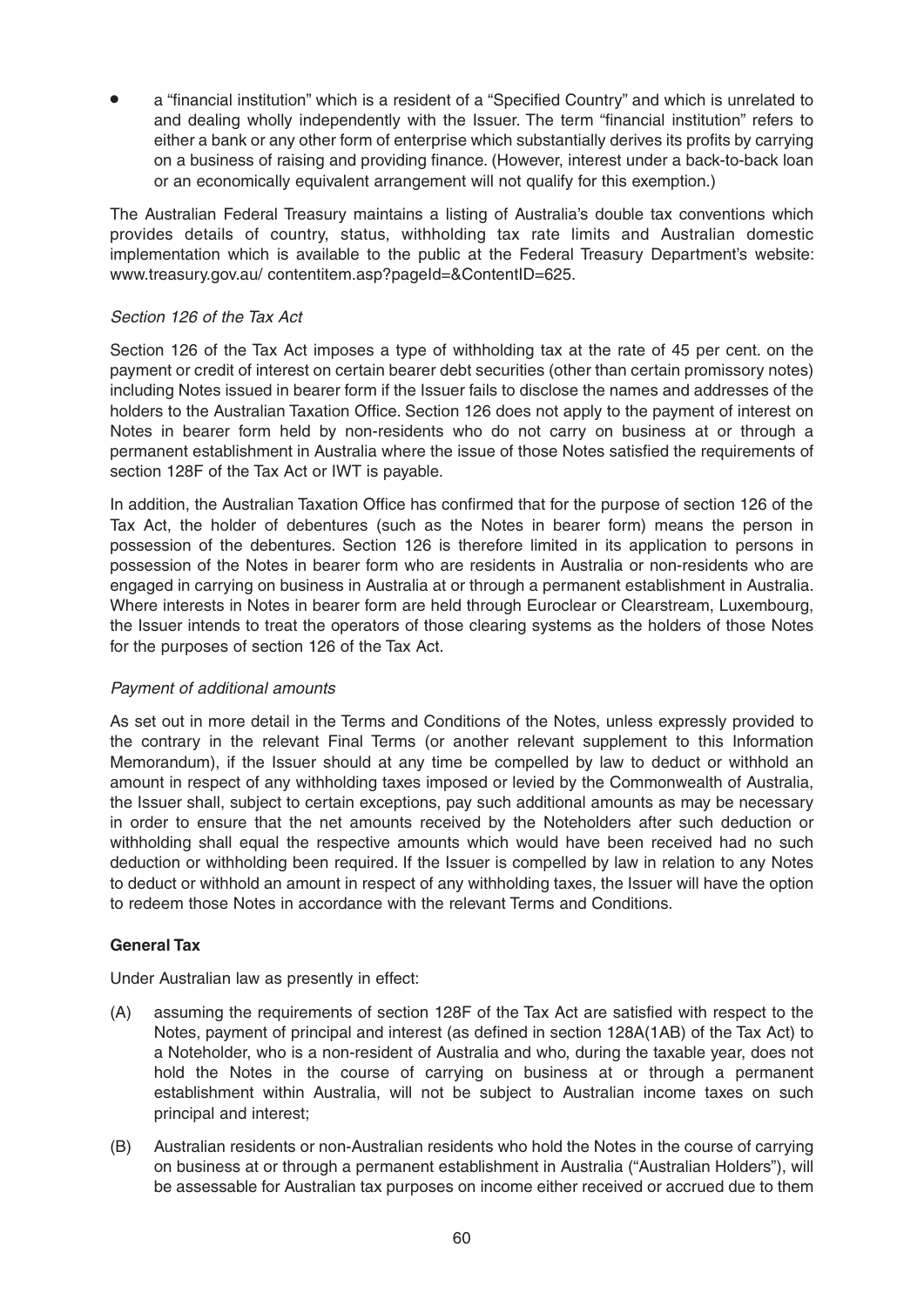in respect of the Notes. Whether income will be recognised on a cash receipts or accruals basis will depend upon the tax status of the particular Noteholder and the terms and conditions of the Notes. Special rules apply to the taxation of Australian residents who hold the Notes in the course of carrying on business at or through a permanent establishment outside Australia which vary depending on the country in which that permanent establishment is located;

- (C) a Noteholder, who is a non-Australian resident will not be subject to Australian income tax on gains realised during that year on sale or redemption of the Notes, provided that:
	- (i) if the non-Australian resident is not a resident of a country with which Australia has entered into a double tax convention - such gains do not have an Australian source; or
	- (ii) if the non-Australian resident is a resident of a country with which Australia has entered into a double tax convention - the non-Australian resident does not hold the Notes in the course of carrying on business at or through a permanent establishment in Australia.

A gain arising on the sale of Notes by a non-Australian resident holder to another non-Australian resident where the Notes are sold outside Australia and all negotiations are conducted, and documentation executed, outside Australia would not be regarded as having an Australian source;

- (D) Australian Holders will be required to include any gain or loss on disposal or redemption of the Notes in their taxable income. Special rules apply to the taxation of Australian residents who hold the Notes in the course of carrying on business at or through a permanent establishment outside Australia, which vary depending on the country in which that permanent establishment is located;
- (E) there are specific rules that can apply to treat a portion of the purchase price of the Notes as interest for IWT purposes when certain Notes originally issued at a discount or with a maturity premium or which do not pay interest at least annually are sold to an Australian resident (who does not acquire them in the course of carrying on business at or through a permanent establishment outside Australia) or a non-resident (who acquires them in the course of carrying on business at or through a permanent establishment in Australia). If the Notes are not issued at a discount and do not have a maturity premium, these rules should not apply to the Notes. These rules also do not apply in circumstances where the deemed interest would have been exempt under section 128F of the Tax Act, if the Notes had been held to maturity by a non-resident;
- (F) no Notes will be subject to death, estate or succession duties imposed by Australia, or by any political subdivision or authority therein having power to tax, if held at the time of death;
- (G) no ad valorem stamp, issue, registration or similar taxes are payable in Australia on the issue of any Notes or the transfer of any Notes (except where the Notes are physically located in, received in, issued in or registered in South Australia);
- (H) neither the issue nor receipt of the Notes will give rise to a liability for goods and services tax ("GST") in Australia on the basis that the supply of Notes will comprise either an input taxed financial supply or (in the case of an offshore subscriber) a GST-free supply. Furthermore, neither the payment or receipt of principal or interest by the Issuer, nor the disposal of the Notes, would give rise to any GST liability in Australia;
- (I) payments in respect of the Notes can be made free and clear of the "supply withholding tax" imposed under section 12-190 of Schedule 1 to the Taxation Administration Act 1953 of Australia ("**TAA**");
- (J) Division 974 of the 1997 Tax Act contains tests for characterising debt (for all entities) and equity (for companies) for Australian tax purposes, including for the purposes of dividend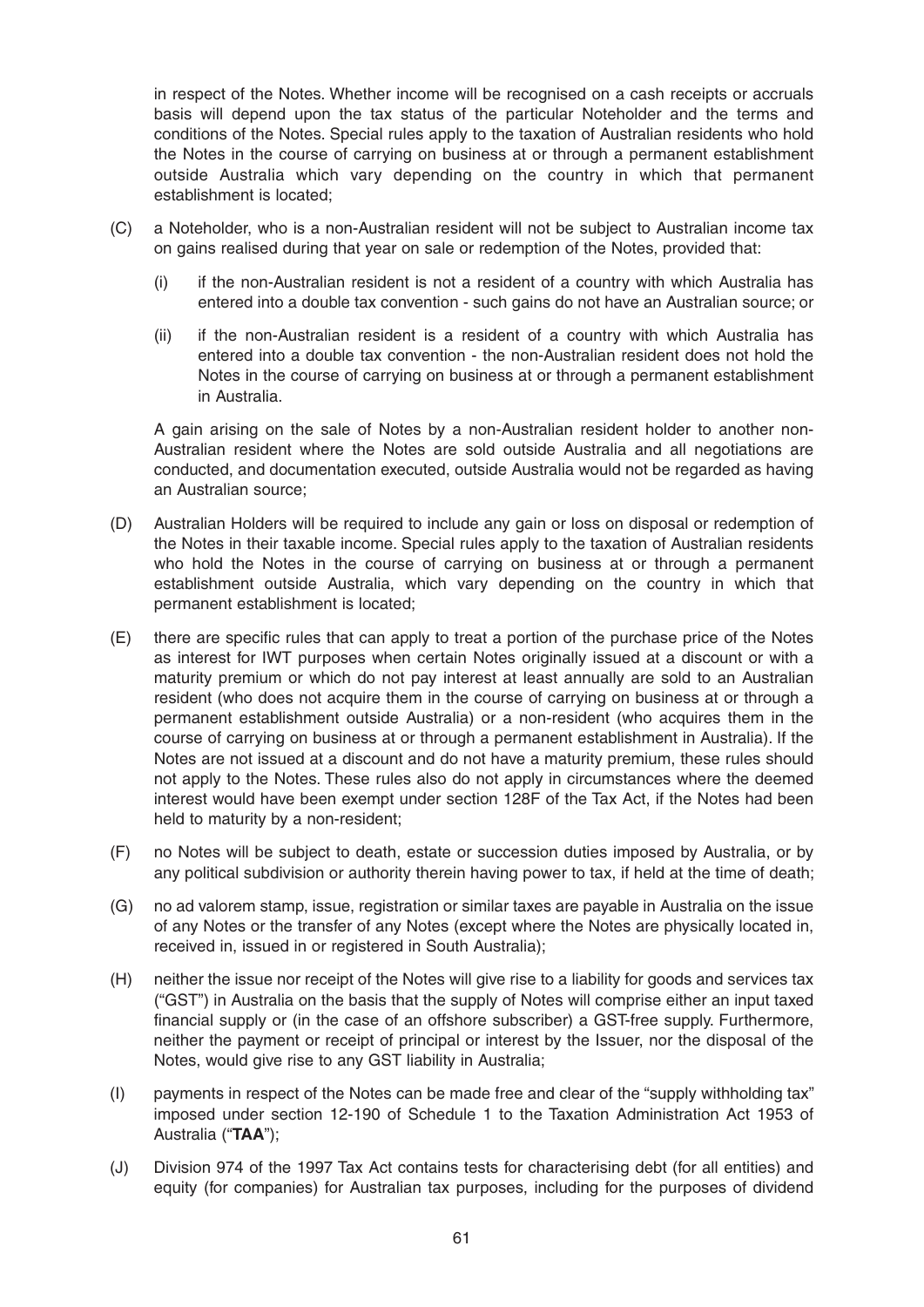withholding tax and IWT. The Issuer intends to issue Notes which are to be characterised as "debt interests" for the purposes of the tests contained in Division 974 and the returns paid on the Notes are to be "interest" for the purpose of section 128F of the Tax Act. Accordingly, Division 974 is unlikely to adversely affect the Australian tax treatment of holders of Notes;

- (K) Section 12-315 of schedule 1 to the TAA gives the Governor-General power to make regulations requiring withholding from certain payments to non-residents. The regulations that have been made to date do not relate to interest and other payments under the Notes. However, section 12-315 expressly provides that the regulations will not apply to interest and other payments which are already subject to the current IWT rules or specifically exempt from those rules. Further, regulations may only be made if the responsible minister is satisfied the specified payments are of a kind that could reasonably relate to assessable income of foreign residents. The Issuer has been advised that it does not expect the regulations to apply to repayments of principal under the Notes, provided those Notes are not issued at a discount, as repayments of principal amounts will generally not be reasonably related to assessable income. The possible application of any future regulations to the proceeds of any sale of the Notes will need to be monitored;
- (L) Divisions 775 and 960 of the 1997 Tax Act contain rules to deal with the taxation consequences of foreign exchange transactions.The rules do not apply if Division 230 of the 1997 Tax Act (refer below) applies to Noteholders. The rules are complex and will apply to the Issuer in respect of any Notes denominated in a currency other than Australian dollars, as well as any currency hedging arrangements entered into in respect of such Notes. Nevertheless, the Issuer ought to be able to manage its position under the rules so that the tax consequences are effectively the same as the commercial position (that is, that any net foreign exchange gains or losses recognised for tax purposes should be represented by similar cash gains or losses). The rules may also apply to any Noteholders that hold Notes that are not denominated in Australian dollars and who are Australian residents, or non-Australian residents in the course of carrying on business in Australia. Any such Noteholders should consult their professional advisors for advice as to how to tax account for any foreign exchange gains or losses arising from their holding of those Notes; and
- (M) Division 230 of the 1997 Tax Act contains a comprehensive set of principles and rules for the taxation of financial arrangements ("**TOFA regime**").The Notes will be within the definition of financial arrangement.

Certain taxpayers are (except where significant deferral of tax is involved) excluded from the TOFA regime, unless they elect otherwise. The excluded taxpayers include individuals and entities whose annual turnover and/or value of assets is below certain monetary thresholds.

Broadly, the TOFA regime:

- sets out the methods under which gains and losses from financial arrangements will be brought to account for tax purposes;
- establishes criteria that determine how different financial arrangements are characterised, and treated under, the different methods; and
- treats gains and losses on revenue account, except where specific rules apply.

If interest withholding tax or the exemption in Section 128F of the Tax Act applies to a payment of interest, the TOFA regime will not apply to assess that interest. However, other gains and losses made in respect of financial arrangements may be dealt with under the TOFA regime.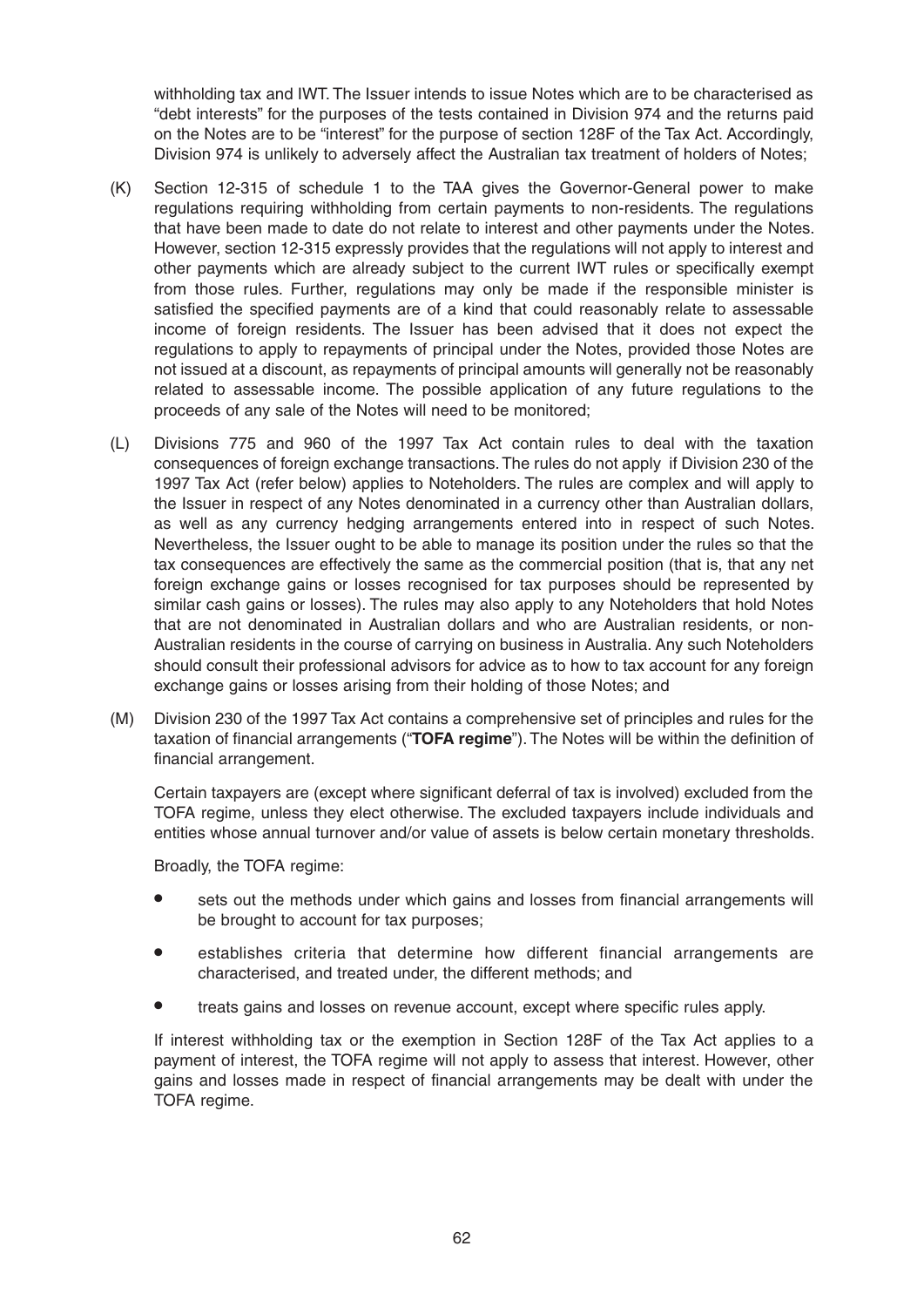Broadly, the TOFA regime will generally not apply to a Noteholder who is a non-resident of Australia who has not:

- engaged in trade or business at or through <sup>a</sup> permanent establishment within Australia; or
- derived Australian sourced gains or losses.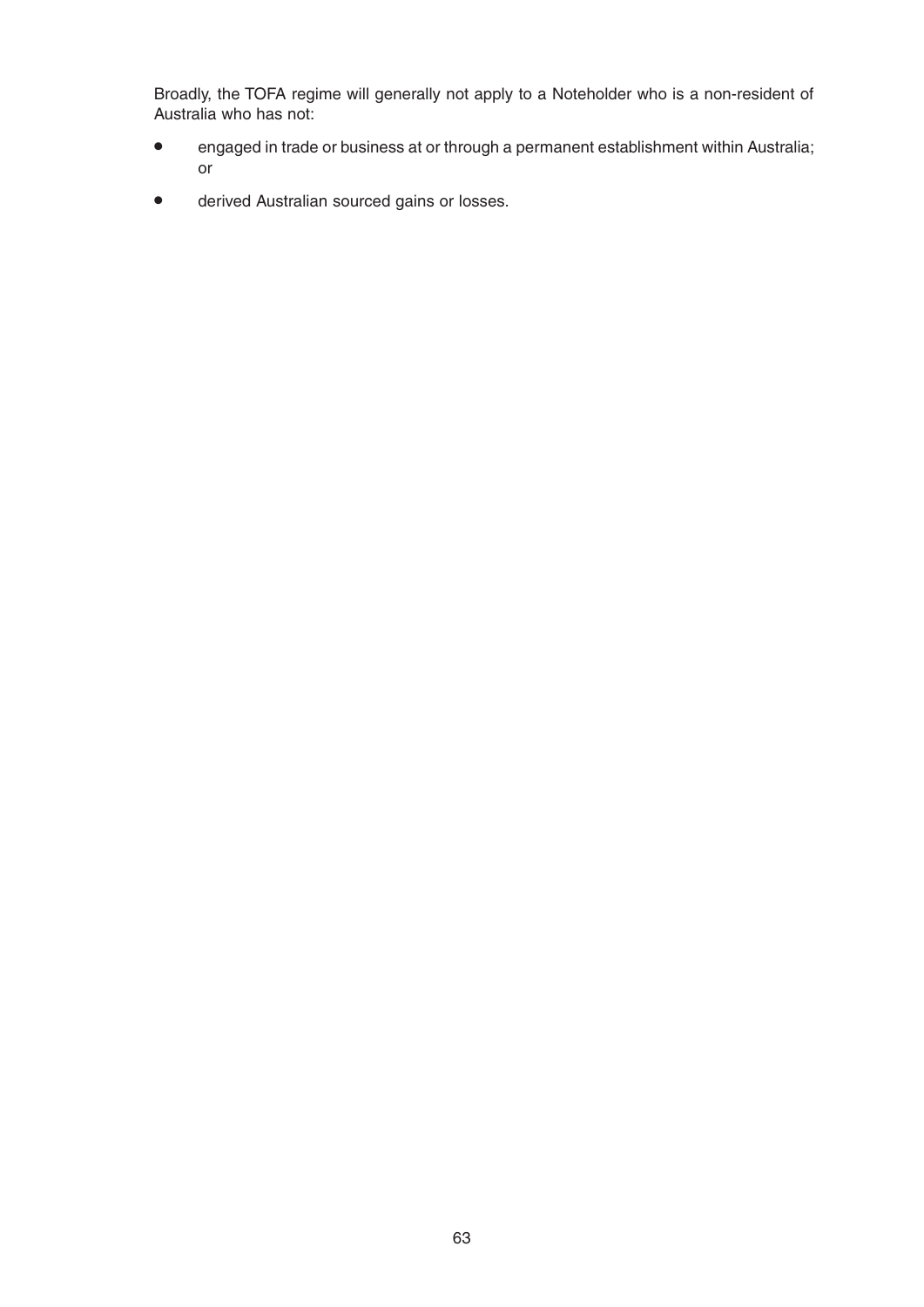# **United Kingdom Taxation and EU Savings Directive**

## **United Kingdom Taxation**

**The following applies only to persons who are the beneficial owners of Notes and is a summary of the Issuer's understanding of current law and practice in the United Kingdom relating only to United Kingdom withholding tax treatment of payments of principal and interest in respect of Notes. It does not deal with any other United Kingdom taxation implications of acquiring, holding or disposing of Notes. Some aspects do not apply to certain classes of person (such as dealers) to whom special rules may apply. The United Kingdom tax treatment of prospective noteholders depends on their individual circumstances and may be subject to change in the future. Prospective Noteholders who** are in any doubt as to their tax position or who may be subject to tax in a jurisdiction other **than the United Kingdom should seek their own professional advice.**

### **Payment of interest on the Notes**

Payments of interest on the Notes may be made without withholding on account of United Kingdom income tax provided the payments of interest do not have an United Kingdom source.

However, Noteholders may wish to note that in certain circumstances HM Revenue and Customs has power to obtain information (including the name and address of the beneficial owner of the interest) from any person in the United Kingdom who either pays or credits interest to or receives interest for the benefit of a Noteholder. HM Revenue and Customs also has the power to obtain information from any person in the United Kingdom who pays amounts payable on the redemption of Notes which are deeply discounted securities for the purpose of the Income Tax (Trading and Other Income) Act 2005 or receives such amounts for the benefit of another person although HM Revenue and Customs' published practice indicates that HM Revenue and Customs will not exercise its power to require this information where such amounts are paid on or before 5 April 2012. Information so obtained may, in certain circumstances, be exchanged by HM Revenue and Customs with the tax authorities of the jurisdiction in which the Noteholder is resident for tax purposes.

## **EU Savings Directive**

Under EC Council Directive 2003/48/EC on the taxation of savings income, Member States are required to provide to the tax authorities of another Member State details of payments of interest (or similar income) paid by a person within its jurisdiction to an individual resident in that other Member State or to certain limited types of entities established in that other Member State. However, for a transitional period, Luxembourg and Austria are instead required (unless during that period they elect otherwise) to operate a withholding system in relation to such payments (the ending of such transitional period being dependent upon the conclusion of certain other agreements relating to information exchange with certain other countries). A number of non-EU countries and territories including Switzerland have adopted similar measures (a withholding system in the case of Switzerland).

The European Commission has proposed certain amendments to the Directive, which may, if implemented, amend or broaden the scope of the requirements described above.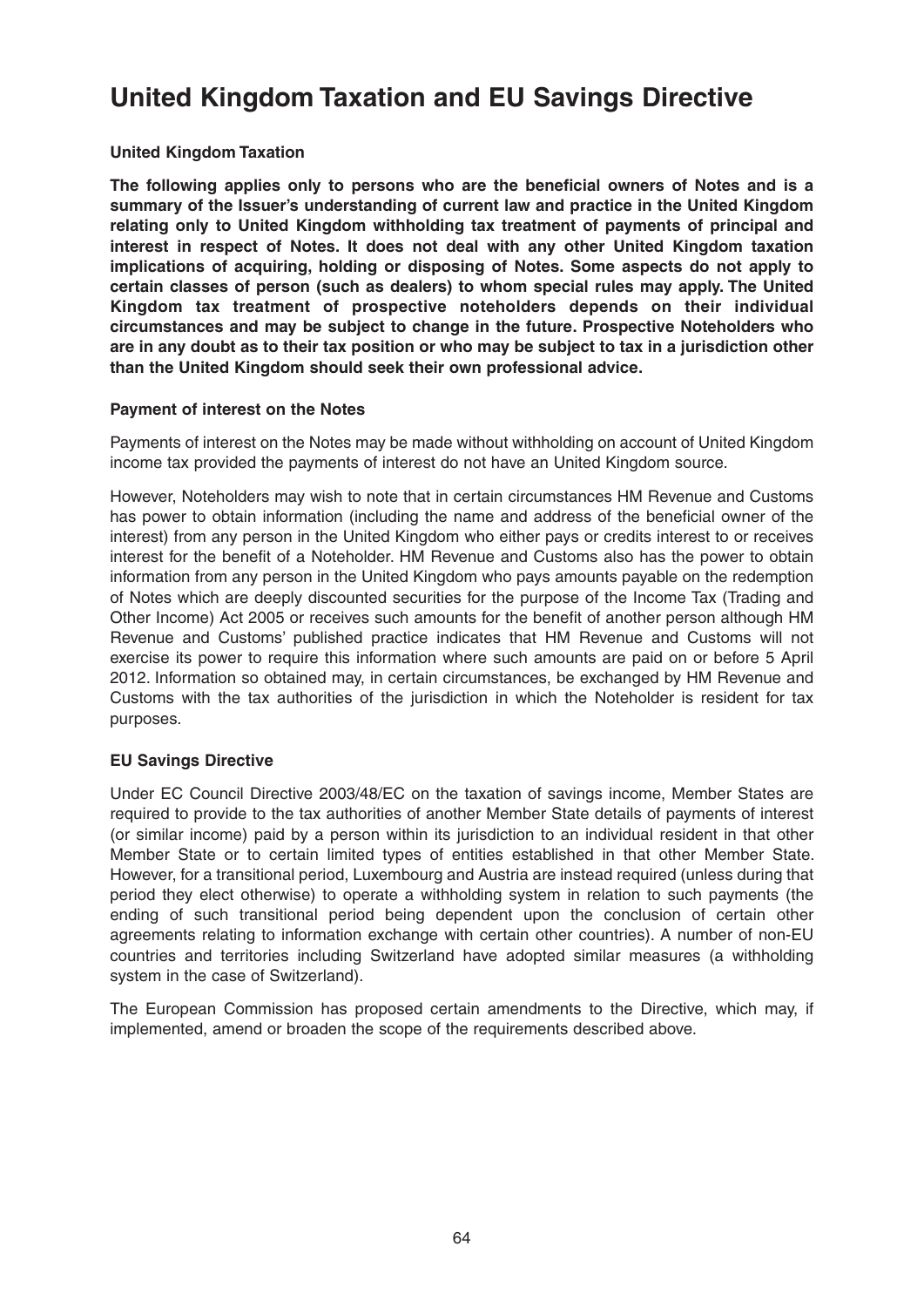# **Subscription and Sale**

## **Summary of Dealer Agreement**

Subject to the terms and the conditions contained in an amended and restated dealer agreement dated 17 December 2010 (as amended, supplemented or restated from time to time, the "Dealer Agreement") between the Issuer and the Dealers from time to time party thereto (the "Dealers"), the Notes will be offered on a continuous basis by the Issuer to the Dealers. However, the Issuer has reserved the right to sell Notes directly on its own behalf to Dealers in accordance with the Dealer Agreement. The Notes may be resold at prevailing market prices, or at prices related thereto, at the time of such resale, as determined by the relevant Dealer. The Dealer Agreement also provides for Notes to be issued in syndicated Tranches that are jointly and severally underwritten by two or more Dealers.

The Issuer has agreed to indemnify the Dealers against certain liabilities in connection with the offer and sale of the Notes.The Dealer Agreement entitles the Dealers to terminate any agreement that they make to subscribe Notes in certain circumstances prior to payment for such Notes being made to the Issuer.

### **Selling Restrictions**

### **United States**

The Notes have not been and will not be registered under the Securities Act and may not be offered or sold within the United States or to, or for the account or benefit of, U.S. persons except in certain transactions exempt from the registration requirements of the Securities Act.

The Notes are subject to U.S. tax law requirements and may not be offered, sold or delivered within the United States or its possessions or to a United States person, except in certain transactions permitted by U.S. tax regulations. Terms used in this paragraph have the meanings given to them by the U.S. Internal Revenue Code and regulations thereunder.

Each Dealer has represented and agreed and each further Dealer appointed under the Programme will be required to represent and agree that, except as permitted by the Dealer Agreement, it will not offer, sell or deliver Notes (i) as part of their distribution at any time and (ii) otherwise until 40 days after the completion of the distribution, as determined and certified by the relevant Dealer or, in the case of an issue of Notes on a syndicated basis, the relevant lead manager of all Notes of the Tranche of which such Notes are a part within the United States or to, or for the account or benefit of, U.S. persons and it will have sent to each Dealer to which it sells Notes during the distribution compliance period a confirmation or other notice setting forth the restrictions on offers and sales of the Notes within the United States or to, or for the account or benefit of, U.S. persons. Terms used in the preceding paragraph and in this paragraph have the meanings given to them by Regulation S under the Securities Act.

In addition, until 40 days after the commencement of the offering of the Notes of the Tranche of which such Notes are a part, an offer or sale of Notes within the United States by any Dealer (whether or not participating in the offering) may violate the registration requirements of the Securities Act if such offer or sale is made otherwise than in accordance with an available exemptions from registrations under the Securities Act.

Each issue of Index Linked Notes and Dual Currency Notes shall be subject to such additional U.S. selling restrictions as the Issuer and the relevant Dealer or Dealers shall agree as a term of the issue and purchase of such Notes, which additional selling restrictions shall be set out in the applicable Final Terms. Each relevant Dealer has agreed and each further Dealer appointed under the Programme will be required to agree that it will offer, sell or deliver such Notes only in compliance with such additional U.S. selling restrictions.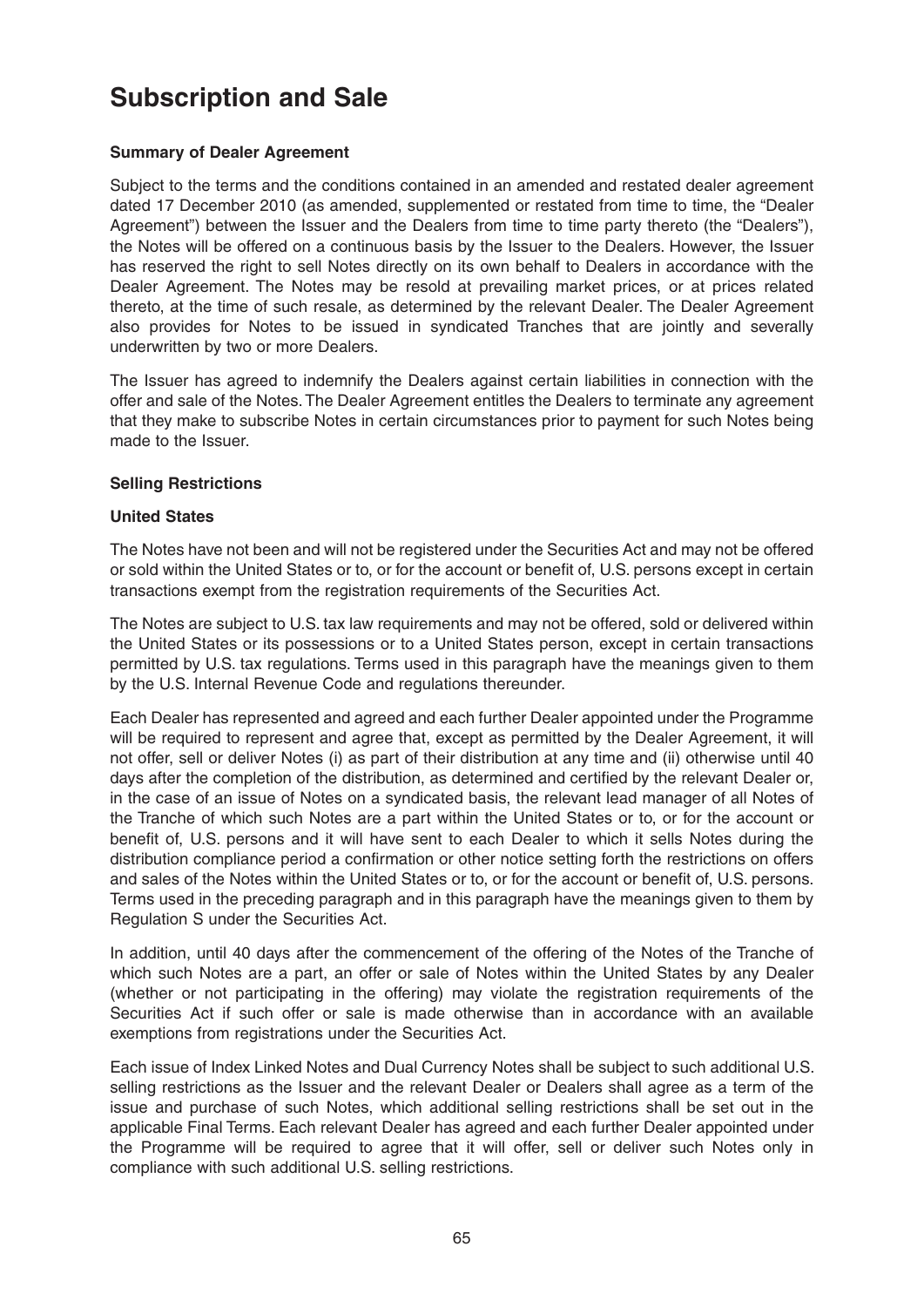## **Public Offer Selling Restriction under the Prospectus Directive**

In relation to each Member State of the European Economic Area which has implemented the Prospectus Directive (each, a "**Relevant Member State**"), each Dealer has represented and agreed, and each further Dealer appointed under the Programme will be required to represent and agree, that with effect from and including the date on which the Prospectus Directive is implemented in that Relevant Member State (the "**Relevant Implementation Date**") it has not made and will not make an offer of Notes which are the subject of the offering contemplated by this Information Memorandum as completed by the final terms in relation thereto to the public in that Relevant Member State, except that it may, with effect from and including the Relevant Implementation Date, make an offer of such Notes to the public in that Relevant Member State:

- (a) at any time to any legal entity which is a qualified investor as defined in the Prospectus Directive;
- (b) at any time to fewer than 100 or, if the relevant Member State has implemented the relevant provision of the 2010 PD Amending Directive, 150 natural or legal persons (other than qualified investors as defined in the Prospectus Directive) subject to obtaining the prior consent of the relevant Dealer or Dealers nominated by the Issuer for any such offer; or
- (c) at any time in any other circumstances falling within Article 3(2) of the Prospectus Directive,

provided that no such offer of Notes referred to above shall require the Issuer or any Dealer to publish a prospectus pursuant to Article 3 of the Prospectus Directive or supplement a prospectus pursuant to Article 16 of the Prospectus Directive.

For the purposes of this provision, the expression an "**offer of Notes to the public**" in relation to any Notes in any Relevant Member State means the communication in any form and by any means of sufficient information on the terms of the offer and the Notes to be offered so as to enable an investor to decide to purchase or subscribe the Notes, as the same may be varied in that Member State by any measure implementing the Prospectus Directive in that Member State and the expression "Prospectus Directive" means Directive 2003/71/EC (and amendments thereto, including the 2010 PD Amending Directive to the extent implemented in the Relevant Member State), and includes any relevant implementing measure in the Relevant Member State and the expression "**2010 PD Amending Directive**" means Directive 2010/73/EU .

## **United Kingdom**

Each Dealer has represented and agreed and each further Dealer appointed under the Programme will be required to represent and agree that:

- (i) in relation to any Notes having a maturity of less than one year, (a) it is a person whose ordinary activities involve it in acquiring, holding, managing or disposing of investments (as principal or agent) for the purposes of its business and (b) it has not offered or sold and will not offer or sell any Notes other than to persons whose ordinary activities involve them in acquiring, holding, managing or disposing of investments (as principal or as agent) for the purposes of their businesses or who it is reasonable to expect will acquire, hold, manage or dispose of investments (as principal or agent) for the purposes of their businesses where the issue of the Notes would otherwise constitute a contravention of section 19 of the FSMA by the Issuer;
- (ii) it has only communicated or caused to be communicated and will only communicate or cause to be communicated an invitation or inducement to engage in investment activity (within the meaning of section 21 of the FSMA) received by it in connection with the issue of any Notes in circumstances in which section 21(1) of the FSMA does not apply to the Issuer; and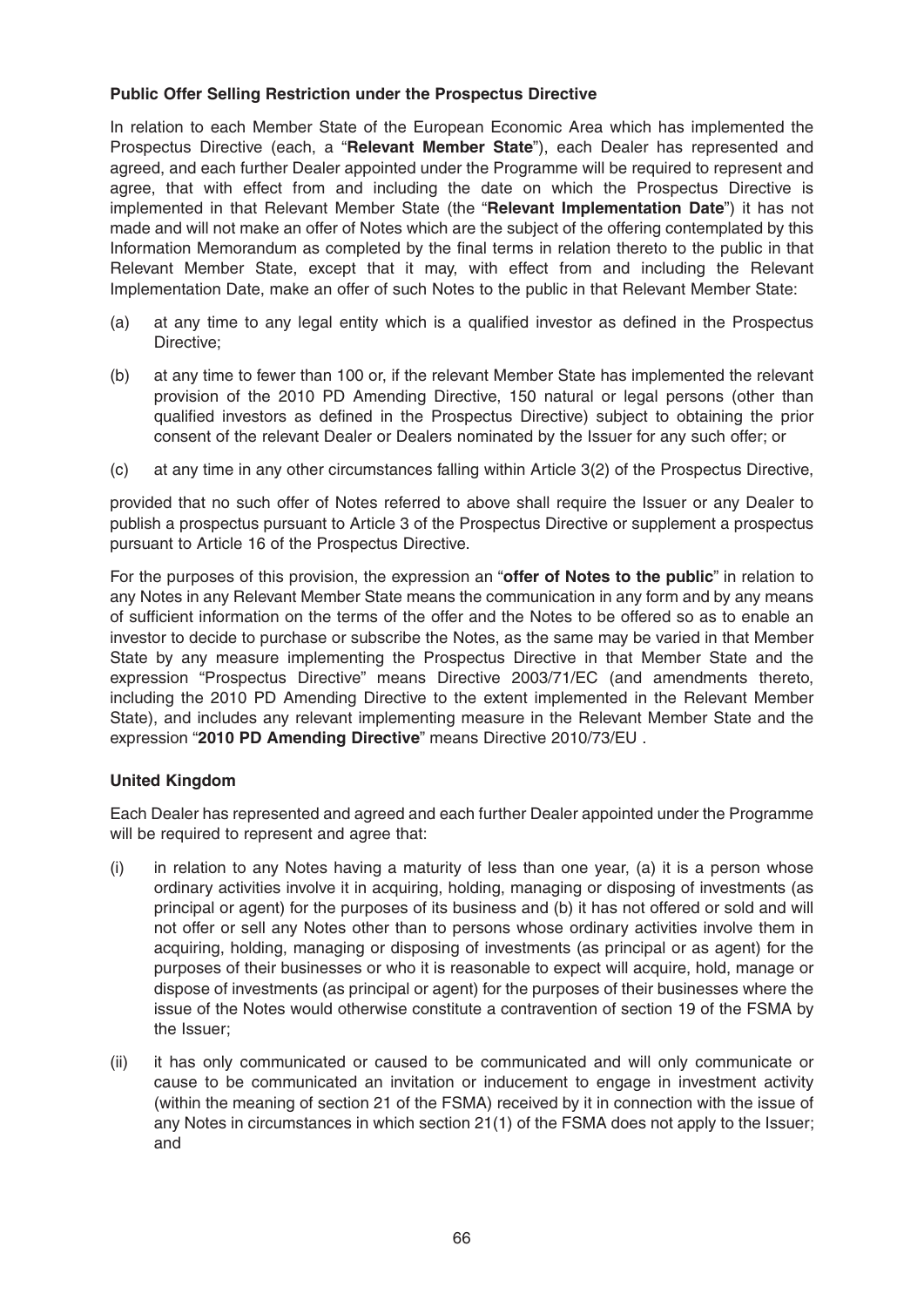(iii) it has complied and will comply with all applicable provisions of the FSMA with respect to anything done by it in relation to any Notes in, from or otherwise involving the United Kingdom.

## **The Netherlands**

The following selling restriction applies subsequent to the entry into force of the Dutch Financial Markets Amendment Act.

Each Dealer has represented and agreed, and each further Dealer appointed under the Programme will be required to represent and agree, that the Notes will only be offered in The Netherlands to qualified investors as defined in the Prospectus Directive, unless such offer is made in accordance with the Dutch Financial Supervision Act ("**Wet op het financieel toezicht**").

### **Australia**

No prospectus or other disclosure document (as defined in the Corporations Act 2001 of Australia (the "**Corporations Act**")) in relation to the Programme or any Notes has been, or will be, lodged with the Australian Securities and Investments Commission ("**ASIC**") or ASX Limited (ABN 98 008 624 691) ("**ASX**"). Each Dealer has represented and agreed, and any further Dealer appointed under the Programme will be required to represent and agree that, unless the relevant Final Terms (or another relevant supplement to this Information Memorandum) otherwise provides, in connection with the distribution of the Notes, it:

- (a) has not offered or invited applications, and will not offer or invite applications, for the issue, sale, subscription or purchase of the Notes in Australia (including an offer or invitation which is received by a person in Australia); and
- (b) has not distributed or published, and will not distribute or publish this Information Memorandum or any supplement, advertisement or other offering material relating to the Notes in Australia;

unless:

- (i) the minimum aggregate consideration payable by each offeree is at least A\$500,000 (or its equivalent in other currency, in either case, disregarding moneys lent by the offeror or its associates) or the offer or invitation otherwise does not require disclosure to investors under Parts 6D.2 or 7.9 of the Corporations Act;
- (ii) the offer or the issuance of the Notes does not constitute an offer to a "retail client" for the purposes of Section 761G of the Corporations Act;
- (iii) such action complies with all applicable laws, regulations and directives in Australia; and
- (iv) such action does not require any document to be lodged with ASIC or ASX or any other regulatory authority in Australia.

Section 708(19) of the Corporations Act provides that an offer of "debentures" (as defined in the Corporations Act) for issue or sale does not need disclosure to investors in accordance with Part 6D.2 of the Corporations Act if the Issuer is an Australian authorised deposit-taking institution ("**ADI**"). As at the date of this Information Memorandum, the Issuer is an ADI.

In addition, each Dealer has agreed and each further Dealer appointed under the Programme will be required to agree that, in connection with the primary distribution of the Notes, it will not sell Notes to any person if, at the time of such sale, the employees of the Dealer aware of, or involved in, the sale knew or had reasonable grounds to suspect that, as a result of such sale, any Notes or an interest in any Notes were being, or would later be, acquired (directly or indirectly) by an associate of the Issuer that is: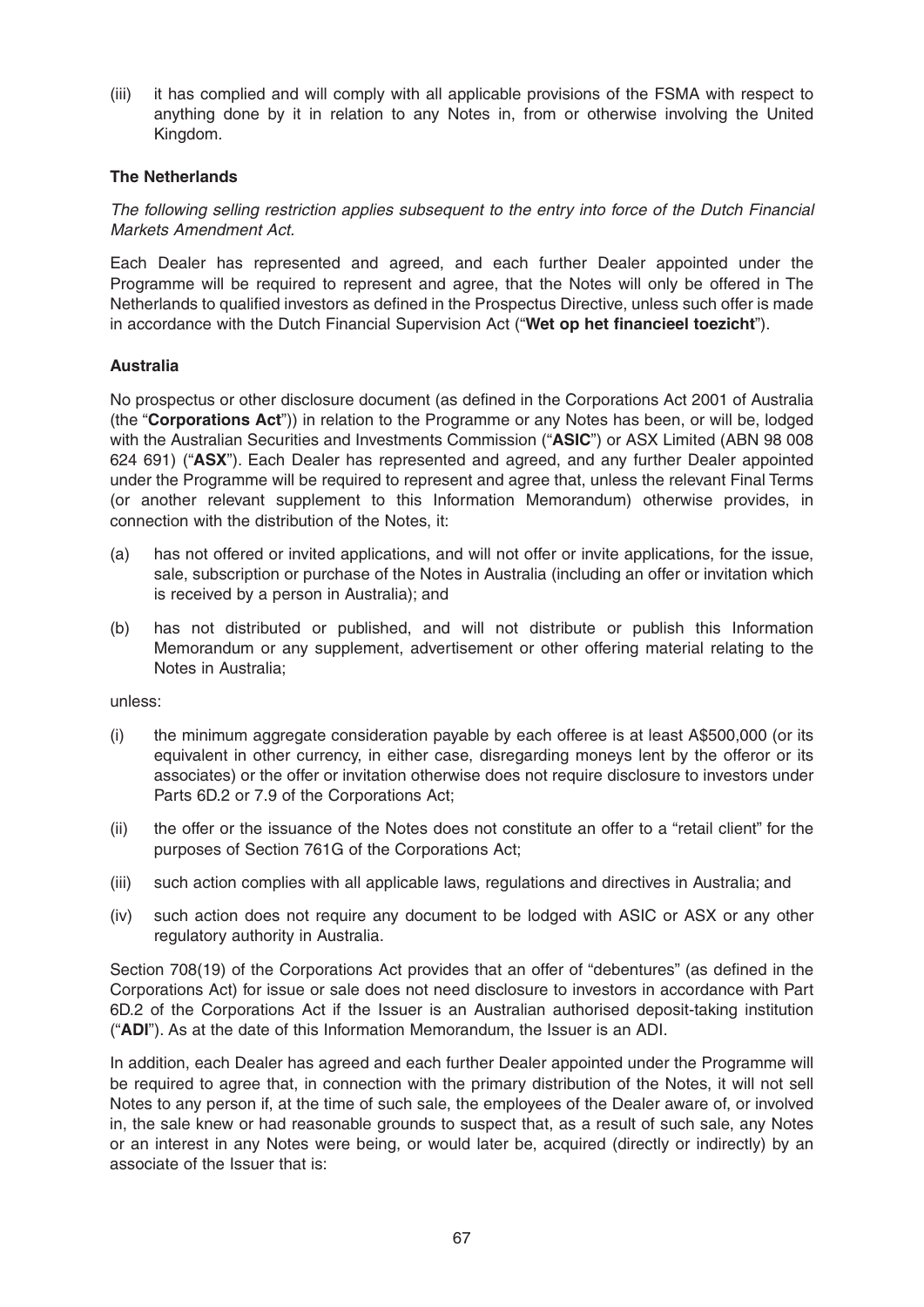- (a) a non-resident of Australia that did not acquire the Notes in carrying on a business in Australia at or through a permanent establishment in Australia and did not acquire the Notes in the capacity of a dealer, manager or underwriter in relation to the placement of the Notes; or a clearing house, custodian, funds manager or a responsible entity of a registered scheme; or
- (b) a resident of Australia that acquired the Notes in carrying on a business in a country outside Australia at or through a permanent establishment in that country and did not acquire the Notes in the capacity of a dealer, manager or underwriter in relation to the placement of the Notes; or a clearing house, custodian, funds manager or a responsible entity of a registered scheme.

## **Switzerland**

This Information Memorandum is not intended to constitute an offer or solicitation to purchase or invest in the Notes described herein. Each Dealer has represented and agreed and each further Dealer appointed under the Programme will be required to represent and agree that the Notes have not been and will not be publicly offered, sold or advertised, directly or indirectly, in, into or from Switzerland and will not be listed on the SIX Swiss Exchange or on any other exchange or regulated trading facility in Switzerland. Neither this Information Memorandum nor any other offering or marketing material relating to the Notes constitutes a prospectus as such term is understood pursuant to article 652a or article 1156 of the Swiss Code of Obligations, and each Dealer has further represented and agreed and each further Dealer appointed under the Programme will be required further represent and agree that neither this Information Memorandum nor any other offering or marketing material relating to the Notes has been or will be publicly distributed or otherwise made publicly available in Switzerland.

## **Hong Kong**

Each Dealer has represented and agreed and each further Dealer appointed under the Programme will be required to represent and agree that:

- (a) it has not offered or sold, and will not offer or sell, in Hong Kong, by means of any document, any Notes (except for Notes which are a "structured product" as defined in the Securities and Futures Ordinance (Cap. 571) of Hong Kong (the "**SFO**")) other than (i) in circumstances which do not constitute an offer to the public within the meaning of the Companies Ordinance (Cap. 32) ("**CO**"), or (ii) to professional investors within the meaning of the SFO and any rules made under the SFO, or (iii) in other circumstances which do not result in the document being a "prospectus" within the meaning of the CO; and
- (b) it has not issued, or had in its possession for the purposes of issue, and will not issue or have in its possession for the purposes of issue (in each case whether in Hong Kong or elsewhere), any advertisement, invitation or document relating to the Notes which is directed at, or the contents of which are likely to be accessed or read by, the public in Hong Kong (except if permitted to do so under the laws of Hong Kong) other than with respect to Notes which are or are intended to be disposed of only to persons outside Hong Kong or only to "professional investors" within the meaning of the SFO and any rules made under the SFO.

## **Singapore**

This Information Memorandum has not been registered as a prospectus with the Monetary Authority of Singapore, and the Notes will be offered pursuant to exemptions under the Securities and Futures Act (Chapter 289 of Singapore) (the "**Securities and Futures Act**"). Each Dealer has represented, warranted and agreed and each further Dealer appointed under the Programme will be required to represent, warrant and agree that the Notes may not be offered or sold or made the subject of an invitation for subscription or purchase nor may this Information Memorandum or any other document or material in connection with the offer or sale or invitation for subscription or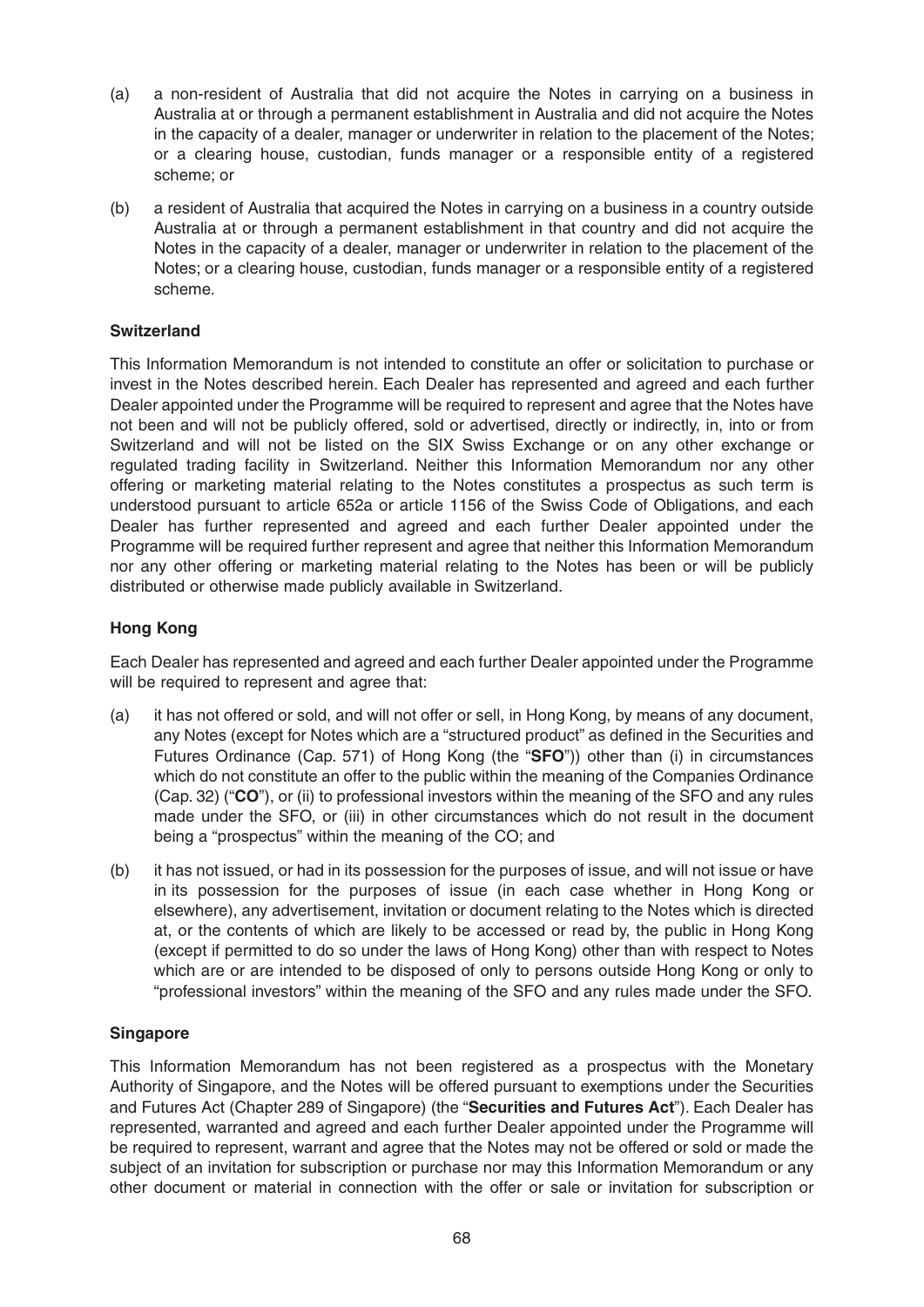purchase of any Notes be circulated or distributed whether directly or indirectly to any person in Singapore other than (a) to an institutional investor pursuant to Section 274 of the Securities and Futures Act, (b) to a relevant person under Section 275(1) or any person pursuant to Section 275(1A) of the Securities and Futures Act, and in accordance with the conditions specified in Section 275 of the Securities and Futures Act or (c) otherwise pursuant to, and in accordance with the conditions of, any other applicable provision of the Securities and Futures Act.

Where the Notes are subscribed or purchased under Section 275 of the Securities and Futures Act by a relevant person which is:

- (a) a corporation (which is not an accredited investor (as defined in Section 4A of the Securities and Futures Act)) the sole business of which is to hold investments and the entire share capital of which is owned by one or more individuals, each of whom is an accredited investor; or
- (b) a trust (where the trustee is not an accredited investor) whose sole purpose is to hold investments and each beneficiary is an individual who is an accredited investor,

securities (as defined in Section 239(1) of the Securities and Futures Act) of that corporation or the beneficiaries' rights and interest in that trust shall not be transferable for 6 months after that corporation or that trust has acquired the Notes under Section 275 of the Securities and Futures Act except:

- (1) to an institutional investor or to a relevant person defined in Section 275(2) of the Securities and Futures Act or to any person arising from an offer referred to in Section 275(1A) or Section 276(4)(i)(B) of the Securities and Futures Act; or
- (2) where no consideration is or will be given for the transfer; or
- (3) where the transfer is by operation of law; or
- (4) pursuant to Section 276(7) of the Securities and Futures Act.

#### **General**

Each Dealer has agreed and each further Dealer appointed under the Programme will be required to agree that it will (to the best of its knowledge and belief) comply with all applicable securities laws and regulations in force in any jurisdiction in which it purchases, offers, sells or delivers Notes or possesses or distributes this Information Memorandum or any advertisement or other offering material and will obtain any consent, approval or permission required by it for the purchase, offer, sale or delivery by it of Notes under the laws and regulations in force in any jurisdiction to which it is subject or in which it makes such purchases, offers, sales or deliveries and neither the Issuer nor any other Dealer shall have any responsibility therefor.

Neither the Issuer nor any of the Dealers represents that any Notes may at any time lawfully be sold in compliance with any applicable registration or other requirements in any jurisdiction, or pursuant to any exemption available thereunder, or assumes any responsibility for facilitating such sale.

With regard to each Tranche, the relevant Dealer will be required to comply with such other additional restrictions as the Issuer and the relevant Dealer shall agree and as shall be set out in the applicable Final Terms.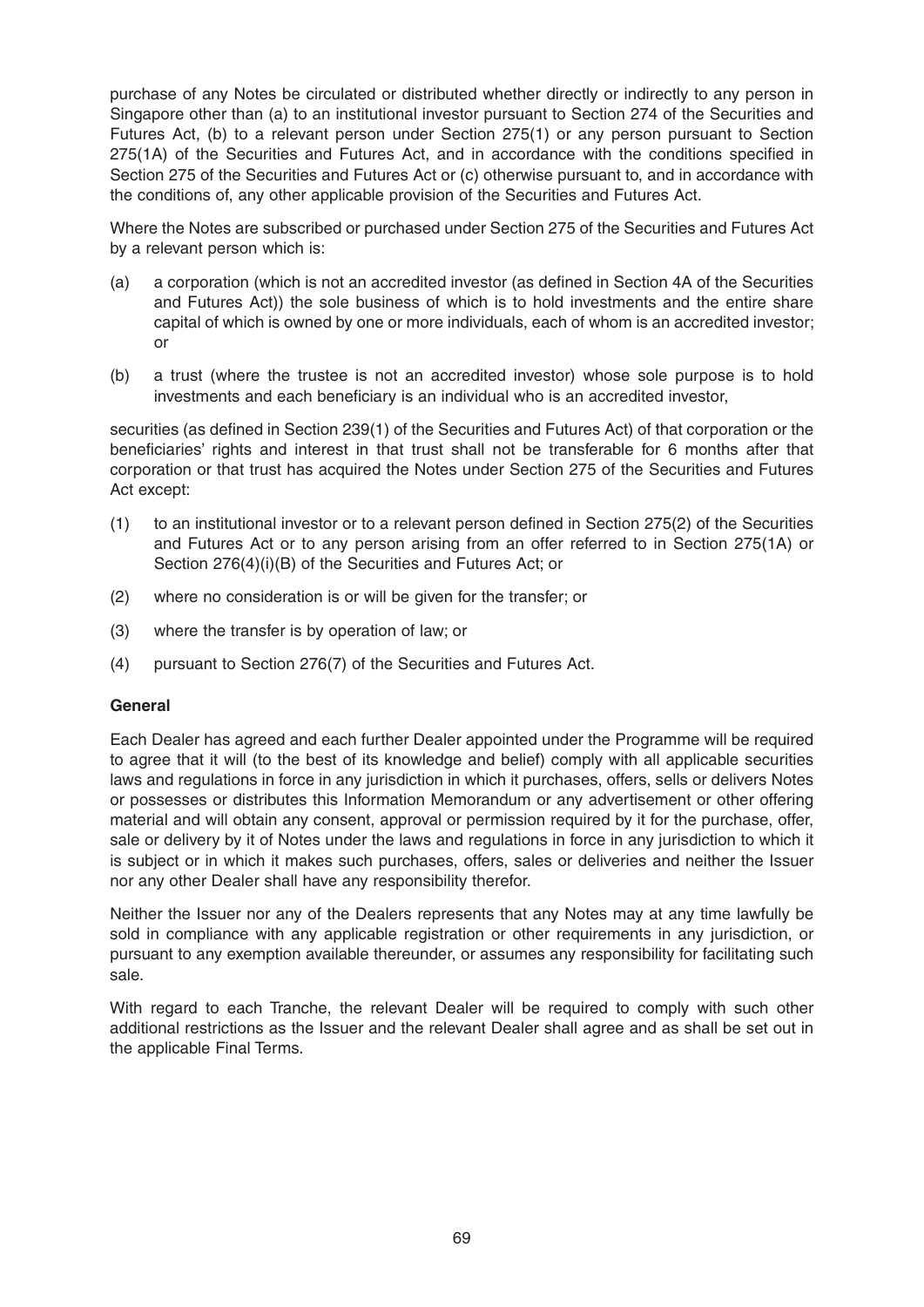# **Form of Final Terms**

Set out below is the form of Final Terms which will be completed for each Tranche of Notes issued under the Programme.

[Date]

### **Bank of Queensland Limited (ABN 32 009 656 740)**

## **Issue of [Aggregate Nominal Amount of Tranche][Title of Notes] under the U.S.\$4,000,000,000**

## **Euro Medium Term Note Programme**

## **PART A - CONTRACTUAL TERMS**

Terms used herein shall be deemed to be defined as such for the purposes of the Conditions set forth in the Information Memorandum dated 6 December 2011 [and the supplement to the Information Memorandum dated [insert date]] which [together] constitute[s] a base prospectus for the purposes of the Prospectus Directive (Directive 2003/71/EC) (the "Prospectus Directive") as amended (which includes the amendments made by Directive 2010/73/EU (the "**2010 PD Amending Directive**") to the extent that such amendments have been implemented in a relevant Member State). This document constitutes the Final Terms of the Notes described herein for the purposes of Article 5.4 of the Prospectus Directive and must be read in conjunction with the Information Memorandum [as so supplemented]. Full information on the Issuer and the offer of the Notes is only available on the basis of the combination of these Final Terms and the Information Memorandum [as so supplemented]. The Information Memorandum [and the supplement to the Information Memorandum] [is/are] available for viewing at, and copies may be obtained from, [address].

[The following alternative language applies if the first tranche of an issue which is being increased was issued under an Information Memorandum with an earlier date.]

Terms used herein shall be deemed to be defined as such for the purposes of the Conditions (the "Conditions") set forth in the Information Memorandum dated [original date] and incorporated by reference into the Information Memorandum dated 6 December 2011, [and the supplement to the Information Memorandum dated [insert date]]. This document constitutes the Final Terms of the Notes described herein for the purposes of Article 5.4 of the Prospectus Directive (Directive 2003/71/EC) (the "Prospectus Directive") as amended (which includes the amendments made by Directive 2010/73/EU (the "**2010 PD Amending Directive**") to the extent that such amendments have been implemented in a relevant Member State) and must be read in conjunction with the Information Memorandum dated 6 December 2011 [and the supplement to the Information Memorandum dated [*insert date*]] which [together] constitute[s] a base prospectus for the purposes of the Prospectus Directive. Copies of the Information Memorandum [as so supplemented] are available for viewing at [address] [and] [website] and copies may be obtained from [address].

[Include whichever of the following apply or specify as "Not Applicable" (N/A). Note that the numbering should remain as set out below, even if "Not Applicable" is indicated for individual paragraphs or subparagraphs. Italics denote directions for completing the Final Terms.]

[When adding any other final terms or information consideration should be given as to whether such terms or information constitute "significant new factors" and consequently trigger the need for a supplement to the Information Memorandum under Article 16 of the Prospectus Directive.]

[If the Notes have a maturity of less than one year from the date of their issue, the minimum denomination may need to be £100,000 or its equivalent in any other currency.]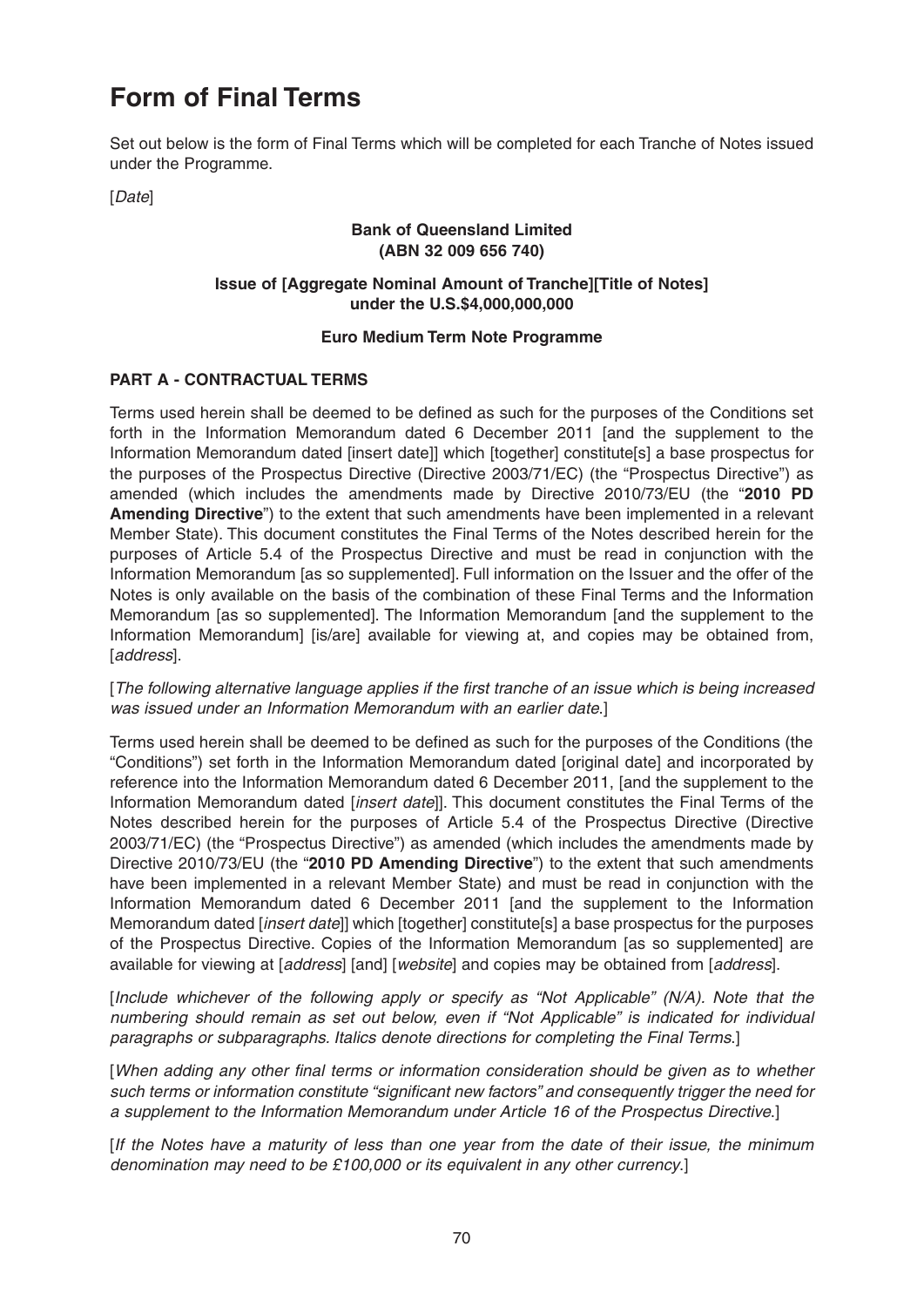1 Issuer: Bank of Queensland Limited

|  | (a) Series Number: |  |
|--|--------------------|--|
|--|--------------------|--|

- (b) Tranche Number: [ ]
- 3. Specified Currency or Currencies: [ ]
- 4. Aggregate Nominal Amount:
	- (a) Series: [ ]
	- (b) Tranche: [ ]
- 
- 6. (a) Specified Denominations: [ ]

(If fungible with an existing Series, details of that Series, including the date on which the Notes become fungible)

5. (a) [Issue Price: [ ] per cent. of the Aggregate Nominal Amount [plus accrued interest from [*insert date*] (in the case of fungible issues only, if applicable)]

> (N.B. Following the entry into force of the 2010 PD Amending Directive on 31 December 2010, Notes to be admitted to trading on a regulated market within the European Economic Area with a maturity date which will fall after the implementation date of the 2010 PD Amending Directive in the relevant European Economic Area Member State (which is due to be no later than 1 July 2012) must have a minimum denomination of €100,000 (or equivalent) in order to benefit from Transparency Directive exemptions in respect of wholesale securities. Similarly, Notes issued after the implementation of the 2010 PD Amending Directive in a Member State must have a minimum denomination of €100,000 (or equivalent) in order to benefit from the wholesale exemption set out in Article 3.2(d) of the Prospectus Directive in that Member State.)

(Note - where multiple denominations above  $[€100,000]$  or equivalent are being used the following sample wording should be followed: "[ $\in$ 100,000] and integral multiples of [ $\in$ 1,000] in excess thereof up to and including [€199,000]. No Notes in definitive form will be issued with a denomination above [€199,000].")

(N.B. If an issue of Notes is (i) NOT admitted to trading on an European Economic Area exchange; and (ii) only offered in the European Economic Area in circumstances where a prospectus is not required to be published under the Prospectus Directive the €100,000 minimum denomination is not required.)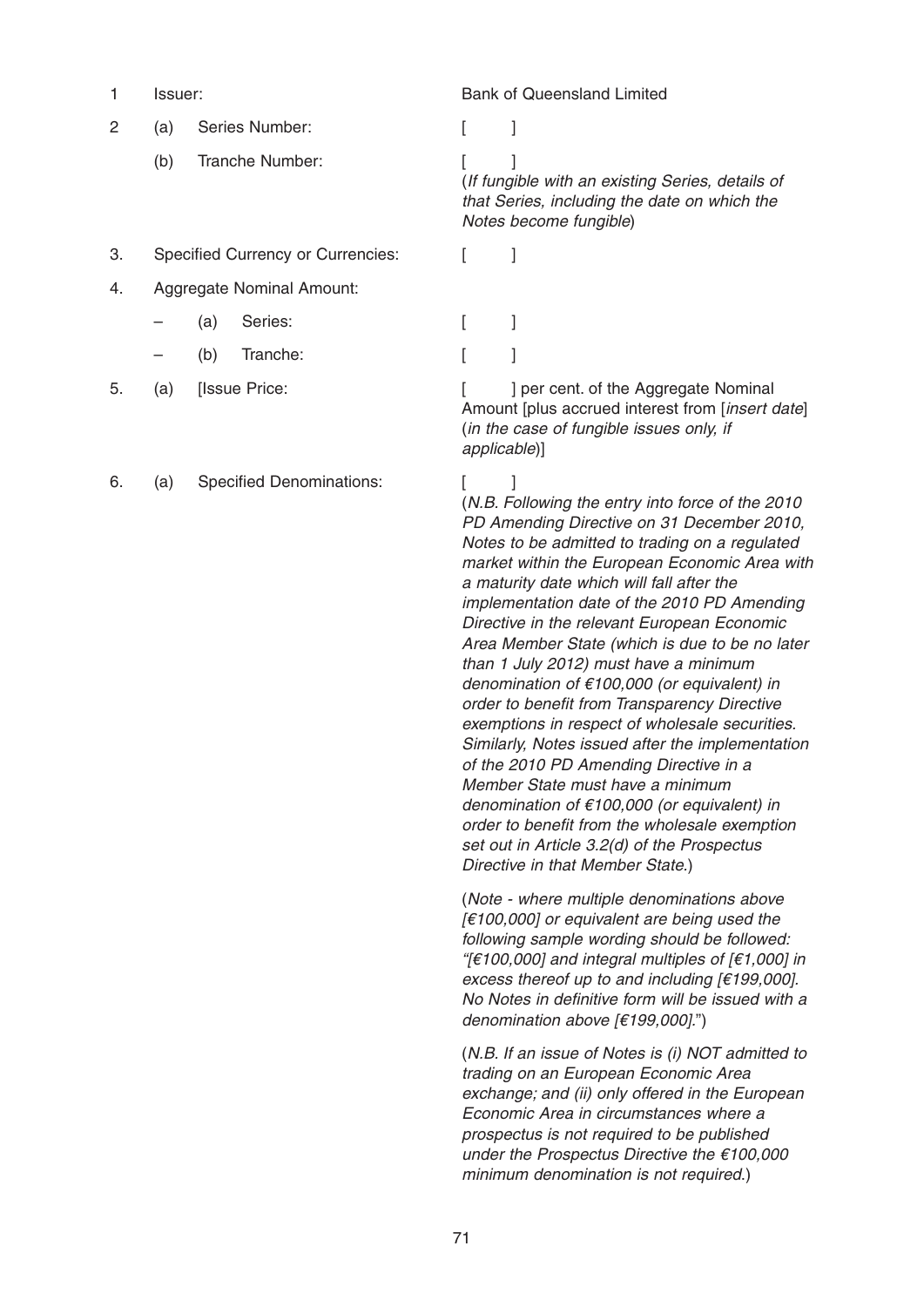|                                                  | (b)               | <b>Calculation Amount:</b>                                | (If only one Specified Denomination, insert the<br>Specified Denomination.                                                                                                                                                                                                                                                                                                                                            |  |
|--------------------------------------------------|-------------------|-----------------------------------------------------------|-----------------------------------------------------------------------------------------------------------------------------------------------------------------------------------------------------------------------------------------------------------------------------------------------------------------------------------------------------------------------------------------------------------------------|--|
|                                                  |                   |                                                           | If more than one Specified Denomination, insert<br>the highest common factor. Note: There must be<br>a common factor in the case of two or more<br>Specified Denominations.)                                                                                                                                                                                                                                          |  |
| 7.                                               | (a)               | <b>Issue Date:</b>                                        | 1                                                                                                                                                                                                                                                                                                                                                                                                                     |  |
|                                                  | (b)               | Interest Commencement Date:                               |                                                                                                                                                                                                                                                                                                                                                                                                                       |  |
| 8.                                               |                   | <b>Maturity Date:</b>                                     | [Fixed rate - specify date/Floating rate - Interest<br>Payment Date falling in or nearest to [specify<br>$month$ ]                                                                                                                                                                                                                                                                                                    |  |
| 9.                                               |                   | <b>Interest Basis:</b>                                    | $\mathbb{I}$<br>] per cent. Fixed Rate]<br>$[[LIBOR/EURIBOR]$ +/- $[$<br>] per cent. Floating<br>Rate]<br>[Zero Coupon]<br>[Index Linked Interest]<br>[Dual Currency Interest]<br>[specify other]<br>(further particulars specified below)                                                                                                                                                                            |  |
| 10.                                              |                   | Redemption/Payment Basis:                                 | [Redemption at par]<br>[Index Linked Redemption]<br>[Dual Currency Redemption]<br>[Partly Paid]<br>[Instalment]<br>[specify other]<br>(N.B. If the Final Redemption Amount is other<br>than 100 per cent. of the nominal value, the<br>Notes will be derivative securities for the<br>purposes of the Prospectus Directive and the<br>requirements of Annex XII to the Prospectus<br>Directive Regulation will apply) |  |
| 11.                                              |                   | Change of Interest Basis or<br>Redemption/Payment Basis:  | [Specify details of any provision for change of<br>Notes into another Interest Basis or<br>Redemption/Payment Basis]                                                                                                                                                                                                                                                                                                  |  |
| 12.                                              | Put/Call Options: |                                                           | [Investor Put]<br>[Issuer Call]<br>[(further particulars specified below)]                                                                                                                                                                                                                                                                                                                                            |  |
| 13.                                              | (a)               | Status of the Notes:                                      | Senior                                                                                                                                                                                                                                                                                                                                                                                                                |  |
|                                                  | (b)               | [Date [Board] approval for<br>issuance of Notes obtained: | (N.B. Only relevant where Board (or similar)<br>authorisation is required for the particular<br>tranche of Notes)                                                                                                                                                                                                                                                                                                     |  |
|                                                  |                   | 14. Method of distribution:                               | [Syndicated/Non-syndicated]                                                                                                                                                                                                                                                                                                                                                                                           |  |
| PROVISIONS RELATING TO INTEREST (IF ANY) PAYABLE |                   |                                                           |                                                                                                                                                                                                                                                                                                                                                                                                                       |  |

15. Fixed Rate Note Provisions [Applicable/Not Applicable]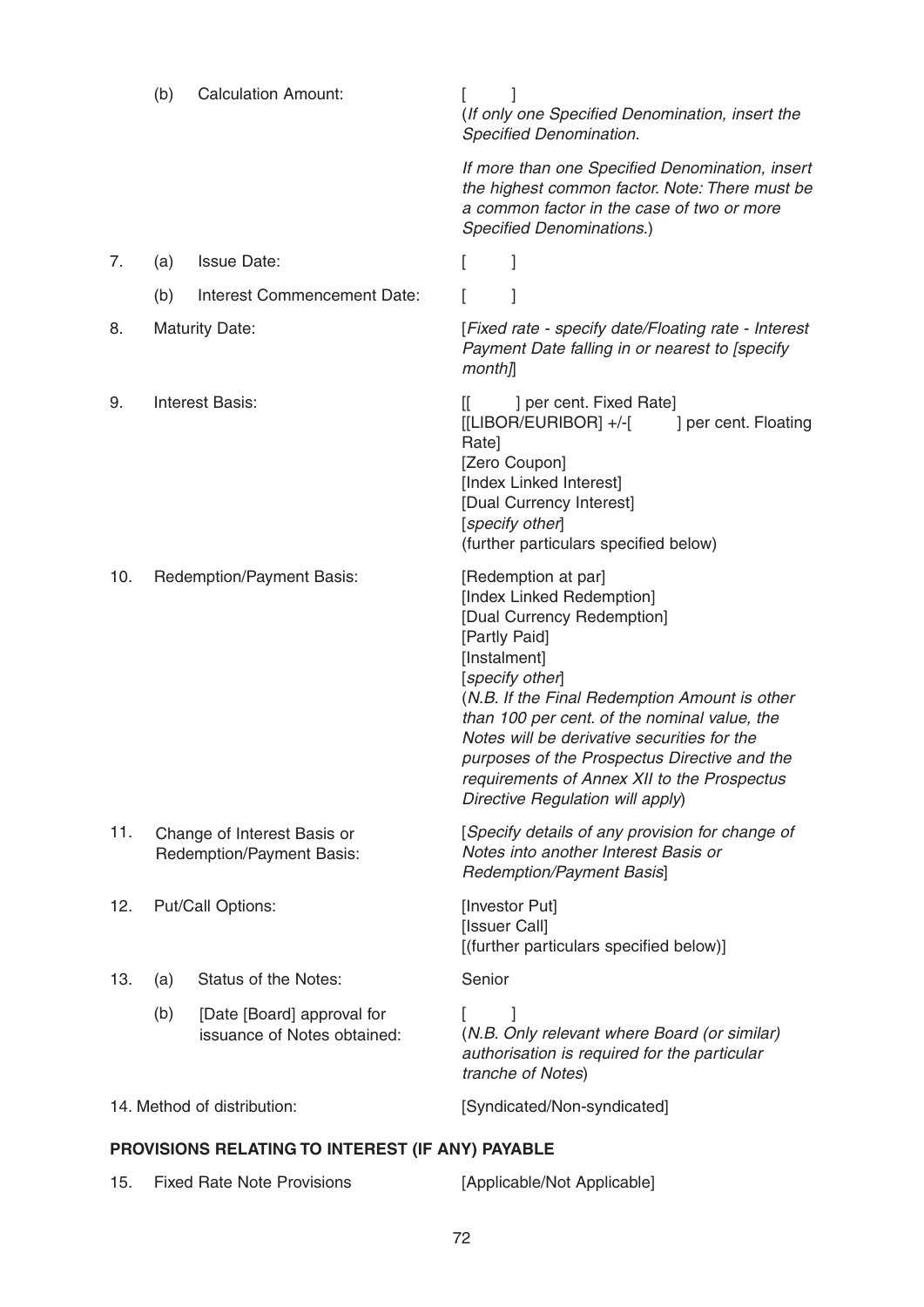|     | (b) | Interest Payment Date(s):                                                                     | ] in each year up to and including the<br>ſſ<br>Maturity Date]/[specify other]<br>(N.B. This will need to be amended in the case<br>of long or short coupons)                                                                                                                                                                                                |
|-----|-----|-----------------------------------------------------------------------------------------------|--------------------------------------------------------------------------------------------------------------------------------------------------------------------------------------------------------------------------------------------------------------------------------------------------------------------------------------------------------------|
|     | (c) | [Fixed Coupon Amount(s):<br>(Applicable to Notes in definitive<br>form)                       | ] per Calculation Amount<br>$\mathsf{L}$                                                                                                                                                                                                                                                                                                                     |
|     | (d) | [Broken Amount(s):<br>(Applicable to Notes in definitive<br>form)                             | ] per Calculation Amount, payable on the<br>Interest Payment Date falling [in/on][<br>[Insert particulars of any initial or final broken<br>interest amounts which do not correspond with<br>the Fixed Coupon Amount]                                                                                                                                        |
|     | (e) | Day Count Fraction:                                                                           | [30/360 or Actual/Actual (ICMA) or [specify<br>other]]                                                                                                                                                                                                                                                                                                       |
|     | (f) | Determination Date(s):                                                                        | ] in each year<br>[Insert regular interest payment dates, ignoring<br>issue date or maturity date in the case of a long<br>or short first or last coupon<br>N.B. This will need to be amended in the case<br>of regular interest payment dates which are not<br>of equal duration<br>N.B. Only relevant where Day Count Fraction is<br>Actual/Actual (ICMA)] |
|     | (g) | Other terms relating to the<br>method of calculating interest for<br><b>Fixed Rate Notes:</b> | [None/Give details]                                                                                                                                                                                                                                                                                                                                          |
| 16. |     | <b>Floating Rate Note Provisions</b>                                                          | [Applicable/Not Applicable]<br>(If not applicable, delete the remaining<br>subparagraphs of this paragraph)                                                                                                                                                                                                                                                  |
|     | (a) | Specified Period(s)/Specified<br>Interest Payment Dates:                                      | $\begin{bmatrix} 1 & 1 \end{bmatrix}$                                                                                                                                                                                                                                                                                                                        |
|     | (b) | <b>Business Day Convention:</b>                                                               | [Floating Rate Convention/Following Business<br>Day Convention/Modified Following Business<br>Day Convention/ Preceding Business Day<br>Convention/[specify other]]                                                                                                                                                                                          |
|     | (c) | Additional Business Centre(s):                                                                | I<br>L                                                                                                                                                                                                                                                                                                                                                       |
|     | (d) | Manner in which the Rate of<br>Interest and Interest Amount is to<br>be determined:           | [Screen Rate Determination/ISDA<br>Determination/specify other]                                                                                                                                                                                                                                                                                              |
|     |     |                                                                                               | 73                                                                                                                                                                                                                                                                                                                                                           |

(If not applicable, delete the remaining subparagraphs of this paragraph)

(If payable other than annually, consider

semi-annually/quarterly] in arrear]

amending Condition 4)

(a) Rate(s) of Interest:  $[$  ] per cent. per annum [payable [annually/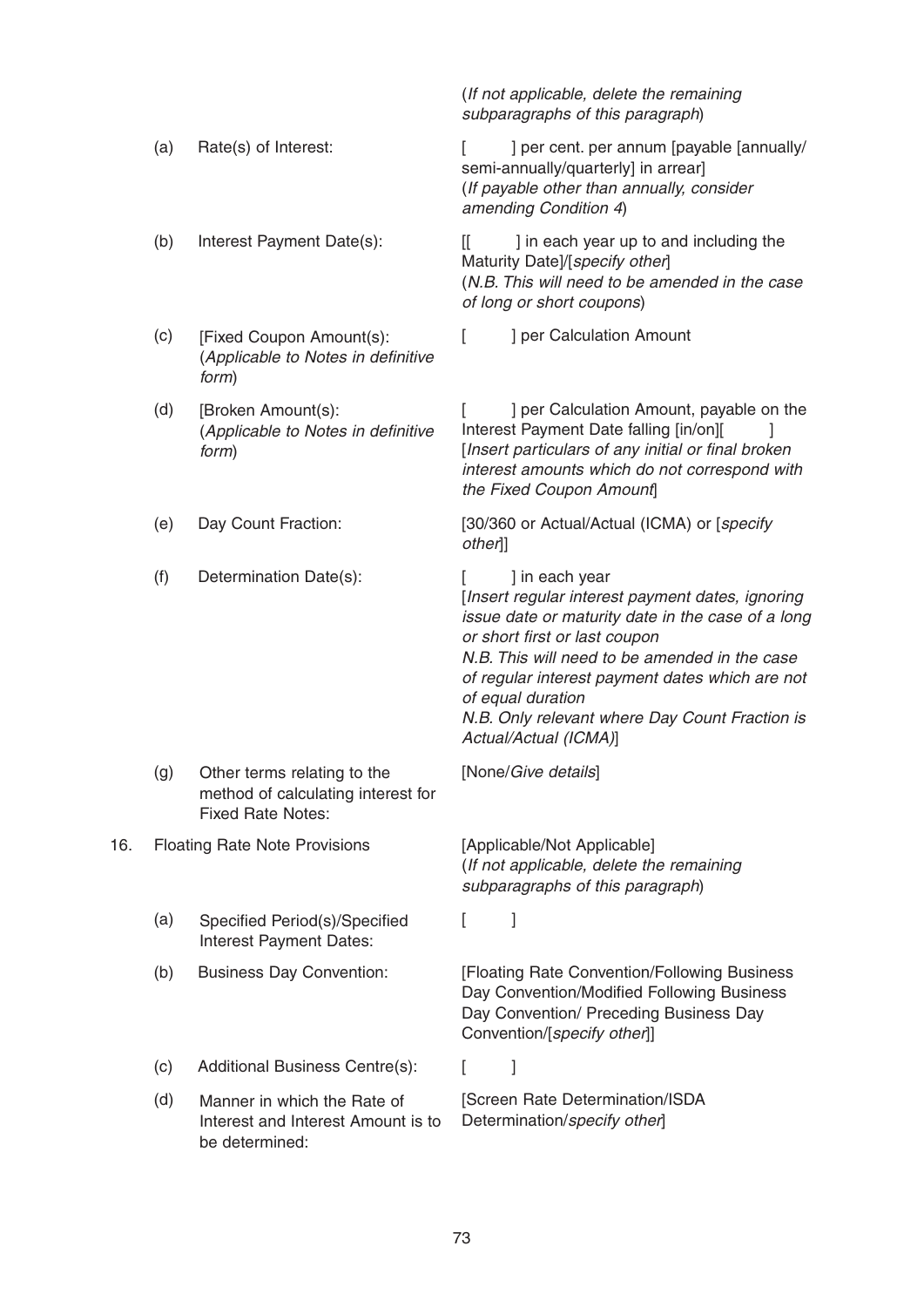| (e) | Party responsible for calculating<br>the Rate of Interest and Interest<br>Amount (if not the Agent):                             | L<br>1                                                                                                                                                                                                                                                                                                                 |  |  |
|-----|----------------------------------------------------------------------------------------------------------------------------------|------------------------------------------------------------------------------------------------------------------------------------------------------------------------------------------------------------------------------------------------------------------------------------------------------------------------|--|--|
| (f) | Screen Rate Determination:                                                                                                       |                                                                                                                                                                                                                                                                                                                        |  |  |
|     | Reference Rate:                                                                                                                  | L<br>(Either LIBOR, EURIBOR or other, although<br>additional information is required if other -<br>including fallback provisions in the Agency<br>Agreement)                                                                                                                                                           |  |  |
|     | Interest Determination<br>Date(s):                                                                                               | (Second London business day prior to the start<br>of each Interest Period if LIBOR (other than<br>Sterling or euro LIBOR), first day of each<br>Interest Period if Sterling LIBOR and the<br>second day on which the TARGET2 System is<br>open prior to the start of each Interest Period if<br>EURIBOR or euro LIBOR) |  |  |
|     | Relevant Screen Page:                                                                                                            | L<br>(In the case of EURIBOR, if not Reuters Page<br>"EURIBOR 01" ensure it is a page which shows<br>a composite rate or amend the fallback<br>provisions appropriately)                                                                                                                                               |  |  |
| (g) | ISDA Determination:                                                                                                              |                                                                                                                                                                                                                                                                                                                        |  |  |
|     | Floating Rate Option:                                                                                                            | 1<br>L                                                                                                                                                                                                                                                                                                                 |  |  |
|     | Designated Maturity:                                                                                                             | 1                                                                                                                                                                                                                                                                                                                      |  |  |
|     | <b>Reset Date:</b>                                                                                                               | 1<br>L                                                                                                                                                                                                                                                                                                                 |  |  |
| (h) | Margin(s):                                                                                                                       | $[+/$ - $]$ $[$<br>] per cent. per annum                                                                                                                                                                                                                                                                               |  |  |
| (i) | Minimum Rate of Interest:                                                                                                        | ] per cent. per annum<br>L                                                                                                                                                                                                                                                                                             |  |  |
| (j) | Maximum Rate of Interest:                                                                                                        | ] per cent. per annum                                                                                                                                                                                                                                                                                                  |  |  |
| (k) | Day Count Fraction:                                                                                                              | [Actual/Actual (ISDA)<br>Actual/365 (Fixed)<br>Actual/365 (Sterling)<br>Actual/360<br>30/360<br>30E/360<br>30E/360 (ISDA)<br>Other<br>(See Condition 4 for alternatives)                                                                                                                                               |  |  |
| (1) | Fallback provisions, rounding<br>provisions and any other terms<br>relating to the method of<br>calculating interest on Floating | [Applicable/Not Applicable]<br>(If not applicable, delete the remaining<br>subparagraphs of this paragraph)                                                                                                                                                                                                            |  |  |

Rate Notes, if different from those

set out in the Conditions: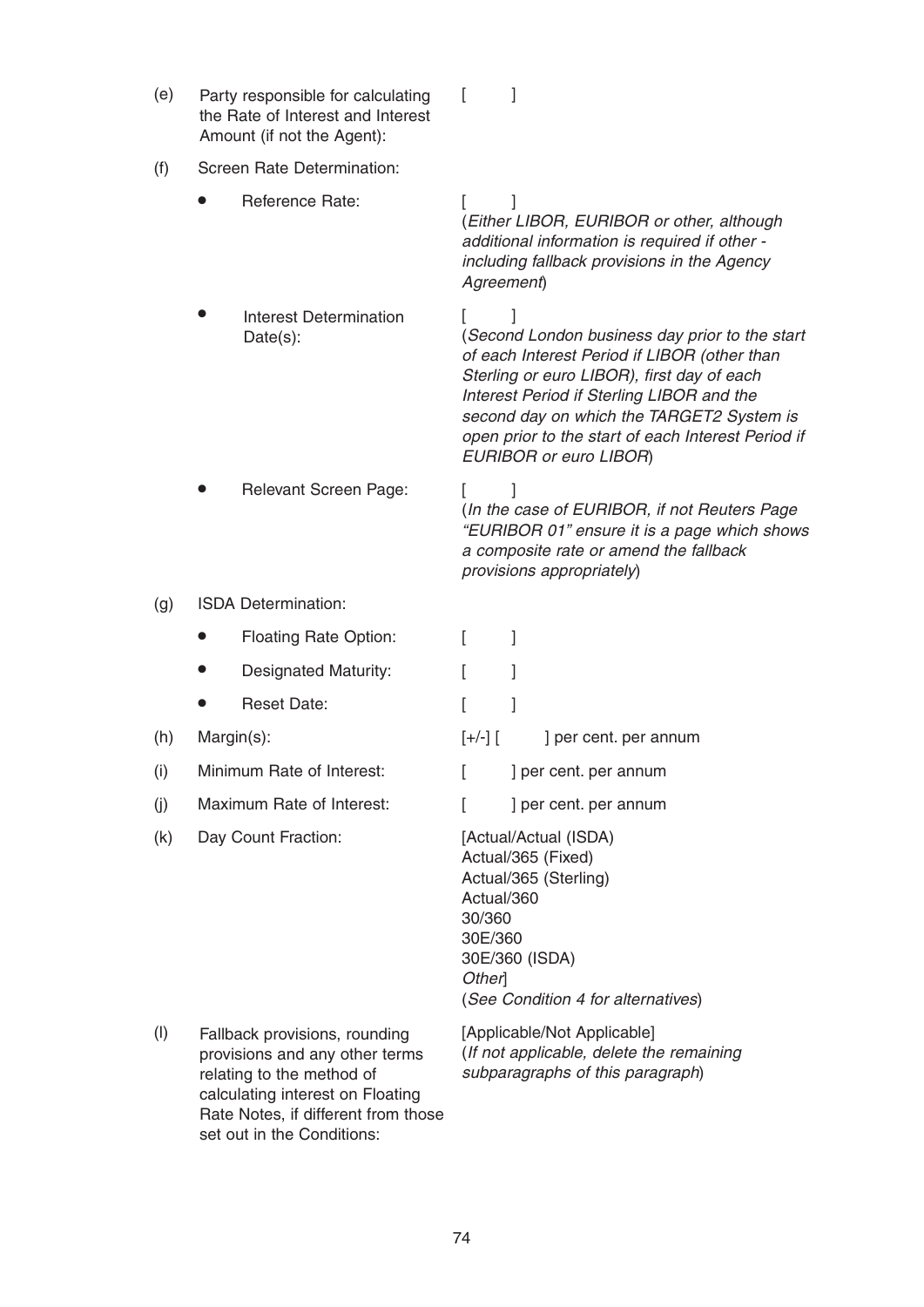| 17. | Zero Coupon Note Provisions    |                                                                                                                                        | [Applicable/Not Applicable]<br>(If not applicable, delete the remaining<br>subparagraphs of this paragraph) |                                                                                                                                                                   |  |
|-----|--------------------------------|----------------------------------------------------------------------------------------------------------------------------------------|-------------------------------------------------------------------------------------------------------------|-------------------------------------------------------------------------------------------------------------------------------------------------------------------|--|
|     | (a)                            | <b>Accrual Yield:</b>                                                                                                                  | L                                                                                                           | ] per cent. per annum                                                                                                                                             |  |
|     | (b)                            | Reference Price:                                                                                                                       | L                                                                                                           | l                                                                                                                                                                 |  |
|     | (c)                            | Any other formula/basis of<br>determining amount payable:                                                                              |                                                                                                             | 1                                                                                                                                                                 |  |
|     | (d)                            | Day Count Fraction in relation to<br>Early Redemption Amounts and<br>late payment:                                                     |                                                                                                             | Conditions 6(e) and 6(j) apply/specify other]<br>(Consider applicable day count fraction if not<br>U.S. dollar denominated)                                       |  |
| 18. |                                | <b>Index Linked Interest Note Provisions</b>                                                                                           |                                                                                                             | [[Applicable/Not Applicable]<br>(If not applicable, delete the remaining<br>subparagraphs of this paragraph)                                                      |  |
|     | (a)                            | Index/Formula:                                                                                                                         |                                                                                                             | [give or annex details]                                                                                                                                           |  |
|     | (b)                            | <b>Calculation Agent:</b>                                                                                                              |                                                                                                             | [give name (and, if the Notes are derivative<br>securities to which Annex XII of the Prospectus<br>Directive Regulation applies, address)]                        |  |
|     | (c)                            | Party responsible for calculating<br>the Rate of Interest (if not the<br>Calculation Agent) and Interest<br>Amount (if not the Agent): | L                                                                                                           | 1                                                                                                                                                                 |  |
|     | (d)                            | Provisions for determining<br>Coupon where calculation by<br>reference to Index and/or Formula<br>is impossible or impracticable:      |                                                                                                             | [need to include a description of market<br>disruption or settlement disruption events and<br>adjustment provisions]                                              |  |
|     | (e)                            | Specified Period(s)/Specified<br>Interest Payment Dates:                                                                               |                                                                                                             |                                                                                                                                                                   |  |
|     | (f)                            | <b>Business Day Convention:</b>                                                                                                        |                                                                                                             | [Floating Rate Convention/Following Business<br>Day Convention/Modified Following Business<br>Day Convention/ Preceding Business Day<br>Convention/specify other] |  |
|     | (g)                            | Additional Business Centre(s):                                                                                                         | L                                                                                                           | 1                                                                                                                                                                 |  |
|     | (h)                            | Minimum Rate of Interest:                                                                                                              |                                                                                                             | ] per cent. per annum                                                                                                                                             |  |
|     | (i)                            | Maximum Rate of Interest:                                                                                                              |                                                                                                             | ] per cent. per annum                                                                                                                                             |  |
|     | (i)                            | Day Count Fraction:                                                                                                                    |                                                                                                             |                                                                                                                                                                   |  |
| 19. | Dual Currency Note Provisions: |                                                                                                                                        | [Applicable/Not Applicable]<br>(If not applicable, delete the remaining<br>subparagraphs of this paragraph) |                                                                                                                                                                   |  |
| (a) |                                | Rate of Exchange/method of<br>calculating Rate of Exchange:                                                                            |                                                                                                             | [give details]                                                                                                                                                    |  |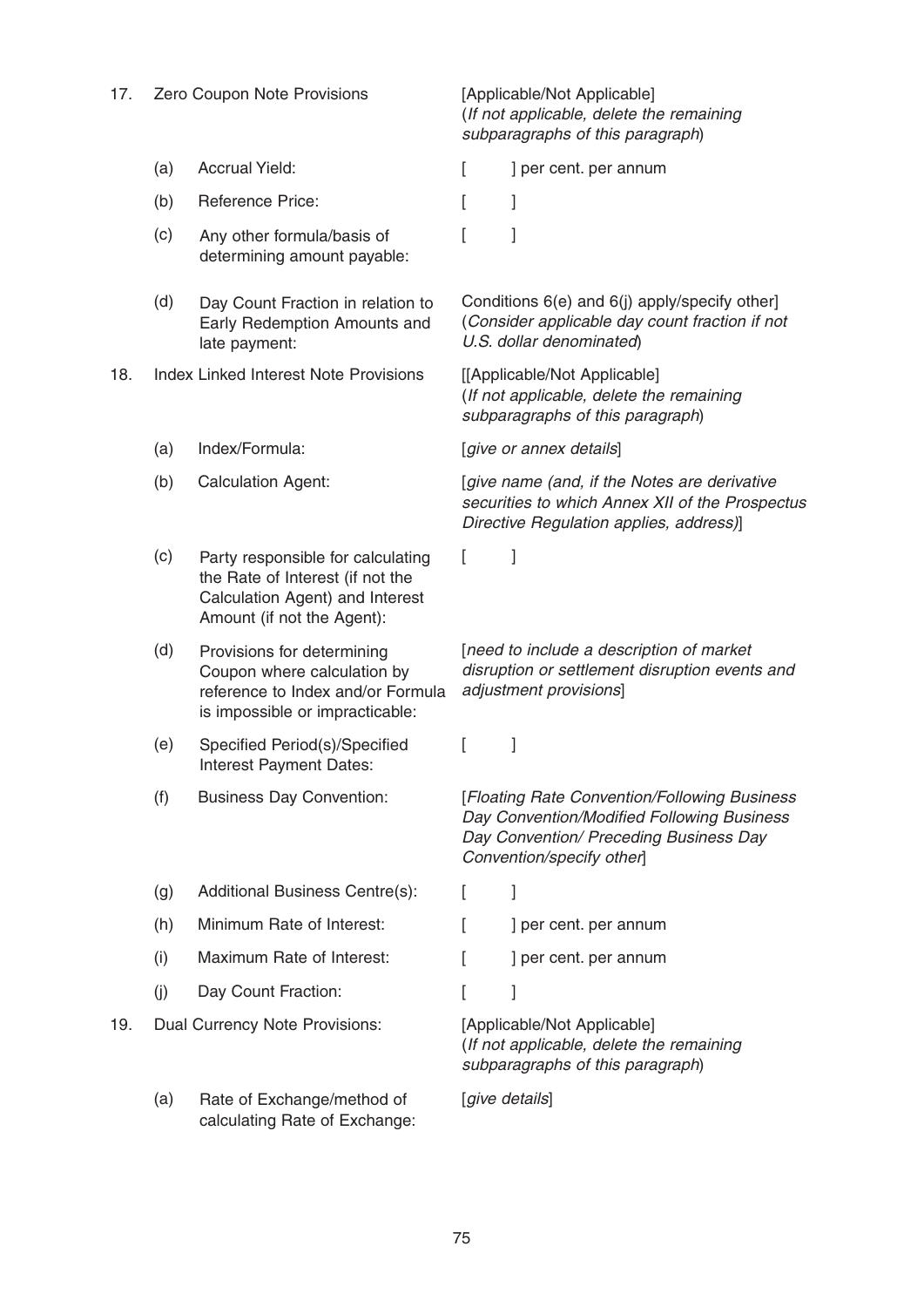|     | (b)                 |                        | Calculation Agent, if any,<br>responsible for calculating the<br>interest payable:                             |              |                                                                                                                                                                                                                                                                                                                                                                                     |  |  |
|-----|---------------------|------------------------|----------------------------------------------------------------------------------------------------------------|--------------|-------------------------------------------------------------------------------------------------------------------------------------------------------------------------------------------------------------------------------------------------------------------------------------------------------------------------------------------------------------------------------------|--|--|
|     | (c)                 |                        | Provisions applicable where<br>calculation by reference to Rate of<br>Exchange impossible or<br>impracticable: |              | [need to include a description of market<br>disruption or settlement disruption events and<br>adjustment provisions]                                                                                                                                                                                                                                                                |  |  |
|     | (d)                 |                        | Person at whose option Specified<br>Currency(ies) is/are payable:                                              | $\mathbf{L}$ | 1                                                                                                                                                                                                                                                                                                                                                                                   |  |  |
|     |                     |                        | PROVISIONS RELATING TO REDEMPTION                                                                              |              |                                                                                                                                                                                                                                                                                                                                                                                     |  |  |
| 20. | <b>Issuer Call:</b> |                        |                                                                                                                |              | [Applicable/Not Applicable]<br>(If not applicable, delete the remaining<br>subparagraphs of this paragraph)                                                                                                                                                                                                                                                                         |  |  |
|     | (a)                 |                        | Optional Redemption Date(s):                                                                                   | L            | 1                                                                                                                                                                                                                                                                                                                                                                                   |  |  |
|     | (b)                 |                        | Optional Redemption Amount of<br>each Note and method, if any, of<br>calculation of such amount(s):            |              | ] per Calculation Amount/specify<br>other/see Appendix]                                                                                                                                                                                                                                                                                                                             |  |  |
|     | (c)                 | If redeemable in part: |                                                                                                                |              |                                                                                                                                                                                                                                                                                                                                                                                     |  |  |
|     |                     | (i)                    | Minimum Redemption<br>Amount:                                                                                  | L            | 1                                                                                                                                                                                                                                                                                                                                                                                   |  |  |
|     |                     | (ii)                   | Maximum Redemption<br>Amount:                                                                                  | L            | 1                                                                                                                                                                                                                                                                                                                                                                                   |  |  |
|     | (d)                 |                        | Notice period (if other than as set<br>out in the Conditions):                                                 | $\mathbf{L}$ | (N.B. If setting notice periods which are different<br>to those provided in the Conditions, the Issuer<br>is advised to consider the practicalities of<br>distribution of information through<br>intermediaries, for example, clearing systems<br>and custodians, as well as any other notice<br>requirements which may apply, for example, as<br>between the Issuer and the Agent) |  |  |
| 21. | Investor Put:       |                        |                                                                                                                |              | [Applicable/Not Applicable]<br>(If not applicable, delete the remaining<br>subparagraphs of this paragraph)                                                                                                                                                                                                                                                                         |  |  |
|     | (a)                 |                        | Optional Redemption Date(s):                                                                                   |              | ]                                                                                                                                                                                                                                                                                                                                                                                   |  |  |
|     | (b)                 |                        | Optional Redemption Amount of<br>each Note and method, if any, of<br>calculation of such amount(s):            | IL           | ] per Calculation Amount/specify<br>other/see Appendix]                                                                                                                                                                                                                                                                                                                             |  |  |
|     | (c)                 |                        | Notice period (if other than as set<br>out in the Conditions):                                                 | L            | (N.B. If setting notice periods which are different<br>to those provided in the Conditions, the Issuer<br>is advised to consider the practicalities of<br>distribution of information through<br>intermediaries, for example, clearing systems                                                                                                                                      |  |  |

# 76

and custodians, as well as any other notice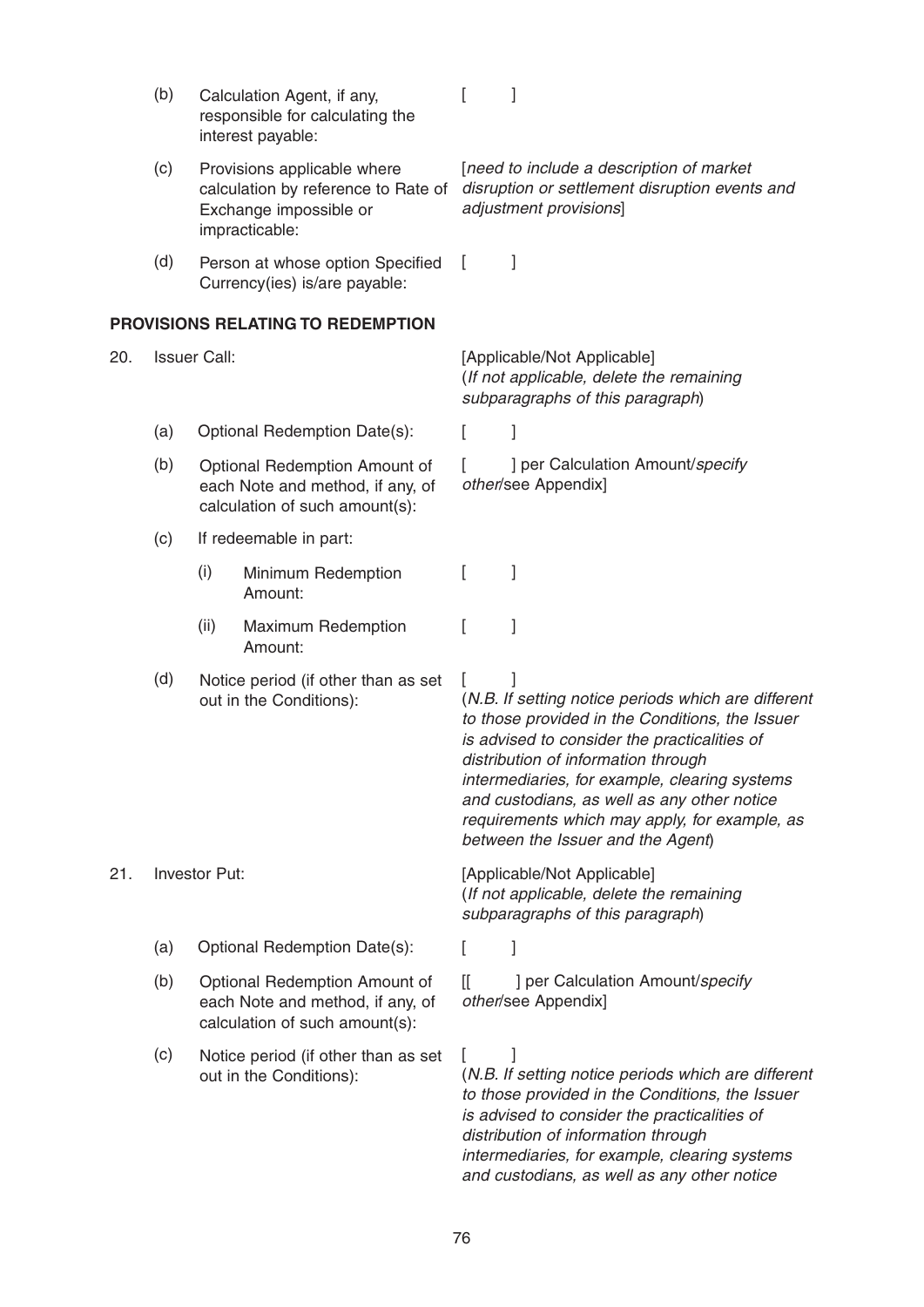22. Final Redemption Amount of each Note: [[ ] per Calculation Amount/specify

payable on redemption for taxation

method of calculating the same (if required or if different from that set out requirements which may apply, for example, as between the Issuer and the Agent)

other/see Appendix] (N.B. If the Final Redemption Amount is other than 100 per cent. of the nominal value the Notes will be derivative securities for the purposes of the Prospectus Directive and the

requirements of Annex XII to the Prospectus Directive Regulation will apply, e.g. need to include a description of market disruption or settlement disruption events and adjustment provisions).

23. Early Redemption Amount of each Note [[ ] per Calculation Amount/specify other/see Appendix] reasons or on event of default and/or the

# **GENERAL PROVISIONS APPLICABLE TO THE NOTES**

in Condition 6(e)):

24. Form of Notes: **Example 24.** [Temporary Global Note exchangeable for a Permanent Global Note which is exchangeable for Definitive Notes [on 60 days' notice given at any time/only upon an Exchange Event]]

> [Temporary Global Note exchangeable for Definitive Notes on and after the Exchange Date]

[Permanent Global Note exchangeable for Definitive Notes [on 60 days' notice given at any time/only upon an Exchange Event]]

[Notes shall not be physically delivered in Belgium, except to a clearing system, a depository or other institution for the purpose of their immobilisation in accordance with article 4 of the Belgian Law of 14 of December 2005.]\*

(Ensure that this is consistent with the wording in the "Form of the Notes" and the Notes themselves. The exchange upon notice option should not be expressed to be applicable if the Specified Denomination of the Notes in paragraph 6 includes language substantially to the following effect:

"[€100,000] and integral multiples of  $[€1,000]$  in excess thereof up to and including [€199,000].

<sup>\*</sup> Include if Notes are to be offered in Belgium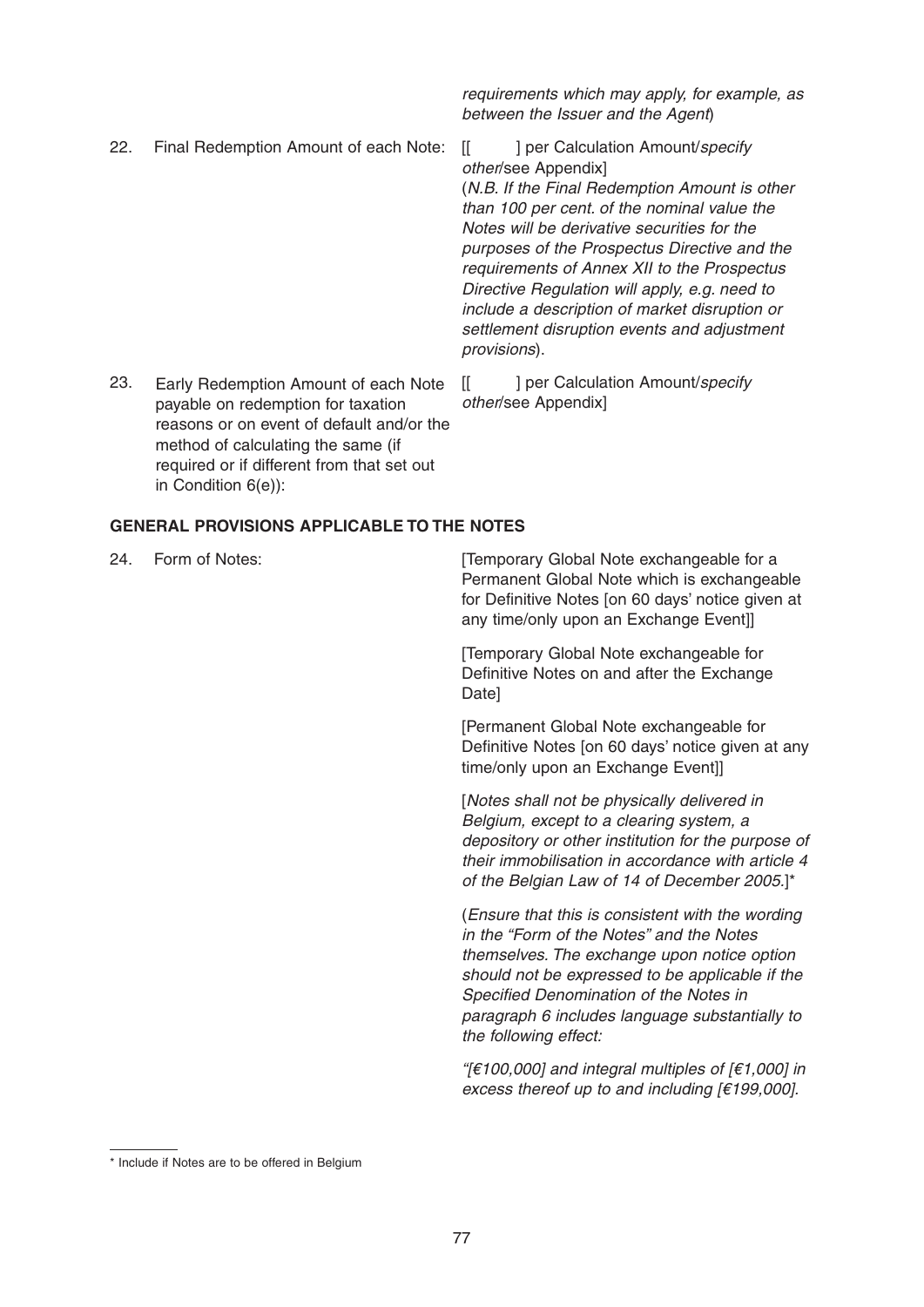- 25. Additional Financial Centre(s) or other [Not Applicable/give details] special provisions relating to Payment Days:
- 26. Talons for future Coupons or Receipts [Yes/No. If yes, give details] to be attached to Definitive Notes (and dates on which such Talons mature):
- Details relating to Partly Paid Notes: amount of each payment comprising the Issue Price and date on which each payment is to be made and consequences of failure to pay, including any right of the Issuer to forfeit the Notes and interest due on late payment:
- 28. Details relating to Instalment Notes:
	- (a) [Instalment Amount(s): [Not Applicable/give details]
	-
- 29. Redenomination applicable: Redenomination [not] applicable
- 

No Notes in definitive form will be issued with a denomination above [€199,000]".

Furthermore, such Specified Denomination construction is not permitted in relation to any issue of Notes which is to be represented on issue by a Temporary Global Note exchangeable for Definitive Notes.)

(Note that this item relates to the place of payment and not Interest Period end dates to which items 16(b) and 18(g) relate)

27. Details relating to Partly Paid Notes: [Not Applicable/give details. N.B. a new form of Temporary Global Note and/or Permanent Global Note may be required for Partly Paid issues]

(b) [Instalment Date(s): [Not Applicable/give details]

[(if Redenomination is applicable, specify the terms of the redenomination in an Annex to the Final Terms)]

30. Other final terms: [Not Applicable/give details] (When adding any other final terms consideration should be given as to whether such terms constitute a "significant new factor" and consequently trigger the need for a supplement to the Information Memorandum under Article 16 of the Prospectus Directive.)

## **DISTRIBUTION**

| 31. | (a) | If syndicated, names of Managers: [Not Applicable/give names] |                                                  |
|-----|-----|---------------------------------------------------------------|--------------------------------------------------|
|     |     |                                                               | (If the Notes are derivative securities to which |
|     |     |                                                               | Annex XII of the Prospectus Directive            |
|     |     |                                                               | Regulation applies, include names of entities    |
|     |     |                                                               | agreeing to underwrite the issue on a firm       |
|     |     |                                                               | commitment basis and names of the entities       |
|     |     |                                                               | agreeing to place the issue without a firm       |
|     |     |                                                               | commitment or on a "best efforts" basis if such  |
|     |     |                                                               | entities are not the same as the Managers.)      |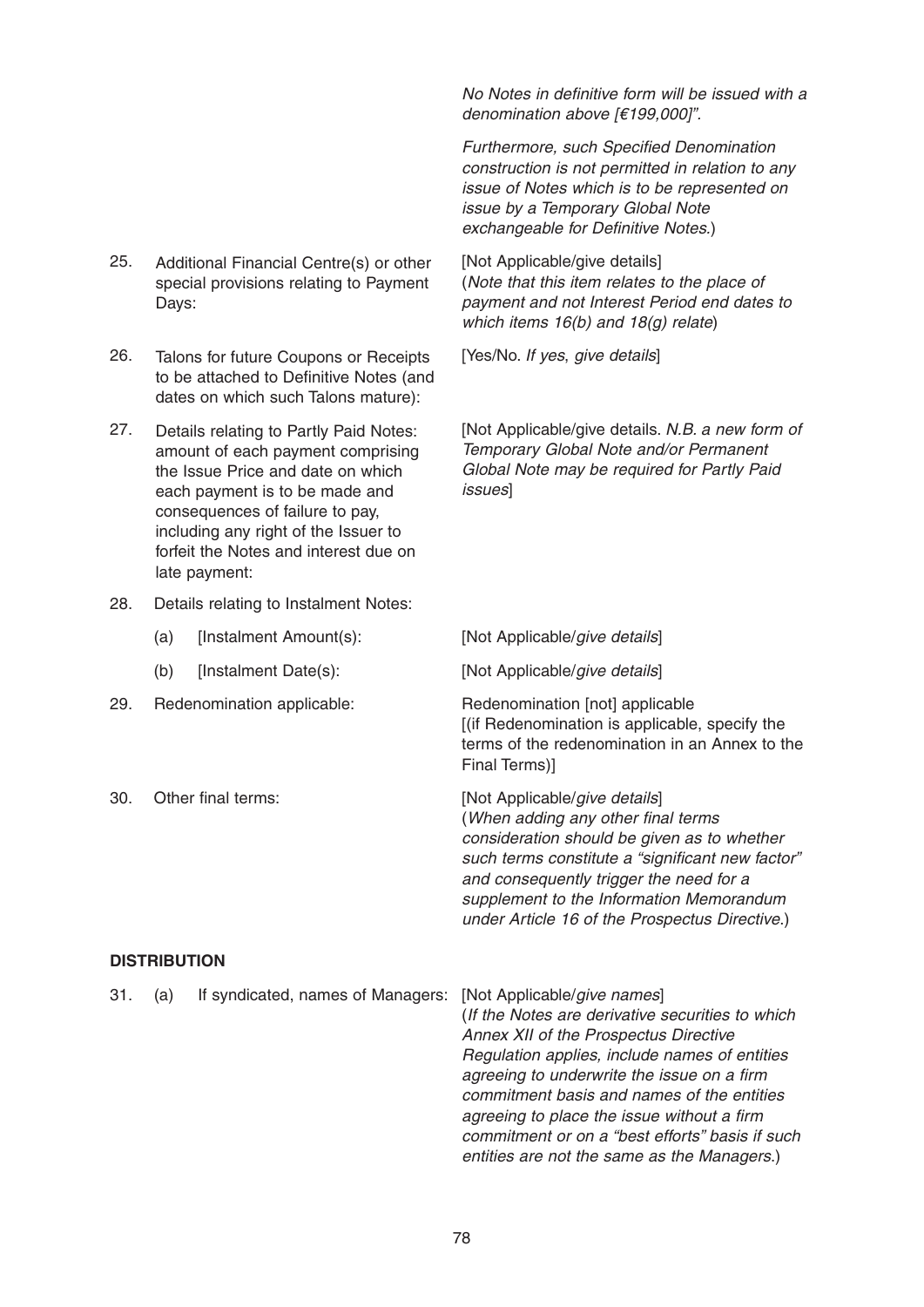|     | (b)<br>Date of Subscription Agreement          |                               | (The above is only relevant if the Notes are<br>derivative securities to which Annex XII of the<br>Prospectus Directive Regulation applies.) |  |  |
|-----|------------------------------------------------|-------------------------------|----------------------------------------------------------------------------------------------------------------------------------------------|--|--|
|     | (c)                                            | Stabilising Manager (if any): | [Not Applicable/give name]                                                                                                                   |  |  |
| 32. | If non-syndicated, name of relevant<br>Dealer: |                               |                                                                                                                                              |  |  |
| 33. | U.S. Selling Restrictions:                     |                               | [Reg.S Compliance Category 2;<br>TEFRA D/TEFRA C/TEFRA not applicable]                                                                       |  |  |
| 34. | Additional selling restrictions:               |                               | [Not Applicable/give details]                                                                                                                |  |  |
|     |                                                |                               |                                                                                                                                              |  |  |

# **PURPOSE OF FINAL TERMS**

These Final Terms comprise the final terms required for issue and admission to trading on the London Stock Exchange's regulated market and listing on the Official List of the UK Listing Authority of Notes described herein pursuant to the U.S.\$4,000,000,000 Euro Medium Term Note Programme of Bank of Queensland Limited.

# **RESPONSIBILITY**

The Issuer accepts responsibility for the information contained in these Final Terms.

Signed on behalf of the Issuer:

By: ......................................................................

Duly authorised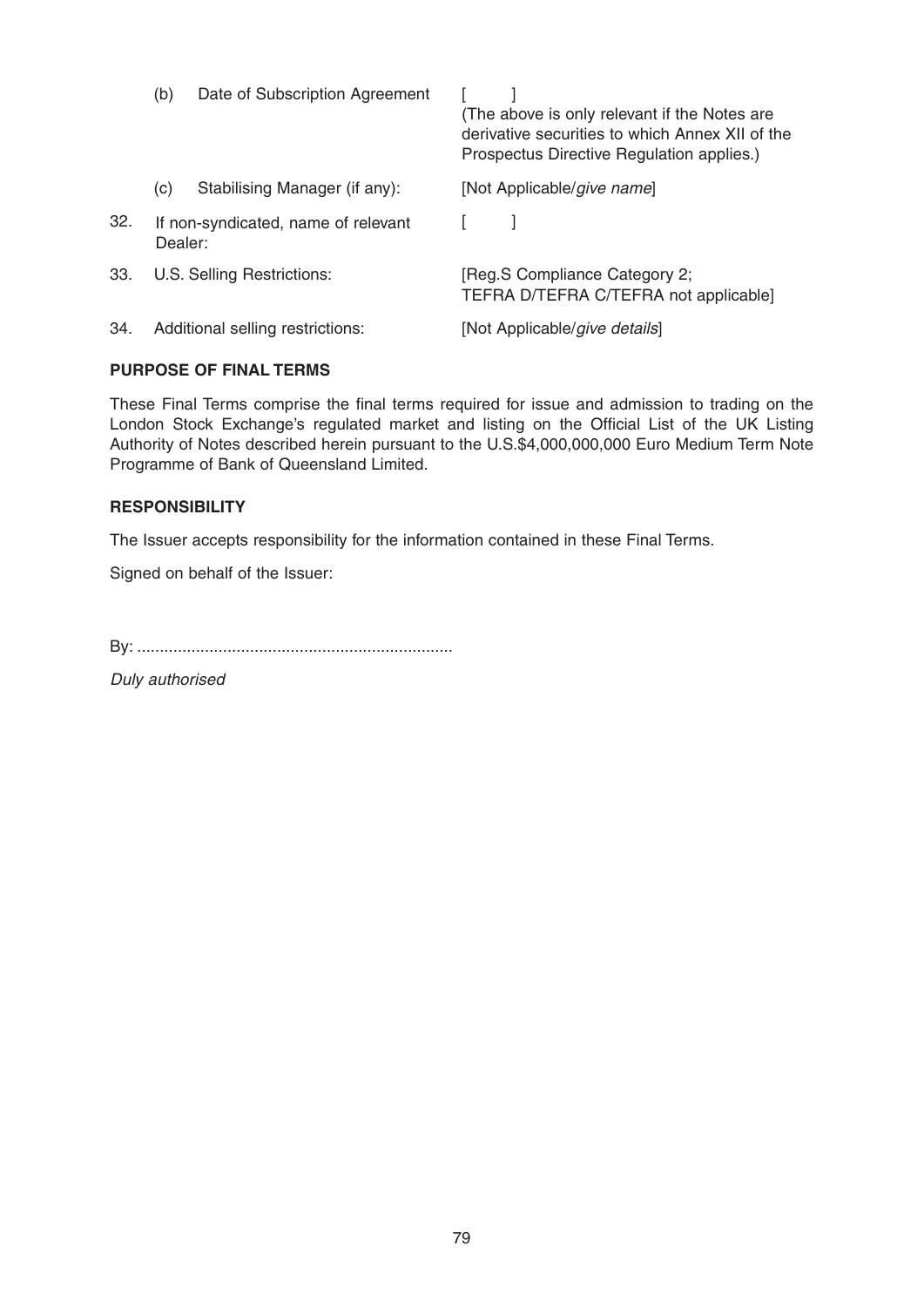# **PART B – OTHER INFORMATION**

admission to trading:

# **LISTING**

- (i) Listing and Admission to trading: [Application has been made by the Issuer (or on its behalf) for the Notes to be admitted to trading on [the London Stock Exchange's regulated market and listing on the Official List of the UK Listing Authority] with effect from [ ].] [Application is expected to be made by the Issuer (or on its behalf) for the Notes to be admitted to trading on [the London Stock Exchange's regulated market and listing on the Official List of the UK Listing Authority] with effect from [1.] [Not Applicable.] (ii) Estimate of total expenses related to [ ]
- **RATINGS**

Ratings: The Notes to be issued have been rated:

[S&P: [ ]] [Moody's: [ ]]  $[[Other]: [$   $]$ 

(N.B. include language to confirm whether or not ratings have been provided by rating agencies established in the European Union and registered or in the process of applying for registration under Regulation (EC) No. 1060/2009)

(The above disclosure should reflect the rating allocated to Notes of the type being issued under the Programme generally or, where the issue has been specifically rated, that rating.)

[[Insert the legal name of the relevant credit rating agency entity] is established in the European Union and is registered under Regulation (EC) No. 1060/2009 (as amended). [As such *[insert the legal name of the relevant* credit rating agency entity is included in the list of credit ratings agencies published by the European Securities and Markets Authority on its website in accordance with such Regulation.]] [[Insert the legal name of the relevant non-EU credit rating agency entityl is not established in the European Union and is not registered in accordance with Regulation (EC) No. 1060/2009 (as amended). [[Insert the legal name of the relevant non-EU credit rating agency entity] is therefore not included in the list of credit rating agencies published by the European Securities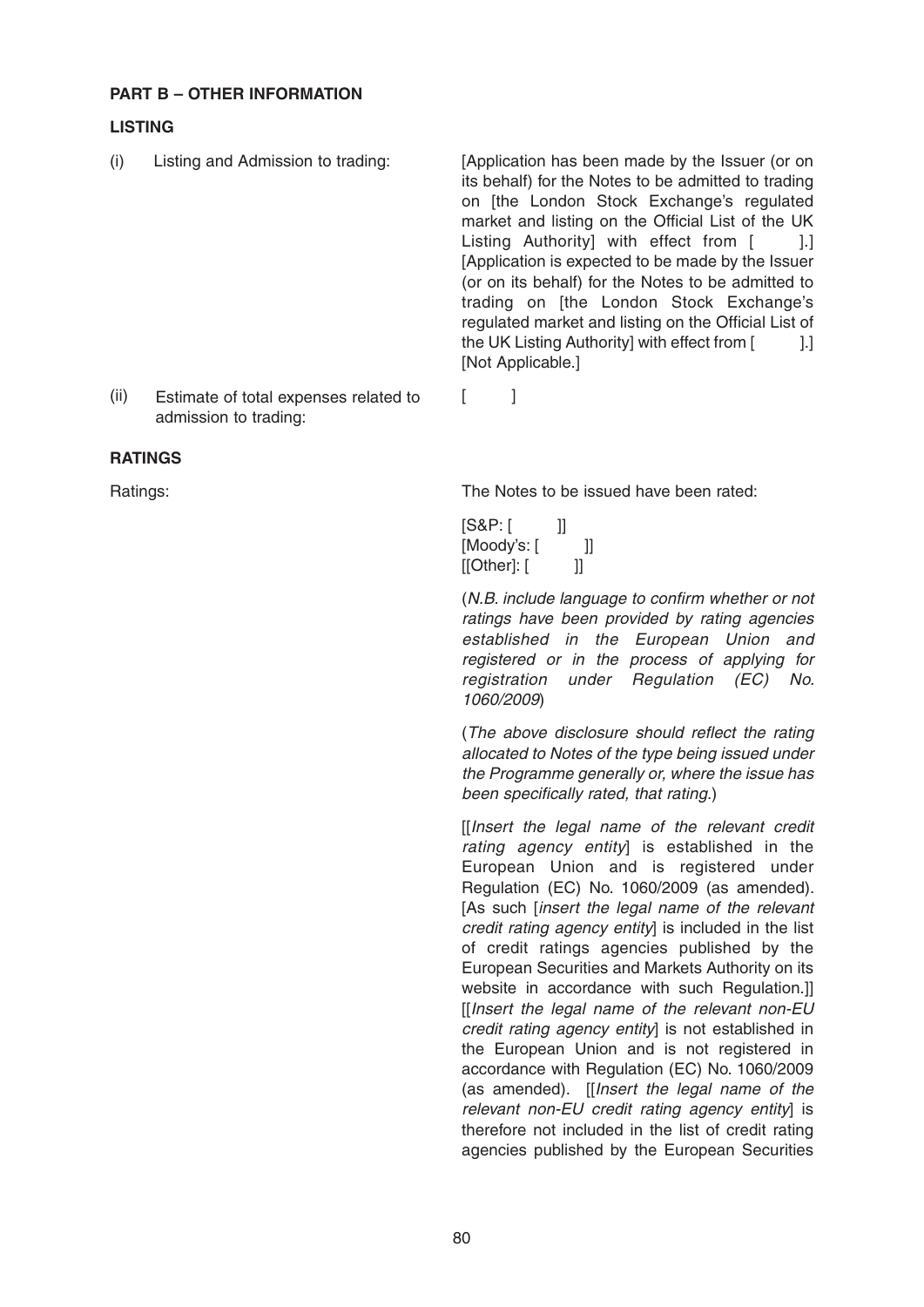and Markets Authority on its website in accordance with such Regulation.]

[Insert the legal name of the relevant non-EU credit rating agency entityl is not established in the European Union and has not applied for registration under Regulation (EC) No. 1060/2009 (as amended) (the "**CRA Regulation**"). However, the application for registration under the CRA Regulation of [insert the legal name of the relevant EU credit rating agency entity that applied for registration], which is established in the European Union and is registered under the CRA Regulation [(and, as such is included in the list of credit rating agencies published by the European Securities and Markets Authority on its website in accordance with such Regulation)], disclosed the intention to endorse credit ratings of [insert the legal name of the relevant non-EU credit rating agency entity]. While notification of the corresponding final endorsement decision has not yet been provided by the relevant competent authority, the European Securities and Markets Authority has indicated that ratings issued in third countries may continue to be used in the EU by relevant market participants for a transitional period ending on 31 January 2012 (which may be extended to 30 April 2012).]

[[Insert the legal name of the relevant non-EU credit rating agency entityl is not established in the European Union and has not applied for registration under Regulation (EC) No. 1060/2009 (as amended) (the "**CRA Regulation"**). The ratings [[have been]/[are expected to be]] endorsed by [insert the legal name of the relevant EU-registered credit rating agency entity] in accordance with the CRA Regulation. [Insert the legal name of the relevant EU-registered credit rating agency entity] is established in the European Union and registered under the CRA Regulation. [As such [insert the legal name of the relevant EU credit rating agency entity] is included in the list of credit rating agencies published by the European Securities and Markets Authority on its website in accordance with the CRA Regulation.]] [[Insert the legal name of the relevant non-EU credit rating agency entity] is not established in the European Union and has not applied for registration under Regulation (EC) No. 1060/2009 (as amended) (the "**CRA Regulation**") but it [is]/[has applied to be] certified in accordance with the CRA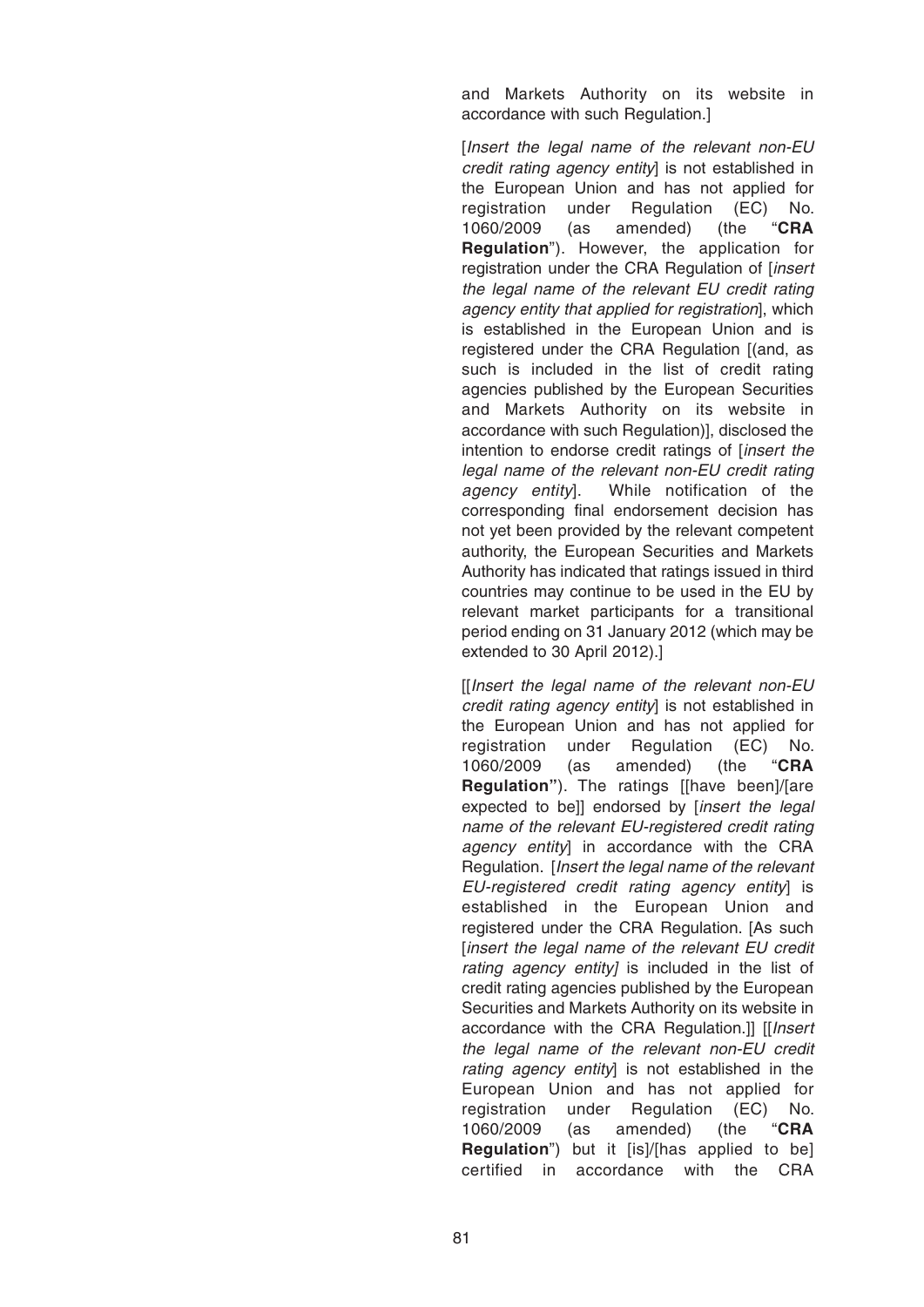Regulation[[[EITHER:] and it is included in the list of credit rating agencies published by the European Securities and Markets Authority on its website in accordance with the CRA Regulation] [[OR:] although notification of the corresponding certification decision has not yet been provided by the relevant competent authority and [insert the legal name of the relevant non-EU credit rating agency entity] is not included in the list of credit rating agencies published by the European Securities and Markets Authority on its website in accordance with the CRA Regulation].

[[Insert legal name of the relevant credit rating agencyl is established in the European Union and has applied for registration under Regulation (EC) No. 1060/2009 (as amended), although notification of the corresponding registration decision has not yet been provided by the relevant competent authority [and [insert the legal name of the relevant credit rating agencyl is not included in the list of credit rating agencies published by the European Securities and Markets Authority on its website in accordance with such Regulation].]

[[Insert the legal name of the relevant non-EU credit rating agency entity] is not established in the European Union and has not applied for registration under Regulation (EC) No. 1060/2009 (as amended) (the "**CRA Regulation**"). However, the application for registration under the CRA Regulation of [insert the legal name of the relevant EU credit rating agency entity that applied for registration], which is established in the European Union, disclosed the intention to endorse credit ratings of [insert] the legal name of the relevant non-EU credit rating agency entity][, although notification of the corresponding registration decision has not yet been provided by the relevant competent authority and [insert the legal name of the relevant EU credit rating agency entityl is not included in the list of credit rating agencies published by the European Securities and Markets Authority on its website in accordance with the CRA Regulation].]

### **INTERESTS OF NATURAL AND LEGAL PERSONS INVOLVED IN THE ISSUE**

[Save for any fees payable to the [Managers/Dealers], so far as the Issuer is aware, no person involved in the issue of the Notes has an interest material to the offer. — Amend as appropriate if there are other interests]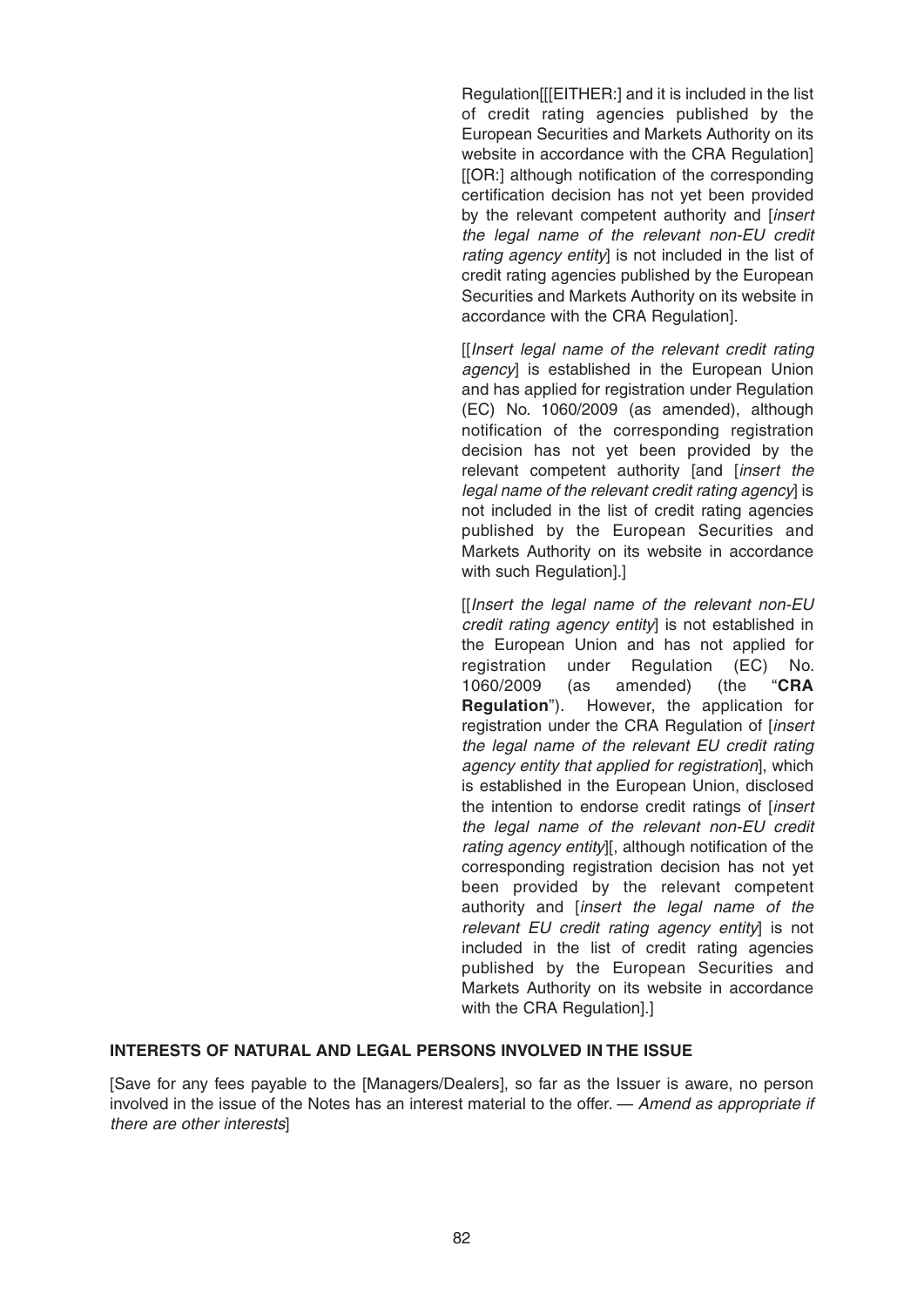# **REASONS FOR THE OFFER, ESTIMATED NET PROCEEDS AND TOTAL EXPENSES**

| (i)     | Reasons for the offer     | (See "Use of Proceeds" wording in Information<br>Memorandum ? if reasons for offer different from<br>making profit and/or hedging certain risks will<br>need to include those reasons here.)]                                                                                                                                                                                                                                                                             |
|---------|---------------------------|---------------------------------------------------------------------------------------------------------------------------------------------------------------------------------------------------------------------------------------------------------------------------------------------------------------------------------------------------------------------------------------------------------------------------------------------------------------------------|
| [(ii)]  | Estimated net proceeds:   | (If proceeds are intended for more than one use<br>will need to split out and present in order of<br>priority. If proceeds insufficient to fund all<br>proposed uses state amount and sources of<br>other funding.)                                                                                                                                                                                                                                                       |
| [(iii)] | Estimated total expenses: | [Include breakdown of expenses]<br>(N.B. Delete unless the Notes are derivative<br>securities to which Annex XII of the Prospectus<br>Directive Regulation applies, in which case (i) is<br>required where the reasons for the offer are<br>different from making profit and/or hedging<br>certain risks and it is only necessary to include<br>disclosure of net proceeds and total expenses at<br>(ii) and (iii) above where disclosure is included at<br>$(i)$ above.) |

### **YIELD (FIXED RATE NOTES ONLY)**

Indication of yield: [ ]

The yield is calculated at the Issue Date on the basis of the Issue Price. It is not an indication of future yield.

# **PERFORMANCE OF INDEX/FORMULA AND OTHER INFORMATION CONCERNING THE UNDERLYING (INDEX-LINKED NOTES ONLY)**

[Need to include details of where past and future performance and volatility of the index/formula can be obtained.]

[Where the underlying is an index need to include the name of the index and a description if composed by the Issuer and if the index is not composed by the Issuer need to include details of where the information about the index can be obtained. Where the underlying is not an index need to include equivalent information.]

[Include other information concerning the underlying required by paragraph 4.2 of Annex XII of the Prospective Directive Regulation.]

[(When completing the above paragraphs, consideration should be given as to whether such matters described constitute "significant new factors" and consequently trigger the need for a supplement to the Information Memorandum under Article 16 of the Prospectus Directive.)]

The Issuer [intends to provide post-issuance information [specify what information will be reported and where it can be obtained]].

(N.B. This paragraph only applies if the Notes are derivative securities to which Annex XII of the Prospectus Directive Regulation applies.)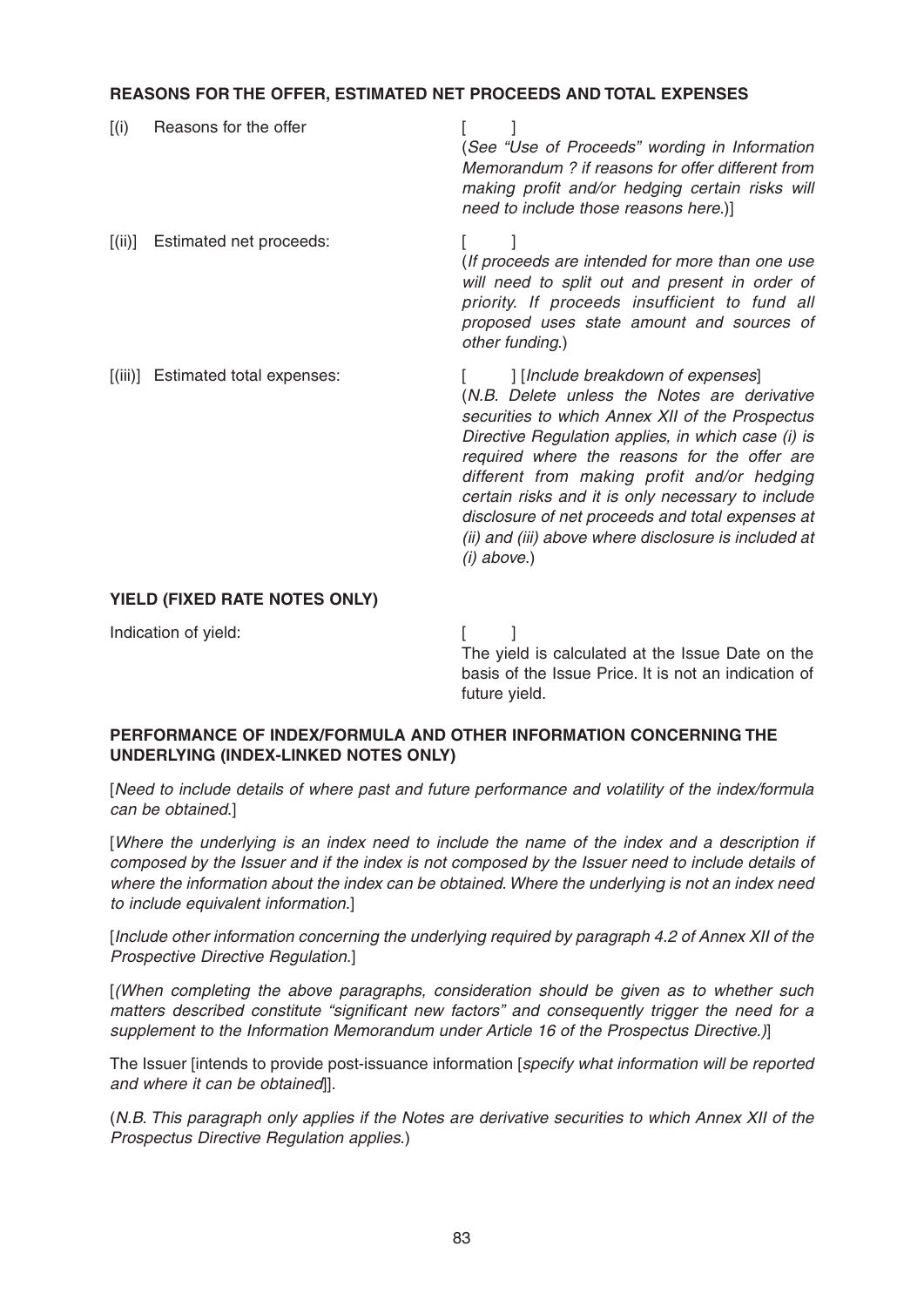### **PERFORMANCE OF RATE[S] OF EXCHANGE AND EXPLANATION OF EFFECT ON VALUE OF INVESTMENT (Dual Currency Notes only)**

[Need to include details of where past and future performance and volatility of the relevant rates can be obtained.]

[(When completing this paragraph, consideration should be given as to whether such matters described constitute "significant new factors" and consequently trigger the need for a supplement to the Information Memorandum under Article 16 of the Prospectus Directive.)]

(N.B. This paragraph only applies if the Notes are derivative securities to which Annex XII of the Prospectus Directive Regulation applies.)

### **OPERATIONAL INFORMATION**

| (i)   | <b>ISIN Code:</b>                                                                                                                                             |                                             |
|-------|---------------------------------------------------------------------------------------------------------------------------------------------------------------|---------------------------------------------|
| (ii)  | Common Code:                                                                                                                                                  |                                             |
| (iii) | Any clearing system(s) other than<br>Euroclear Bank S.A./N.V. and<br>Clearstream Banking, société<br>anonyme and the relevant identification<br>$number(s)$ : | [Not Applicable/give name(s) and number(s)] |
| (iv)  | Delivery:                                                                                                                                                     | Delivery [against/free of] payment          |
| (v)   | Names and addresses of additional<br>Paying Agent(s) (if any):                                                                                                |                                             |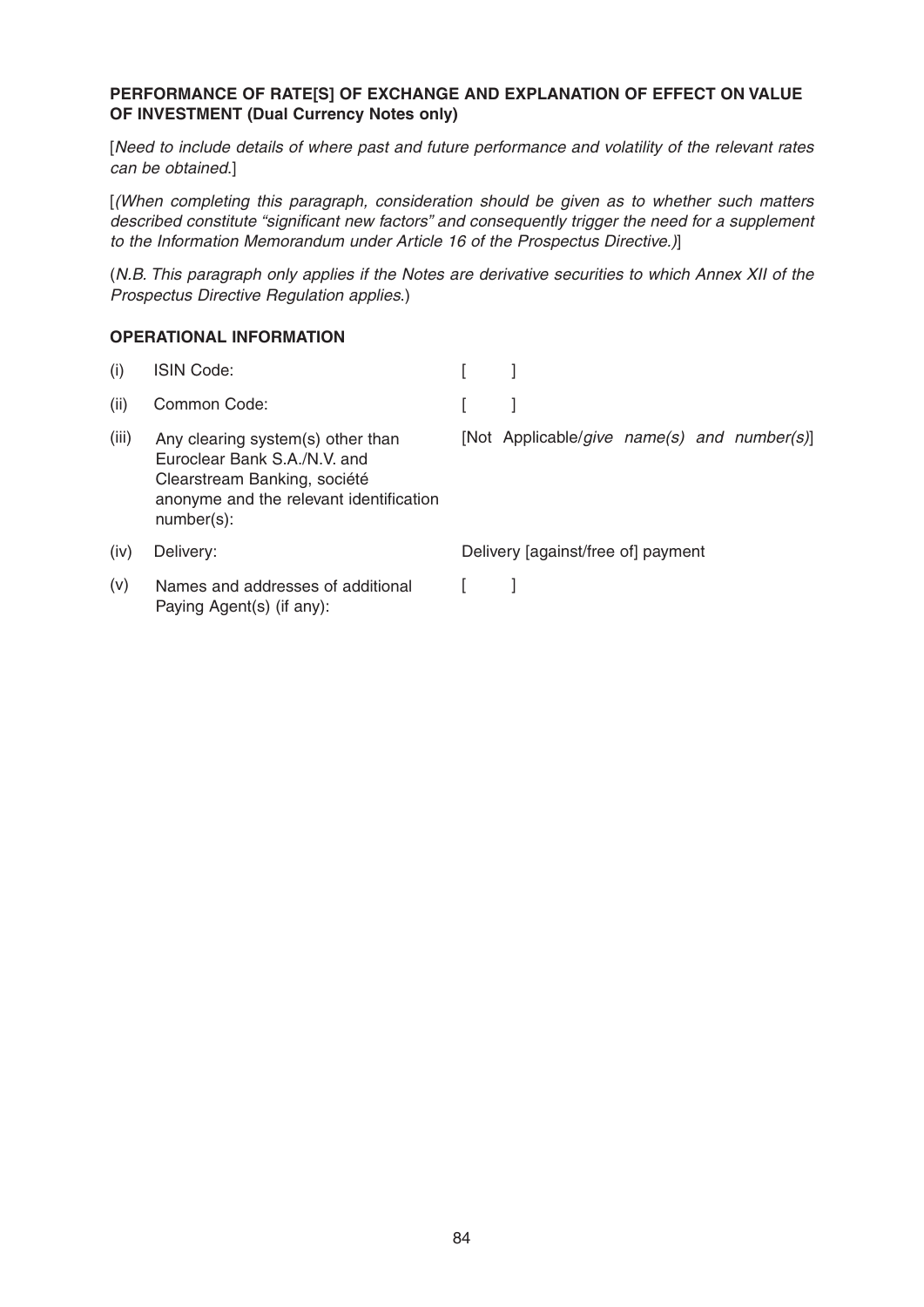# **General Information**

1. It is expected that each Tranche of Notes which is to be admitted to the Official List and to trading on the London Stock Exchange's regulated market will be admitted separately as and when issued, subject only to the issue of a Global Note or Notes initially representing the Notes of such Tranche. Application has been made to the UK Listing Authority for Notes issued under the Programme to be admitted to the Official List and to the London Stock Exchange for such Notes to be admitted to trading on the London Stock Exchange's regulated market. The listing of the Programme in respect of Notes is expected to be granted on or before 12 December 2011.

The Dealer Agreement provides, that if the maintenance of the listing of any Notes has, in the opinion of the Issuer, become unduly onerous for any reason whatsoever, the Issuer shall be entitled to terminate such listing subject to its using its best endeavours promptly to list or admit to trading the Notes on an alternative stock exchange, within or outside the European Union, to be agreed between the Issuer and the relevant Dealer.

2. The Issuer has or will as soon as practicable obtain all necessary consents, approvals and authorisations in connection with the issue and performance of the Notes. The issue of Notes under the Programme was authorised by resolutions of the Board of Directors of the Issuer passed on 26 September 1997, 21 November 1997, 15 December 2000, 13 December 2001, 22 November 2002, 19 November 2004, 18 November 2005, 22 November 2006, 22 November 2007, 20 November 2008, 25 November 2009, 13 October 2010 and 12 October 2011. The increase in aggregate nominal amount of the Programme from U.S.\$2,000,000,000 to U.S.\$3,500,000,000 was authorised by a resolution of the Board of Directors of the Issuer passed on 22 November 2007 and the increase in aggregate nominal amount of the Programme from U.S.\$3,500,000,000 to U.S.\$4,000,000,000 was authorised by a resolution of the Board of Directors of the Issuer passed on 20 November 2008.

3. There has been no significant change in the financial or trading position of the Group since 31 August 2011 and no material adverse change in the financial position or prospects of the Issuer since the same date.

4. Neither the Issuer nor any of its Subsidiaries is or has been involved in any governmental, legal or arbitration proceedings (including any such proceedings which are pending or threatened of which the Issuer is aware), during a period covering at least the previous 12 months which may have, or have had in the recent past, significant effects on the Issuer and/or the Group's financial position or profitability.

5. Each Note, Coupon, Receipt and Talon will bear the following legend: "Any United States person who holds this obligation will be subject to limitations under the United States income tax laws, including the limitations provided in sections 165(j) and 1287(a) of the Internal Revenue Code".

6. The Notes have been accepted for clearance through Clearstream, Luxembourg and Euroclear. The Common Code and the International Securities Identification Number (ISIN) for each Tranche of Notes will be set out in the relevant Final Terms. If the Notes are to clear through an additional or alternative clearing system, the appropriate information will be specified in the applicable Final Terms.

The address of Clearstream, Luxembourg is Clearstream Banking, 42 Avenue JF Kennedy, L-1855 Luxembourg and the address of Euroclear is Euroclear Bank SA/NV, 1 Boulevard du Roi Albert II, B-1210 Brussels.

7. For so long as Notes may be issued pursuant to this Information Memorandum, the following documents will when published, be available, during usual business hours on any day (Saturdays,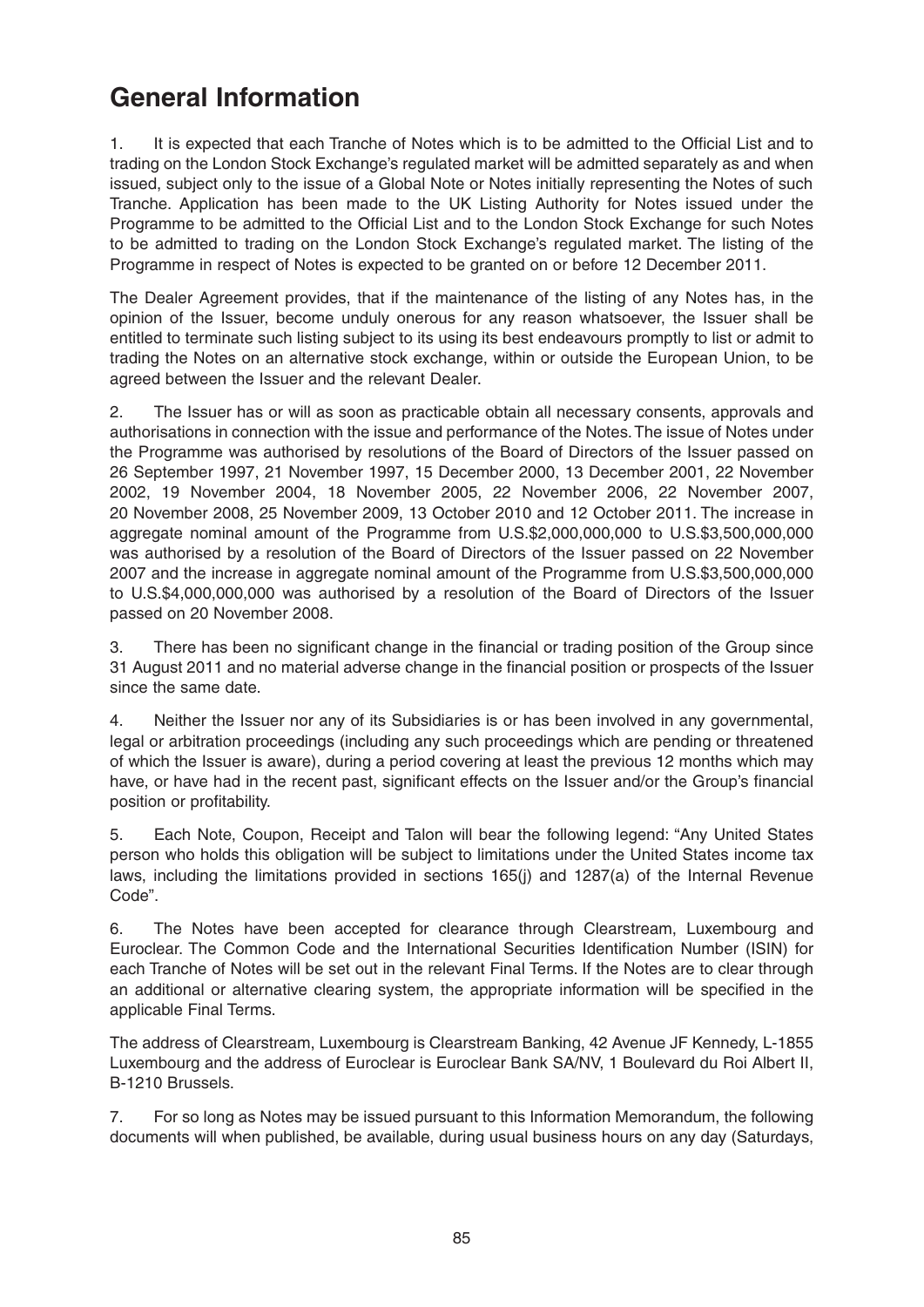Sundays and public holidays excepted), for inspection at the registered office of the Issuer and the office of the Agent:

- (i) the Agency Agreement (which includes the form of the Global Notes, the Definitive Notes, the Receipts, the Coupons and the Talons), including any supplements thereto;
- (ii) the Dealer Agreement, including any supplements thereto;
- (iii) the Deed of Covenant;
- (iv) the constitution of the Issuer;
- (v) the published annual report and audited financial statements of the Issuer for the last two financial years and the most recently published interim accounts;
- (vi) each Final Terms for Notes that are admitted to the Official List and to trading by the London Stock Exchange or any other stock exchange (save that a Final Terms relating to a Note which is neither admitted to trading on a regulated market in the European Economic Area nor offered in the European Economic Area in circumstances where a prospectus is required to be published under the Prospectus Directive will only be available for inspection by a holder of such Note and such holder must produce evidence satisfactory to the Paying Agent as to the identity of such holder);
- (vii) a copy of this Information Memorandum together with any supplement to this Information Memorandum or further Information Memorandum; and
- (viii) a copy of the subscription agreement for Notes issued on a syndicated basis that are admitted to the Official List and to trading by the London Stock Exchange.

8. Copies of the latest annual consolidated accounts of the Issuer and the latest interim consolidated accounts of the Issuer may be obtained, and copies of the Agency Agreement will be available for inspection, at the specified offices of each of the Paying Agents during normal business hours, so long as any of the Notes is outstanding.

9. KPMG, Chartered Accountants, have audited in compliance with Australian auditing standards, and rendered unqualified reports on, the accounts of the Issuer for each of the last three years ended 31 August 2011.

10. No Australian approvals are currently required for or in connection with the issue of the Notes by the Issuer or for or in connection with the performance and enforceability of such Notes, Coupons, Receipts or Talons (if any). However:

- (a) the specific approval of the Reserve Bank of Australia must be obtained in connection with certain payments and transactions having a prescribed connection with certain countries or named individuals, or entities (including individuals, or entities subject to United Nations sanctions or associated with terrorism) designated from time to time for the purposes of the Banking (Foreign Exchange) Regulations 1959 and other regulations in Australia; and
- (b) it is an offence to hold and use or deal with, allow to be used or dealt with, or facilitate the use of or dealing with certain assets, or to directly or indirectly make an asset available to certain named persons or entities associated with terrorism, pursuant to the Charter of the United Nations Act 1945 and the Charter of the United Nations (Dealing with Assets) Regulations 2008, unless the Minister for Foreign Affairs has given a written notice to permit such to occur.

11. Save as set out in the Final Terms, the Issuer does not intend to provide any post-issuance information in relation to any issues of Notes.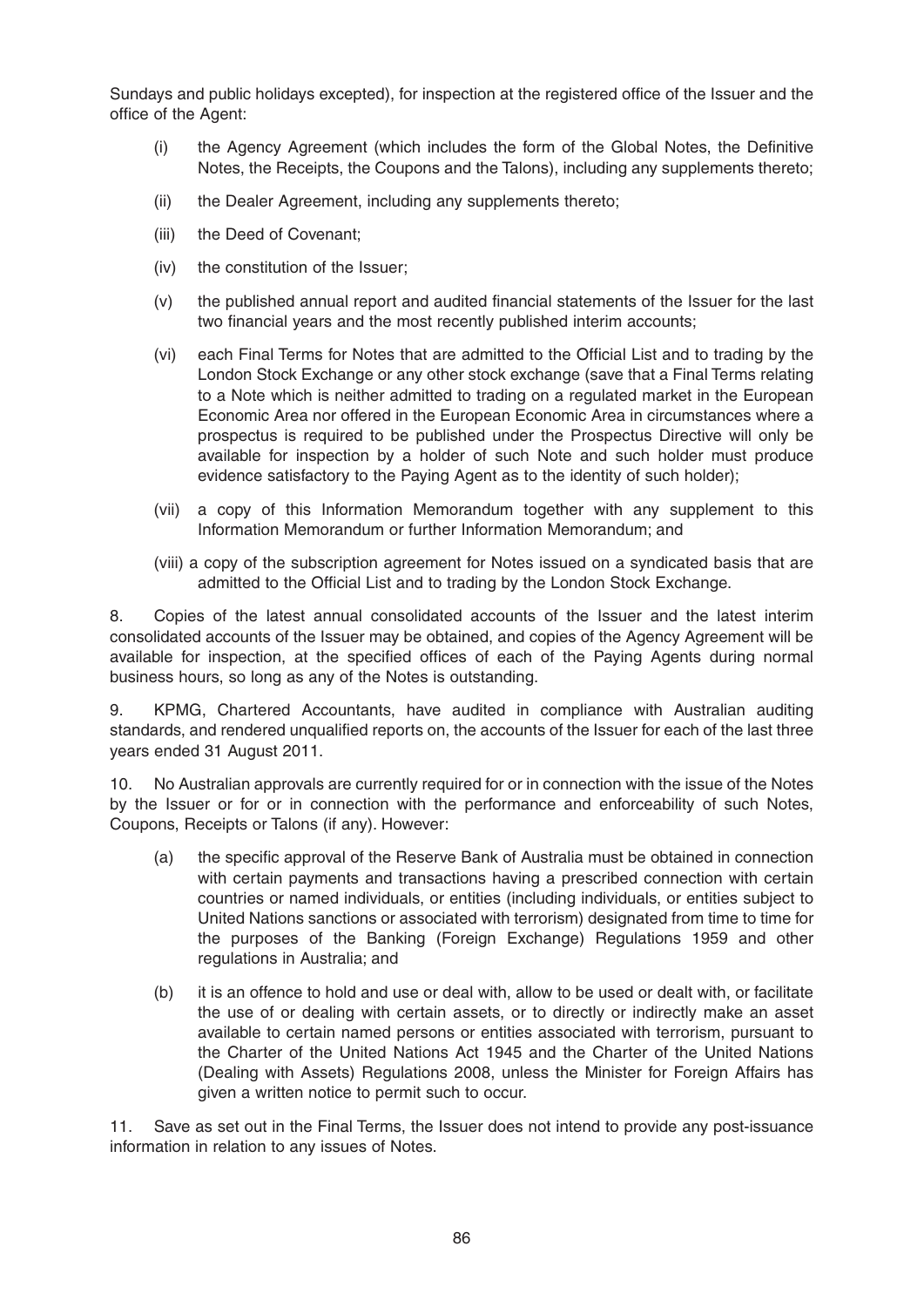12. Certain of the Dealers and their affiliates have engaged, and may in the future engage, in investment banking and/or commercial banking transactions with, and may perform services to the Issuer and its affiliates in the ordinary course of business.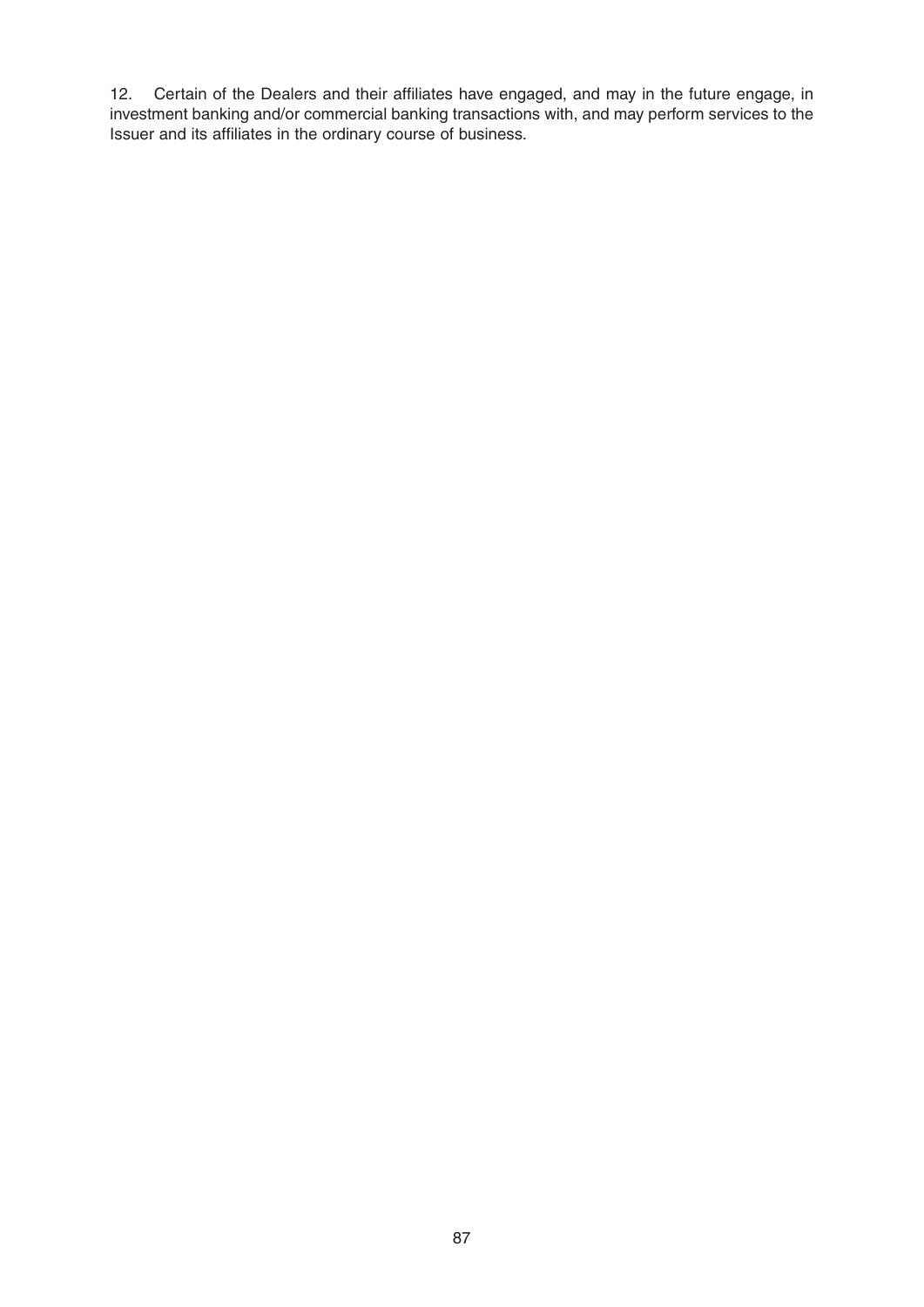# **REGISTERED AND HEAD OFFICE OF THE ISSUER**

Level 17, BOQ Centre 259 Queen Street Brisbane 4000 Queensland Australia

### **ARRANGER**

# **UBS Limited** 1 Finsbury Avenue London EC2M 2PP United Kingdom

### **DEALERS**

5 The North Colonnade

United Kingdom United Kingdom

Sydney NSW 2000 United Kingdom Australia

### **The Royal Bank of Scotland plc UBS Limited**

London EC2M 3UR United Kingdom United Kingdom

# **Barclays Bank PLC Deutsche Bank AG, London Branch**

Canary Wharf **1 Great Winchester Street** London E14 4BB London EC2N 2DB United Kingdom United Kingdom

**HSBC Bank plc J.P. Morgan Securities Ltd.** 8 Canada Square 125 London Wall London E14 5HQ London EC2Y 5AJ

### **Macquarie Bank Limited Nomura International plc**

ABN 46 008 583 542 1 Angel Lane No. 1 Martin Place London EC4R 3AB

135 Bishopsgate<br>
1 Finsbury Avenue<br>
1 Finsbury Avenue<br>
1 London EC2M 2PP

### **Westpac Banking Corporation**

Camomile Court 23 Camomile Street London EC3A 7LL United Kingdom

### **AGENT**

### **Citibank, N.A., London Branch**

14th Floor, Citigroup Centre Canada Square Canary Wharf London E14 5LB United Kingdom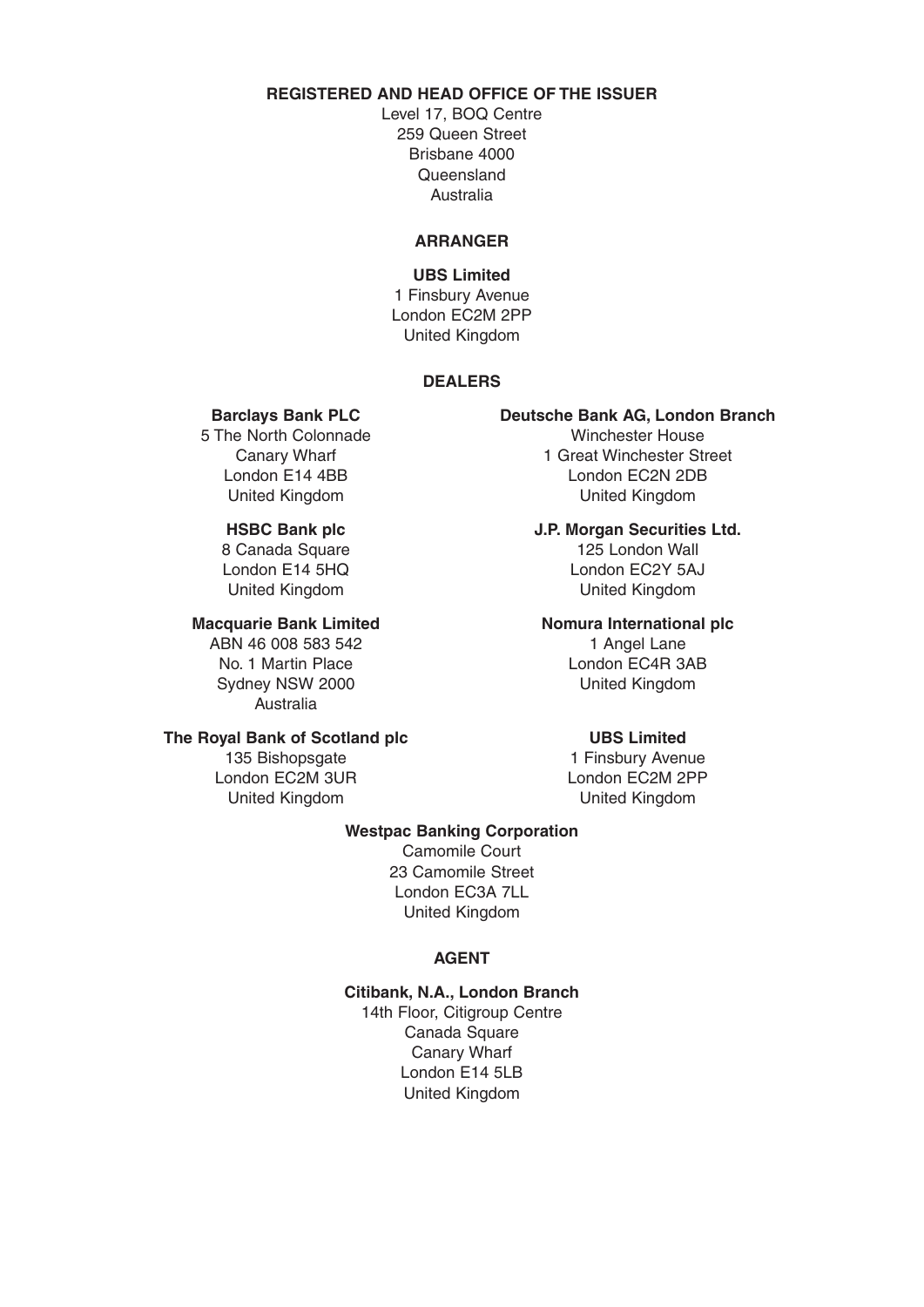# **PAYING AGENT**

### **Citigroup Global Markets Deutschland AG**

Reuterweg 16 60323 Frankfurt Germany

# **AUDITORS**

**To the Issuer**

# **KPMG, Chartered Accountants**

Level 16 Riparian Plaza 71 Eagle Street Brisbane Queensland 4000 Australia

# **LEGAL ADVISERS**

**To the Issuer** in respect of Australian law

### **Clayton Utz**

Level 28 Riparian Plaza 71 Eagle Street Brisbane Queensland 4000 Australia

**To the Dealers**

in respect of Australian law in respect of English law

### **Mallesons Stephen Jaques Allen & Overy**

Level 61 9th Floor<br>Governor Phillip Tower 19th Three Exchange 1 Farrer Place Central<br>
1 Central
Central
Central
Central
Central
Central
Central
Central
Central
Central
Central
Central
Central
Central
Central
Central
Central
Central
Central
Central
Central
Central
Central
Central
Cent Sydney NSW 2000 Australia

Three Exchange Square